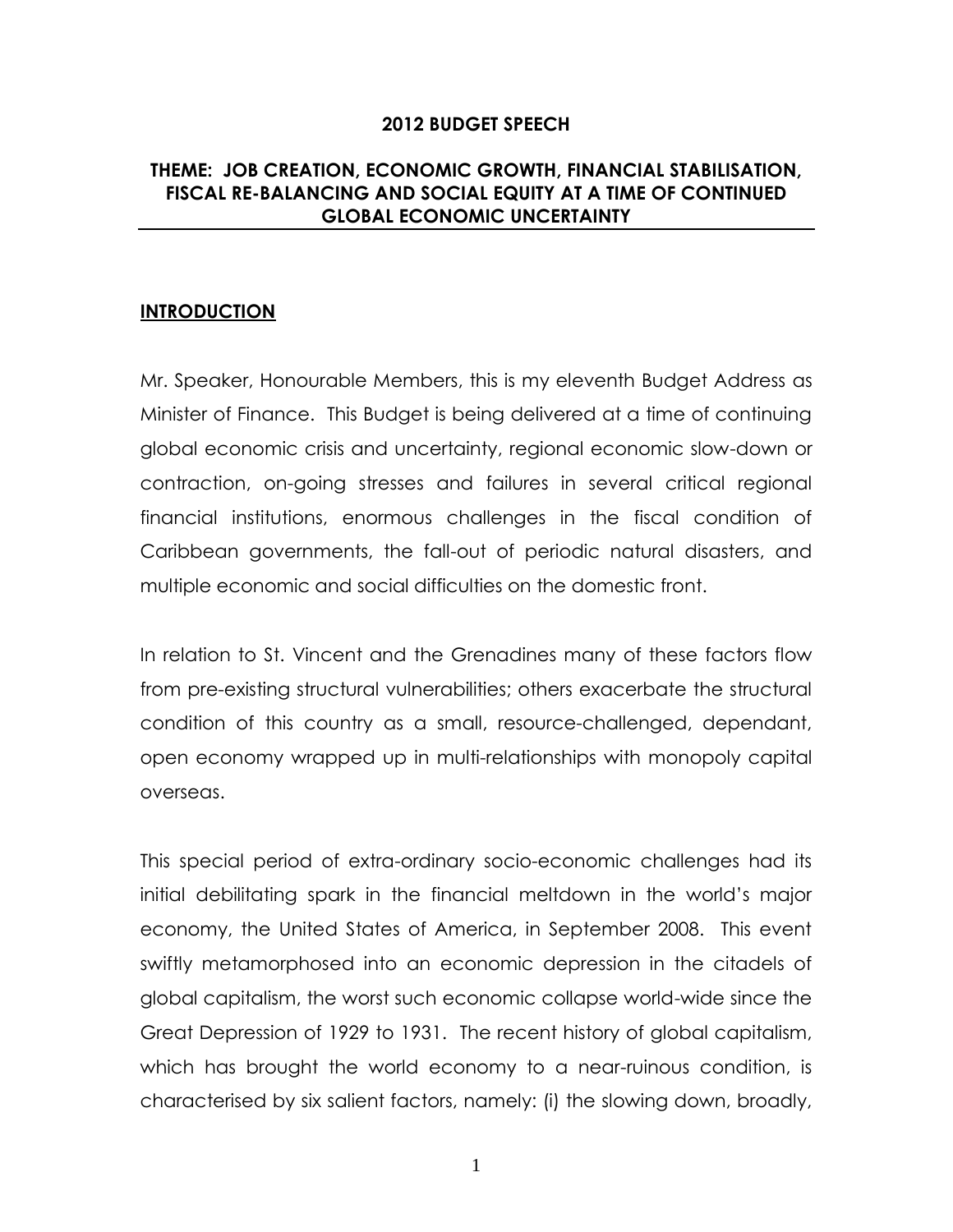of the overall rate of economic growth; (ii) the increased proliferation, world-wide, of monopolistic (or oligopolistic) trans-national corporations; (iii) the financialisation of the capital accumulation process; (iv) an unevenness in the process of the internationalisation of production; (v) an increased level of immiseration of huge chunks of the populations in developed and developing countries alike; and (vi) the increase in global warming and deleterious climate change.

It is practically impossible for any individual nation-state by itself, however powerful, to control, regulate, determine, or wholly or largely mitigate the outcomes arising from the extant condition of a rampant global capitalism. This is particularly striking in North America and Europe. Thus the requirement, ever more, for enhanced cooperation among nationstates the world over to tackle effectively the current challenges, even while at the same time seeking to secure national advantage. This is all part of the perilous condition of our times, internationally, awash as it is with a host of cross-cutting contradictions and complexities.

The nature and character of global capitalism has brought all of this, and more, into our homes, schools and communities by way of radio, television, and the internet. For example, we note that the pronounced unevenness of the internationalisation of production has resulted in healthy economic growth rates in emerging economies such as Brazil, Russia, India and China, and the stagnation or decline in most of Europe and the USA. Similarly, we see that the financialisation of the capital accumulation process has led to credit bubbles, junk financial instruments, and a kind of casino capitalism unrelated to the real economy's production of goods and services. Likewise, we witness a combined and uneven process of socio-economic development and underdevelopment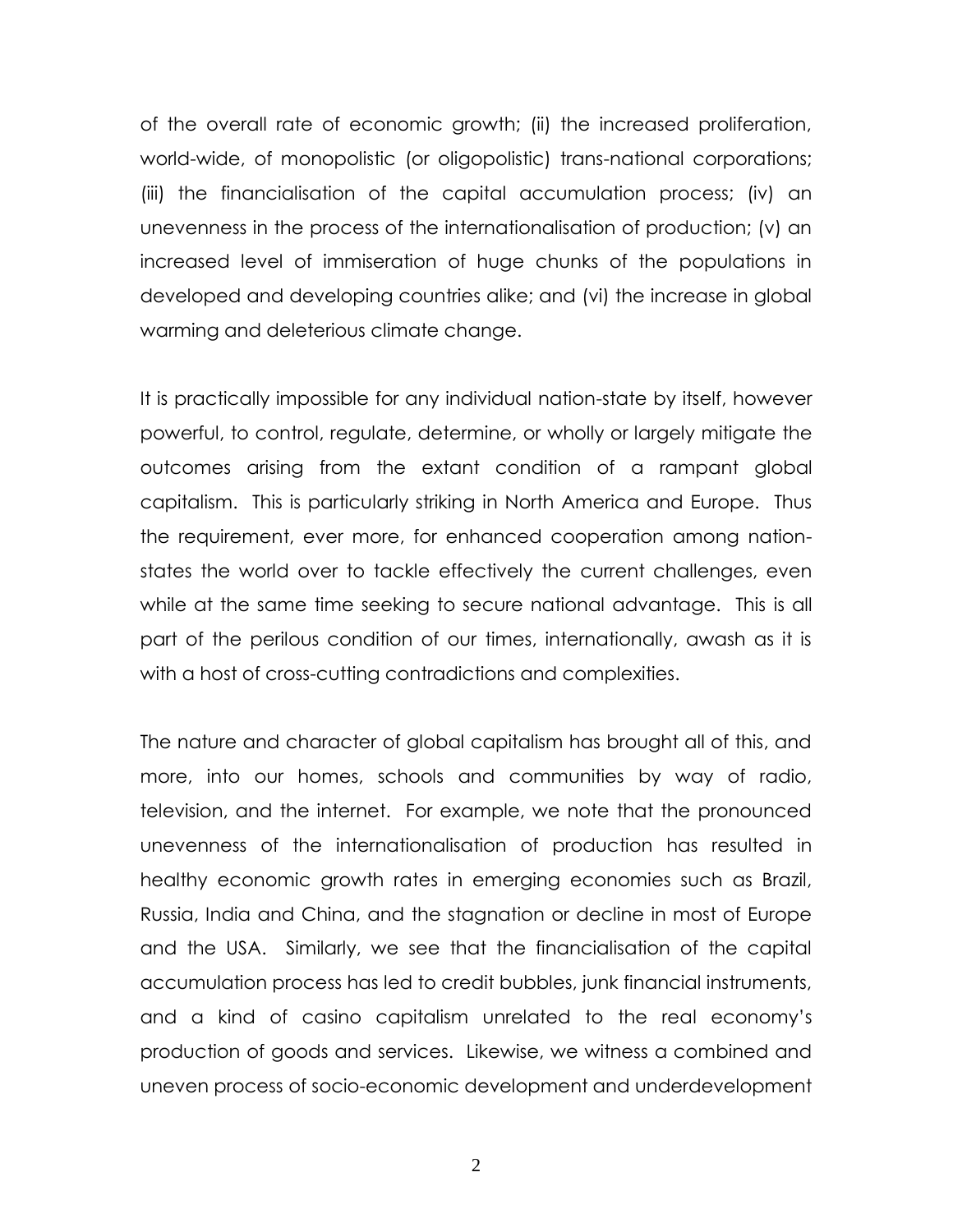which raises the query: How long can the world remain unevenly yoked without further disaster?

In the USA, economic recovery has been slow and haltering; its outlook uncertain and down-side risks are worsening. In any event, it has been a period of jobless growth with unemployment hovering around 9 percent, the highest unemployment rate for decades. Some 50 million Americans or roughly 16 percent of the USA's population are on food stamps, an unprecedented figure. Meanwhile, inequity in that country's population is sharper than ever.

In Europe, the economies of Greece, Ireland, Italy, Portugal, Spain, and the United Kingdom are in a crisis of immense proportion. Governments in Ireland, Greece, Portugal, the United Kingdom, Italy and Spain have fallen under the weight of their economic burdens, either being voted out of office or hounded out by street protests and the pressures of an international capital which itself had structurally determined and/or seduced the governments and citizens alike into excesses, and increased immiseration. Ironically, the huge domestic and international financial institutions have been bailed out and their principals cosseted with outrageous bonuses, while the people as a whole, the victims of casino capitalism, and its variants, have suffered increased unemployment, misery and a pronounced loss of hope. Thus we have noticed a popular response against this reality in the metropolises through the movements of ‗Occupy Wall Street', ‗Occupy London', ‗Occupy Athens, Rome and Madrid'.

The International Monetary Fund (IMF), the advice of which contributed immensely to the international economic meltdown itself, has been now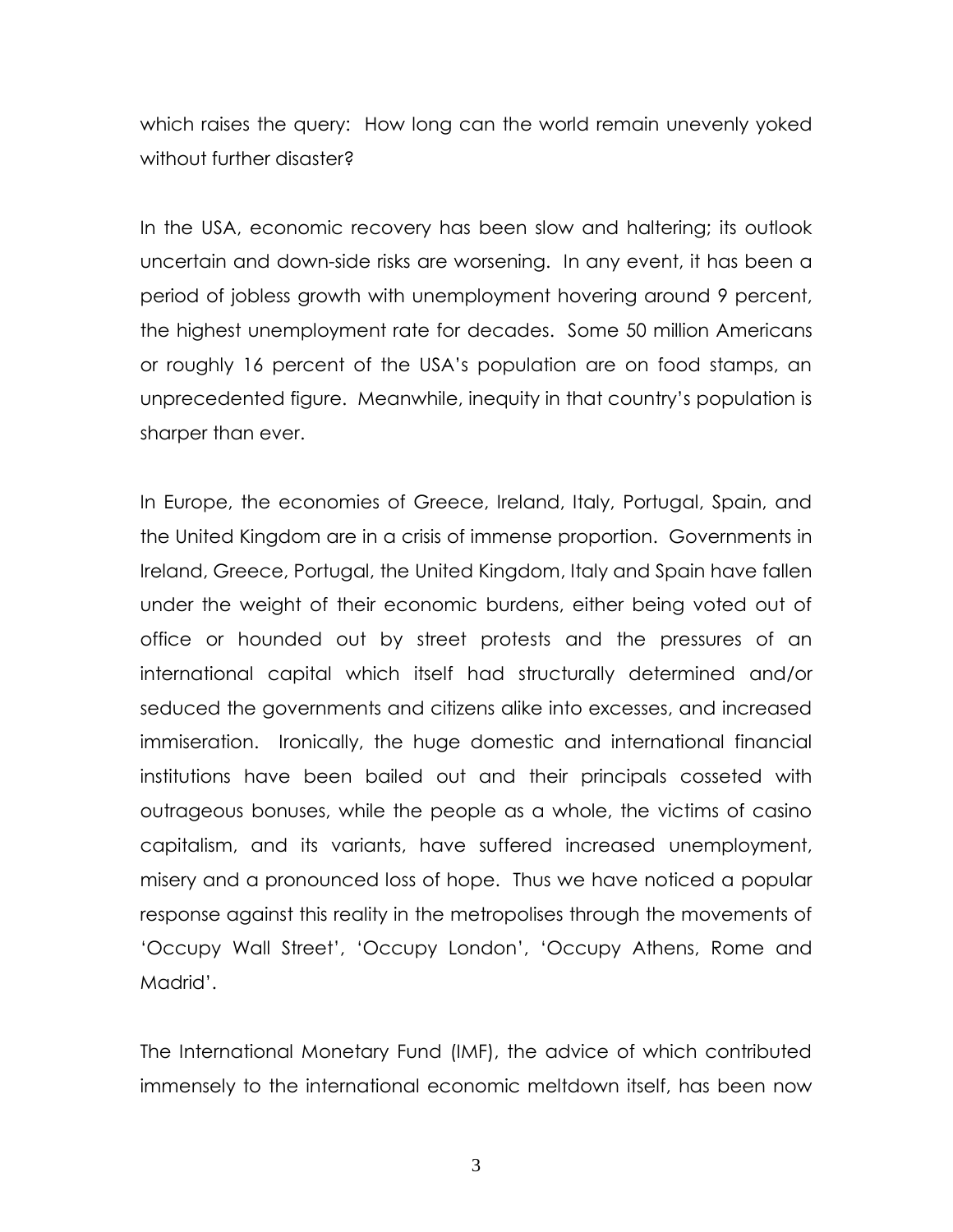compelled by the circumstances to face reality. In its publication World Economic Outlook: Slowing Growth, Rising Risks published in September 2011, the IMF thundered summarily:

*"The global economy is in a dangerous new phase. Global activity has weakened and become more uneven, confidence has fallen sharply recently, and downside risks are growing. Against a backdrop of unresolved structural fragilities, a barrage of shocks hit the international economy this year. Japan was struck by the devastating Great East Japan earthquake and tsunami, and unrest swelled in some oil-producing countries. At the same time, the handover from public to private demand in the US economy stalled, the euro area encountered major financial turbulence, global markets suffered a major sell-off of risky assets, and there are growing signs of spillovers to the real economy. The structural problems facing the crisis-hit advanced economies have proven even more intractable than expected, and the process of devising and implementing reforms even more complicated. The outlook for these economies is thus for a continuing, but weak and bumpy, expansion. Prospects for emerging market economies have become more uncertain again, although growth is expected to remain fairly robust, especially in economies that can counter the effect of weaker foreign demand with less policy tightening.* 

*"World Economic Outlook (WEO) projections indicate that global growth will moderate to about 4 percent through 2012, from over 5 percent in 2010. Real GDP in the advanced*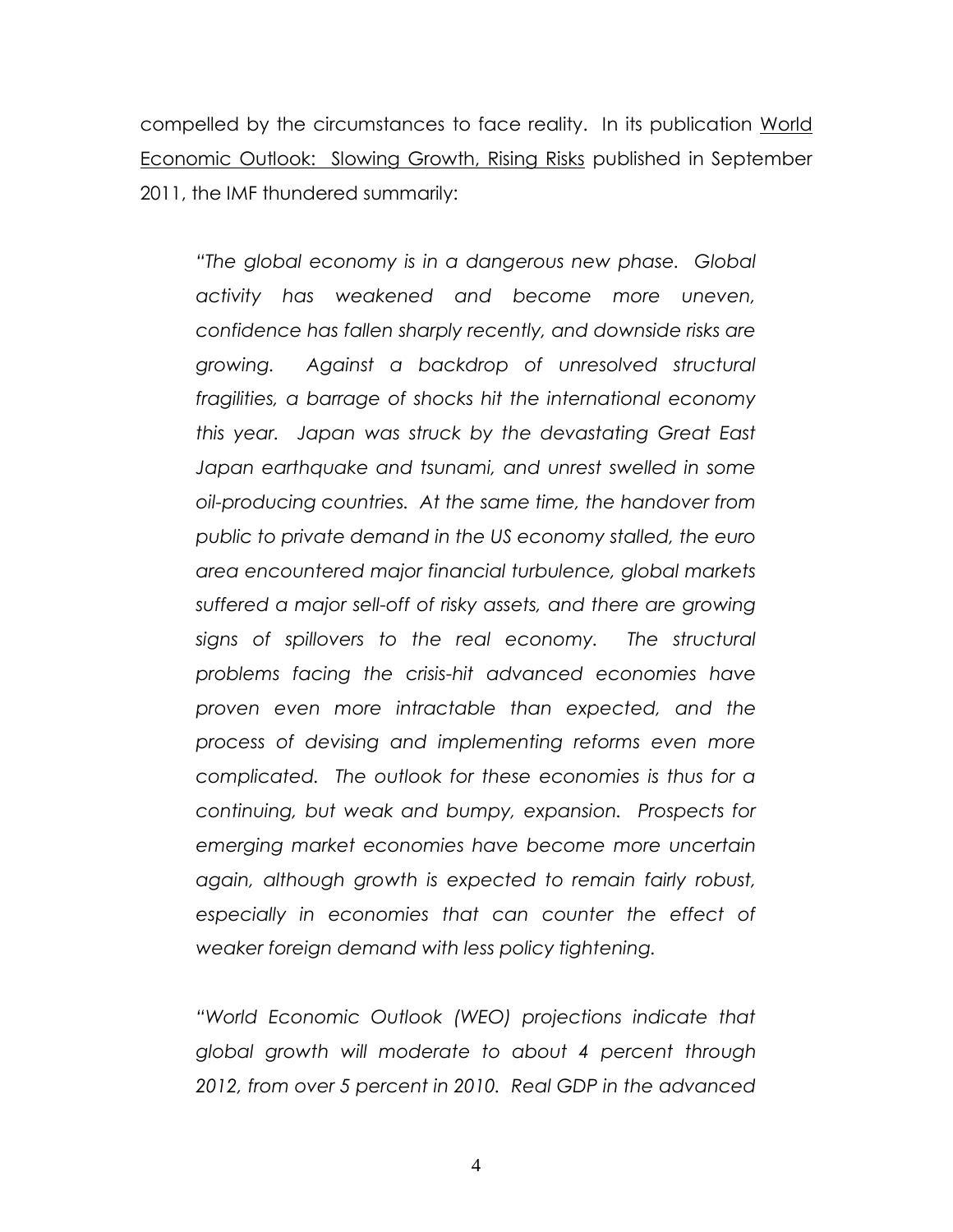*economies is projected to expand at an anemic pace of about 1 ½ percent in 2011 and 2 percent in 2012, helped by a gradual unwinding of the temporal forces that have held back activity during much of the second quarter of 2011. However, this assumes that European policymakers contain the crisis in the euro area periphery, that US policymakers strike a judicious balance between support for the economy and medium-term fiscal consolidation, and that volatility in global financial markets does not escalate."*

For nearly four years the premier international financial institutions have scrambled to provide contradictory, often incomprehensible, advice on the way forward, hurtling between austerity and stimulus as the circumstances of the moment demanded. In the current global economic climate, ideological rigidities are to be avoided; failed policies ought not to be repeated; global capitalism has to be restructured and economic activity of financial institutions better regulated; and special and more favourable financial instruments ought to be devised by the international financial institutions for small-island, middle-income and vulnerable countries like St. Vincent and the Grenadines and others in the Caribbean. None of these considerations is yet to be put into global public policy.

Meanwhile, in CARICOM, only Guyana has escaped the full brunt of the international economic trauma. Indeed, its territorial size, its economic structure, and its primary commodity production of sugar, rice, timber, fish, shrimps, and gold, allowed it to have an enhanced productive niche in the context of the unevenness of the international crisis itself. Most of the other Caribbean economies, dominated by tourism and allied services,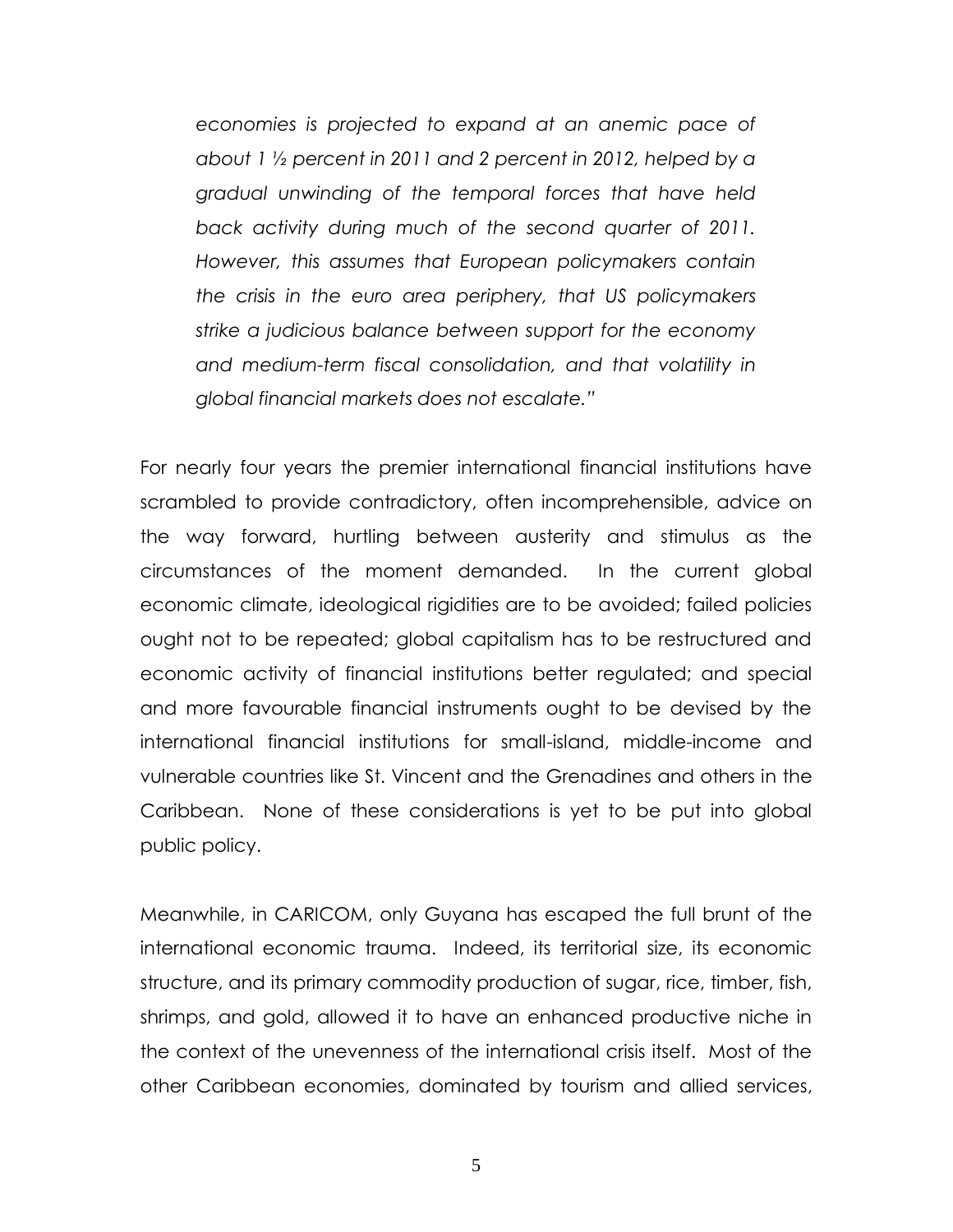have felt the full impact of the international down-turn. Turmoil in the region's source markets for tourism, remittances, and foreign direct investment such as North America and Europe precipitated economic decline in the small, structurally-dependant, open economies in CARICOM.

It was in this straightened international economic context that the regional conglomerate, CL Financial, through its flawed business model and greedy executives, collapsed. In its train came the demise of its subsidiaries, CLICO and the British American Insurance Company (BAICO) which has wrought havoc and misery for policy holders and has caused a weakening of the financial stability of countries such as Trinidad and Tobago, Barbados, and the member-countries of the Eastern Caribbean Currency Union (ECCU).

In the wake of all this, many regional governments have fallen, including those in Trinidad and Tobago, Belize, Suriname, British Virgin Islands, and St. Lucia; in Jamaica, a Prime Minister voluntarily threw in the towel, only to have his successor mauled at the polls three months later; and elsewhere several other governments are under immense pressure, some more than others.

In the member-countries of the ECCU, the aggregate exposure of liabilities from CLICO and BAICO amounts to almost EC \$2 billion. In St. Vincent and the Grenadines, the exposure is in excess of EC \$375 million or some 20 percent of this country's Gross Domestic Product (GDP). Individual policy-holders, companies, banks, credit unions, and the National Insurance Services have taken severe losses, thus far. I shall discuss later in this Address the progress towards a solution of this regional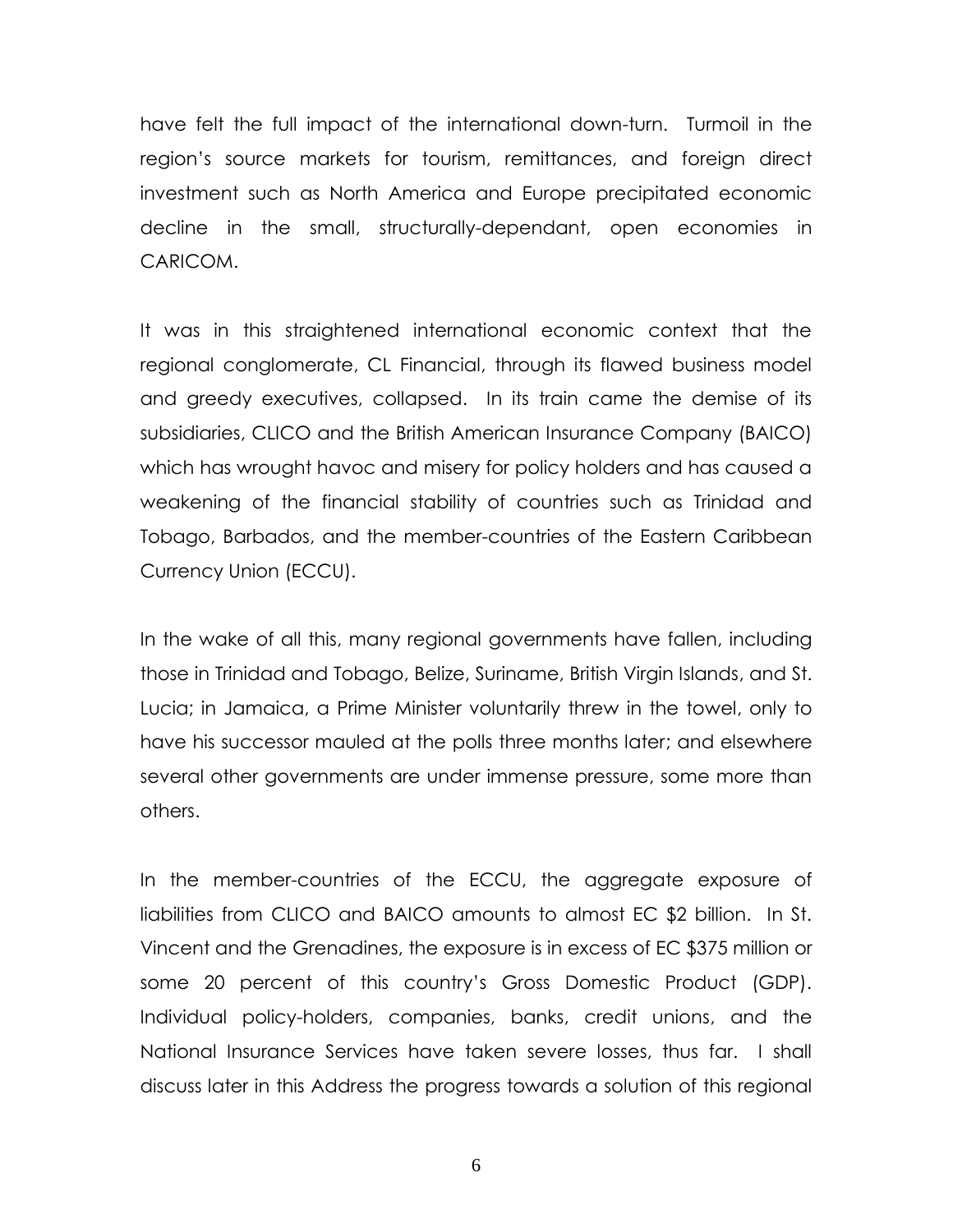insurance debacle in which the best scenario still involves some losses or a diminution of benefits for policy-holders.

Natural disasters have affected our country significantly over the past year. In the first half of 2010 drought conditions undermined the agricultural sector. In October 2010, Hurricane Tomas devastated 98 percent of St. Vincent and the Grenadines' banana cultivation, extensively damaged the nation's housing stock, battered our coastline and river defences, and damaged substantially roads and bridges. The Economic Commission for Latin America and the Caribbean (ECLAC) has estimated that the socio-economic loss from Tomas amounted to EC \$150 million.

Then in April 2011, in the midst of the so-called "Dry Season", torrential rains and landslides caused physical damage, of almost biblical proportions, to roads, bridges, rivers, and houses in a concentrated area in the north east of St. Vincent particularly in the Caratal and Basin Hole areas. The damage has been estimated in excess of EC \$100 million. Seventeen families are still in emergency shelters, arising from this natural disaster.

The multiple body blows to our nation's socio-economic condition occasioned by the external economic crisis, the regional insurance collapse, the natural disasters of drought, Hurricane Tomas and the 2011 April "freak storm", and the Black Sigatoka disease, have severely tested the resilience, creativity, discipline and productivity of our people and government. The exposures to insurance liabilities of more than EC \$375 million and the adverse impact of the twin natural disasters in excess of EC \$250 million, constitute in the aggregate, nearly one-third of St. Vincent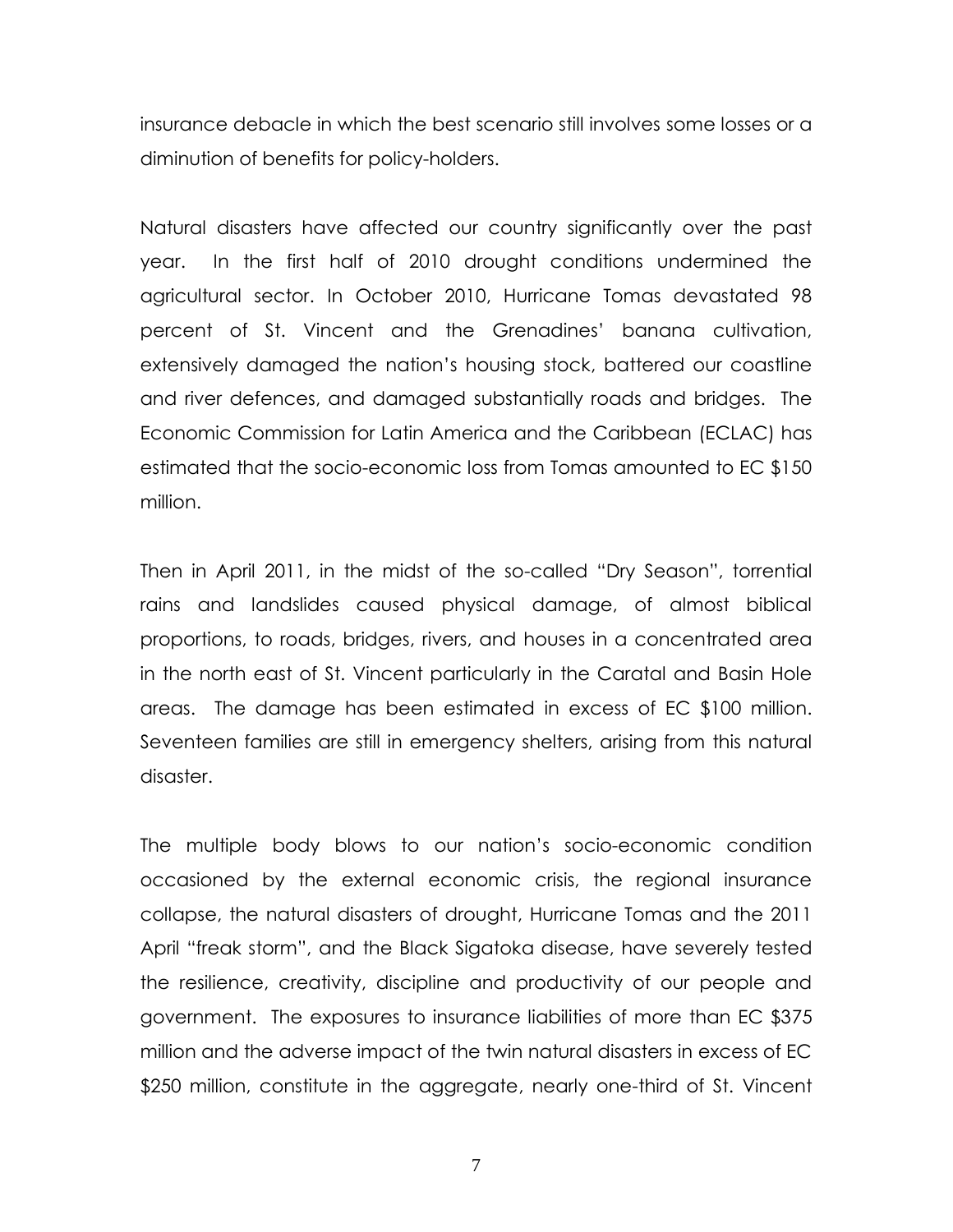and the Grenadines' GDP of approximately EC \$ 2 billion. Through all this and more, our nation has survived, thrived and made immense progress in several areas. I shall detail some of this later in my speech.

Over the past three (3) years, 2009 to 2011, inclusive, the ECCU as a whole has experienced economic decline. The data from the Annual Economic and Financial Review, 2010, of the Eastern Caribbean Central Bank (ECCB) tell the tale of economic decline in its member-countries, measured in terms of the average economic growth rates for 2009 and 2010, as follows:-

Antigua and Barbuda: -7.75 percent; Dominica: -0.7 percent; Grenada: - 4.8 percent; St. Kitts and Nevis: -4.3 percent; St. Lucia: +1.5 percent; St. Vincent and the Grenadines: -0.9 percent; Anguilla: -3.55 percent; Montserrat: -1.85 percent; and the ECCU as a whole: -3.55 percent.

Of the eight member-countries of the ECCU, only St. Lucia recorded economic growth for 2009 and 2010 at an average of a fairly flat 1.5 percent. Of the other seven, only Dominica performed better than St. Vincent and the Grenadines; indeed that situation is a virtual statistical tie of -0.7 and -0.9 percent respectively. St. Vincent and the Grenadines performed much better than the ECCU average of -3.55 percent which was skewed by above- average declines in Antigua and Barbuda, Grenada, and St. Kitts-Nevis.

In 2011, the Statistical Office of the Ministry of Finance and Planning in this country, in concert with the ECCB, is estimating a positive economic growth rate for St. Vincent and the Grenadines at 0.8 percent. Clearly, this is a relatively flat growth and is unable, by itself, to have propelled job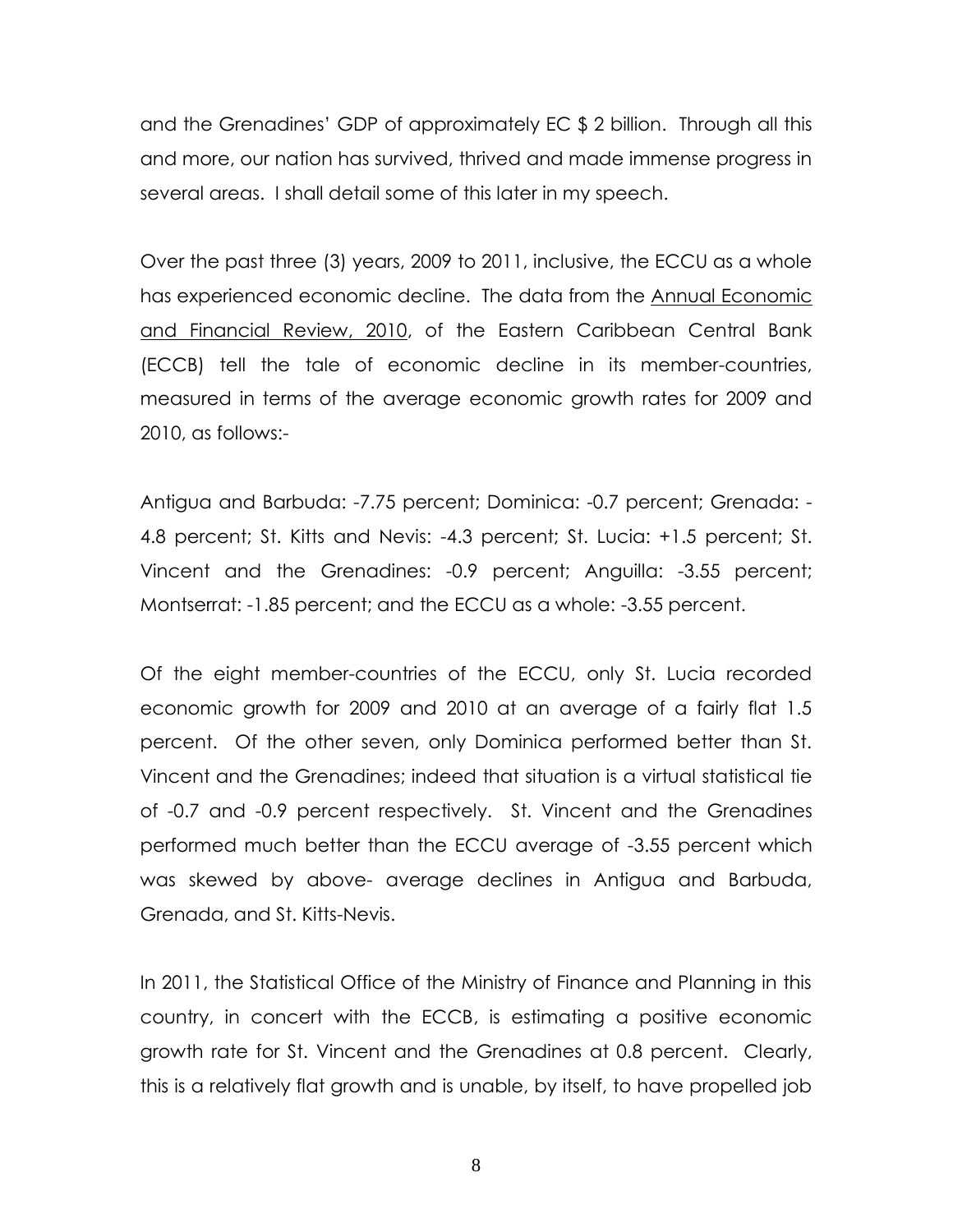creation in 2011. This economic growth in 2011 has been fuelled by an 18.7 percent increase in tourism, 6.5 percent in manufacturing especially in the production of flour, and beer, and 1 percent growth in construction. Agriculture declined by about 15.2 percent, primarily due to the fall-out from Hurricane Tomas in October 2010, the April 2011 storm, and the Black Sigatoka disease. Non-banana agriculture also declined by 16.8 percent and the production of fish declined by 3 percent. The performance in other economic sectors also registered negative growth (transportation 1.1 percent, financial intermediation 2.1 percent).

Projected economic growth for 2012 has been assessed at a modest 1.8 percent with an acceleration of that rate in 2013 and over the medium term as the on-going policies of the government take effect to return economic growth to at least the pre-2008 level but in a more resilient, diversified and productive economy. The caveat to all this is the condition of the global economy and the extent of the impact of any natural disaster.

In 2008, in St. Vincent and the Grenadines, the nominal GDP at market prices was EC \$1.896 billion; in 2010, the comparable figure has been estimated at EC\$1.903 billion. Real GDP at basic prices has, however, moved from EC \$1.455 billion in 2008 to EC \$1.430 billion in 2010. In all the circumstances, it is a credit to our people and our government to have contained the worst effects of the swirling regional and global economic downturn.

Despite the difficulties in our government's fiscal condition, we have managed, with some success, to engage in a sensible fiscal consolidation based on the twin principles of prudence and enterprise. This has been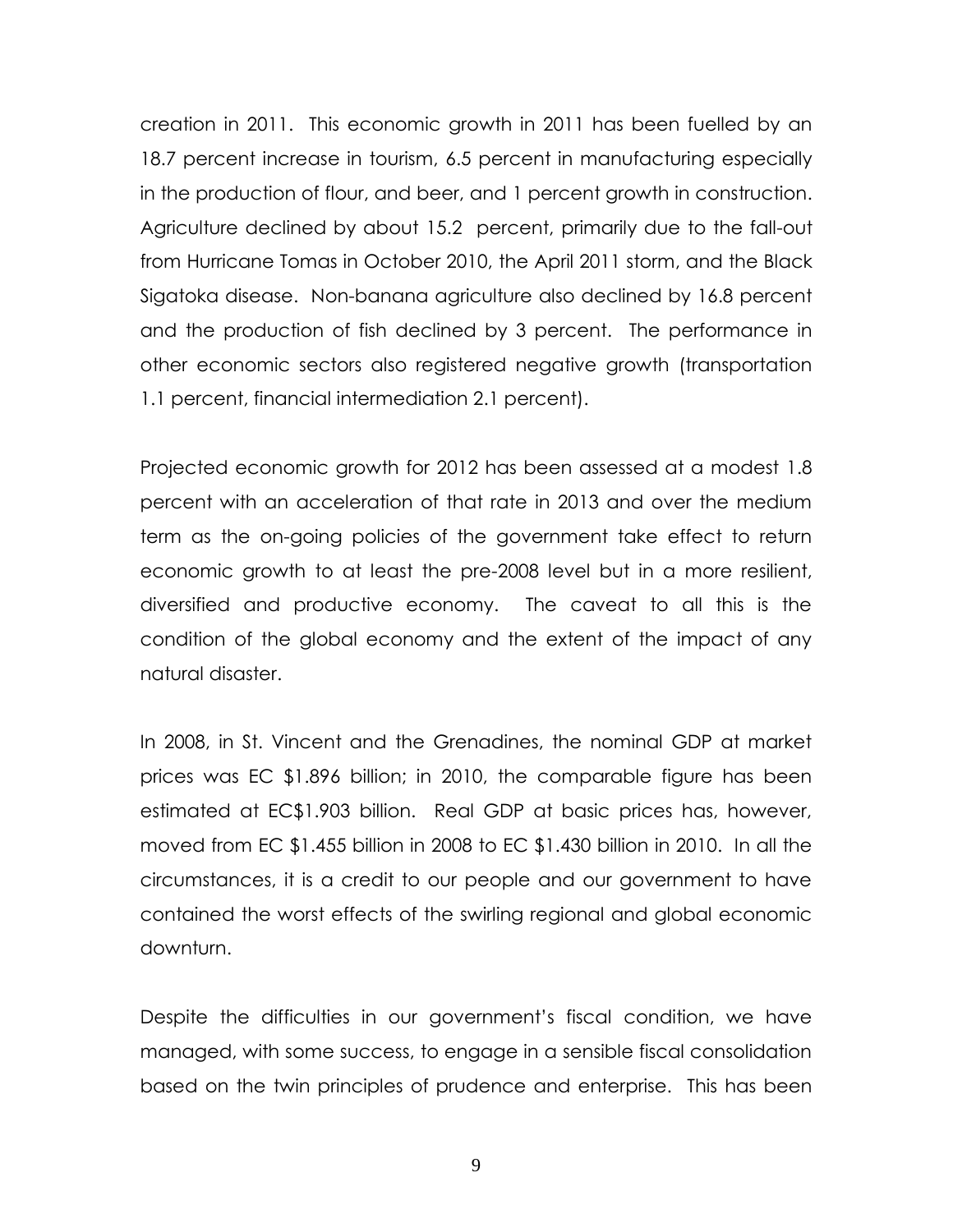achieved through a mixture of initiatives and on-going actions grounded in public expenditure prioritization, enhanced efficiency, and controls; improved tax administration; the negotiation of sizeable grants and softloans; an avoidance of commercial borrowing; creative and effective debt management; a reduction of waste and public expenditure efficiencies; and streamlining the operations of State-owned enterprises.

This sensible management of the government's fiscal situation has not been easy nor has it been achieved without hiccups or some painful trade-offs. For example, declining revenues occasioned by the economic downturn and weaknesses in tax administration, have prompted the government to delay the implementation of certain capital projects. Again, the laudable priority quests, on the one hand, in providing alleviation to the most vulnerable persons, and in focusing on the enhancement of education and health, have necessarily occasioned trade-offs, on the other, in the provision of resources for investment in certain projects designed to facilitate medium-term growth and/or further socio-economic development. Thus, sticking to over-arching and desirable priorities inevitably involves curtailing expenditure in some other areas. The enduring queries always are: Which areas get what, and how! I feel sure that, broadly speaking, my government has been getting it right. Objective commentators locally, regionally, and internationally have concurred with this assertion.

In managing the fiscal situation at a time of economic contraction, declining revenues, and global economic turmoil and uncertainty, my government has found that the wage-and-salary restraint of the public sector employees to be patriotic, responsible, and helpful. My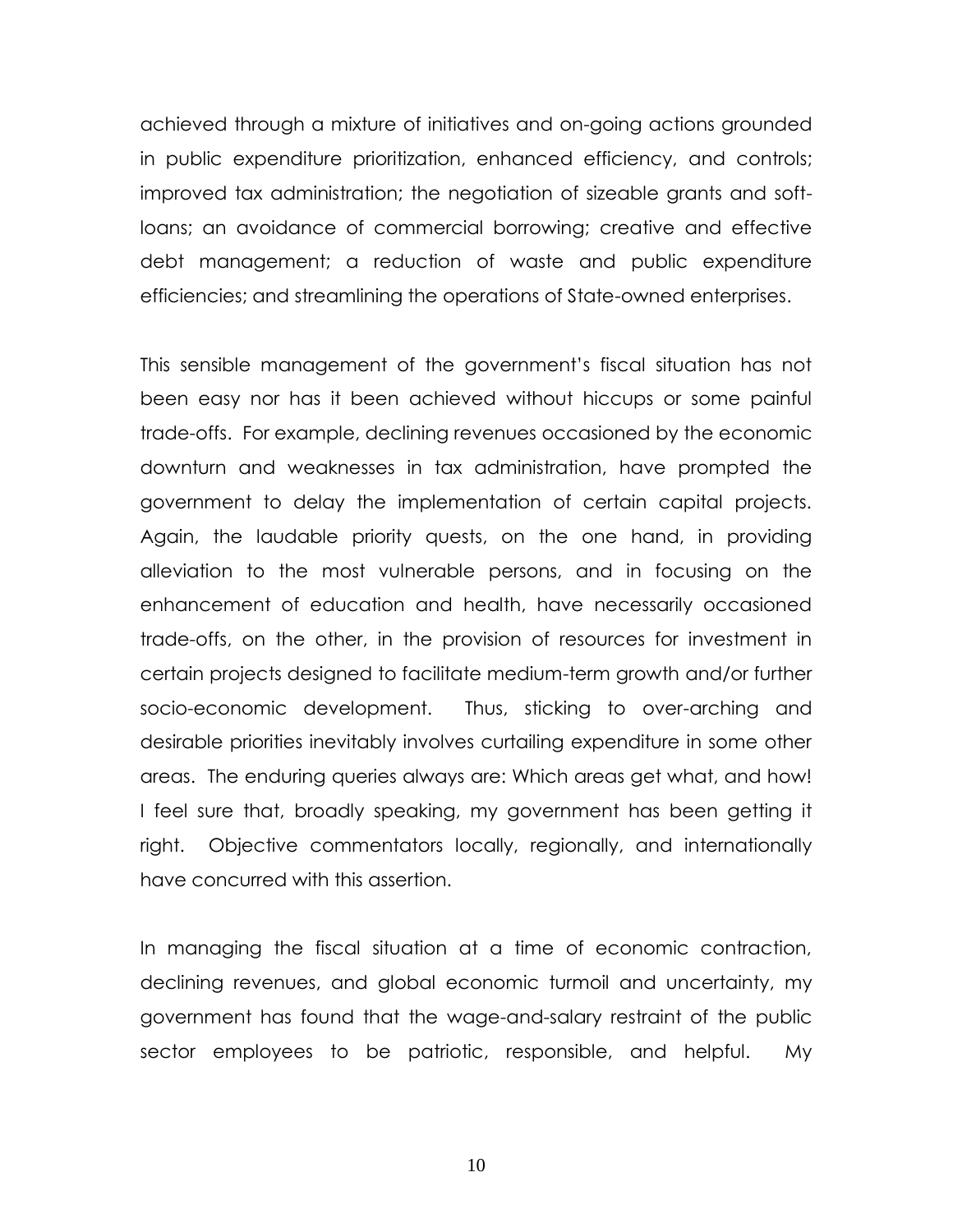government thanks them and calls for continued restraint in 2012 in these most challenging circumstances.

In the exercise of overall economic management and socio-economic change, the unvarnished reality of the nature and structure of our economy must always be the context for our strategy, plans and actions. We must always seek truth from the facts; and the real world provides validation for the truth. Abstractions, imaginings, mythical observations, and far-fetched musings must give way to scientific enquiry, fact-based analysis, explanations or theoretical postulates grounded in the real world, and sound prescriptions. All this demands a proper inventory of our country's resources, our people's possibilities and limitations, the space available for further economic advancement, and our nation's capacity to implement that which we have determined as necessary and desirable to be implemented.

Let us begin by acknowledging the following basic socio-economic facts about St. Vincent and the Grenadines:

- 1. It is a small resource-challenged, structurally-dependant, open economy, which is prone to natural disasters and ranks very high in the league tables of disaster-prone countries internationally. Each of those adjectival designations reflect profound economic constraints or limitations.
- 2. St. Vincent and the Grenadines has available agricultural land for cultivation of about 20,000 acres out of a total land acreage of over 100,000 acres.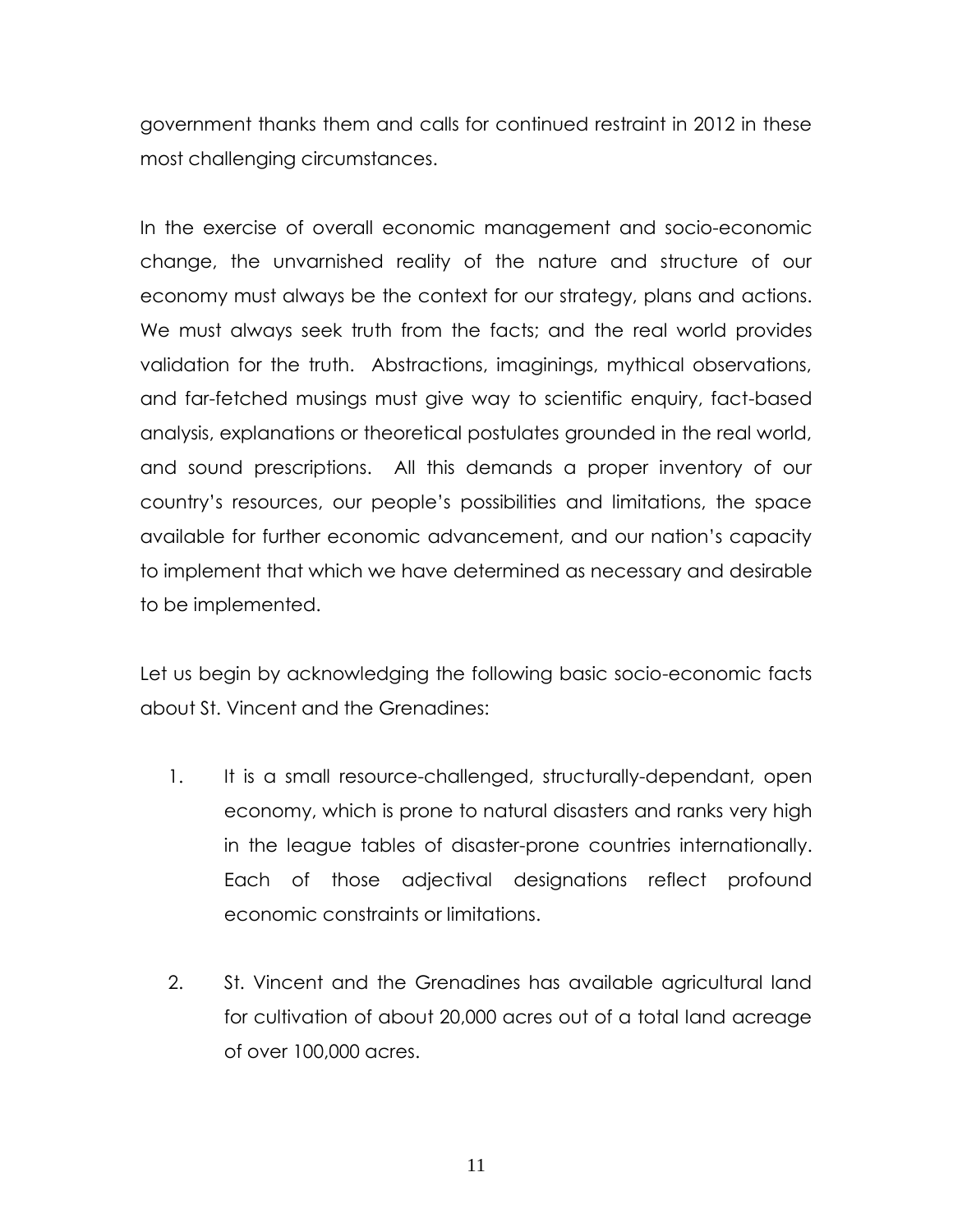- 3. It has an economically-active population of 50,000. The rest of the population are too old to work, too ill to work, too young to work, or are at school. At the same time, St. Vincent and the Grenadines' labour productivity is comparatively low by international standards.
- 4. St. Vincent and the Grenadines is hugely dependent on capital flows from overseas whether by way of foreign direct investment, grants or loans, and remittances.
- 5. St. Vincent and the Grenadines' domestic market or internal demand is quite limited and is thus dependent upon external source markets for trade in goods, tourism, and services generally. The internal demand, by itself, is unable to produce a sufficiency of surplus resources to drive economic, infrastructural or social development.
- 6. The diminution or virtual cessation of market preferences internationally for St. Vincent and the Grenadines' agricultural commodities, including bananas, has shackled the agricultural sector because of its lack of international competitiveness.
- 7. The absence of a well-developed tourism infrastructure, including the absence of an international airport thus far, restricts the full flowering of tourism.
- 8. The limitations of the private sector especially regarding its size, the unavailability of a sufficiency of competitively-priced credit facilities, the comparatively high cost of electricity, its lack of a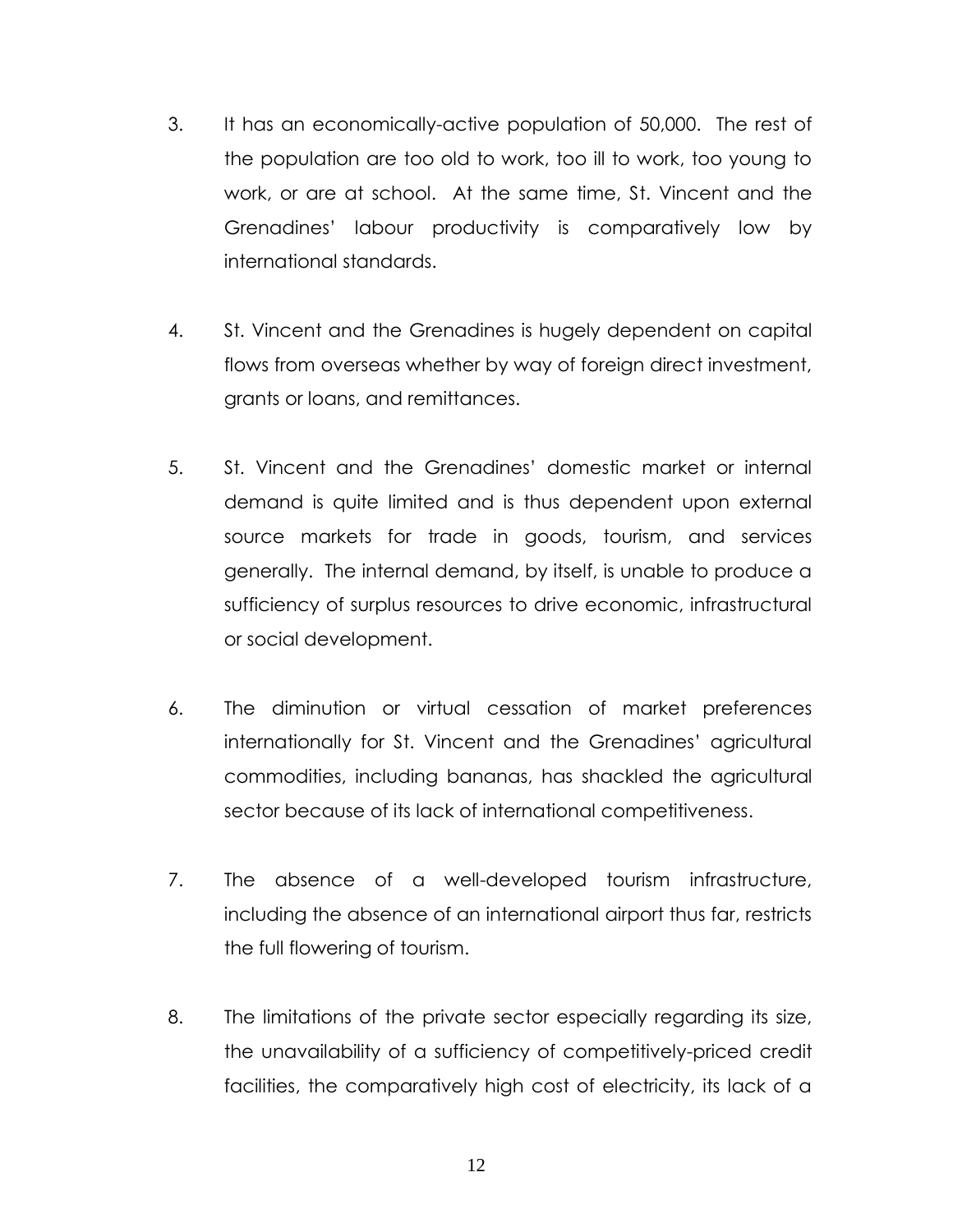sufficient creativity and risk-taking, and public sector inefficiencies, contain optimal economic development.

- 9. Continuing inefficiencies in the public sector, despite much progress, limit both public and private sector economic activity.
- 10. St. Vincent and the Grenadines is a middle-income country, with a per capita GDP of EC \$19,323, geographically close to the USA, with highly-sophisticated and expensive consumer tastes, generally-speaking. This fact fuels a very high level of expenditure on imported goods and services and provides challenges to the sustainability of the country's external account, especially since there is not a corresponding level of the export of goods and services from St. Vincent and the Grenadines. Our flawed diet contributes significantly to chronic Non Communicable Diseases (NCDs), ill-health, and an unnecessarily large food import bill.
- 11. The historic, colonial economic structure of dependency, monocropism, uncompetitiveness, and an absence of a sufficiency of economic resilience is yet to be adequately reformed or altered, despite tremendous efforts since independence in 1979.

Since it is not possible, realistically, to increase the physical size of St. Vincent and the Grenadines, it is necessary and desirable that both the landscape and seascape be put to optimal use. So, too, its instruments of sovereignty and independence. Similarly, the nation's economicallyactive population must be properly trained, be healthy and be fully utilised and productive. Further, the nation's territory, its exclusive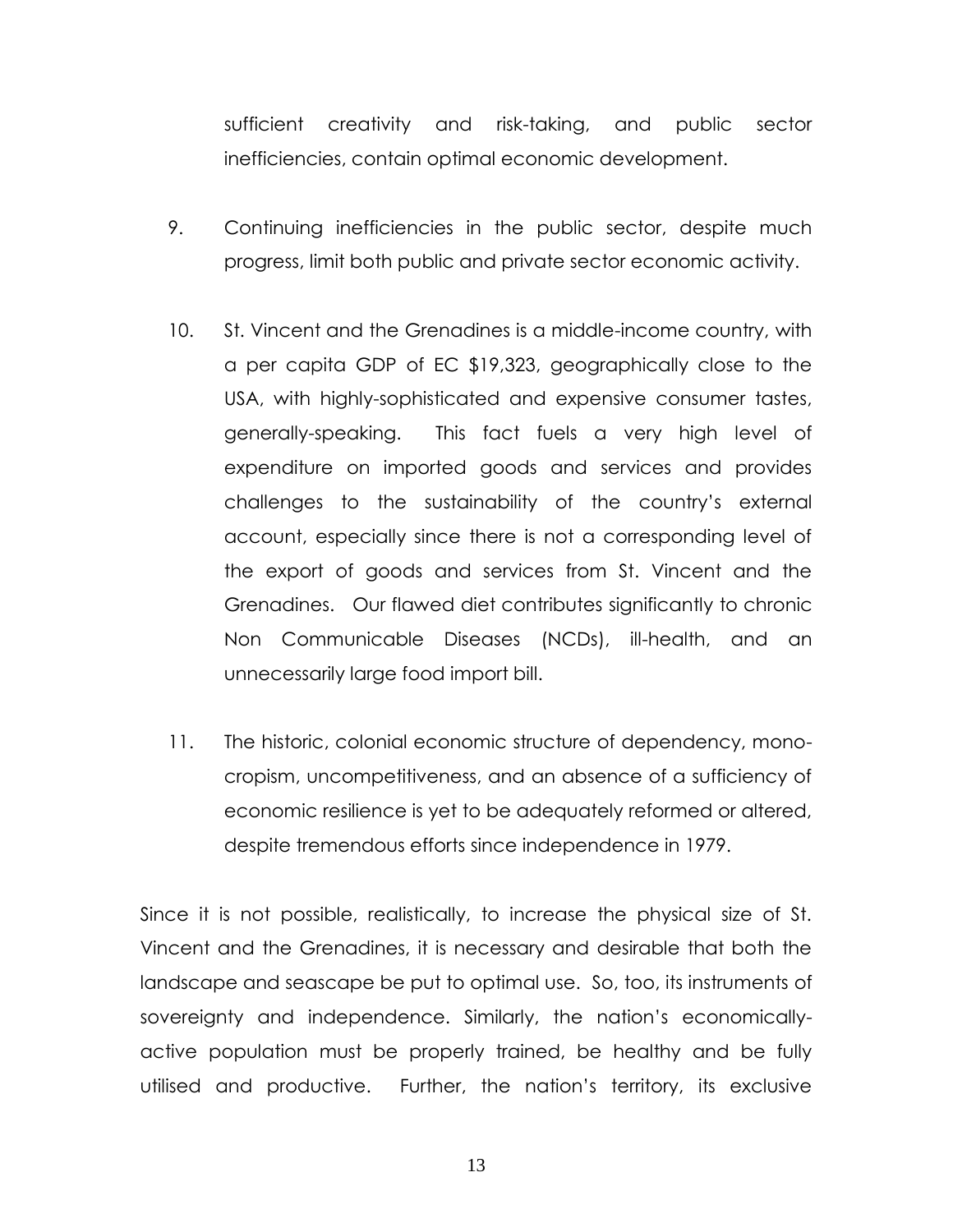economic zone, and its population must be enlarged, in terms of economic space, through the sale of our goods and services externally and to tourists and investors who come to our shores.

We must engage meaningfully, too, with our significant diaspora. Indeed, given the huge migration of our nationals, it is imperative that they be better educated and trained so as to enable them to enter at a higher and more financially-rewarding level in the chain of the international division of labour.

The social capital of our nation, at home and abroad, is vital to be utilised in our quest for socio-economic development, our governance, and civilised life and living.

Relevant policies arise inexorably from all these facts and circumstances including those touching and concerning agriculture, tourism, manufacturing, information technology, infrastructural development, health, education, sports and culture, economic competitiveness, energy, fiscal and financial stability, regional integration, foreign relations, and external trade. It must be recognised, too, that the proper utilisation of the instruments of sovereignty and independence are economic, as well as political, assets.

In all this we must eschew learned helplessness; embrace optimism; tap the well-springs of our resilience and social capital; work hard and smart; enhance our possibilities and strengths; reduce our limitations and weaknesses; build a viable consensus on the nation's priorities; avoid senseless bickering, vain posturings, and partisan bitterness; exhibit good neighbourliness and live peacefully; make our minds emancipated and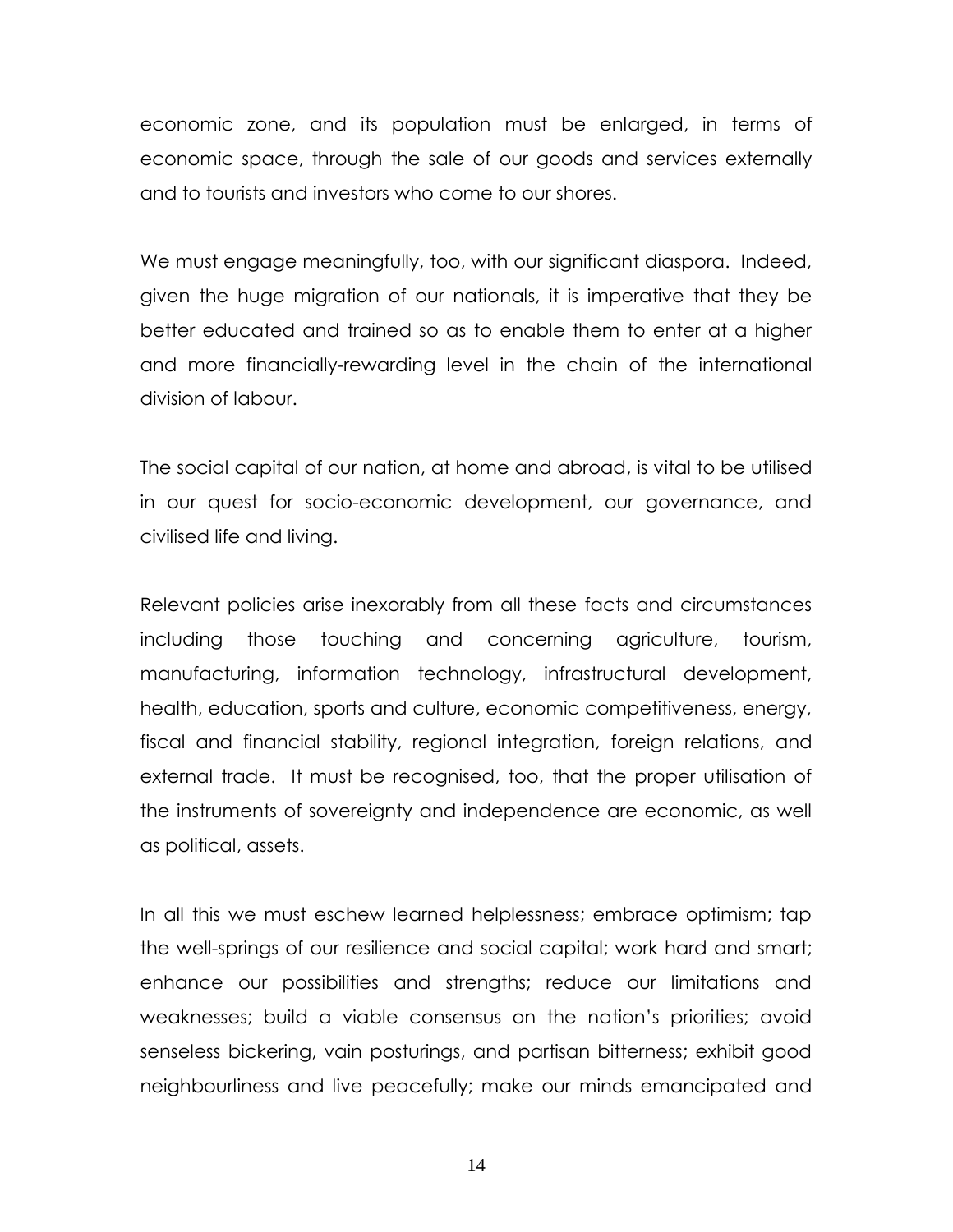decolonised; extol independent thought and action; ensure good governance; and keep the faith with Almighty God on whom our nation, and everything, within it, is founded.

In these especially challenging times, I reiterate the visionary, philosophical, socio-cultural, strategic, policy and programmatic foundations on which my government has stood, in progress, since March 2001. Our vision is people-centred; our philosophy of social democracy, applied creatively to our Caribbean and Vincentian particularity, frames our broad outlook; the socio-cultural rubric of the further ennoblement of our Caribbean civilisation lifts our spirits and sensibilities as one people in solidarity with each other; our strategic economic umbrella focuses on the quest to build an all-embracing modern, competitive, post-colonial economy which is at once local, national, regional and global; our government's many-sided progressive policies touch every single facet of our society, economy and polity; and its programmatic details provide practical solutions to testing challenges so as to uplift the quality of the people's lives. An abundance of documentation in the public domain reflects all this.

In this Budget Address the overarching theme is captured in a bundle of critical elements, namely: Job Creation, Economic Growth, Financial Stabilisation, Fiscal Re-balancing, and Social Equity at a time of continued Global Economic Uncertainty.

In terms of its format, this Budget Address focuses on some major economic and social sectors and on other subject matters germane to the further advancement of this country's economy and society in 2012 and beyond. I shall avoid, as far as practicable, the presentation of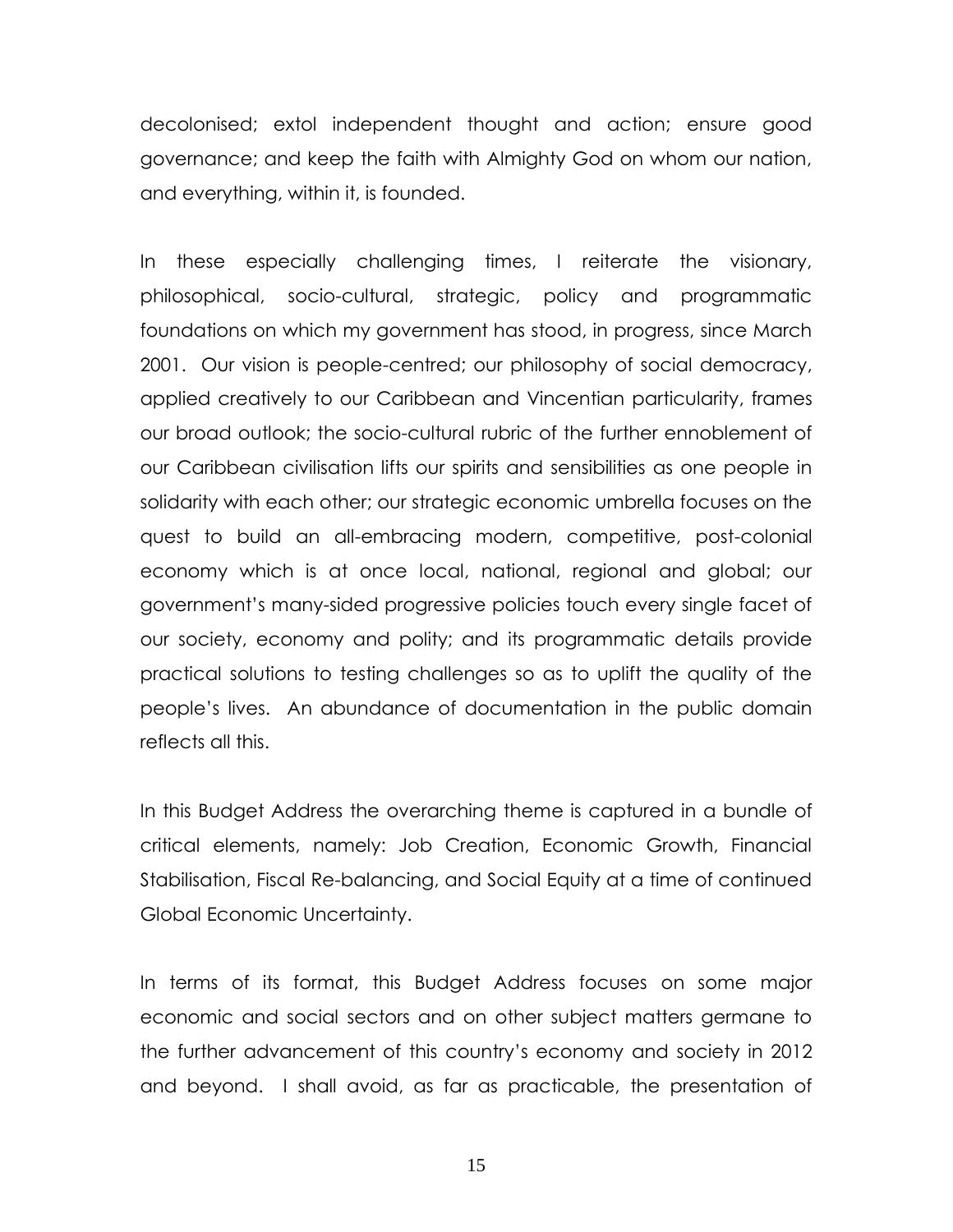excessive data in the narrative. This ought to permit greater clarity to listeners and readers of this Address while at the same time providing enough relevant information for an informed discussion.

### **MAJOR PRODUCTIVE SECTORS: SOME PRELIMINARY COMMENTS**

Mr. Speaker, the major productive sectors in St. Vincent and the Grenadines are (1) Agriculture, Forestry and Fisheries; (2) Tourism and its ancillary services; (3) Manufacturing; (4) Financial Services (Banking, Insurance, International Financial Services); (5) Wholesale and Retail Trade; (6) Construction; (7) Transportation (land, sea and air); (8) Energy, Water and Telecommunications. Ministers will provide details of the performance of these sectors in 2011 and the detailed plans, programmes and on-going policies for 2012 and beyond. I shall make some overall comments regarding each of these sectors' contribution to the macroeconomy and the major initiatives connected thereto.

First, some preliminary observations on a few salient issues in the principal areas of Agriculture, Manufacturing, Tourism, and Construction. Over the last forty years, St. Vincent and the Grenadines has been transformed from a goods-based to a service-based economy. Currently, some 70 percent of the economy is service-based. This fact clearly has profound implications for the type of training offered; transport infrastructure; the focus on healthy lifestyles; restaurant and supermarket outlets; electricity provision for air condition systems and computers in offices; the type of taxation, for example, VAT; government incentives; public administration; regional and international trade; migration (external and internal); and a range of other matters resident in our social and political economy.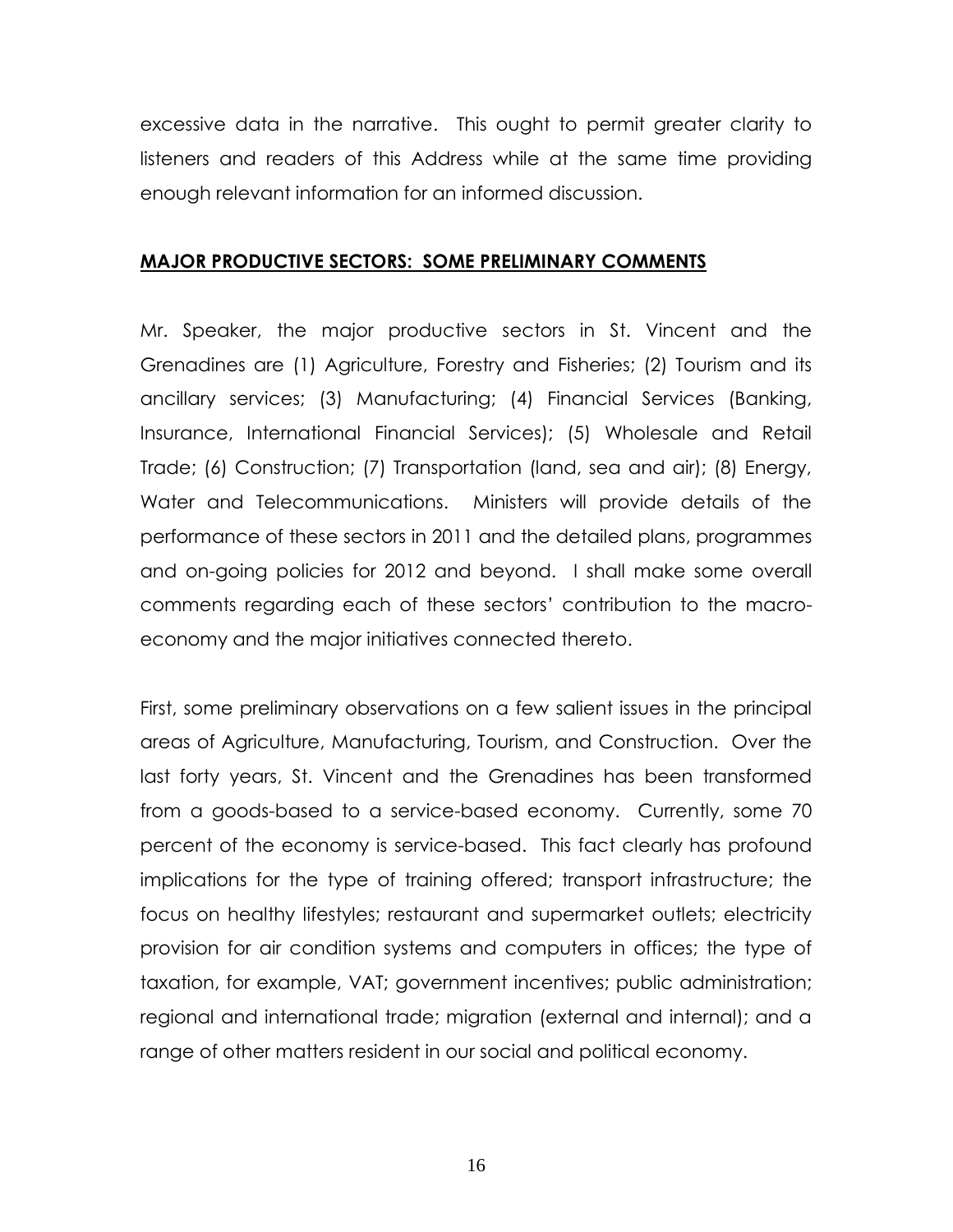As late as 1992, the last year of extensive market preferences for Windward Islands' banana-producers, St. Vincent and the Grenadines exported 78,000 tonnes of bananas with an export value of nearly EC \$120 million. The progressive diminution of market preferences to the point of their extinction now and the altered market condition for our bananas had, by 2001, left our banana industry reeling and badly battered. In 2009, the last year of full banana production unimpeded by drought, Hurricane Tomas, landslides, and Black Sigatoka, banana exports amounted to roughly 20,000 tons or one-quarter of the 1992 figure with an export value of about \$30 million. In the 1970s, agriculture accounted for over 20 percent of GDP; over the years this has declined by about onehalf.

Before the rise of bananas as our dominant export industry in the mid-1950s, sugar cane and arrowroot were the major agricultural crops. The sugar industry was closed in 1961, revived in 1979, and finally shut down in 1985 amidst an official chorus of its lack of viability. Arrowroot starch for which there was, and still is, a modestly profitable market, fell by the wayside through a mixture of governmental neglect, the lure of the relative profitability of the emergent banana industry, and the unavailability of labour. By 2001, the arrowroot industry, for all practical purposes, was comatose. Despite the heroic efforts of my administration, including the investment of significant monies to revive the arrowroot industry, it has just barely survived, in any concentrated way as a minor crop in the north east of St. Vincent. The back-breaking task of digging arrowroot manually has few takers nowadays and no commercially viable form of extensive mechanized harvesting on the farmers' hill-side lands and undulating slopes has been found, despite much experimentation.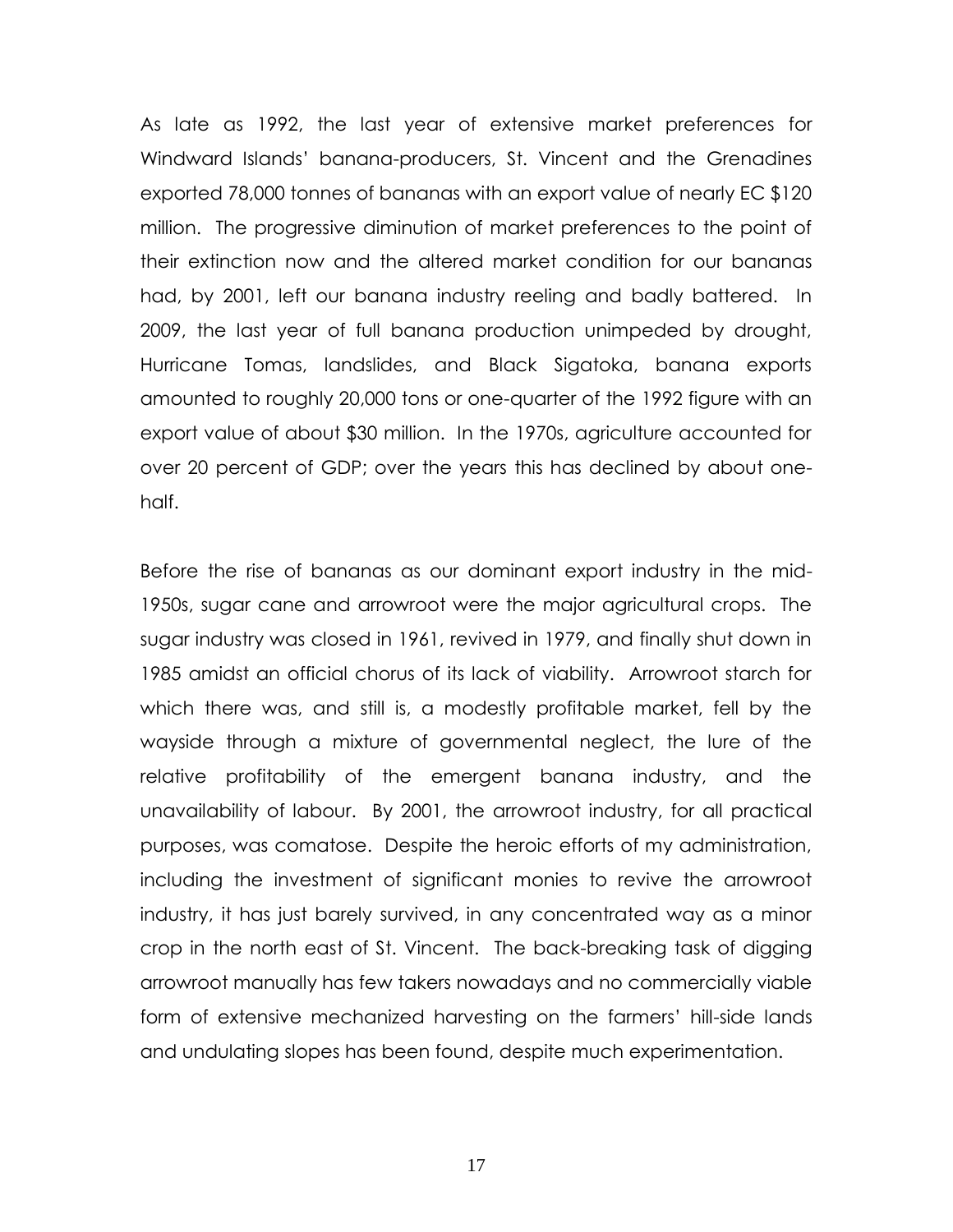Mr. Speaker, consequent upon the final closure of the sugar industry and the sharp decline of the arrowroot industry by the mid-1980s, the former NDP administration sought to diversify agricultural production through a State-sponsored production of "Winter Vegetables". For a variety of reasons, including intense competition from places such as the Dominican Republic and Florida, unfortunately the project failed. Our nation is currently united, more or less, on a quest to diversify into the growing of cocoa, a crop with which we possess some historic familiarity.

Mr. Speaker, over the past ten years, the ULP administration has made most strenuous efforts to keep the banana industry afloat, but the nonpreferential market regime and market condition in Britain have proved most challenging hurdles to surmount, on a large scale, successfully. My government has invested heavily in keeping the banana industry sufficiently viable for 850 or so certified growers. In 2001, upon assuming office we pumped \$20 million immediately in the industry, \$18 million of which was designed to bring the \$30 million debt of the Banana Growers' Association (BGA) under some semblance of control. We twice restructured the industry strategically to fit the challenging circumstances. On each occasion my government assumed hefty debts of the BGA in the aggregate of a further \$25 million.

On the most recent occasion, when the BGA was dissolved, my government established a Banana Unit in the Ministry of Agriculture to provide all the extension services, agronomic and disease-control functions hitherto provided by the BGA. This amounts to a subsidy to the industry for the 2012 fiscal year of some \$4 million of which \$3.44 million is to address the control of the dreaded Black Sigatoka disease. The Fair Trade Group, WINFARM, has the primary responsibility for the production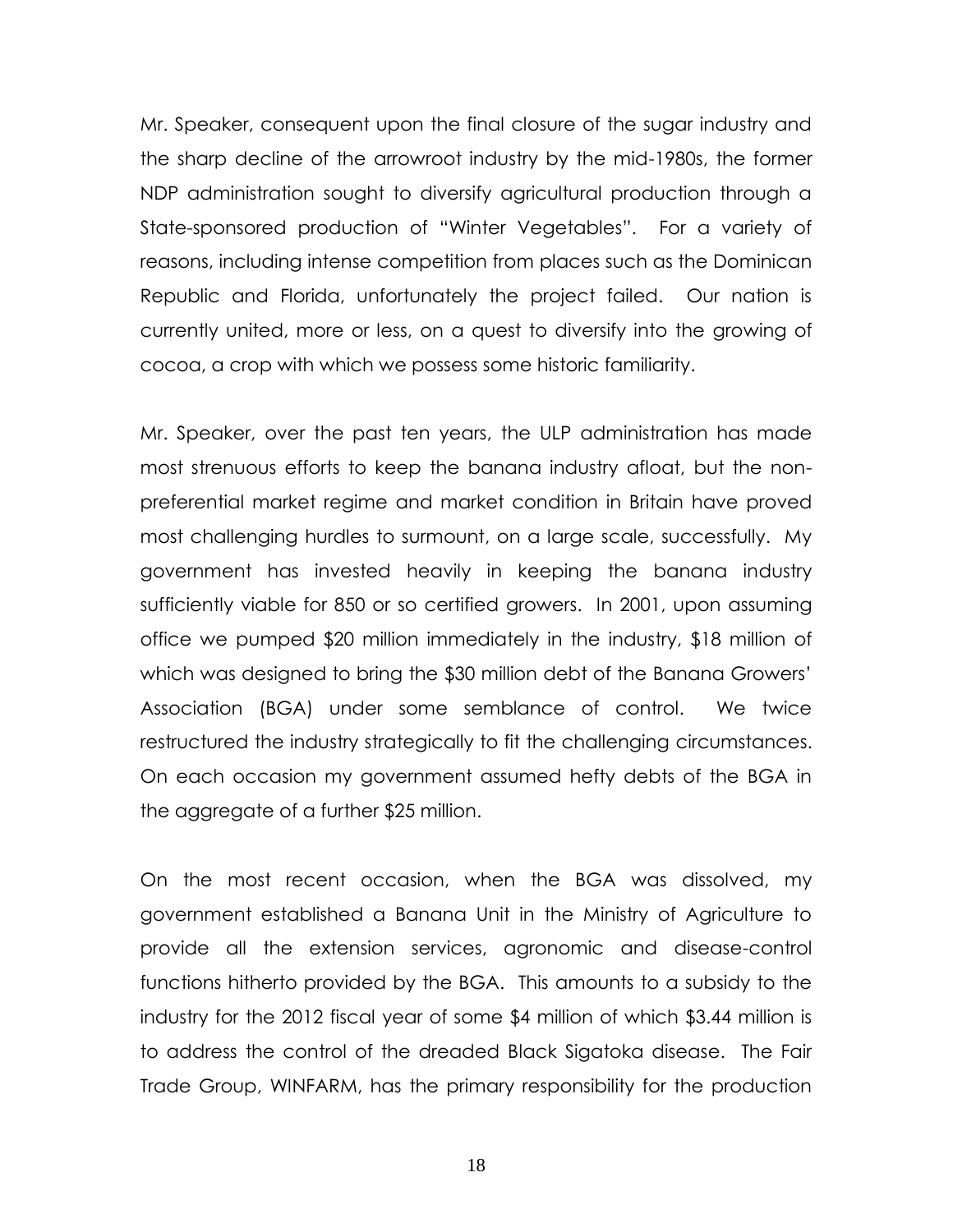and internal marketing arrangements hitherto exercised by the BGA. Working with the other share-holder governments and farmers' representatives in the Windward Islands Banana Development Company (WIBDECO), my government has sought to restructure this marketing agency and make it more efficient and profitable in the altered circumstances, and responsive to farmers. WIBDECO has been rebranded as WINFRESH to market fresh agricultural produce, including bananas. WINFRESH has a mandate from its shareholders to be a strategic partner in agricultural diversification and agro-processing in the Windward Islands. It has been so acting, but much more needs to be done so as to enhance its responsiveness to farmers' concerns.

Further, Mr. Speaker, here in St. Vincent and the Grenadines, my government has provided over the recent years, support on an on-going basis for banana farmers with direct payments in the form of replanting and rehabilitation assistance (cash and fertiliser), four tranches of income support, subsequent to Hurricane Tomas, and the provision of fertiliser and other agricultural inputs at heavily-subsidised prices through the Stateowned Inputs Warehouse Company and the central government.

Moreover, my government has retained important incentives for the farmers, devised originally by the former NDP administration, to permit, according to certain set criteria, a 75 percent duty-free concession for a designated-type farm vehicle and to grant complete relief to farmers from the payment of income taxes on their farm income.

Indeed, banana farmers have been assisted and facilitated so well by my government that non-banana farmers have been complaining publicly that its generosity to banana farmers far outweighs the government's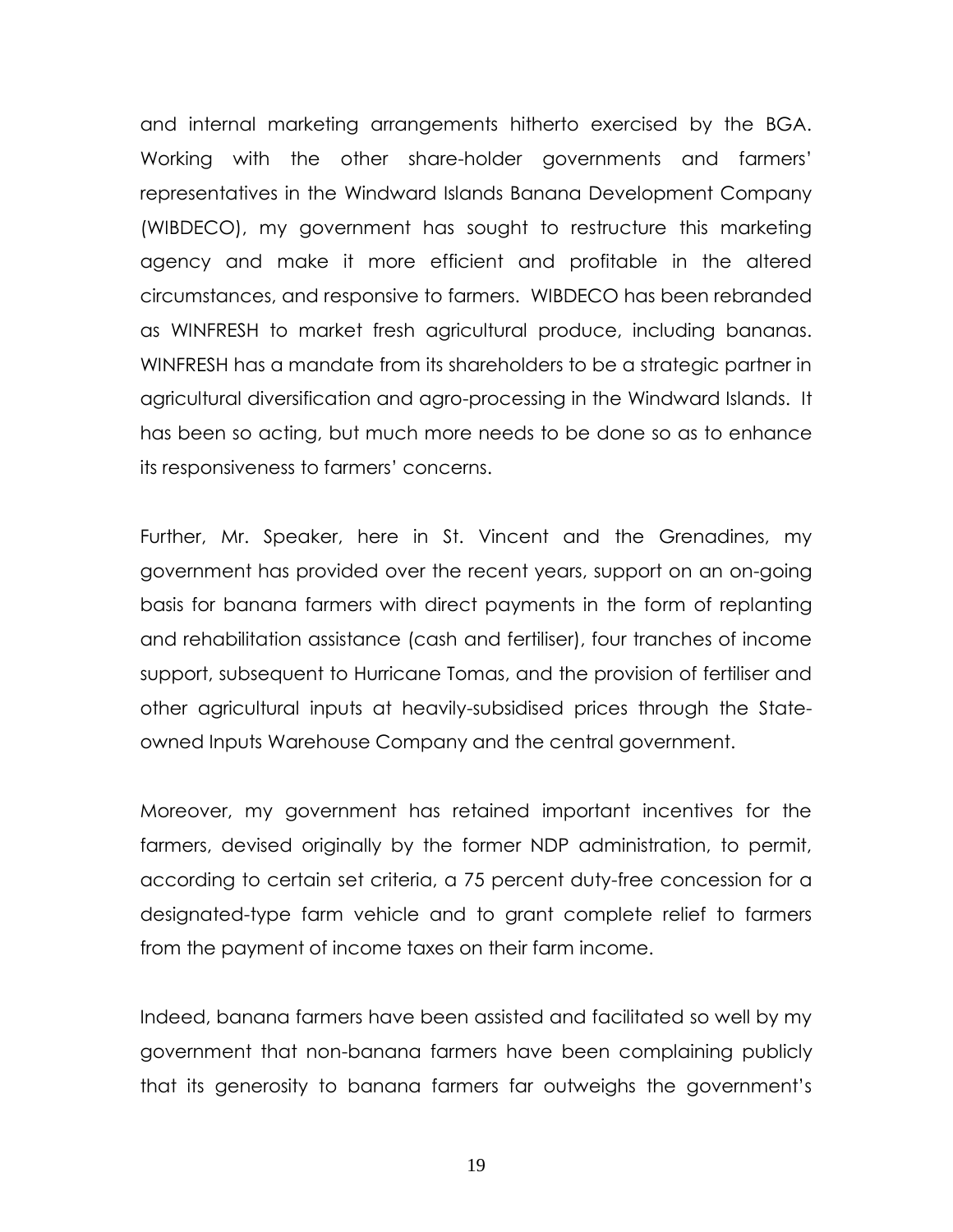assistance given to the non-banana farmers themselves. While there may be some merit in this complaint, my government is resolved not only to maintain and expand the level of assistance given to banana farmers, but to ensure that a similar level of assistance is provided to non-banana farmers such as those engaged in the production of ground provisions, plantains, fruits and vegetables, poultry, livestock, including small ruminants. The 2012 Estimates provide a clear indication of this.

Despite the significant level of assistance and incentives granted to farmers by the government, immense challenges remain to lift a diversified agricultural sector. In this regard, among the more important constraints generally is the lack of availability of credit facilities on "softer" terms; praedial larceny; the unavailability of a sufficiency of labour which is adequately productive; the challenge of more reliable markets and the lack of a sufficient competitiveness in product quality and price; transportation difficulties by sea and air, regionally and internationally; the poor condition of a lot of our feeder roads; and poor farm management.

Each of these challenges or constraints has been, and is, receiving the government's attention, and I know that most farmers are trying their best to uplift their production, quality, and competitiveness. There is, however, an intractable problem of which we must speak honestly, that is, the unavailability of a sufficiency of labour on the farms, which is adequately productive. Unless, together as stakeholders in agriculture, we find ways to at least significantly resolve this conundrum on a timely basis, farms which require more than minimal family labour are not likely to be productive and competitive for the market.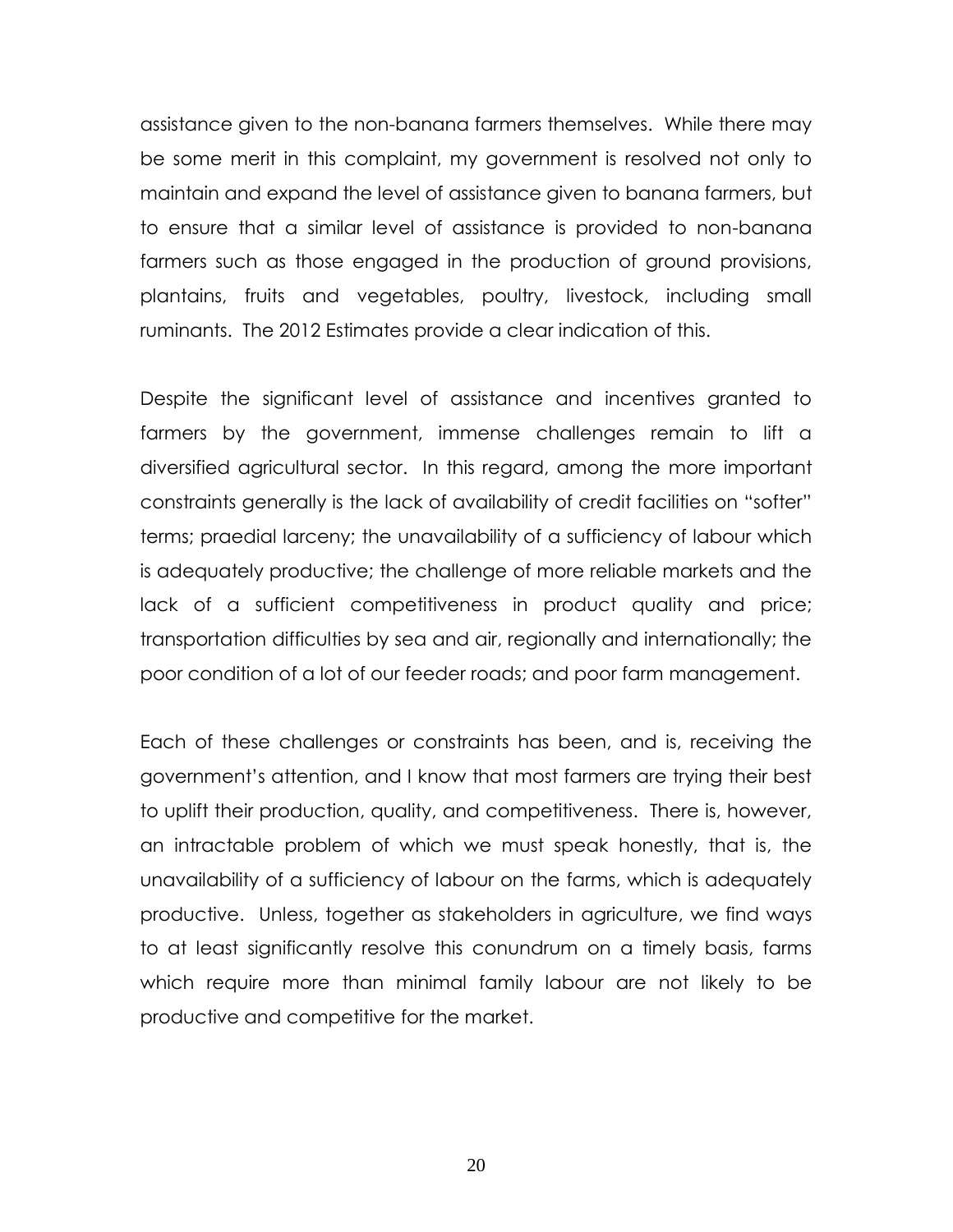This issue of too few agricultural labourers at an adequate level of productivity, at the offered wage, in a rural economy with a relatively large pool of unemployed unskilled workers, is a hugely complex one. St. Vincent and the Grenadines is not alone with this problem in the Caribbean or in other developing countries. Small-scale agriculture which is labour intensive has a fundamental difficulty in attracting labour at the offered wage rate in an economy which is increasingly service-based, and which has a high rate of seasonable or intermittent employment of unskilled or semi-skilled labour by the service economy and the government. Then there are status issues which militate against agricultural field labour in societies which have only recently exited plantation agriculture and formal colonialism. Simply put, many persons, especially those in the age group between 20 and 35 years, bluntly refuse to do agricultural work. Most prefer to await on even part-time or seasonal intermittent work in the services sector or to be employed by government as watchmen, cleaners of buildings, on the road, on construction sites or in the myriad of other jobs for unskilled or semi-skilled workers provided by the State from time to time. Many of those who opt for agricultural labour, work very abbreviated hours.

On this bundle of issues, it serves no useful purpose to bemoan the subjective or objective factors which give rise to this "labour challenge". At the end of the day, a reasonably profitable farm will offer competitive wages; attitudes to farm labour must change; agricultural training for young persons and the availability of lands for them to work for themselves must be expanded; and the cultivation of crops with greater value and less labour intensity must be encouraged. Even so, this "labour" challenge will require practical attention on an on-going basis. I have deliberately not addressed the lure for some whose preference is for a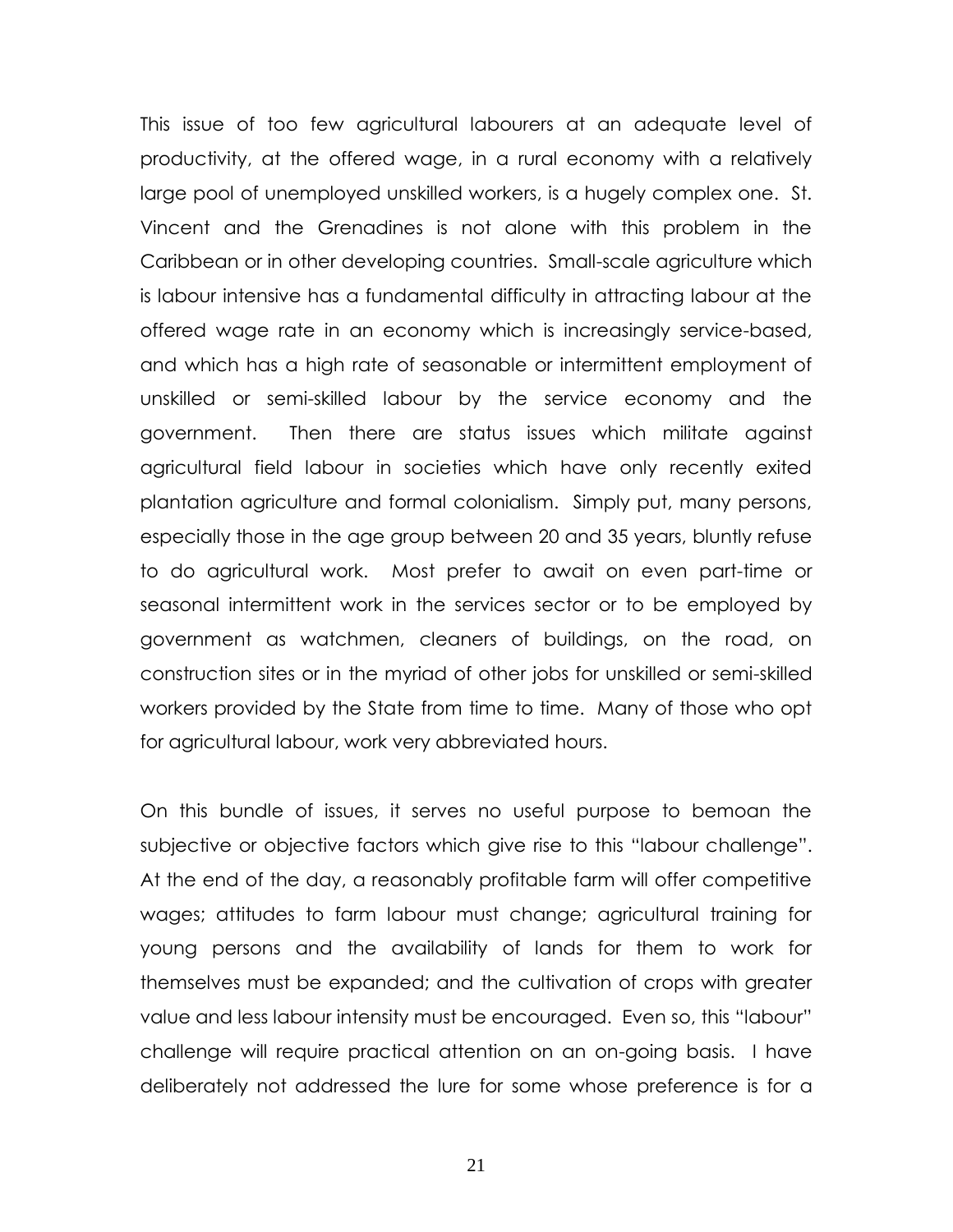more rewarding, but high risk activity of cultivating marijuana. This, too, has to be continually tackled through a complex of ways, including a focussed programme of sustainable, alternative livelihoods and initiatives in the realm of national security.

Mr. Speaker, some of the challenges which have beset the manufacturing sector are of a different nature than agriculture, for example, high electricity costs, but many fundamental ones are similar, namely, the altered external market environment, and regional-international trading regimes.

The manufacturing sector was built up in the 1960s and 1970s through a programme of "industrialisation by invitation" which involved generous tax concessions; cheap labour; a highly protective market regime locally and regionally, and internationally for specified products; and government facilitation in the construction of factory shells. In this way, for example, the Campden Park Industrial Estate was built up by the Labour Party administration in the late 1960s, 1970s and early 1980s. Several foreignowned light manufacturing enterprises such as those engaged in the production of children's wear, textiles generally, elementary electronics assembly, and sporting goods, employed significant numbers of persons, especially women. Unfortunately for St. Vincent and the Grenadines, more favourable trading regimes and production conditions arose elsewhere, including the North American Free Trade Area (NAFTA) between the USA, Canada, and Mexico. So, most of these "screw-driver" type industries closed their operations and transferred production to other countries. However, the companies producing flour, rice, animal feed, galvanise roofing materials, card-board boxes, beer, soft-drinks, and a few other products remained. It is interesting to note that these surviving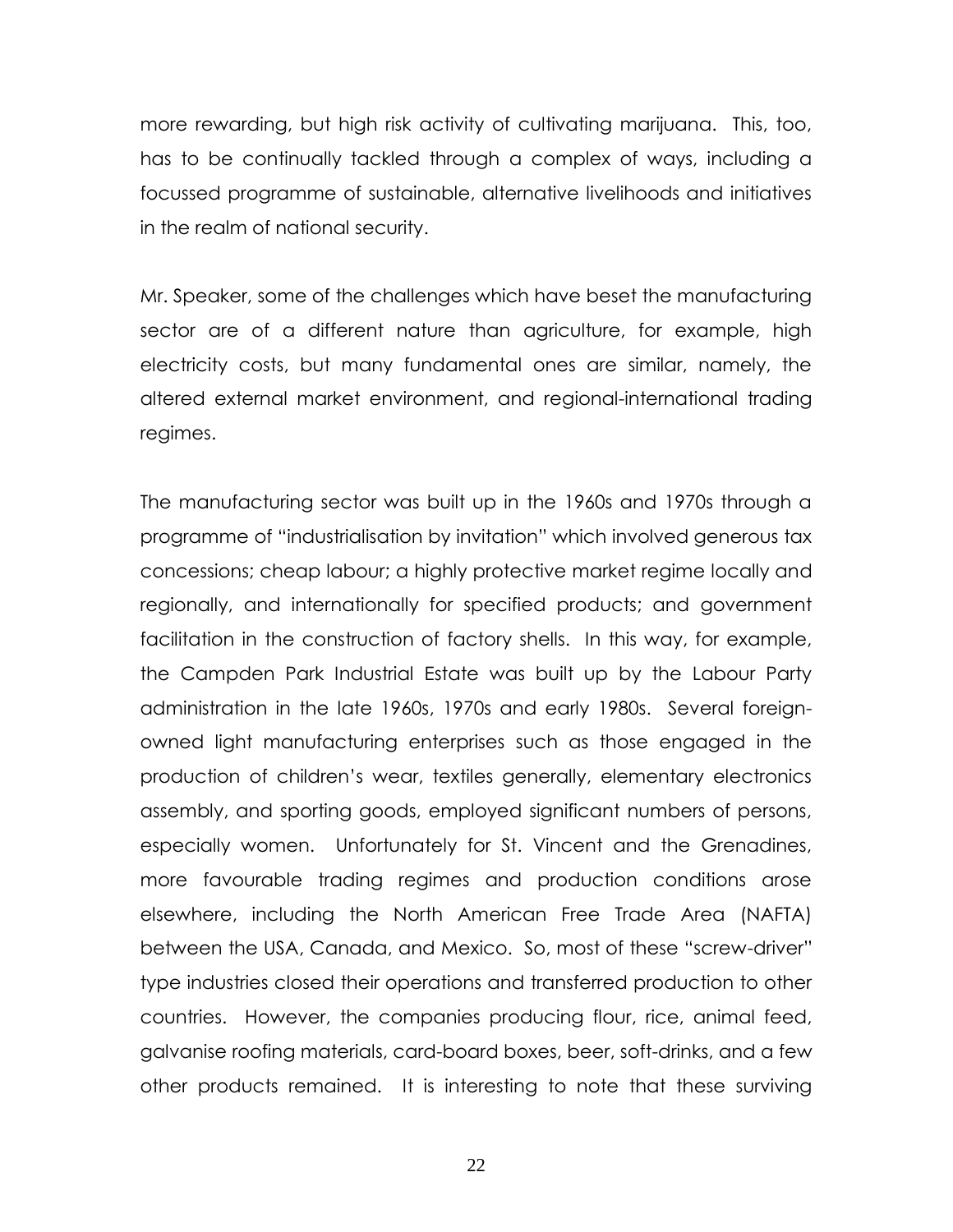manufacturing enterprises are mainly regionally-owned, locally-owned or substantially locally-owned. Even so, these enterprises, by and large, have been able to survive only with continued fiscal incentives and a protected local and sub-regional market.

Since that earlier era of the push into light manufacturing, some other largely locally-owned manufacturing enterprises have emerged mainly in cottage-industry type agro-processing, furniture manufacturing, bottled water, roofing materials, baking and a few other products. The State's attempted revival of the production of arrowroot starch is a challenging work-in-progress. The private-public partnership in coconut water bottling is still riddled with unresolved technical production problems.

Mr. Speaker, the quest to push for job-creating opportunities in data processing and informatics generally, by both the private and public sector, has not been met with the level of success anticipated due to many difficulties including comparatively high electricity and telecommunications costs, the sharp competition from other countries internationally, and the recent down-turn in the American economy and a consequential huge decline in sustained demand for informatics services. Still, there is scope for improvement and a rebound as the upturn in the American market occurs.

Mr. Speaker, tourism has grown admirably since the late 1970s. The tourism developments in the Grenadines from the late 1980s and 1990s, including the initial Canouan Development Project, contributed significantly to the blossoming, but yet not quite full fruition of stay-over or hotel-based tourism. During this period, too, we witnessed the growth in locally owned small hotels and guest houses. This process of an expansion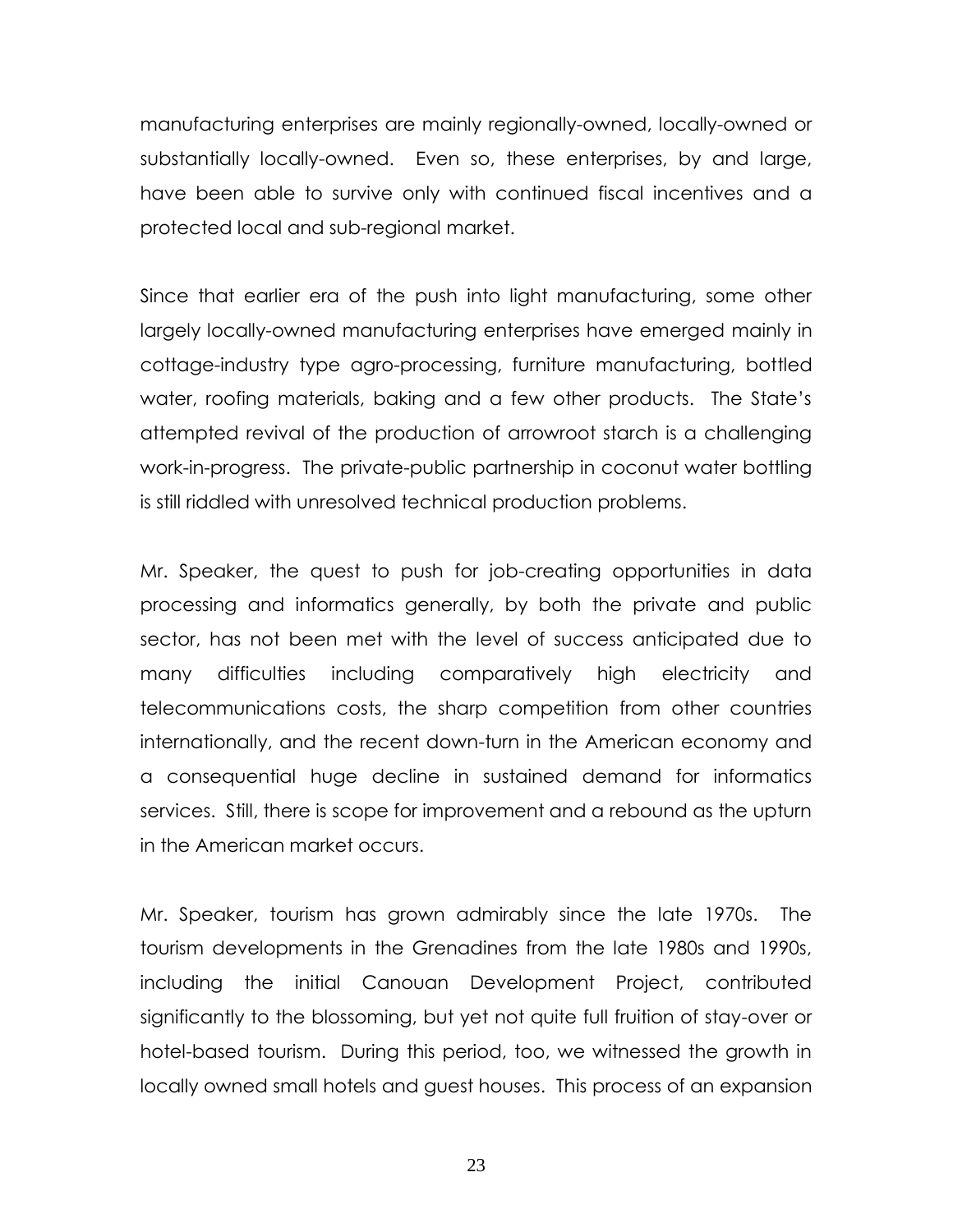of locally-owned tourism enterprises has continued unabated, gradually, over the past eleven or so years. So, too, the further construction and expansion of hotel plants by non-Vincentian owners in the Grenadines. On St. Vincent itself, the construction and operation of the first phase of the Harlequin Buccament Resorts, represents a major advance for tourism in St. Vincent and the Grenadines. It is the first time that a major resort, the largest hotel in St. Vincent and the Grenadines, was set up on St. Vincent itself. Without the prospect of an international airport, the establishment and further expansion of Buccament Resorts would not be a reality.

Tourism in St. Vincent and the Grenadines has the following major components in order of importance of local value added: Stay-over tourism; Yachting; Cruise; and Excursion (same-day tourism). Estimated visitor expenditure over the past seven years rose to an annual high of just over EC \$280 million in 2008. In 2010, the estimated visitor expenditure fell to \$235 million largely due to the down-turn in the economics of the main source markets (USA, Britain, Canada) and the rising cost of air travel, including ballooning regional air travel costs. In 2011, improvements have been recorded, but still the performance is yet to reach where it ought reasonably to be. The constraints to further tourism expansion are wellknown, have been analysed, and the stakeholders, including the Government, have been taking corrective actions. But much remains to be done. I shall address some of these issues shortly.

Mr. Speaker, the traditional, conventional, economic perspective on the construction industry is that it is not a "trading" sector and not a plank upon which economic activity can be safely generated or sustained. In an economy such as St. Vincent and the Grenadines such a conventional perspective is misplaced for the following, among other, reasons: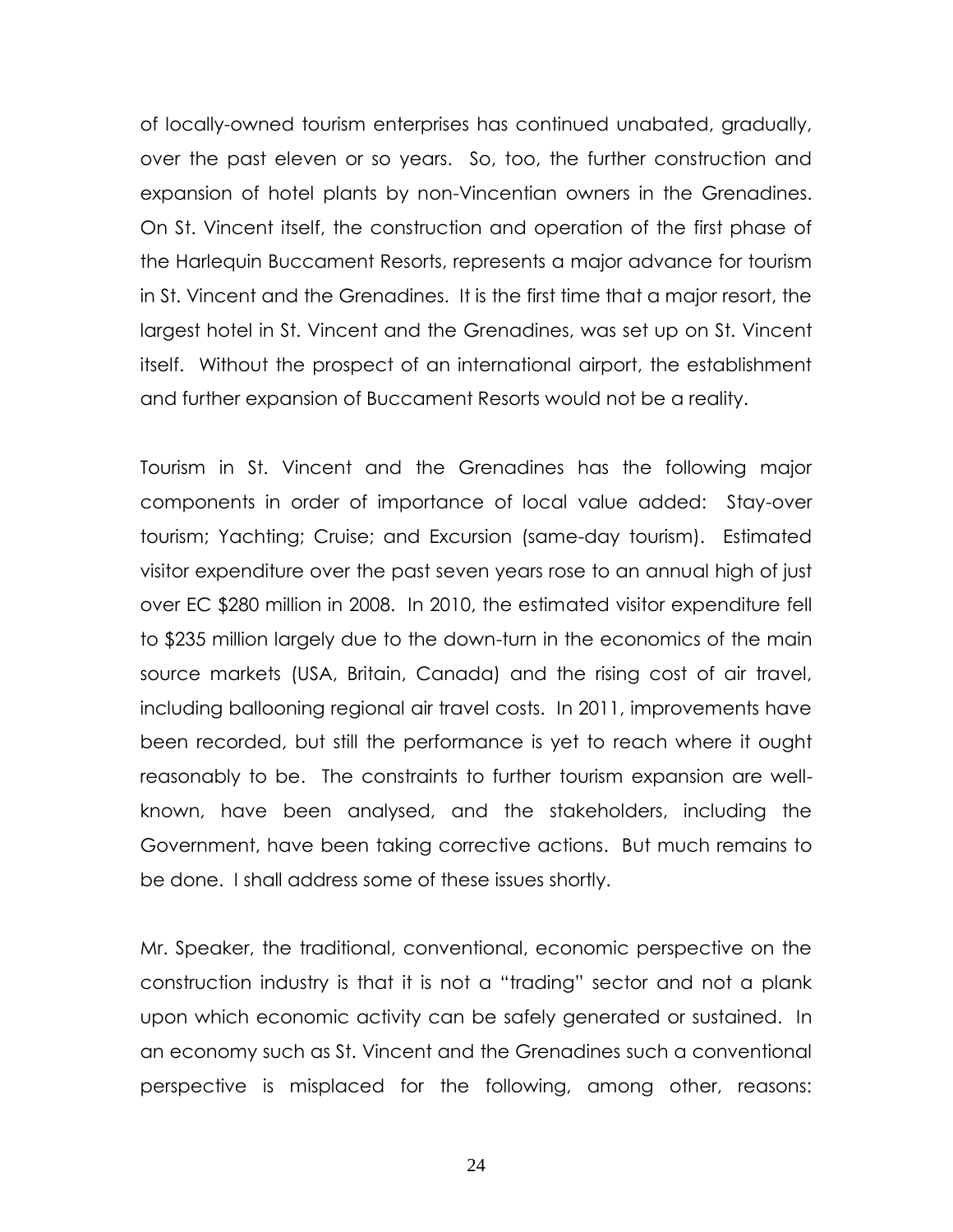Construction is substantially driven by external funding either through grants and loans or remittances from abroad; construction provides immediate stimulus for job creation and other economic linkages and activities; the construction industry generates considerable local valueadded through the provision of local building materials, labour, and other locally-derived imports; and much scope exists for on-going construction activity both through private sector and the State.

It is for all these sensible reasons that the ECCU Eight-Point Growth and Stabilisation Strategy accorded the construction industry a pivotal place in the Action Plan for Growth in its member-countries, including St. Vincent and the Grenadines. Indeed, the recent historical data show that the construction industry is one of the main drivers of economic growth in St. Vincent and the Grenadines.

I turn to the performance of the main productive sectors in 2011 and the broad policy path forward for their enhanced growth and development.

# **AGRICULTURE, FORESTRY AND FISHERIES**

Mr. Speaker, Honourable Members, Hurricane Tomas in late October 2010 devastated the agricultural sector, particularly banana and plantain cultivation. In the north-east of St. Vincent, the April 2011 Floods and Landslides retarded the recovery in those crops, and others, in that geographic belt. So, by July 2011 when a modest recovery in the cultivation of bananas and plantains occurred in most of St. Vincent, the Black Sigatoka disease occasioned a terrible setback. As a consequence, the production and export of bananas and plantains fell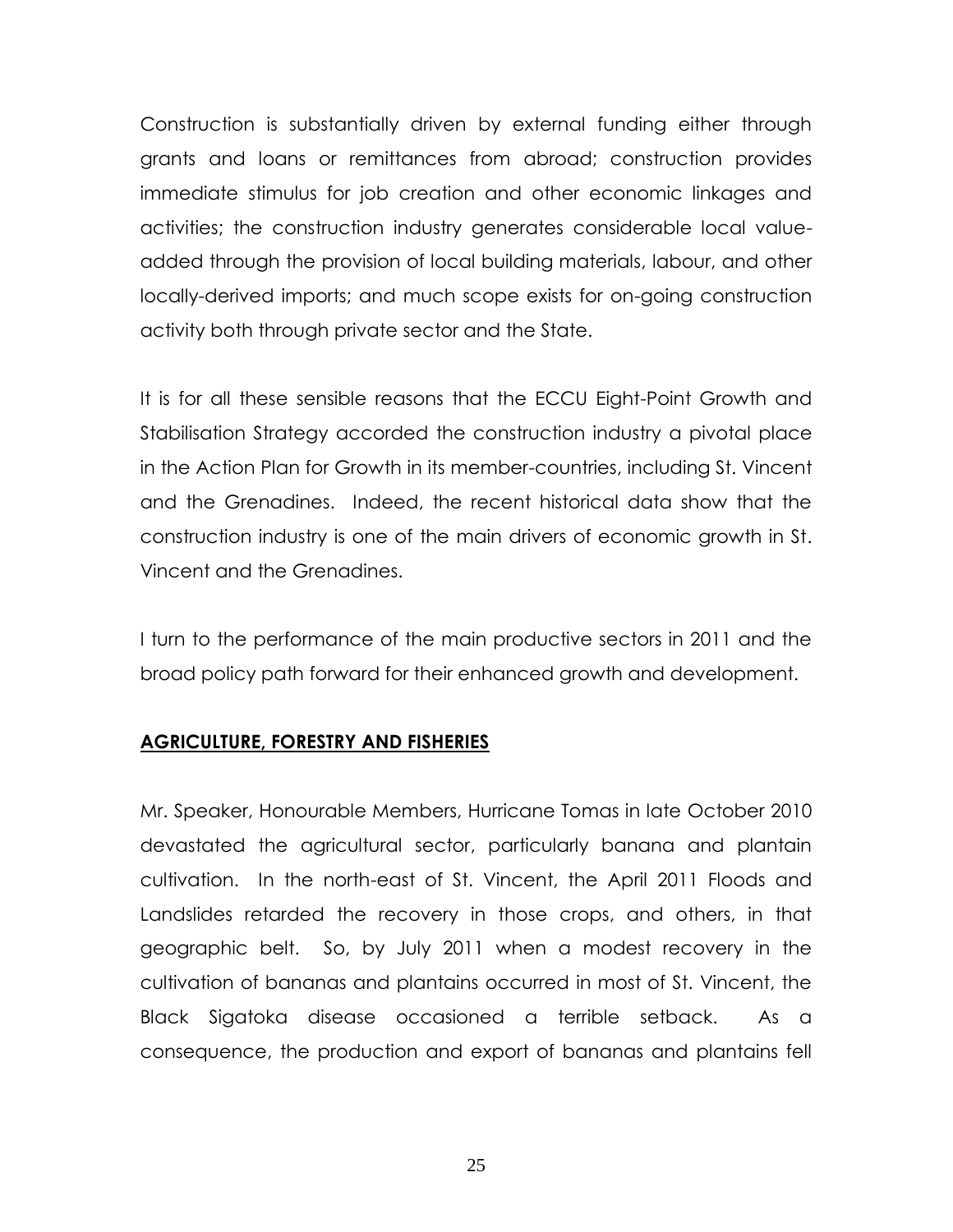markedly in 2011. By April – May 2012 it is expected that a modest level of production in bananas will be achieved.

In 2011 non-banana agriculture took up some of the slack for many farmers, but production overall, was not at the level of 2009. The data for non-banana agriculture indicate a decline of 16.8 percent.

Mr. Speaker, my government has outlined public policies related to planned agricultural production, diversification, and food security as articulated in certain important documents prepared by the Ministry. The Estimates for 2011 reflect all this, both in the Result Indicators and the resource allocations.

In the case of bananas, the central focus in 2012 is to produce 20,000 tonnes of quality bananas, primarily for regional and extra-regional export. This is a challenging target which the Ministry of Agriculture, including the Banana Services Unit (BSU), the Inputs Warehouse Company, WINFARM, WINFRESH, the farmers, and farm-workers must work assiduously to achieve. From this modest base, we can seek consolidation and possible expansion. Each stakeholder group knows its responsibilities and obligations.

The 2012 Budget provides \$4.3 million for the Banana Services Unit of which \$3.1 million is for materials and supplies to be applied mainly to treating and controlling the Black Sigatoka disease. In the process the BSU is seeking to ensure GAP certification for 900 banana farmers exporting to the UK market. The five dedicated professionals in the Unit can rely, too, on support from other workers in the Unit and from personnel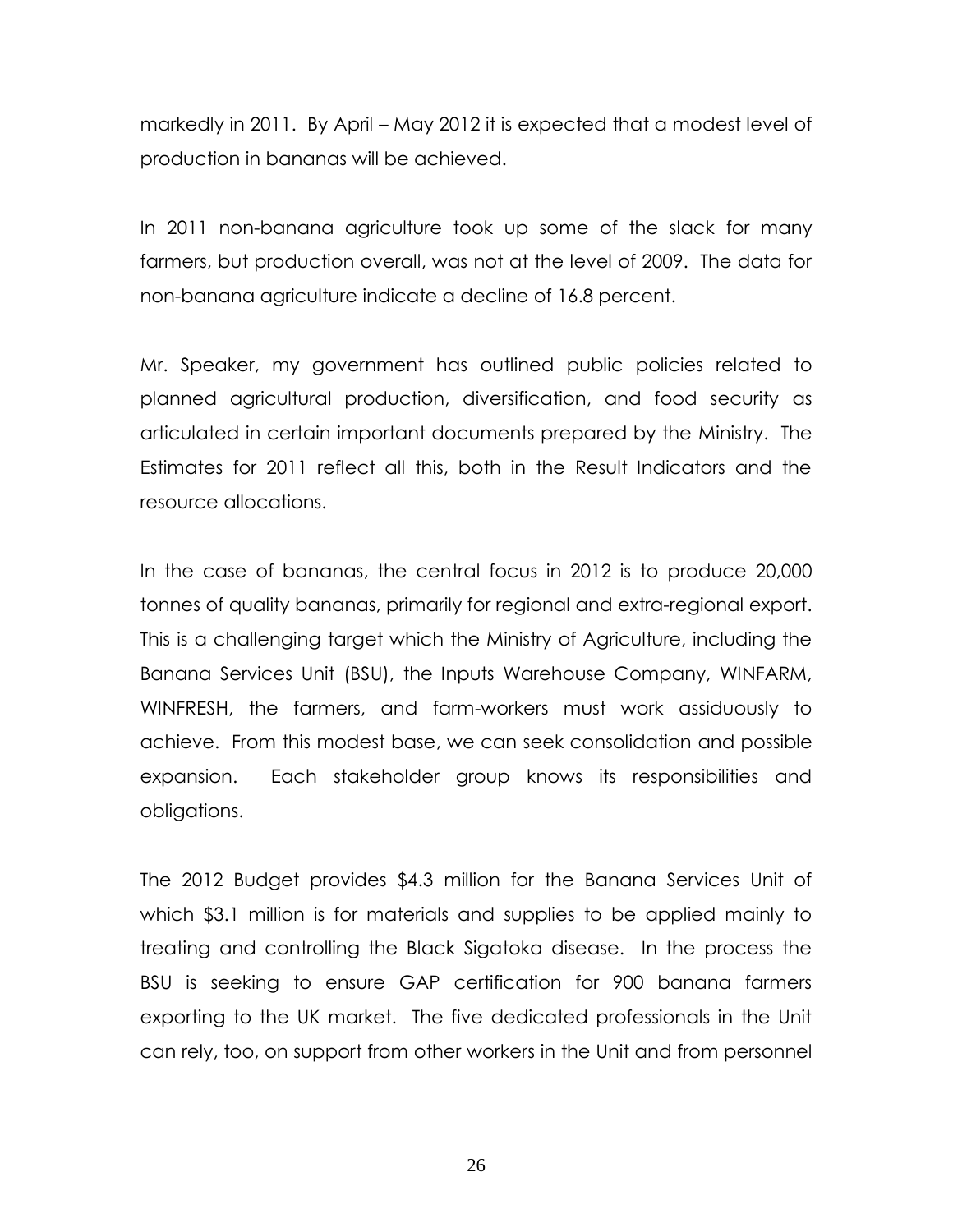in the Extension and Advisory Services of the Ministry, in which there are 24 professionals.

Mr. Speaker, for 2012, the Ministry of Agriculture, has set specific production targets for root crops, tree crops, and vegetables. These targets have been drawn up with the view of supplying markets for domestic consumption, tourism demand, and the export market, including a promising initiative under the Petro Caribe Agreement. The root crops being emphasised are dasheen, cassava, yams, ginger, eddoes, sweet potatoes, and tannias. The tree crops upon which the focus is being placed are mango, orange, pineapples, papaya, avocado, pitaya, grapefruit, coconut, passion fruit, and lime. The vegetables targeted for sustainable production are carrots, cabbage, tomatoes, lettuce, sweet peppers, cauliflower, broccoli, corn, pigeon peas, and lemon.

The intention of the Ministry of Agriculture is to increase production, and productivity, of vegetables, root crops, and tree crops not only generally, but to focus on 60 selected farms for a 20 percent increase. Technical and support services will be provided to 2,000 farmers and linkages with designated market entities will be facilitated for at least 90 quality farmers.

In this diversified agricultural endeavour, the Ministry plans to mobilise fully its institutional resources for plant protection and pest control, crop research, in vitro propagation through its Biotechnology Unit, and its agrifood development and quality assurance measures. The Ministry has partners in this venture, including CARDI, FAO, WINFRESH, VINCYFRESH, WINFARM, the Inputs Warehouse, Farmers' Associations for pineapples and watermelons, the Orange Hill Agro-Processing Laboratory, the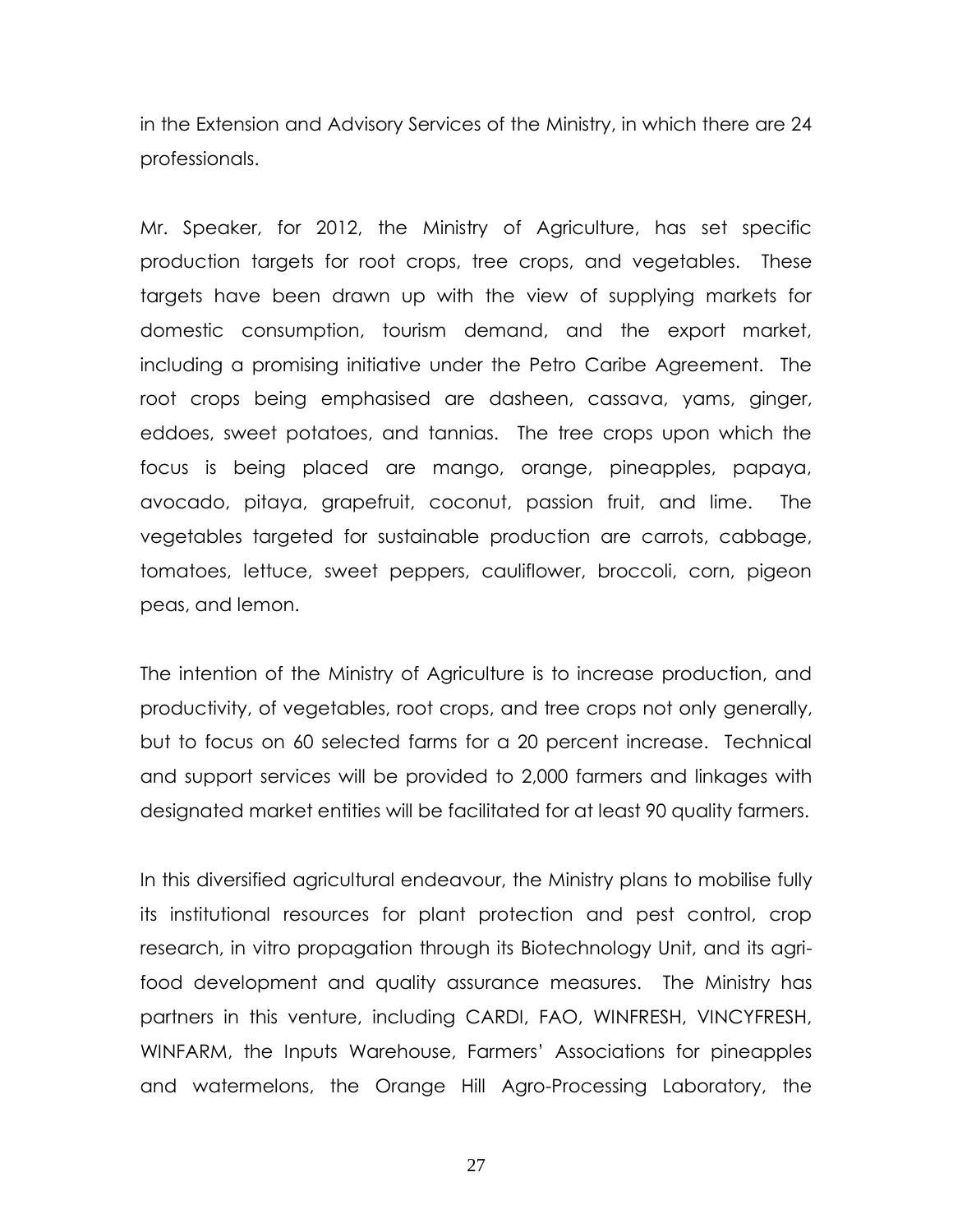Taiwanese, and agro-processing enterprises, State-owned and private sector, in St. Vincent and the Grenadines. The Biotechnology Unit has an ambitious programme for in vitro propagation for bananas, orchids and ornamentals, dasheen, pineapple, cassava, sweet potato, yam, tannia, and cocoa.

Mr. Speaker, this Honourable House has already approved the Memorandum of Agreement between the Government of St. Vincent and the Grenadines and Amajaro Trading Company of the United Kingdom to revive cocoa cultivation as a major crop for export as "fine flavour" cocoa. Tremendous preparatory work is currently being done by all the stakeholders and cultivation is due to commence in July 2012 or thereabouts. The Budget for 2012 provides for \$150,000 to support cocoa production. Amajaro is mobilising its own and other resources to kick-start the cocoa growing project. This project, with farmers' support, can really take-off and add considerably to agricultural diversification. As much as 7,000 acres of land could be available for cocoa production, if it proves a successful venture. I urge farmers not to be side-tracked by abstract negativism. Farmers are rational economic beings who would go into cocoa growing if it makes economic sense to do so; farmers are practical people. My government thinks it does make practical, economic sense to grow cocoa and sell to Amajaro; accordingly, we encourage farmers to venture into cocoa cultivation in a sustainable, scientific way.

Meanwhile, the Arrowroot Industry Association (AIA) continues to manage the overall cultivation of arrowroot and the actual running of the Owia Arrowroot Factory. Cultivation stands currently in excess of 100 acres.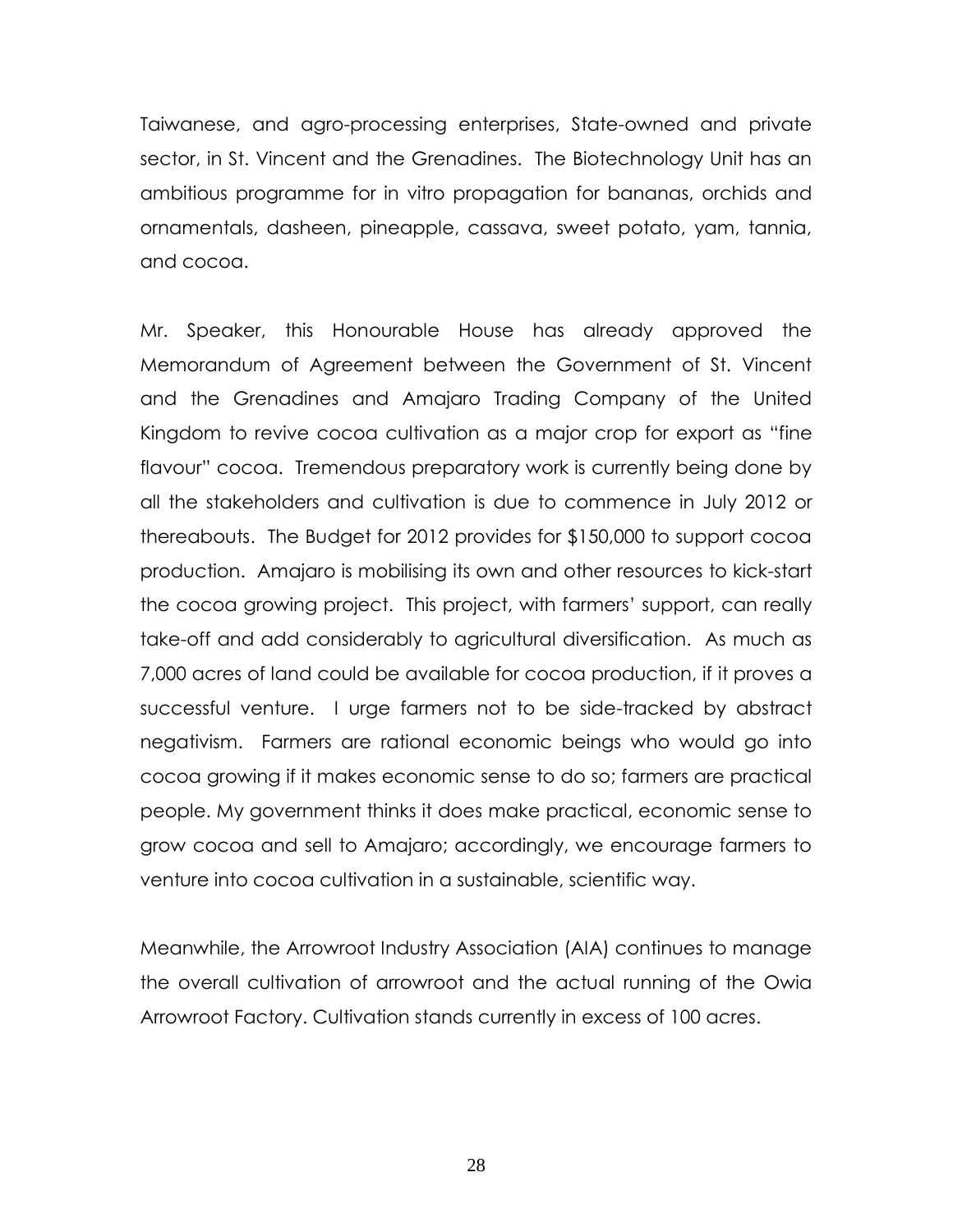Additionally, Mr. Speaker, a programme is in place to facilitate the expansion of the production of cattle, pigs, sheep and goats, and poultry. The Animal Health and Production Unit has a staff of 21, predominantly highly-trained professionals, to push this programme. There is a recurrent allocation in the Budget for this Unit of \$1.9 million of which \$1.4 million is for salaries (\$0.95 million) and wages (\$0.42 million). I encourage the farmers in animal husbandry and poultry to embrace the opportunities available from local demand for meats and chicken.

Mr. Speaker, the recurrent budget for Agriculture (excluding Forestry, Fisheries and the Soufriere Monitoring Unit) is substantial: \$14.4 million. Agriculture (including the General Administration) employs 123 persons, mainly professionals over nine budgeted programmes. Additionally, dozens of workers are employed in the Agriculture Division of the Ministry of Agriculture, Rural Transformation, Forestry and Fisheries in the sum of \$2.951 million for 2012. There is a more than adequate body of professional, semi-professional, and other personnel to service properly the farmers and those engaged in animal husbandry and poultry.

I am heartened that the East Caribbean Group of Companies (ECGC) has drawn up plans for possible investment in poultry production. My government will support this venture without in anyway compromising the interests of existing poultry farmers and the consumer who has been purchasing imported poultry at competitive prices. Clearly, there is a synergy between ECGC, the producer of animal feeds, and its possible production of poultry. The farmer, of course, has a continuing interest in reasonably-priced animal feed of good, consistent quality.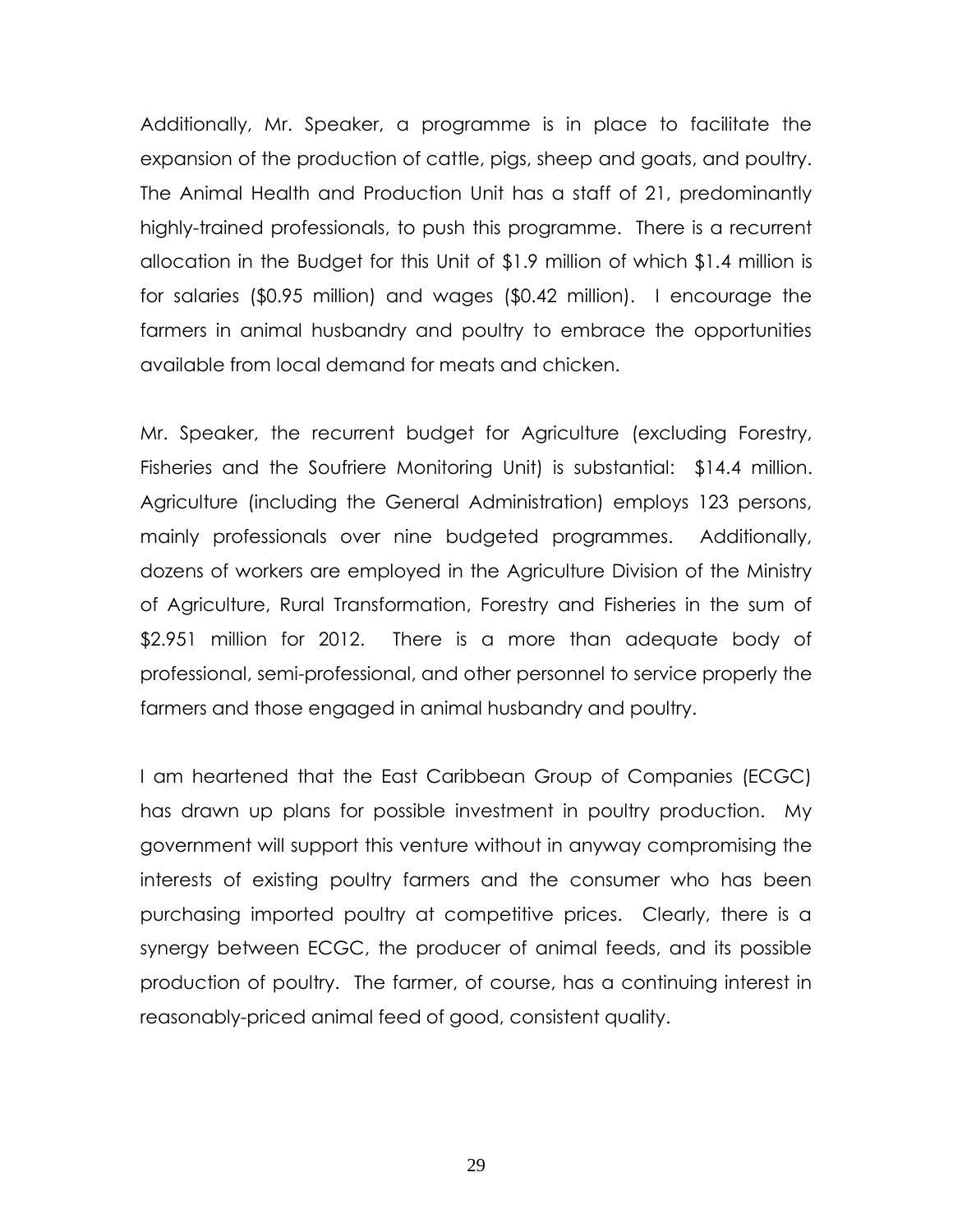It is the business of the Ministry of Agriculture, the Standards Bureau and ECGC to ensure the production of good quality animal feed at competitive prices.

The Minister of Agriculture, later in this debate, will address the twin issue of training for farmers, including the start-up of operations of the Agricultural Training Institute, and the "Land Bank" for existing and prospective farmers.

In the capital budget for 2012, sizeable resources have been allocated to Agriculture, Rural Transformation and Forestry, the main items of which are as follows: \$500,000 as a local contribution to post-Tomas agricultural rehabilitation; \$4.938 million under the BNTF-6 to implement small projects in rural communities; \$340,000 for forest protection and sustainable livelihood opportunities for forest-users; \$1.27 million to procure machinery and equipment for crop and livestock production and to provide training for farmers.

The fishing industry in St Vincent and the Grenadines although faced with formidable challenges continues to be vital to overall economic development, and has provided a reliable source of income to our fisher folk. While we have not yet resumed exports of fish to the major traditional markets of Martinique, Guadeloupe and Europe, efforts are on-stream to revitalise this industry.

In 2012, the Ministry will implement a programme to meet international quality standards for fish and fish products; develop and implement marketing and distribution systems; develop a framework to encourage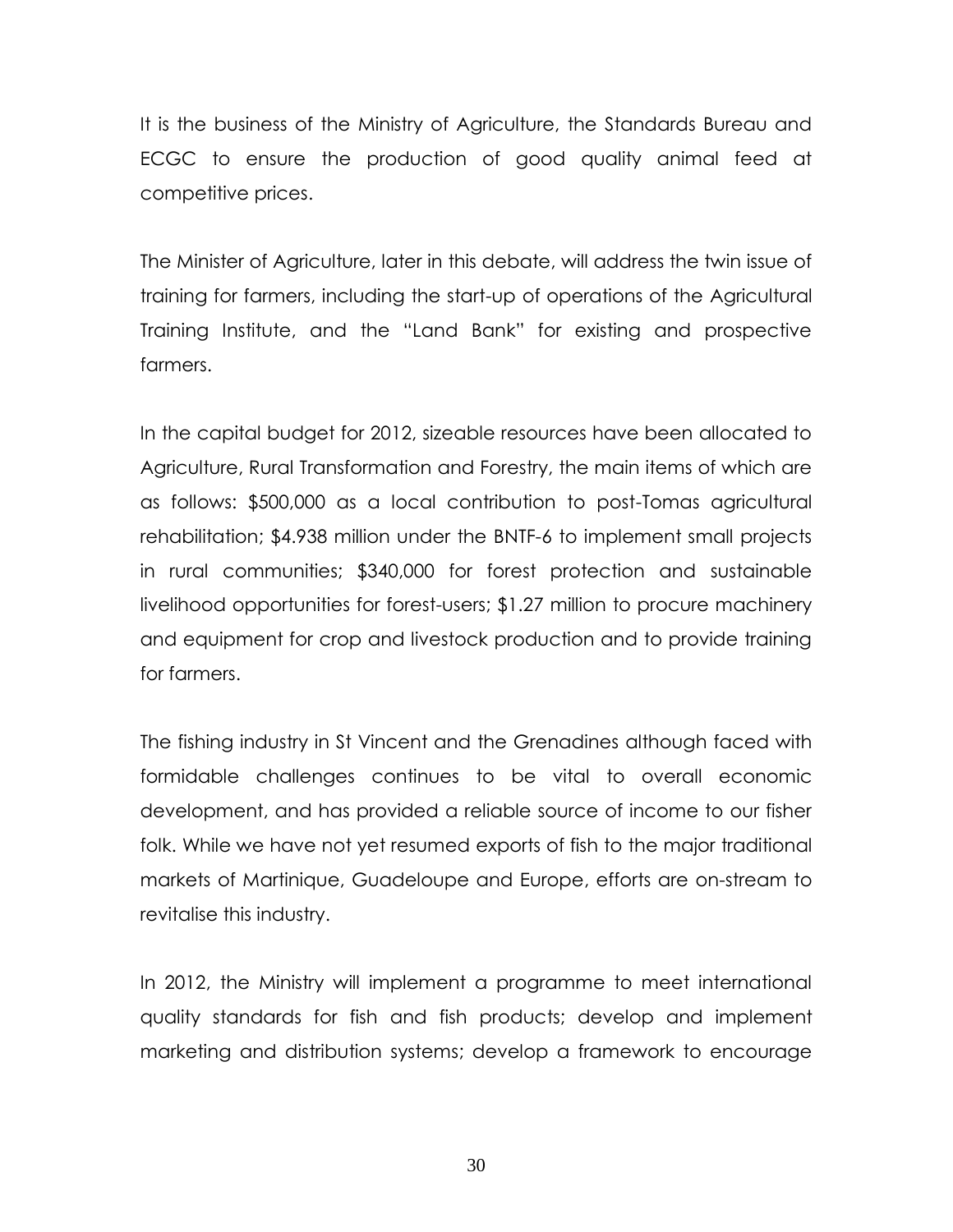investments in aquaculture; and promote the management and conservation of the marine environment.

#### Forestry

The activities of this sector were primarily focused on forest management, forest utilization, wildlife management, watershed management education and rehabilitation.

In 2012, the focal areas for this sector will be to rehabilitate the upper watersheds which were devastated by hurricane Tomas. The Ministry will also review and upgrade forest and wildlife legislation. The Ministry will develop an inclusive and participatory Forestry Policy for a three (3) year period. The forestry sector will engage in continued collaboration with communities and stakeholders to facilitate the development of viable livelihood opportunities utilizing sustainable forest production.

### **TOURISM**

Mr. Speaker, Tourism has performed better in 2011 from the standpoint of increased local value-added in the main sub-sectors, namely stay-over visitors and yachting. Between January – November 2011, the preliminary data indicate that stay-over visitors increased by 2.5 percent, as compared with the period January – November, 2010. It is noteworthy that while there were 20 percent declines in stay-overs at apartments and guest-houses, there was a 3.5 percent increase at hotels and a 23.21 percent rise at resorts and villas. This latter category is shown to provide the greatest local value-added contribution; thus, the enhanced GDP contribution for 2011.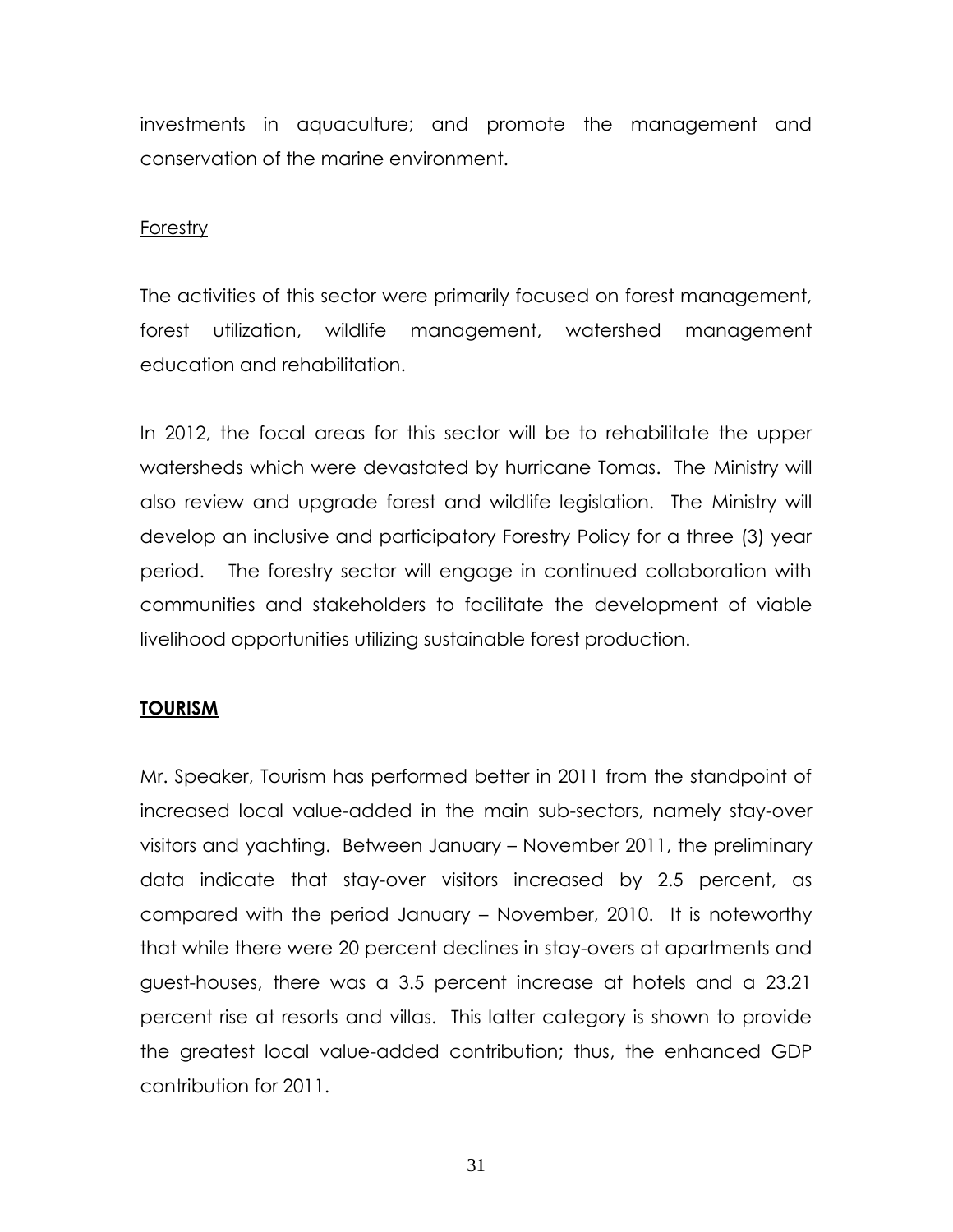Meanwhile, the yachting sector outperformed all tourism categories in 2011, compared to 2010 with a 7.2 percent increase in arrivals. Cruise ship and same-day visitor numbers were down by roughly the same level, 17 percent. The cruise ship data point to the fact that the larger ships are not opting for cruises in the Southern Caribbean; so, there is a lower average number of passengers per call in 2009 to 2011. Indeed, there were more ship calls in 2011 than there were in 2010.

A few days ago, the Royal Caribbean Cruise Line announced that its 2,000-passenger "Vision of the Seas" Cruise Ship will be offering cruises to St. Vincent and the Grenadines for the first time. This offering is part of new 11-night Southern Caribbean voyages out of Fort Lauderdale, Florida. These cruises will be for the 2012-2013 winter season.

Estimated visitor expenditure for 2010 was \$234.3 million, about the same level for the 2009 figure of \$236.3 million. Estimated visitor expenditure is expected to be higher in 2011 than for 2010, given the 18.7 percent increase in local value-added from tourism in 2011.

Mr. Speaker, the global recession, particularly in St. Vincent and the Grenadines' principal source markets has hit the tourism sector in our country and the Eastern Caribbean very hard. The relatively undeveloped tourism product in St. Vincent and the Grenadines, and the economic difficulties attendant upon air access to and from St. Vincent and the Grenadines have severely constrained stay-over tourism. Even so, esteemed market-place media outlets such as Travel and Leisure Magazine, CNN, and Matt Lauder's Today's Show have all placed St.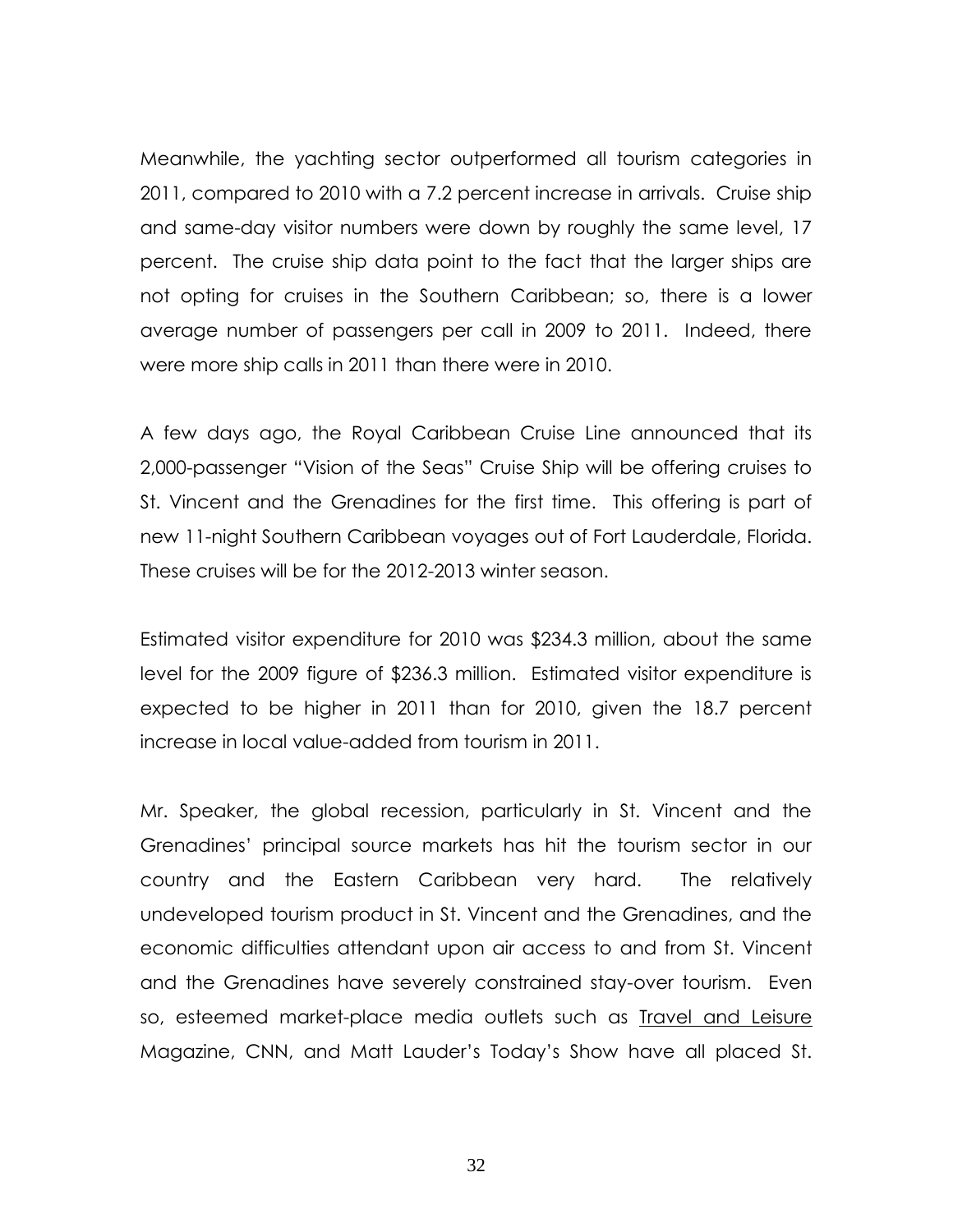Vincent and the Grenadines as a top "hot spot" destination to look for, particularly with the coming of the international airport at Argyle.

Mr. Speaker, the Ministry of Tourism, including the St. Vincent and the Grenadines Tourism Authority (SVGTA), and the other stakeholders in the tourism industry, are well-seized of the major issues and challenges of St. Vincent and the Grenadines' tourism industry, including: Climate Change and natural disasters; crime and violence, including in the yachting sector; the pollution and destruction of parts of our marine environment; limited air access and the high cost of air travel; the inclusion of the Airline Passenger Tax (APT) in the cost of air travel from the United Kingdom/Europe, a major market for St. Vincent and the Grenadines and the Caribbean; lack of adequate marketing incentives/competitive rates such as accommodation packages, discounts, and specials; traditional source markets are now becoming direct competition; limited human resources; and negative attitudes to the tourism industry in some quarters locally; managerial and manpower weaknesses and limitations in tourism enterprises; indifferent quality of significant parts of the tourism product; inadequate marketing of the tourism destination and particular hotels/products.

My government has been working assiduously by itself, and in conjunction with other stakeholders, to address these critical issues and challenges with some success. The St. Vincent and the Grenadines Tourism Authority and the National Parks, Rivers and Beaches Authority have been instrumental in these respects. But this is an on-going battle for improvement all-round as reflected in the Result Indicators in the Estimates for 2012. The Minister of Tourism will, in his presentation in this Budget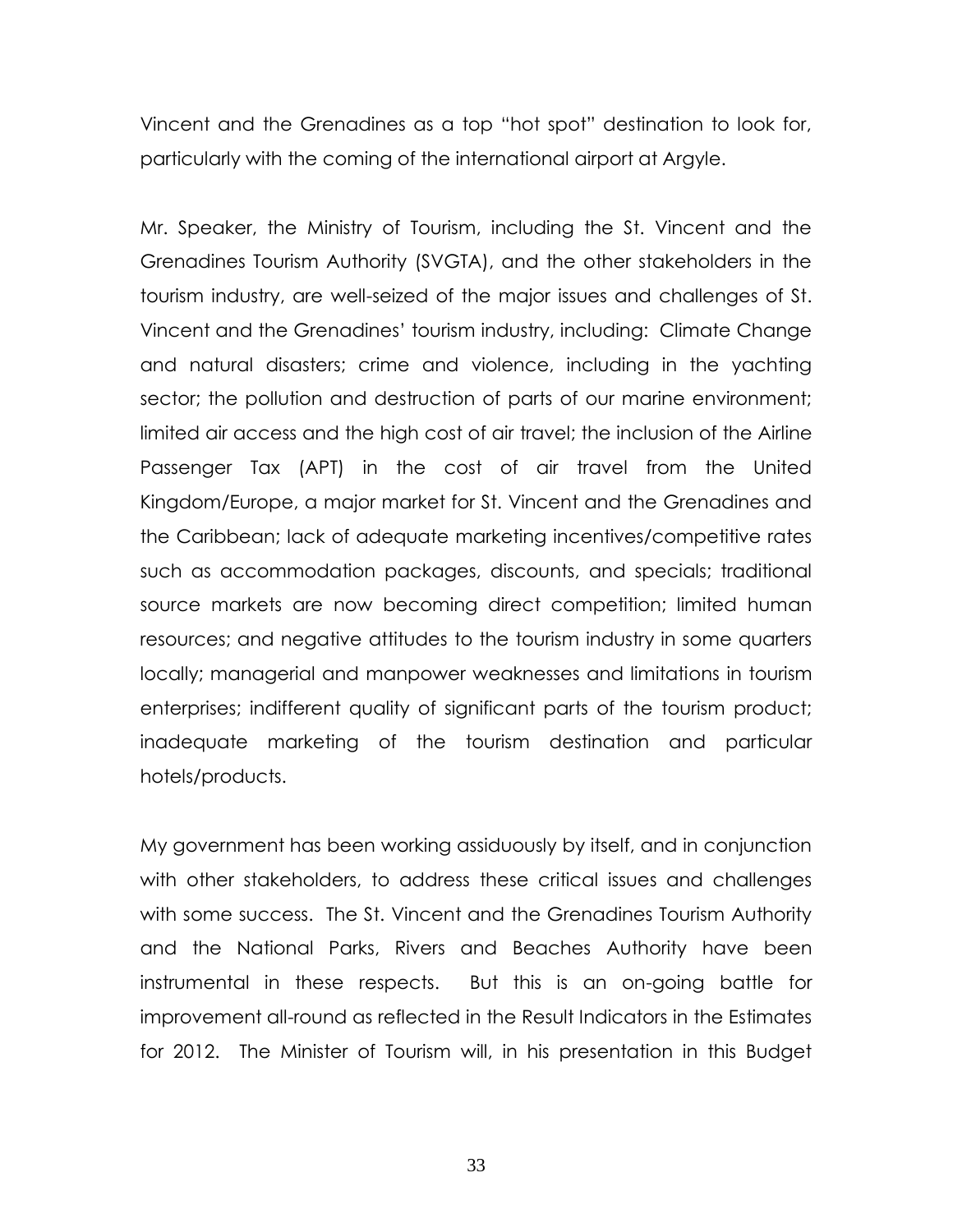Debate, provide details of the accomplishments and setbacks in 2011, and the Work Plan for 2012.

Mr. Speaker, the sum available for Tourism promotion for 2012 comes from the subvention to the St. Vincent and the Grenadines Tourism Authority of \$13 million. Additional investment and promotion resources are available from the \$1.65 million subvention to Invest SVG. Given budget constraints, the allocation to the Tourism Authority has been reduced by \$1 million, as compared with 2010. I am satisfied that with a creative use of the resources a "bigger bang for the buck" is achievable. Indeed, the Tourism Authority has already demonstrated that it has the capacity to do much more with much less. Many successful hotels, too, are engaged in their own marketing efforts.

The National Parks, Rivers and Beaches Authority has a subvention of \$1.487 million in 2012 to pursue its plans and mandates, including the management of tourism sites and the beaches. This is work which demands on-going focus; no let up.

Earlier in this address, I highlighted further plans for "Clean-Up Kingstown. This is an important venture for residents and visitors alike.

Mr. Speaker, the Ministry of Tourism has, understandably, set itself modest targets for 2012, given the market environment and other challenges. It is targeting for 2012, an increase in stay-over visitors of 3 percent; an increase in yachting arrivals of 5 percent; and 0.5 percent increase for same-day and cruise visitors.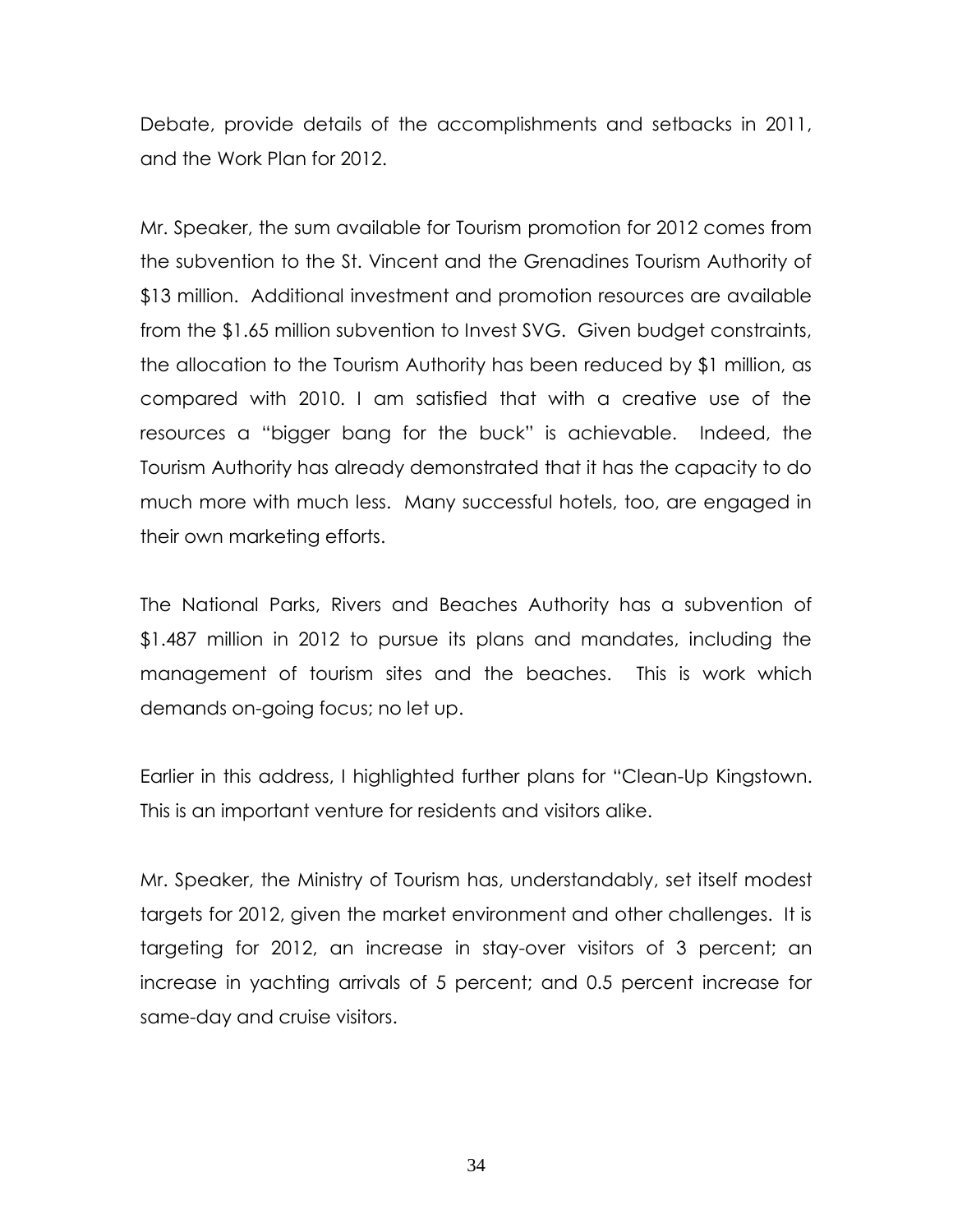In the capital budget for 2012, there are significant provisions for the Tourism sector, including: \$7.7 million for the Tourism and Private Sector Development Project to construct a Hospitality and Maritime Training Institute, which project in the aggregate is estimated to cost \$21.7 million, financed by the European Union and the Government of St. Vincent and the Grenadines, with a construction start-up date of May 2012 on a 44 month contract; \$930,000 for access roads to certain tourism sites, namely, Trinity Falls and the Vermont Nature Trail; \$540,000 to develop specific recreational sites; and \$250,000 to develop Tourism Heritage sites.

Mr. Speaker, there are, of course, other major capital investments directly allied to tourism, but which are not being implemented under the Ministry of Tourism. The chief of such project is the Argyle International Airport, but there are others such as those connected to other airports, air transport (LIAT), and national security, including the Coast Guard.

Continuing private sector investment in tourism for 2012 is evident throughout St. Vincent and the Grenadines, including a further major investment by the developers in Canouan; and significant investments on Bequia, Mayreau, Petit St. Vincent, Union Island, and at Buccament. Several local investors, having secured concessions under the relevant incentive legislation, have or are constructing guest houses and apartments. During the period January to July 2011, the Ministry of Tourism processed 52 Hotel Improvement Orders under the Hotel Aids Act.

Mr. Speaker, one final note on employment in the tourism sector. In 2010, the NIS data reveal that active employees in the hotel sector amounted to 2,748; the preliminary data on the same item indicate a slight increase of employees (133) to 2,881in 2011, just under the level for 2007. Ancillary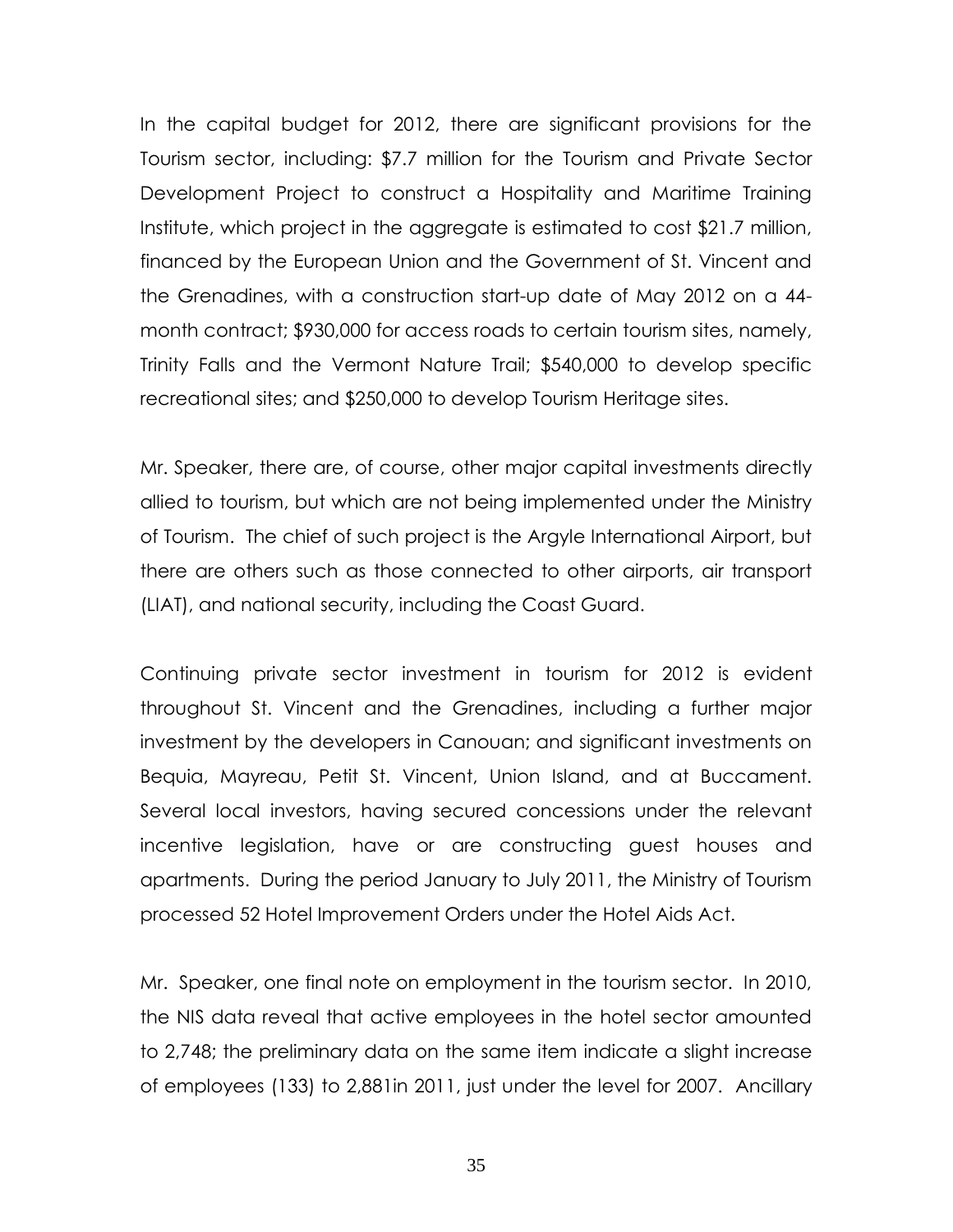tourism services, air-road-and-sea transportation, and wholesale-retail trade create jobs due to tourism.

# **INDUSTRY**

Mr. Speaker, five principal state agencies with leadership roles in the industry sector are the Ministry of Finance, the Ministry of Trade, the Ministry of Industry, the Centre for Enterprise Development (CED), and the St. Vincent and the Grenadines Bureau of Standards. The latter two stateenterprises are under the Ministry of Industry.

Manufacturing output in 2011 increased by 6.5 percent over 2010, largely because of modest-to-strong growth in output of beer, beverages generally, flour, and galvanised sheets which more than off-set declines in the production of animal feeds and packaging. This is a commendable performance despite the global economic recession and industry-specific challenges.

In 2011, eight manufacturing companies were granted fiscal incentives for the production of a range of commodities, including agro-processing, furniture, and building materials.

Mr. Speaker, in 2012, the Ministry of Industry will enhance its coordination with Invest SVG on the issues of investment promotion, the creative industries, and the incentive regimes for industry, tourism, and ICT. We are on the hunt for local, regional, and international investors in the industry sector.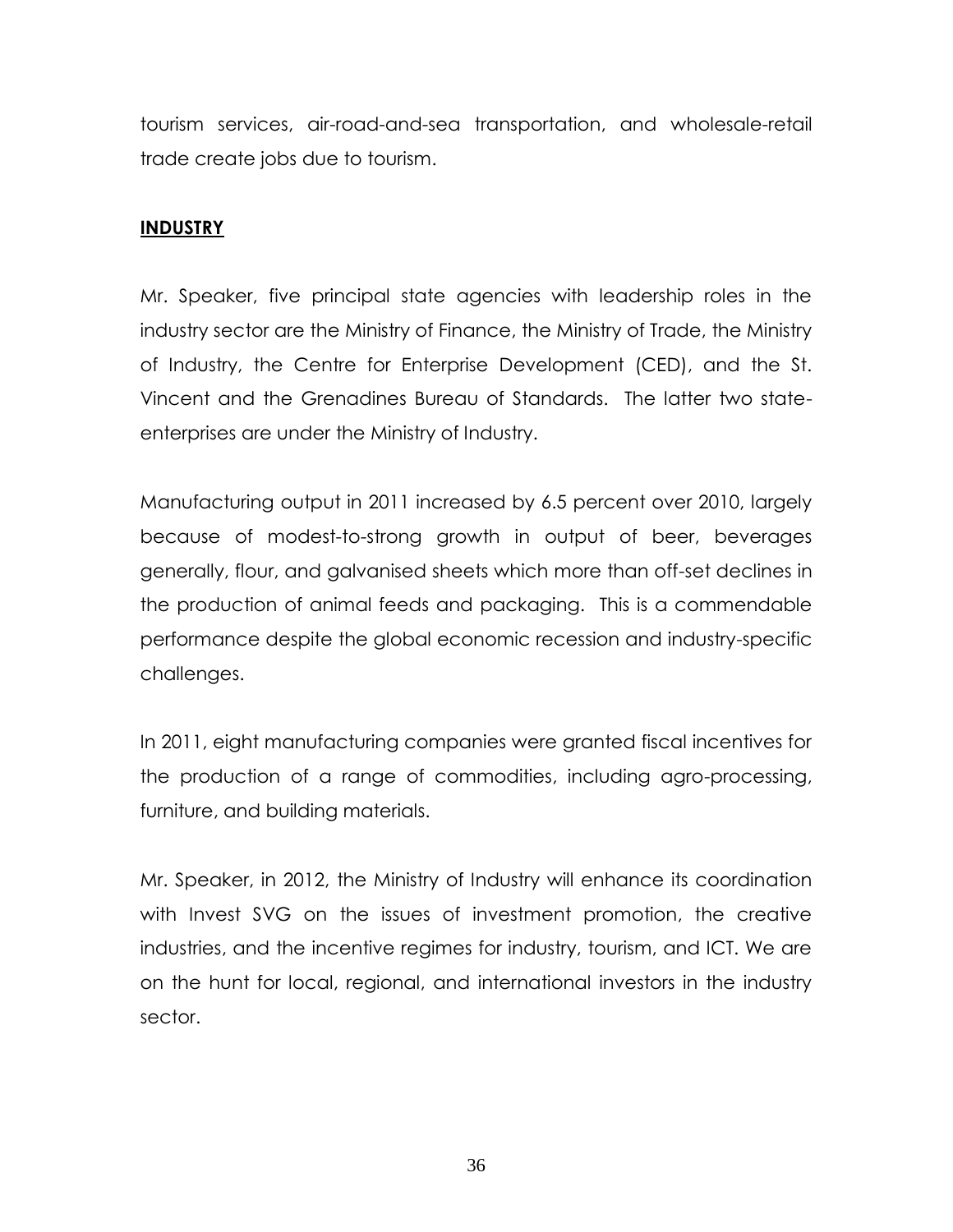The St. Vincent and the Grenadines Bureau of Standards has a 2012 Work Programme which emphasizes a conduct conformity assessment programme; the preparation and promotion of standardisation; and the provision of technical services to the private sector. The Bureau has a subvention of \$1.1 million in the 2012 Budget to carry out its work.

The CED in 2012 will interface with the private and State sectors in respect of the development of business services; industry cluster development; training, capacity building, institutional development, public relations and communications; the Business Incubator Programme; and assistance in capacity-building for fisher-cooperatives. CED has a subvention in the 2012 Budget of \$600,000.

Active manufacturing employers registered at the NIS in 2010 numbered 128, a decline of 15 from 2001. Active employees at the NIS in 2010 amounted to 2,148, just 90 employees below the 2001 figure. Thus, over the past 10 years employment in manufacturing has been more or less stable. Output has fluctuated, but it was on an upswing in 2011, compared to 2010.

VincyFresh Limited, an agro-processing joint venture between WINFRESH and the State-owned National Properties Limited is a promising enterprise which has come on stream to succeed the Lauders Agro-Processing Plant. VincyFresh is into producing a range of agro-based products and is linked strongly to the farming community. The Minister of Industry will provide more details in this regard.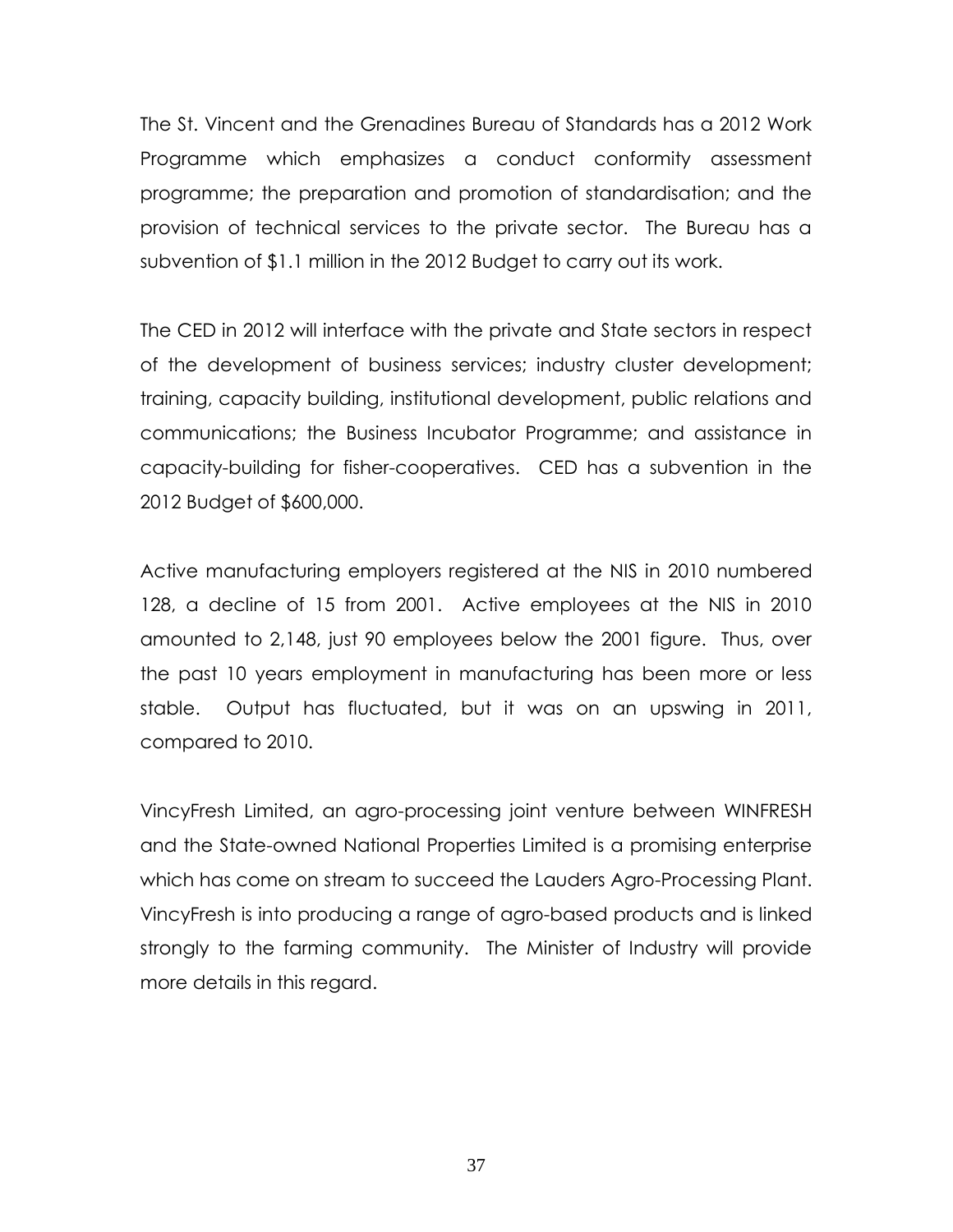#### **POVERTY REDUCTION AND JOB CREATION**

Mr. Speaker, a central focus of my government's public policy revolves around poverty reduction and job creation. Our budget for 2012 continues to reflect this in several ways: First, the insistence on the maintenance of macro-economic stability including financial stability, fiscal consolidation and rebalancing, public debt sustainability, low inflation, economic competitiveness, enhanced public sector efficiency, the strengthening of law and order, and a judicious mix and balance of the private, cooperative and state sectors in driving economic activity. Without these macro-economic fundamentals, the necessary and desirable framework for poverty reduction and job creation would be absent.

Secondly, this budget goes for economic growth from which springs the stimulus for poverty alleviation and employment. Roughly 40 percent of the capital budget of EC \$184.9 million has been allocated to economic affairs from which, inevitably, flows jobs directly, and indirectly through the building of appropriate physical infrastructure which has a knock-on positive effect on economic growth. Additionally, the remaining 60 percent of the capital budget for 2012, the bulk of which is allocated to health, education and environmental protection, has a not dissimilar positive effect on jobs and enhanced economic activity as that aforementioned portion which is focussed on "economic affairs".

Indeed, the estimated capital spending for 2012 amounts to over 9 percent of Gross Domestic Product (GDP), a figure which exceeds the accepted norm globally, for developing countries. Unfortunately, experience teaches that the capital budget will not be fully implemented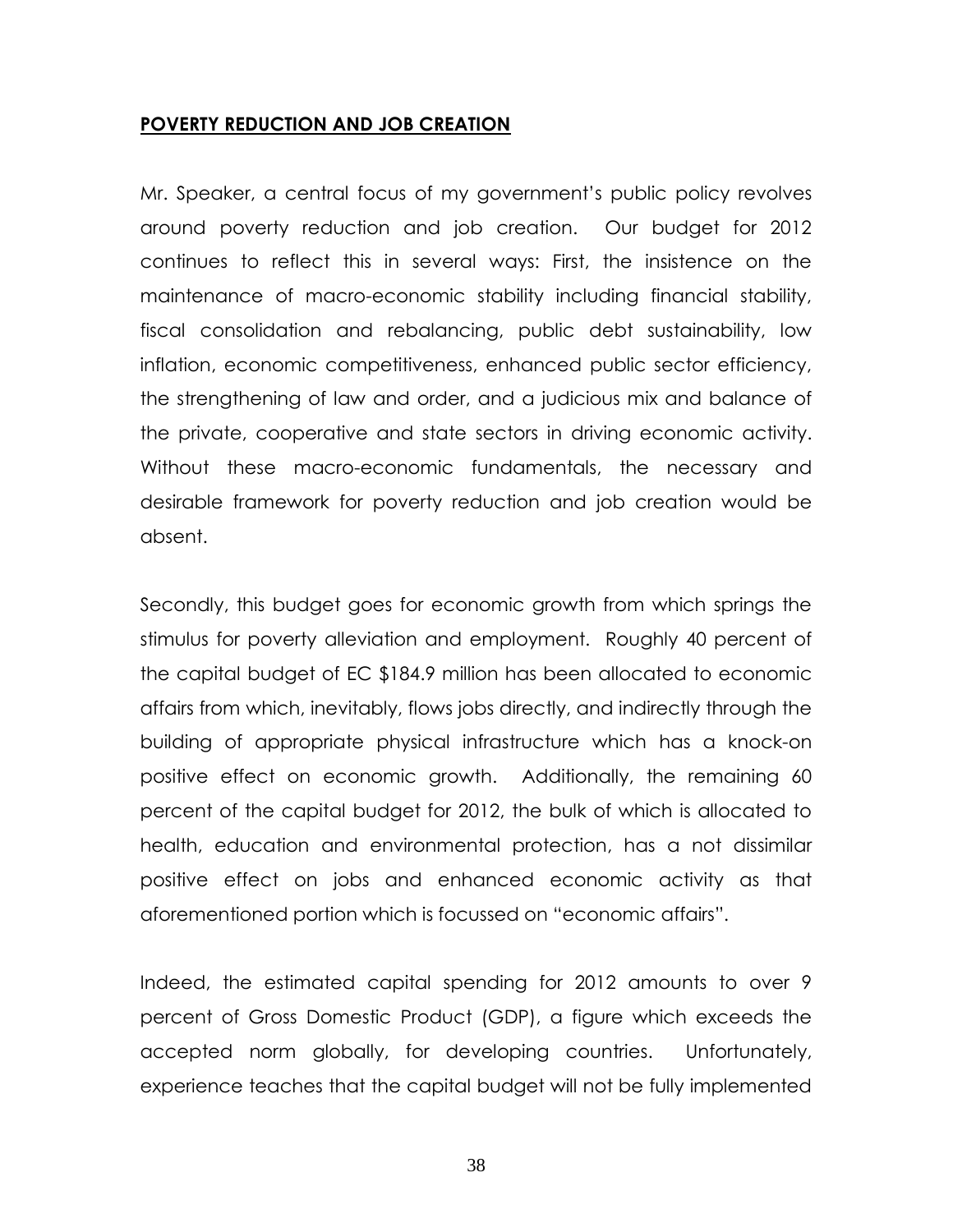due principally to two factors: the insufficient institutional, and effective, capacity of the public and private sectors which are engaged in the implementation of the capital programme of the central government; and the delayed availability of the capital monies, drawn largely from grants and soft-loans, to execute on a timely basis the capital projects. Given the state of preparation of the capital projects, the sources of funding, and their likely timely availability, I have been advised that in 2012, effective capital spending would amount to no less than 75 percent or roughly EC \$140 million of the estimated capital programme. Such an achievement would be commendable and would amount to a creditable 7 percent of GDP, an undoubted economic stimulus on the spending side.

Further, such capital spending by the central government is buttressed by capital expenditure through public enterprises. In the vanguard of capital spending through public enterprises for the fiscal year 2012 are the International Airport Development Company (IADC), the St. Vincent and the Grenadines Electricity Company (VINLEC), the Central Water and Sewerage Authority (CWSA), the Housing and Land Development Corporation (HLDC), and National Properties Limited (NPL). In the aggregate it is expected, realistically, in 2012, that public sector investment, both from the central government and state-owned enterprises, will be not less than \$200 million or in excess of 9 percent of GDP.

Thirdly, the 2012 budget, on the recurrent expenditure side, at least maintains the employment levels in the central government, through the established and non-established posts. In some Ministries, some new posts have been created. Additionally, the special or seasoned work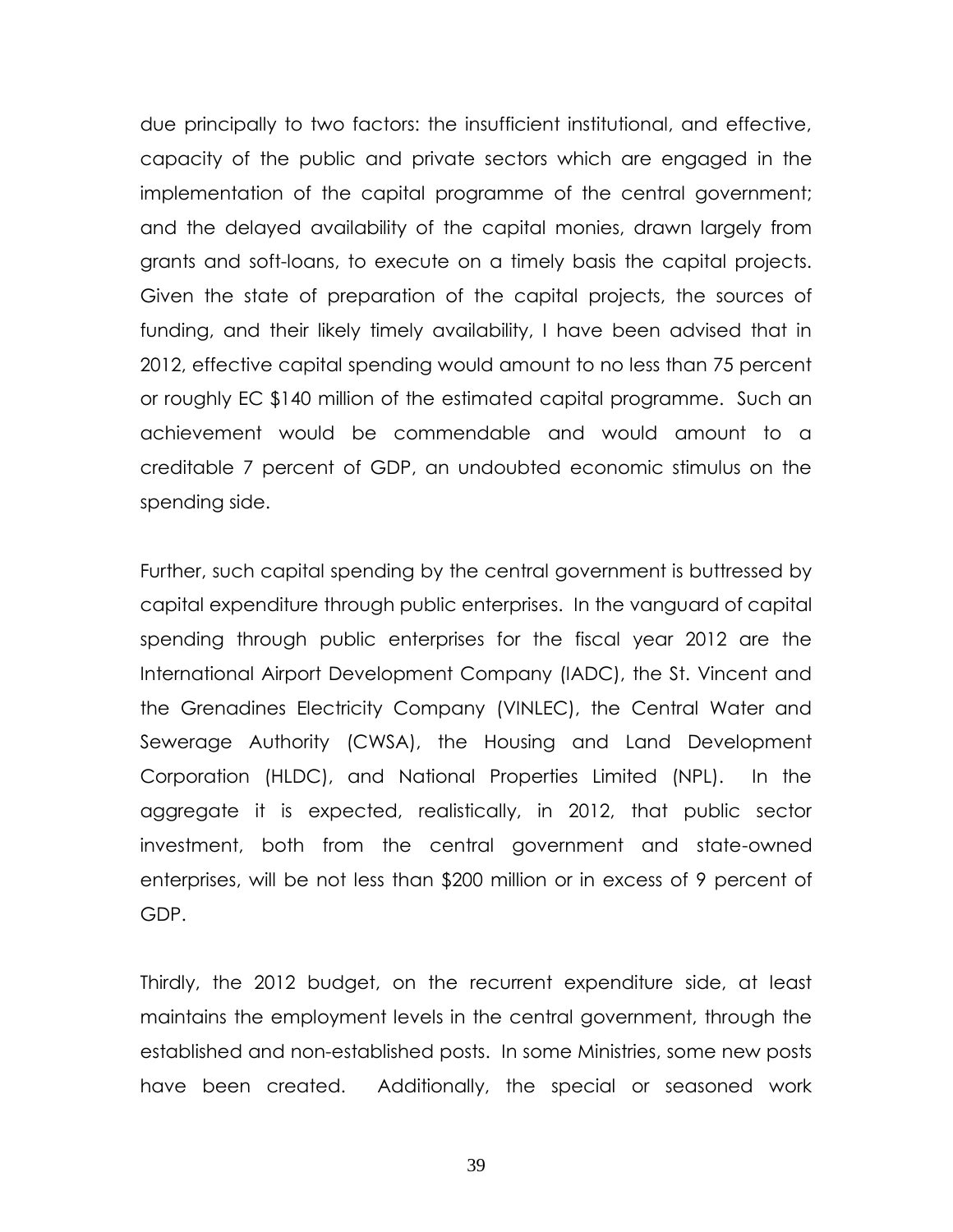programmes of entities such as BRAGSA, the St. Vincent and the Grenadines Port Authority, and HLDC, ensure the provision of short-term employment for skilled, semi-skilled, and casual workers. In these challenging times, holding the fort on the recurrent side reflects both prudence and progress.

Fourthly, the 2012 budget makes certain that targeted social welfare payments and related poverty-alleviation programmes continue at undiminished and substantial levels. Indeed their more efficacious delivery is undoubtedly ascertained. This unswerving commitment to the poor and for their upliftment out of poverty is a celebrated hallmark of my government. We sincerely believe that our Lord blesses those who considereth the poor.

In the 2012 Estimates the specifically-targeted items of expenditure to protect the poor and to alleviate poverty include: \$18.8 million for the Family Affairs Division of the Ministry of Social Development inclusive of \$17.5 million for Social Welfare; \$1.09 million for Home Help for the Elderly; \$2.79 million for the Youth Empowerment Service; \$6.95 million for medical stores (including \$6.5 million for pharmaceutical supplies and materials); \$2.33 million for the Lewis Punnett Home; \$0.83 million for the Nutrition Support Programme; \$0.22 million for social welfare in the Ministry of Health; \$0.2 million for social welfare at the Office of the Prime Minister; \$0.51 million in social welfare (transport subsidy) at the Ministry of Transport for students; and other substantial, specific anti-poverty interventions across ministries, including the Ministry of Agriculture, Rural Transformation, Forestry and Fisheries.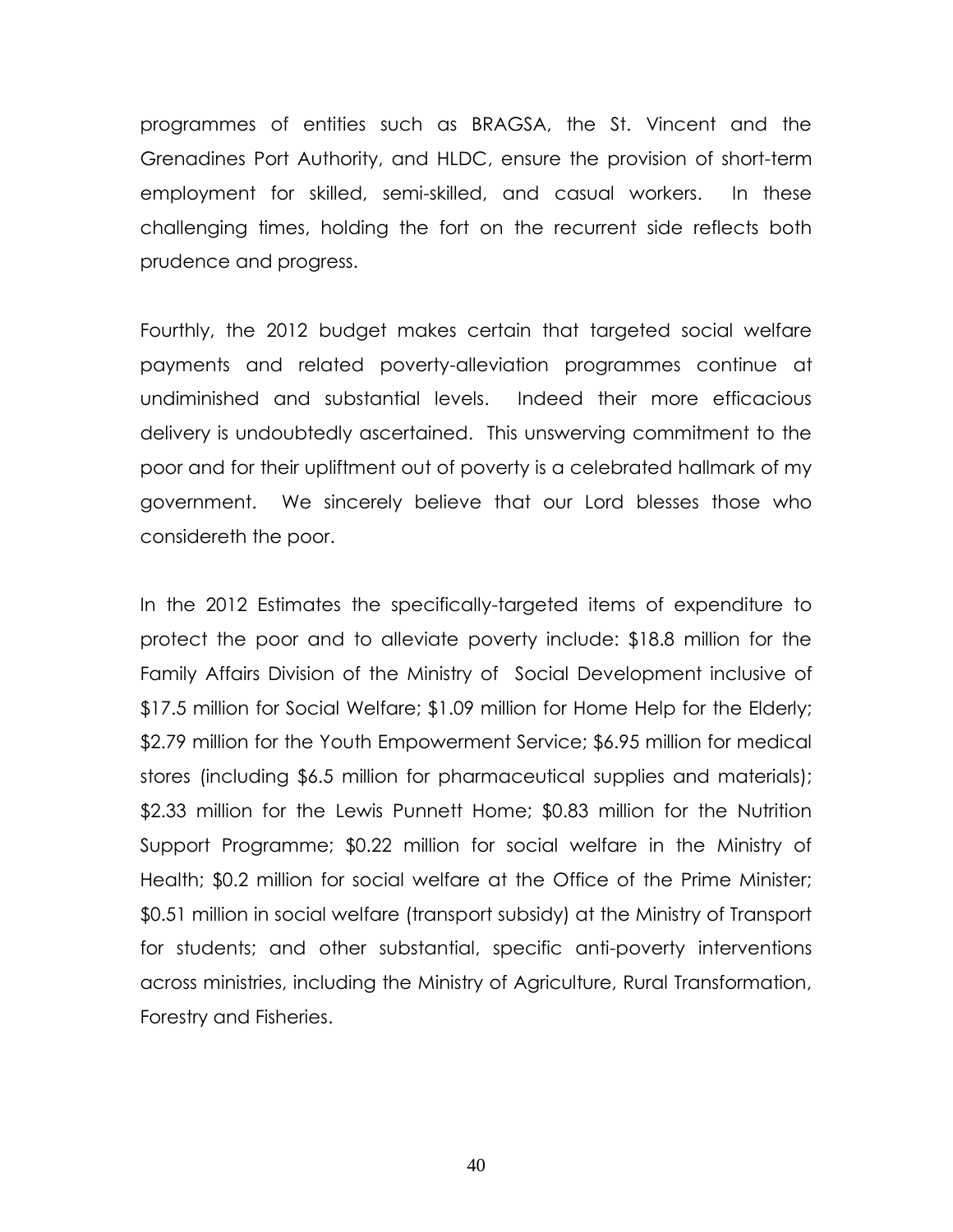These social welfare and anti-poverty measures in the central government are strengthened further through the National Insurance Services, including initiatives such as the Non-Contributory Aged Assistance Programme (NAAP), the Elderly Assistance Programme (EAP), and the operation of two high-quality Golden Years' Activity Centres.

Mr. Speaker, since 2001 my government has made massive strides in reducing poverty and successfully putting in place policies to ensure the sustainable development of individuals, families, and communities in a middle-income developing country. Indeed, St. Vincent and the Grenadines is categorised internationally as a country with a "High Level of Human Development". This has been a magnificent achievement built up, enhanced, and sustained by successive governments since independence in 1979.

In this regard, the record of my government speaks for itself. Upon the arrival of my government in office in March 2001, the general level of poverty was independently assessed by Kairi Consultants of Trinidad and Tobago at 37.5 percent of the population; indigence (that is, extreme or "dirt poor" poverty) was put at 25.7 percent of the population; and inequality was the highest in the CARICOM region with a Gini Coefficient of 0.56. By 2008, the same Kairi Consultants were to find that general poverty had fallen to 30.2 percent of the population; indigence had declined sharply to 2.9 percent of the population; and inequality had been markedly reduced, with a Gini Coefficient of 0.41. These remarkable advances under my administration were achieved through the successful implementation of an admixture of focussed poverty reduction policies touching and concerning the economy, fiscal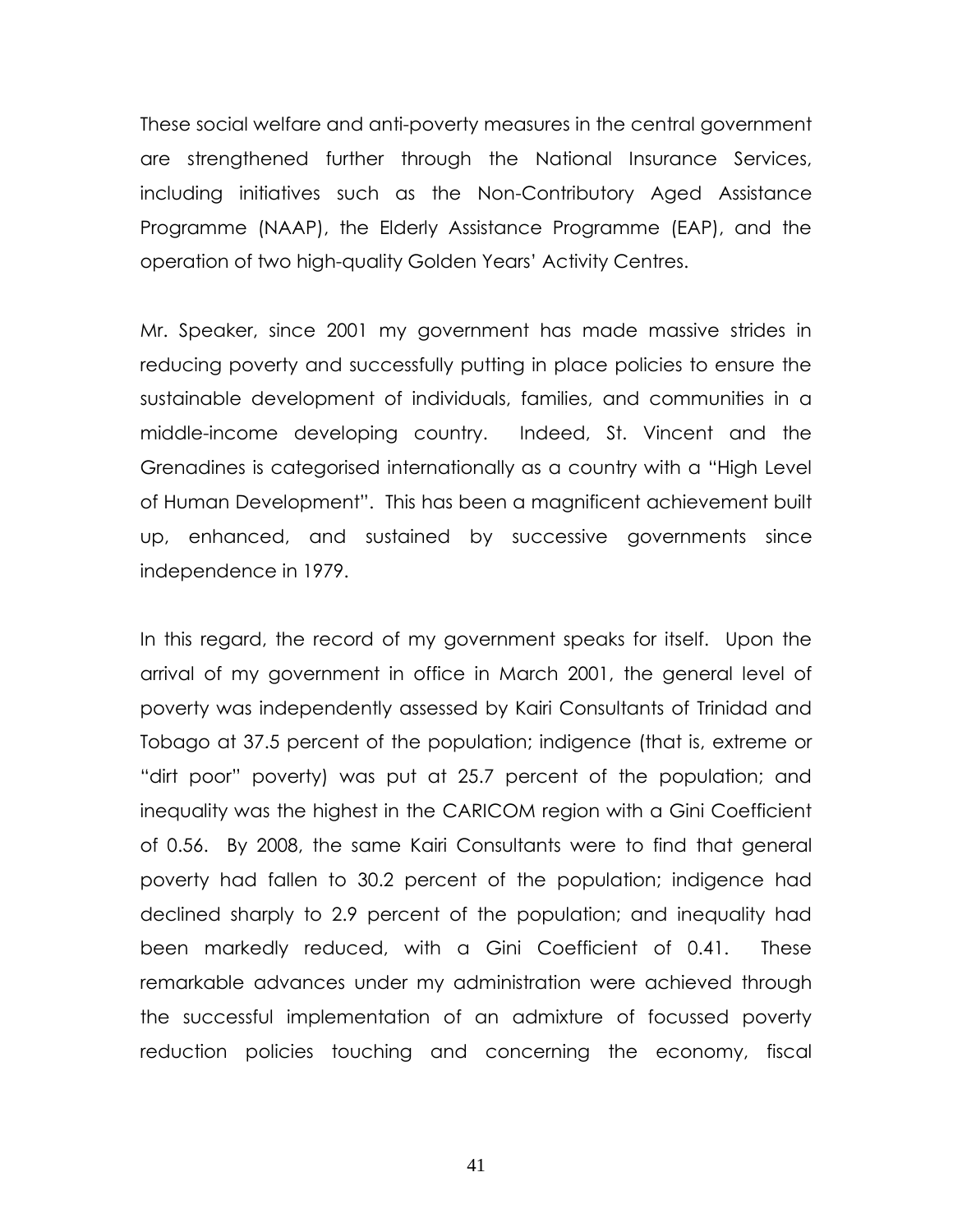initiatives, education, health, housing and lands, youths, the elderly, social security and social development. Our focus in these respects continues.

Since the global financial and economic meltdown in September 2008, and continuing, and its knock-on adverse effects regionally and locally, enormous pressures have been placed on my government in its quest to maintain and enhance its all-embracing poverty reduction strategies. We have not permitted the fiscal challenges or any alien dogma of entrenched austerity to derail us. Indeed, my government has opted for a manageable fiscal deficit on the current account in the short-run, so as to ensure that the gains made in the fight against poverty are not reversed on the altar of an externally and artificially induced mantra to cut expenditure willy-nilly.

In fact, Mr. Speaker, in the 2011 fiscal year, my government increased monthly payments to recipients of public assistance by 25 percent in anticipation of the modest increase in the price of energy, flour, sugar, rice, and bus fares. In so doing, the aggregate budgetary increase for public assistance shot up from \$13.4 million in 2010 to \$17.5 million in 2011, an increase of just over \$4 million, a sum which has shown no reduction whatsoever in the 2012 Budget.

It is from this budgetary head that the government pays some 5,800 public assistance recipients, namely, the elderly poor, persons who are sick and poor, and deserving children of poor parents. Additionally, the NIS makes payments fortnightly to roughly 1,500 non-contributory poor persons under the NAAP and the EAP. In all, therefore, some 7,300 poor or indigent persons, most of whom are elderly, receive structured monetary assistance of one kind or another. This amounts to roughly 7 percent of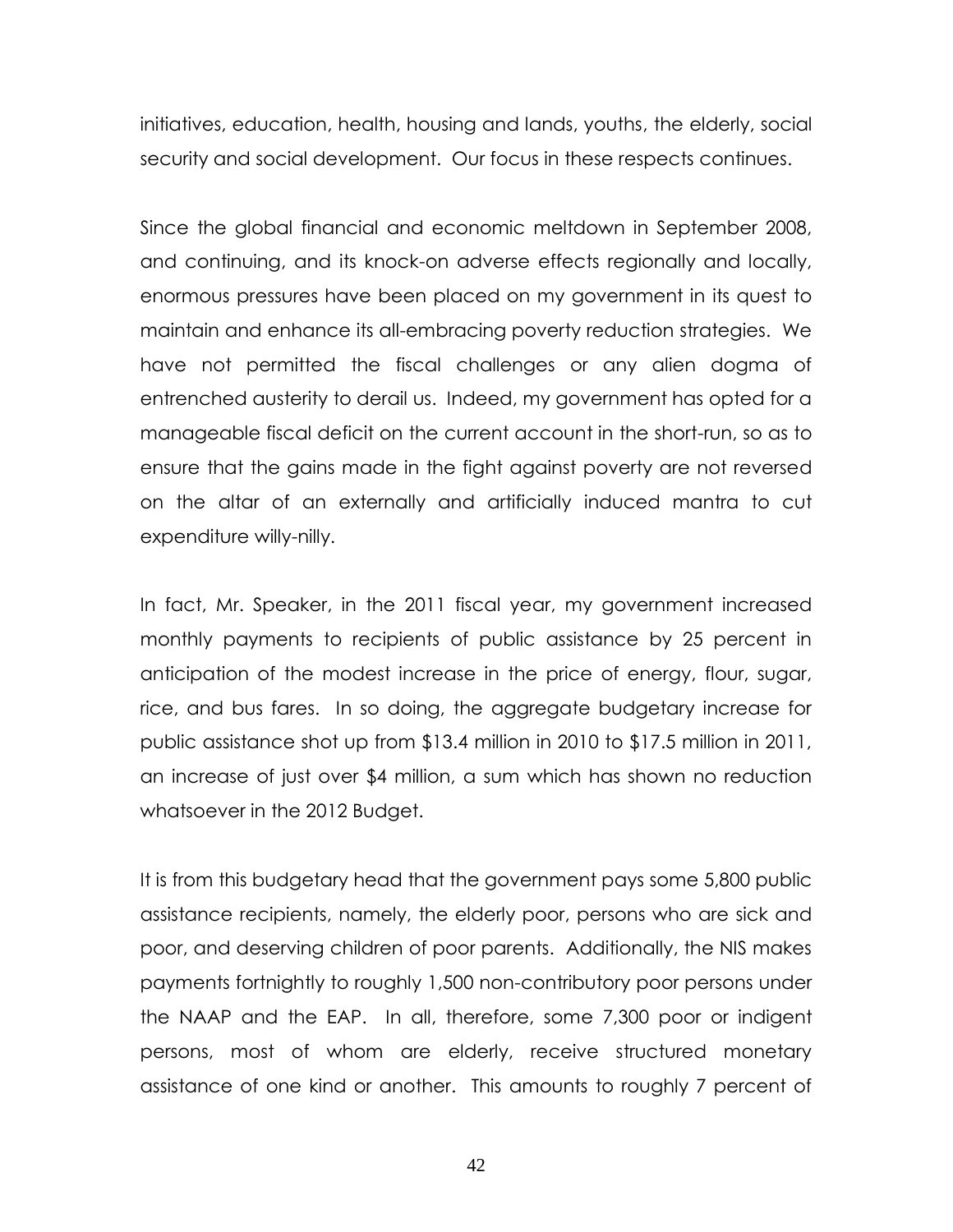the population, a not insignificant number, reflecting the love and care which this government and our people have for the poor, the indigent and the economically marginalised among us. Some critics of the extent of the public assistance programme of the central government and of the non-contributory programmes of the NIS assert that the numbers of recipients are too large and the payments, too generous, but my government respectfully disagrees with these critics. We shall continue in a focussed manner to protect the poor and lift them out of poverty in an on-going, sustainable manner.

Mr. Speaker, Honourable Members, the private and cooperative sectors most decidedly create jobs and thus contribute immensely to the war against poverty. Job creation, wealth creation, and poverty reduction accordingly go hand-in-hand. As such my government yet again reaffirms its on-going practical and strategic partnership with the private and cooperative sectors through a range of public policies including those touching and concerning lower taxation; fiscal incentives; the maintenance of law and order; financial stability; education; health and the environment; a more efficient public service; a reliable and reasonably-priced delivery of electricity and water; a better and liberalised telecommunications system; a competitively-priced and productive labour force; improved road, air and sea transportation and relevant infrastructure facilities; regional integration and a facilitating trade policy; good governance; the maintenance of an open and competitive economic system; and a quest for a sufficiency of credit on reasonable, competitive terms, particularly for small and medium-sized enterprises (SMEs).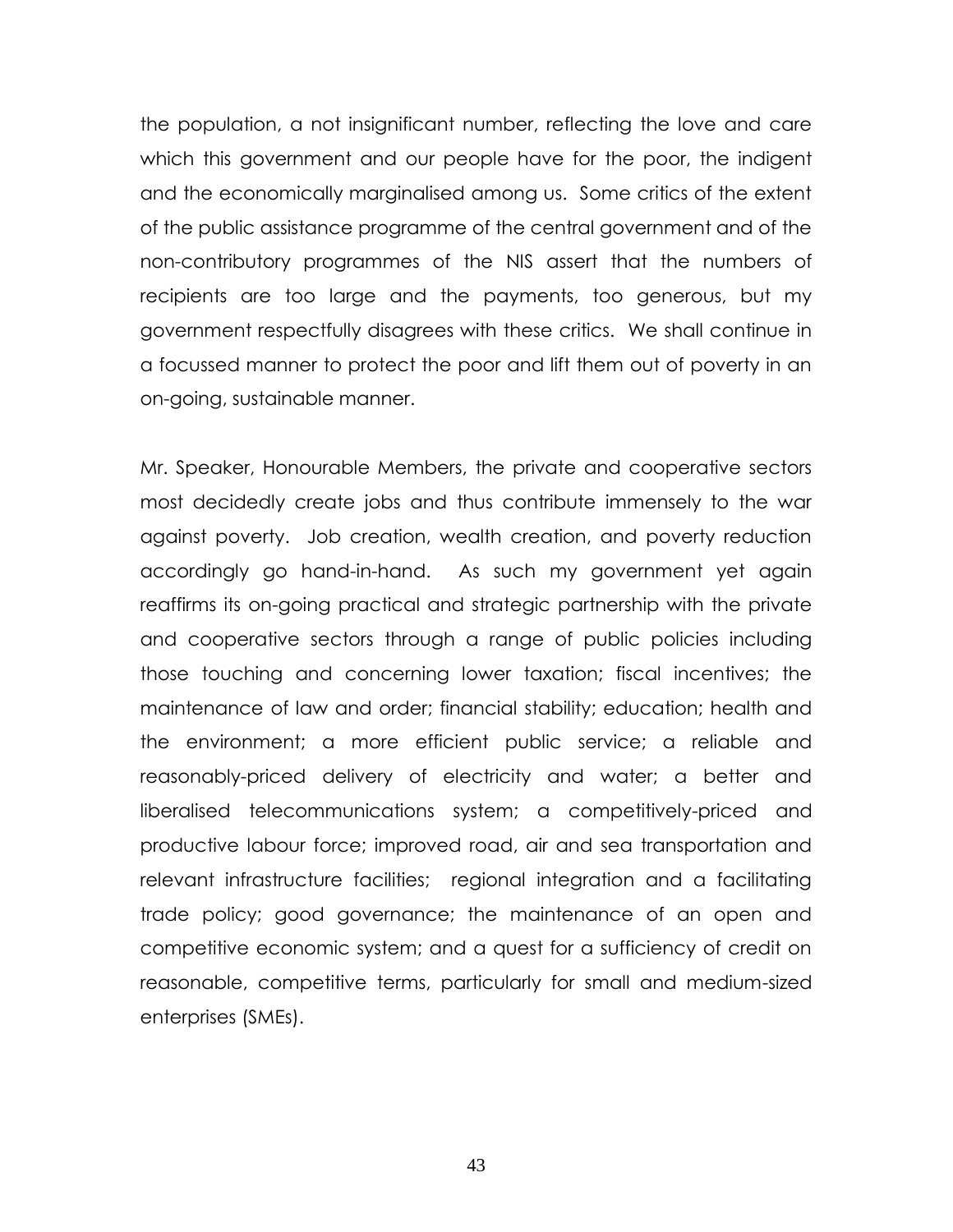My government's "National Economic Plan 2012-2025" and the upgrading of its "Interim Poverty Reduction Strategy" contain critical policy initiatives for further job creation, wealth creation, and poverty reduction.

Mr. Speaker, a final comment on the level of unemployment is in order. In 2001, the Population Census found unemployment to be at 20.5 percent of the labour force. Since then there has not been a Census or Household Survey to determine accurately the level of unemployment. However, the fall in general poverty and indigence between 2001 and 2008 suggests, too, a decline in joblessness. Given the modest drop in economic activity since 2008, it is to be expected that a similarly modest fall in employment occurred. One useful indicator of the employment status in St. Vincent and the Grenadines are the figures at the NIS of those who are active as employers, self-employed persons, and employees; that is, those who pay NIS contributions.

Mr. Speaker, the NIS data for 2007 show that the aggregate number of active employers (2,192), active employees (38,664), and active selfemployeds (1,140) to be 41,996. Similar data for 2010, the last year of complete and verified information, show active employers (2,094), active employees (37,519) and active self-employeds (1,014) to be 40,627 or 1,369 persons (3.25 percent) less than the aggregate figure for 2007, the last year before the international recession hit St. Vincent and the Grenadines. This decline is much less than the sensational guesstimates make out. Indeed, these figures point to a small economy which is holding its employment numbers at a creditable level in a sea of global and regional economic troubles.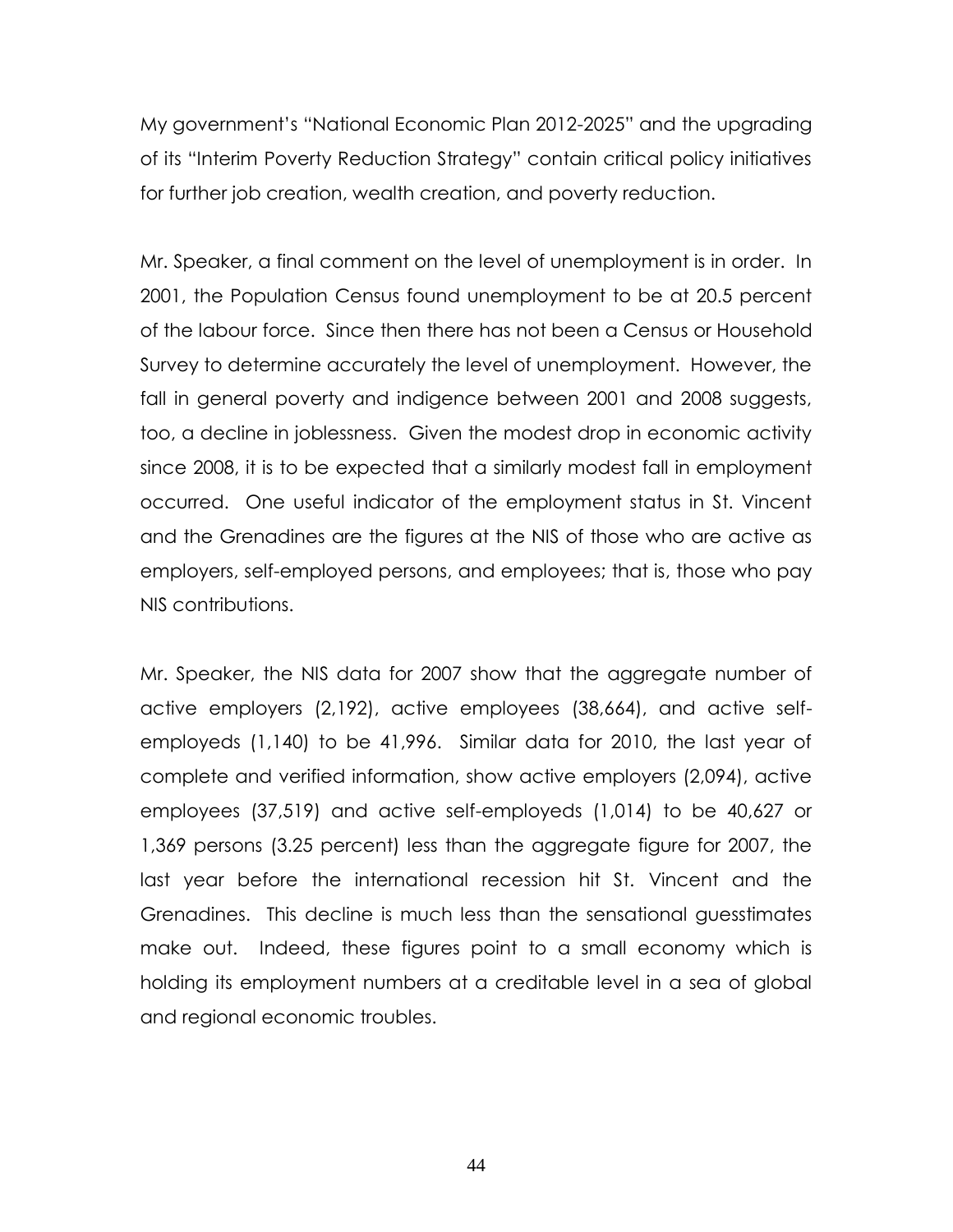The comparison between 2001, when the ULP arrived in office, and 2010 from the same NIS data is instructive: In 2001, the aggregate numbers were 34,914 (employers, 1,843; employees, 32,584; self-employeds, 487). Thus, between 2001 and 2010 there were 5,713 or 16.4 percent more active NIS contributors (employers, employees, self-employeds) than in 2001.

These numbers, of course, do not capture the full extent of those who are employed particularly in fishing, agriculture, domestic work, small scale construction, and road transportation where it is evident that many of these workers do not make NIS contributions. In short, the NIS data underestimate the extent of employment in St. Vincent and the Grenadines, but they are a good indicator of the growth or decline in jobs.

# **EDUCATION**

Mr. Speaker, let us first provide some of the salient information on the educational system in St. Vincent and the Grenadines, to ensure that Honourable Members and the general public are possessed of the factual matrices upon which to render an informed assessment.

In the 2012 Budget, \$118.95 million is allocated for recurrent spending and \$28.5 million for capital expenditure. Thus, an aggregate sum of \$147.5 million is being provided for Education this year or 18.6 percent of the total Budget of \$793.9 million. In terms of the functional classification of expenditure, only two categories of expenditure, namely, General Public Services (26.1 percent) and Economic Affairs (20.2 percent) exceed the total allocation for Education. Indeed, on the capital side, only Economic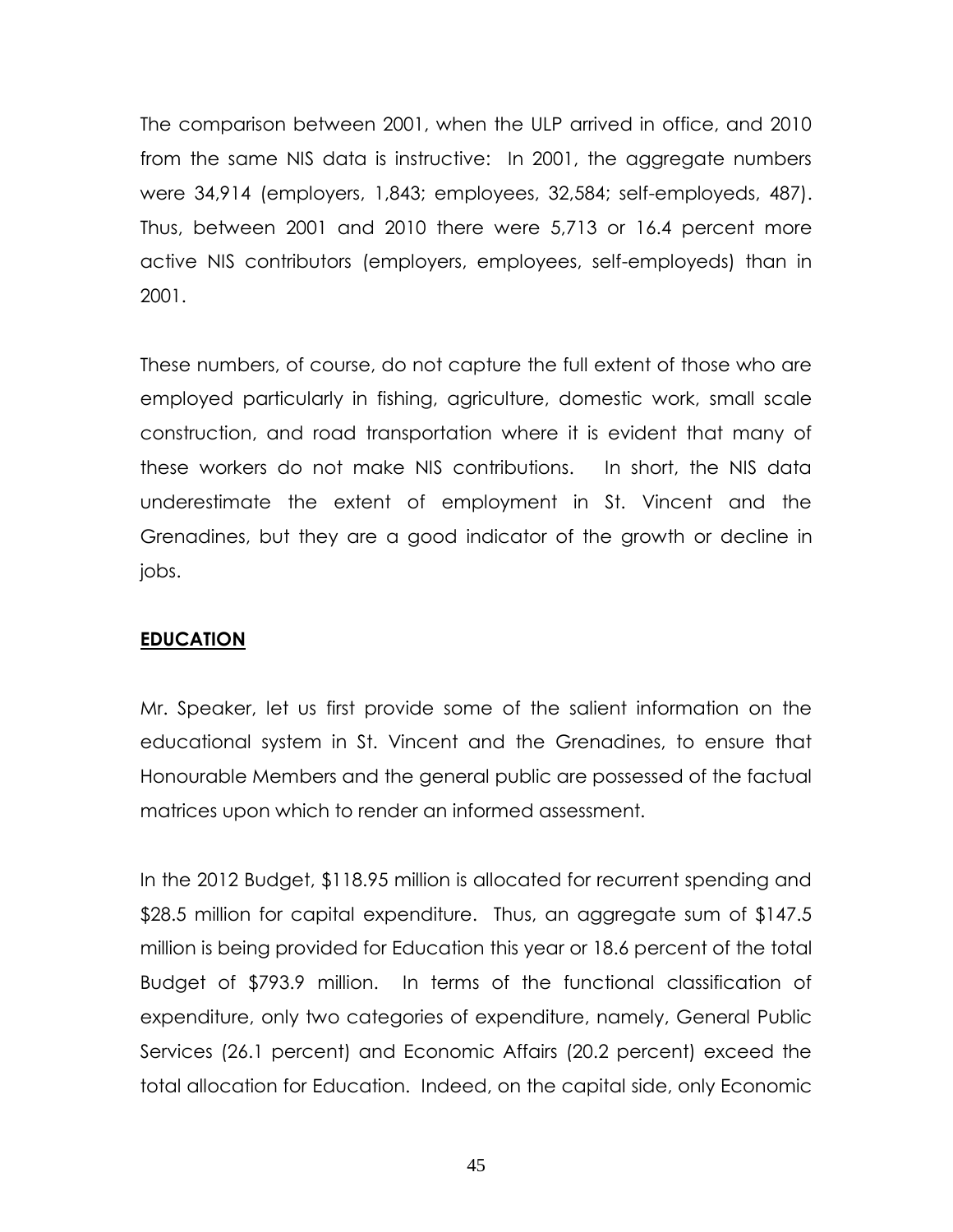Affairs (39.6 percent of the capital Budget) exceeds spending on Education (15.4 percent of capital Budget).

In the recurrent budget, 22 programmes in the Ministry of Education are financed by \$106.2 million. Among other things, this allocation ensures payment for 2,110 employees in the Ministry of Education excluding the personnel in the St. Vincent and the Grenadines Community College for which an annual subvention of \$12.25 million is made.

In the primary system there are 980 teachers in 61 State-owned primary schools. Enrollment in the primary schools as at September 2011 was 13,705 students, inclusive of 1,002 who were enrolled in private primary education. Primary education will cost the government \$38.75 million in 2012.

In the secondary system there were 10,590 students enrolled as at September 2011 in 26 secondary schools, seven of which are governmentassisted secondary schools owned and operated by non-governmental entities, mainly churches. In the 19 State-owned schools there are 616 teachers; additionally, the Government pays 112 teachers in the government-assisted secondary schools. The sum of \$34.78 million is allocated to secondary education in 2012.

Mr. Speaker, further there are 57 teachers employed at the five technical institutes/centres; 37 teachers are at the Early Child Centres (pre-primary education) at particular primary schools; 21 teachers at the three schools for Special Education; and 30 instructors are at the Adult and Continuing Education Programme. All told there are 1,853 teachers in the Statefinanced educational system, exclusive of the teachers/lecturers at the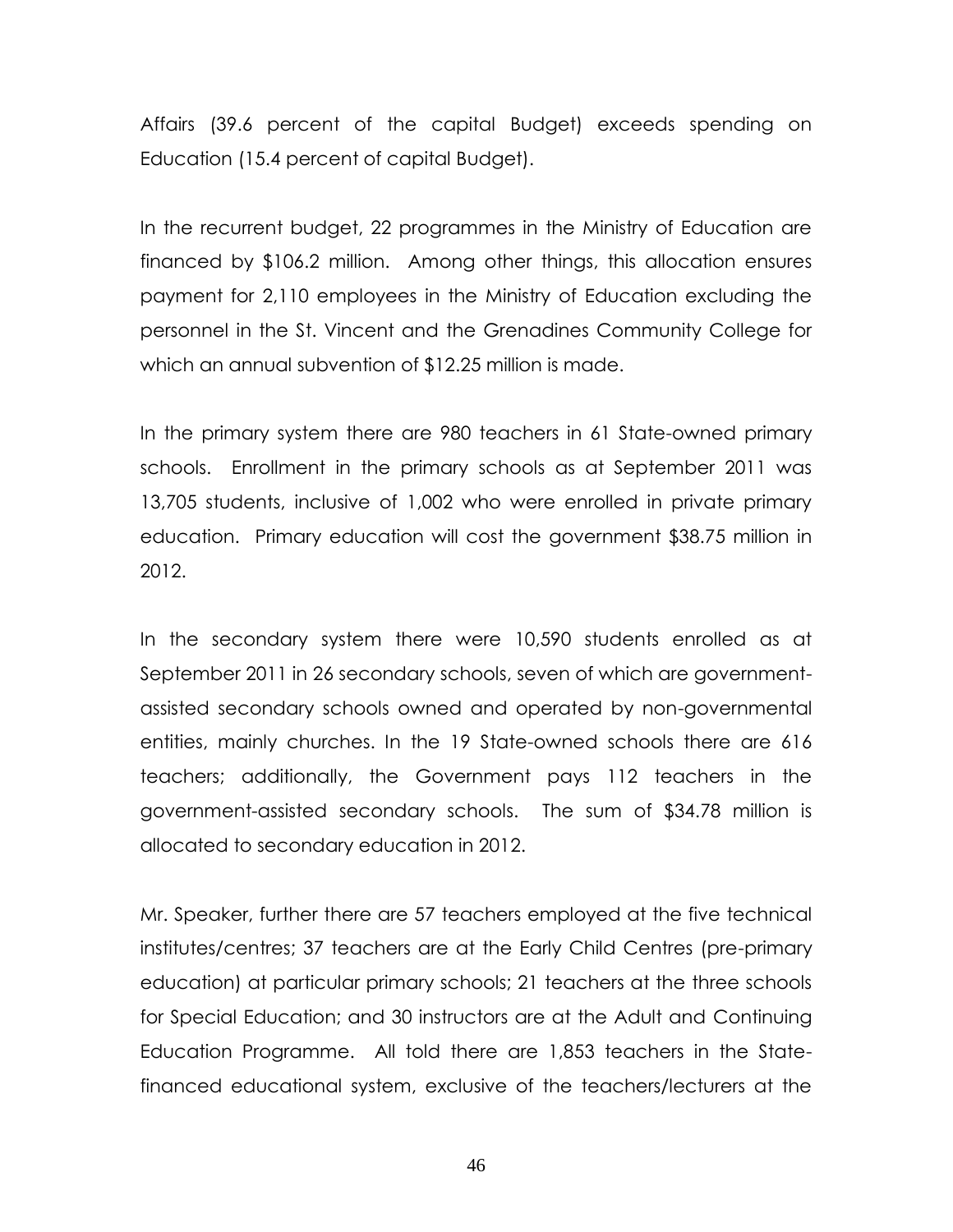four Divisions of the St. Vincent and the Grenadines Community College (SVGCC). The total enrollment of students at the Community College stands at 2,179. At the Community College there are 91 lecturers and 16 members of the Administrative staff including the Director, Deputy Director, Registrar, Bursar, Deans, Vice Deans, Librarians and clerical staff; and two (2) supportive staff.

The budgetary provision for tertiary (university) education for 2012 amounts to \$14 million (\$7.5 million in payments to the University of the West Indies and \$6.5 million for scholarships, bursaries and grants through the Training Division of the Services Commissions Department). Additionally, the Government-Guaranteed Economically Disadvantaged Student Loans over the past 10 years amount to over \$50 million, mainly through the Bank of St. Vincent and the Grenadines (formerly the Stateowned NCB) but also through some credit unions. Further, hundreds of students have been, and are, on scholarship overseas through the generosity of Cuba, Venezuela, Taiwan, Mexico, Russia, Malaysia, Turkey, Morocco, the European Union, Australia, Britain, Canada, the Organisation of American States, the Commonwealth, and the University of the West Indies. Moreover, very generous paid study-leave has been granted to hundreds of public servants, teachers, nurses, and police officers for studies overseas over the past ten years.

Mr. Speaker, in 2001, the former Minister of Education, Michael Browne, announced in this Honourable House that over the next ten years, the Government would spend some EC \$1 billion on education. He was scoffed at by some critics as being a fanciful dreamer. As events have unfolded Mike Browne was being modest since total expenditure on education in the period 2001 to 2011, inclusive, amounted to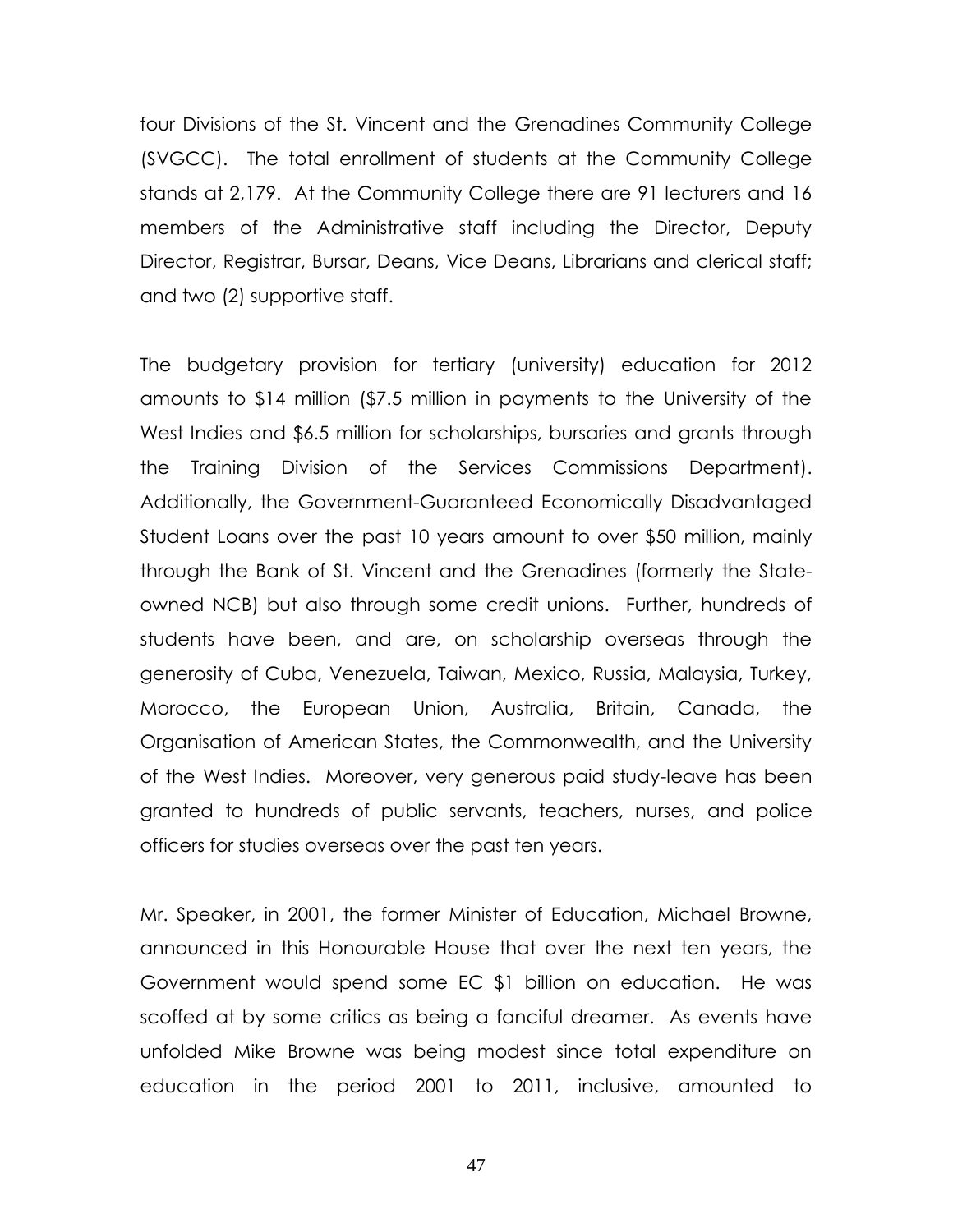approximately \$1.5 billion dollars, excluding the value of the hundreds of scholarships procured from friendly governments and international bodies for university education.

In this 10-year period, an Education Revolution took hold of our country touching every facet of education: Early Childhood, Primary, Secondary, Post-Secondary, Tertiary, Technical, Nursing, Teacher Education, Special Education, and Adult and Continuing Education. The strides made in each area have been absolutely remarkable. St. Vincent and the Grenadines is being hailed throughout our region, and elsewhere, for its best practices in the educational system. Still, there is much work to be done.

It is to be admitted that the decline in the birth rate in St. Vincent and the Grenadines and the increase in net migration overseas have assisted the government in the implementation and consolidation of the Education Revolution, particularly at the primary and secondary levels. But the attainment of universal secondary education by September 2005 was a magnificent accomplishment. So, too, has been the substantially increased enrollment at the various Divisions of the post-Secondary Community College and at universities world-wide. The herculean, allembracing national effort to boost massively adult literacy and numeracy, and the enhancement of early childhood and special education have been a towering credit to our Caribbean civilisation. Moreover, the lifting of the quality aspects of every facet of education has been most commendable.

Mr. Speaker, in ten years, my government added the following nine secondary schools to the pre-existing school plant: Sandy Bay, George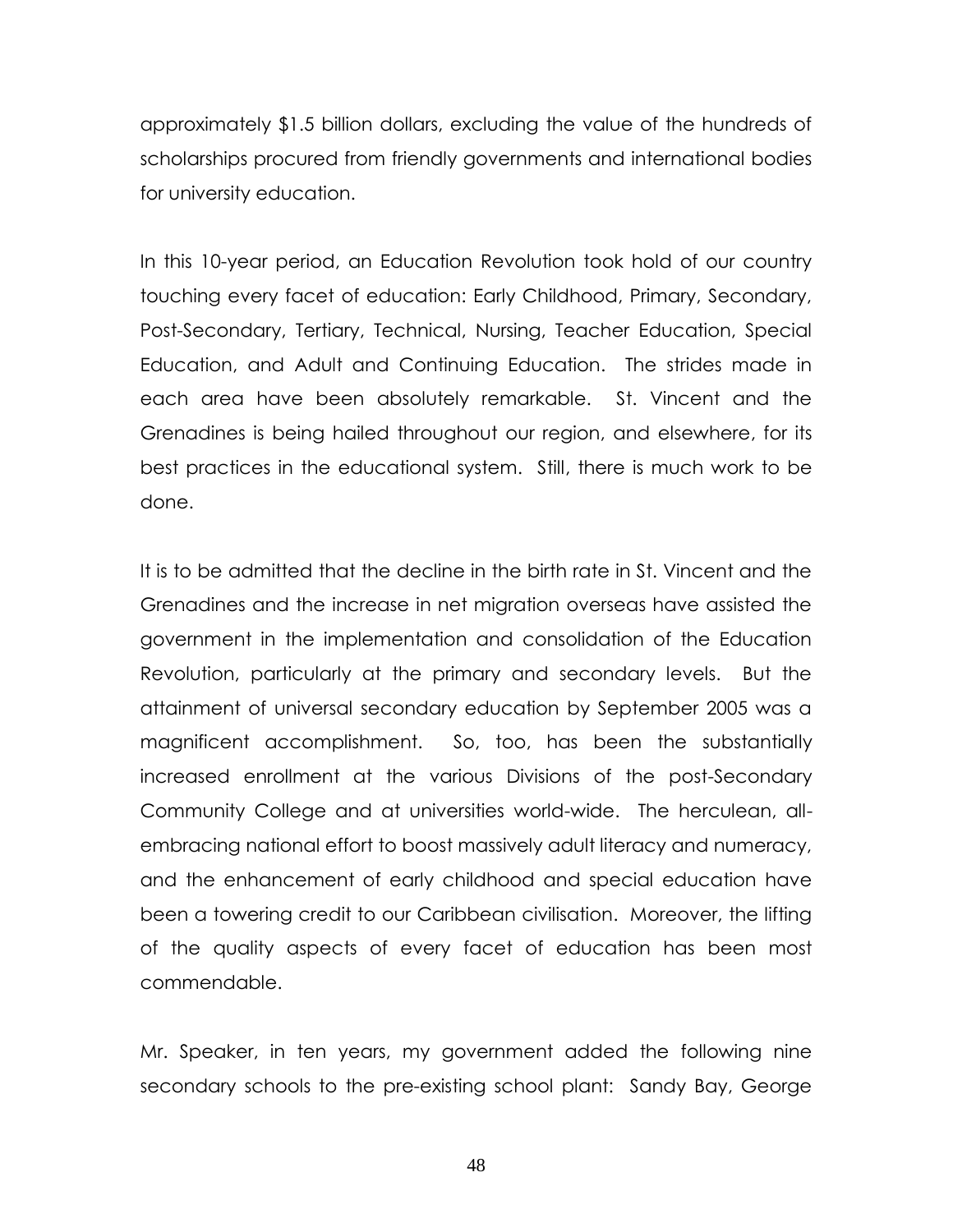Stephens (Colonarie), West St. George, Thomas Saunders (Richmond Hill), JP Eustace Memorial (Edinboro), Buccament, Central Leeward, Union Island, and a new Intermediate High School (Mc Kies Hill). Six of these nine secondary schools are new buildings; the other three were primary schools which the Government converted and expanded into secondary schools. Additionally, my government refurbished and enhanced all the other State-owned secondary schools and assisted with the improvement of several government-assisted secondary schools. Never in our country's history has there been such a dramatic upgrade of secondary education.

In the same ten year period, my government opened five new primary schools at Sandy Bay, Byera, Peruvian Vale, Fair Hall, and Port Elizabeth (Bequia). All others have had refurbishment, some quite substantial. Still, there is much on-going renovation and maintenance required at most of our schools. It is a most expensive business.

My government, too, has built ten Early Childhood Education Centres, and constructed two others for non-governmental entities (YWCA, and the Methodist Church in Georgetown). Still more are in the offing. We have built, too, a state-of-the-art Technical Centre in Kingstown (near to Bishops College); expanded significantly the School of Nursing, the Technical College, and the "A"-Level College (Division of Humanities and Science of the Community College).

Fourteen modern, well-equipped Learning Resource Centres have been built over the same period at South Rivers, Colonarie, Sandy Bay, Chester Cottage, North Union (Sans Souci), Biabou, Evesham, Upper Cane Hall, Questelles, Layou, Barrouallie, Chateaubelair, Union Island, and Canouan (a Marine Resource Centre). Currently, a multi-purpose facility is being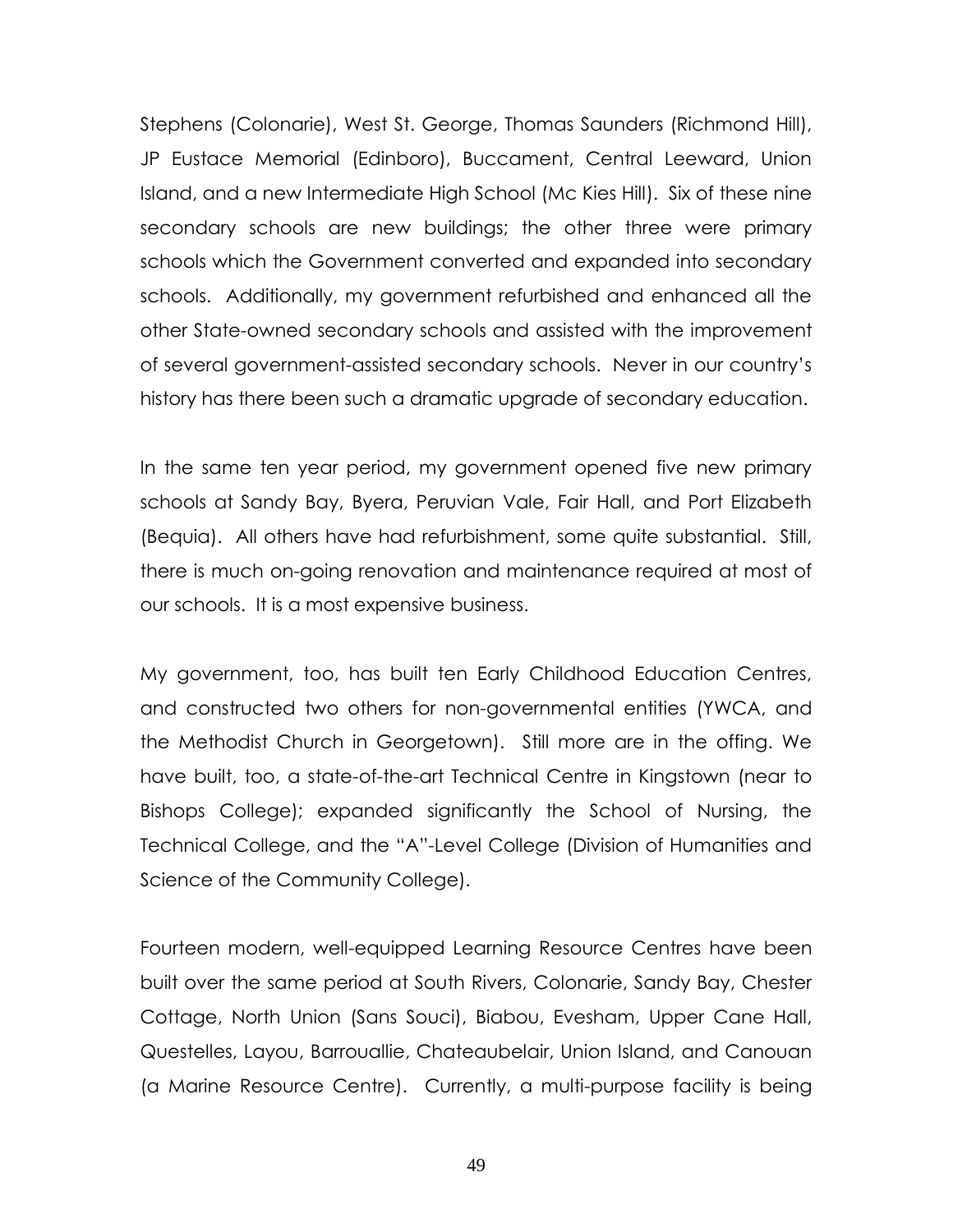constructed at Calliaqua. At Glen, a Library and Resource Centre was erected as part of the Community College. And at Richmond Hill, the imposing Modern National Library was constructed and equipped at a cost of over \$18 million. Additionally, several school libraries and science laboratories have been established.

Mr. Speaker, teacher education has advanced by leaps and bounds. For example, in 2001 in the primary school system, only four teachers were university graduates. Today, there are some 500, including a significant number with post-graduate degrees. My government embarked on a series of innovative ways to train a huge number of teachers, both at the primary and secondary level, through a mixture of face-to-face and distance learning so as to minimise the cost of the training, including the temporary replacement cost of the teachers.

Mr. Speaker, extraordinary developments have taken place in the field of Information Communications Technology (ICT) in the teaching and learning processes in the educational system. Every single secondary school and some 70 percent of the primary schools are equipped with computer centres. So, too, are all the Learning Resource Centers. Further, there is the National Institute of Technology which provides training at different levels in ICT. The four Divisions of the St. Vincent and the Grenadines Community College are well-served with educational facilities in ICT. The multi-million dollar expenditure on ICT in Education over the past ten years has been remarkable. Funding for ICT in Education has come from multiple sources, including the European Union, Taiwan, and the Government of St. Vincent and the Grenadines.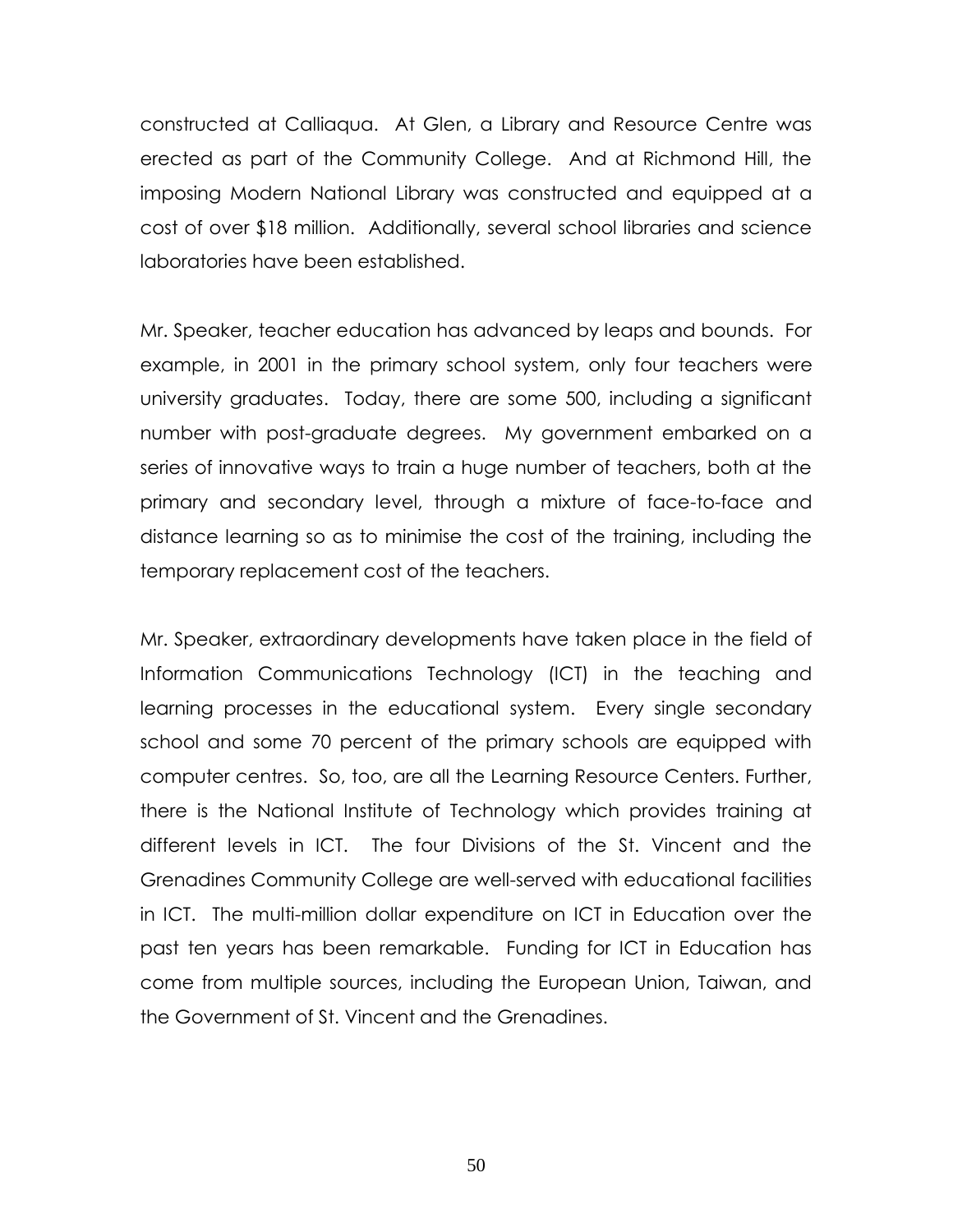The year 2011 witnessed the practical roll-out of the "One-lap-top-per-Student" programme which complements the various ICT activities and is embedded in the National ICT Strategy. Under the "One-lap-top-per-Student‖ initiative, every primary school student from Grade II (7 years old) upwards, every secondary school student, and all the teachers will receive a laptop. This initiative, the most comprehensive and extensive in the Caribbean and one of the most advanced in the world, is the product of an extraordinary inter-governmental cooperation between Portugal, Venezuela and St. Vincent and the Grenadines. So far, laptops have been delivered to the primary schools and the first forms in secondary schools and their teachers. Further, internet access has been made available to all educational institutions, including the LRCs. In all, 15,000 laptops have been distributed. The cost of the programme thus far is some \$18 million. It is anticipated that the additional laptop for the other forms in all the secondary schools will be delivered in the first half of this year. It is a tremendous joy to witness our students, at their schools and in their communities, using the laptops to further develop and advance their knowledge and education.

Mr. Speaker, in November 2010, I published a 78-page paper entitled Lifting the Education Revolution to the Next Level. Among other things, I emphasised the necessity and desirability of extending, streamlining, consolidating, the Education Revolution, and made several concrete proposals to effect implementation of the strategic path forward. These ideas, by and large, represented my government's approach. They have been adopted and accorded the figurative "flesh-and-bones" in public policy. They are reflected, in part, in the Result Indicators and fiscal provisions in the Estimates for 2012.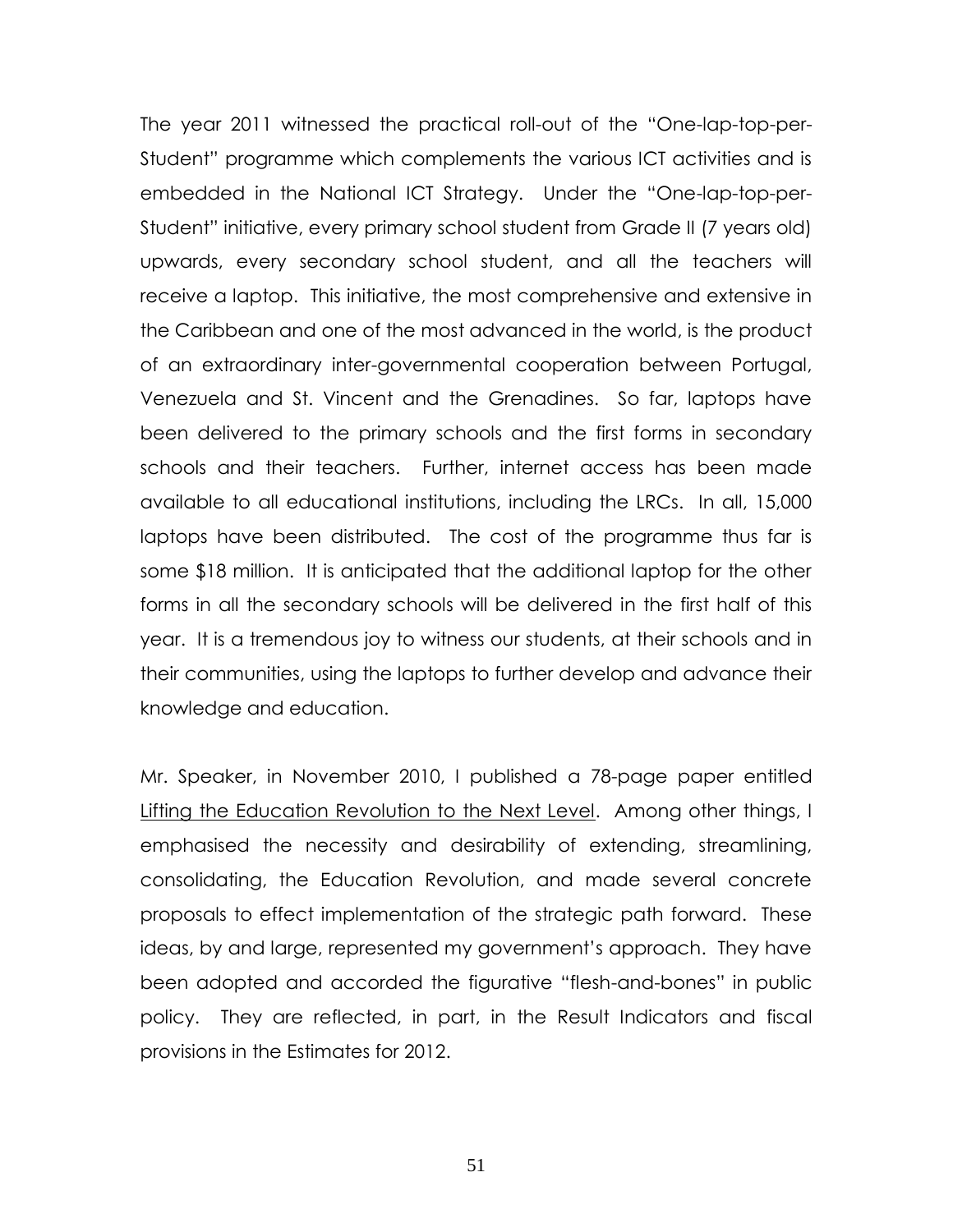Central to the way forward in education are the following: Enhanced quality teaching and assessment of teachers; an enlarged and committed role for parents in their children's education; the further integration of ICT in the teaching and learning process; the delivery of a quality core curriculum in primary and secondary schools; the development of pre-early childhood education for  $0 - 3$  years old; the enhancement of early childhood education; the bolstering of postsecondary, tertiary, technical, and special education; the insistence on "critical thinking" in the root-and-branch delivery of education at all levels; the provision of additional support services for students; school discipline and security.

All of these central planks, Mr. Speaker, are reflected in the Budget. Thus, for example, in the Recurrent Estimates, six new posts (three Education Officers III and three Senior Education Officers) have been provisioned in the quest to improve qualitative outputs from the educational system, teacher monitoring and assessment, and the shaping of an enhanced developmental framework. Further, the project planning and implementation capacity of the Ministry is also being strengthened by additional posts of a Senior Projects Officer and a Projects Officer I.

Among the major capital projects for Education in the 2012 Budget are: \$15 million for 'The Improvement in Education through ICT Project" to expand ICT and other facilities at the Community College and to improve educational management; \$5.3 million as part of the Basic Education Project II, to provide teacher training, to establish a science laboratory and to purchase furniture at the J.P. Eustace Memorial School; \$1.5 million for the further expansion of secondary schools, including expansion works at George Stephens, Troumaca, Buccament, Sandy Bay, and Thomas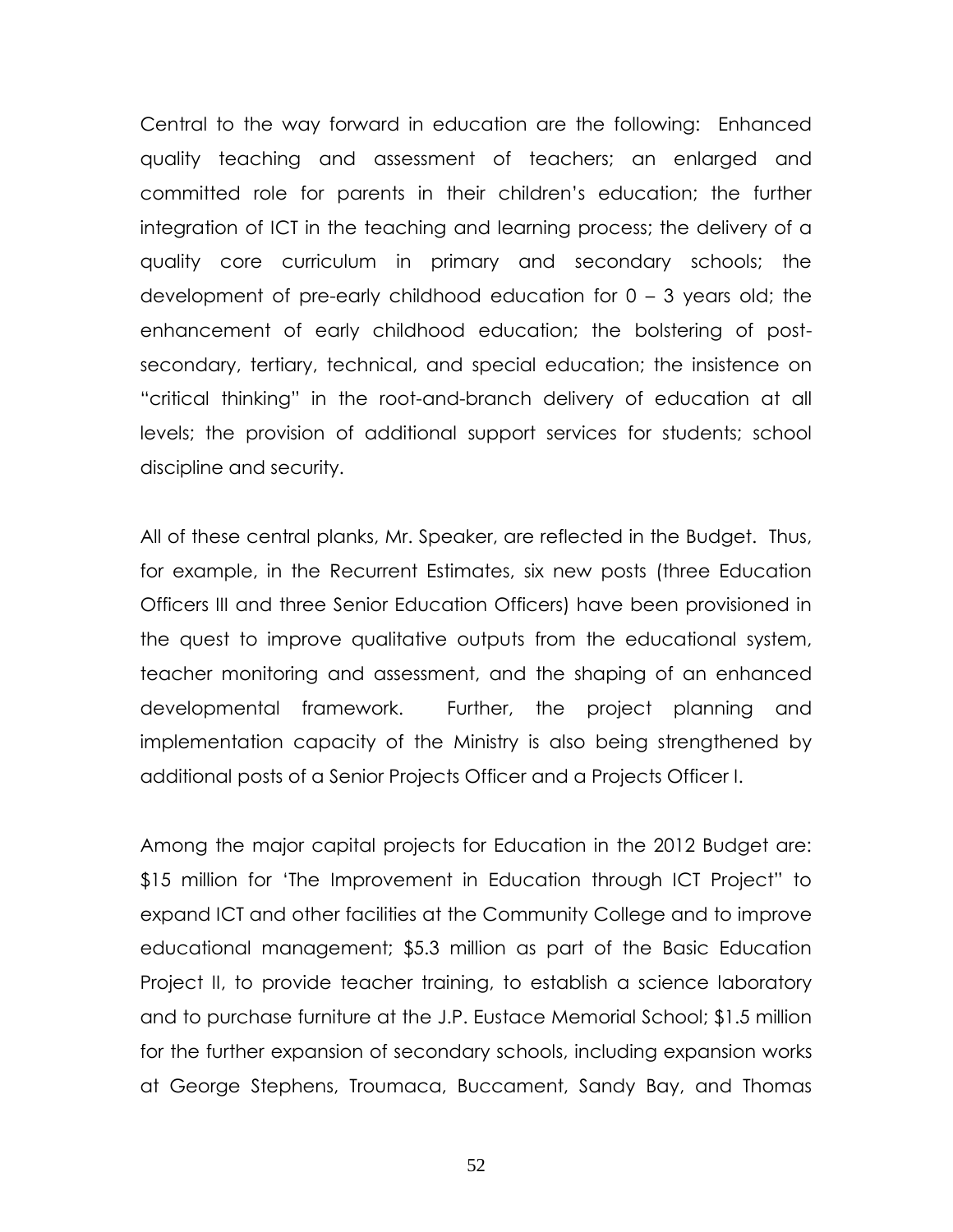Saunders; \$1 million for the Technical and Vocational Education Project, specifically to purchase equipment and furniture for Tech Voc institutions; \$1 million to establish 9 more Early Childhood Centres at South Rivers, Park Hill, Byera, Dickson, Troumaca, Greiggs, Lowmans Windward, Rose Hall, and Spring Village (Leeward); and a further \$1 million for the Book Loan Scheme.

Mr. Speaker, I expect that in 2012 all stakeholders in education would work together to lift performances all around, especially students' performance in core subjects such as English, Maths, the Sciences, History, Foreign Languages, and IT. Let us go for it!

Mr. Speaker, I cannot leave the discussion on Education without commenting on the tremendous work being done at the St. Vincent and the Grenadines Community College under the splendid leadership of Dr. Joel Warrican, who, along with his staff, has been building and expanding upon the foundations laid by his able predecessors.

Some details on the enrollment at the four divisions of the SVGCC are arresting: First, of the 985 students enrolled at the Division of Arts, Sciences, and General Studies, 839 are in the CAPE/GCE "A" Level Programmes and 146 are pursuing Associate Degrees. In the Division of Teacher Education, there are 238 persons enrolled. Of this number, 159 are pursuing Bachelor's Degrees in various specialties, of which 36 are taking B.Ed in Language and Literacy; 32, the B.Ed in Mathematics; 33, the B.A in Guidance and Counselling, and 32, the B.A in Social Work. The other 79 students are specialising in Teacher Education in one of the disciplines of Primary, Secondary, TVET, Early Childhood or Home Economics. In the Division of Technical and Vocational Education, there are 817 students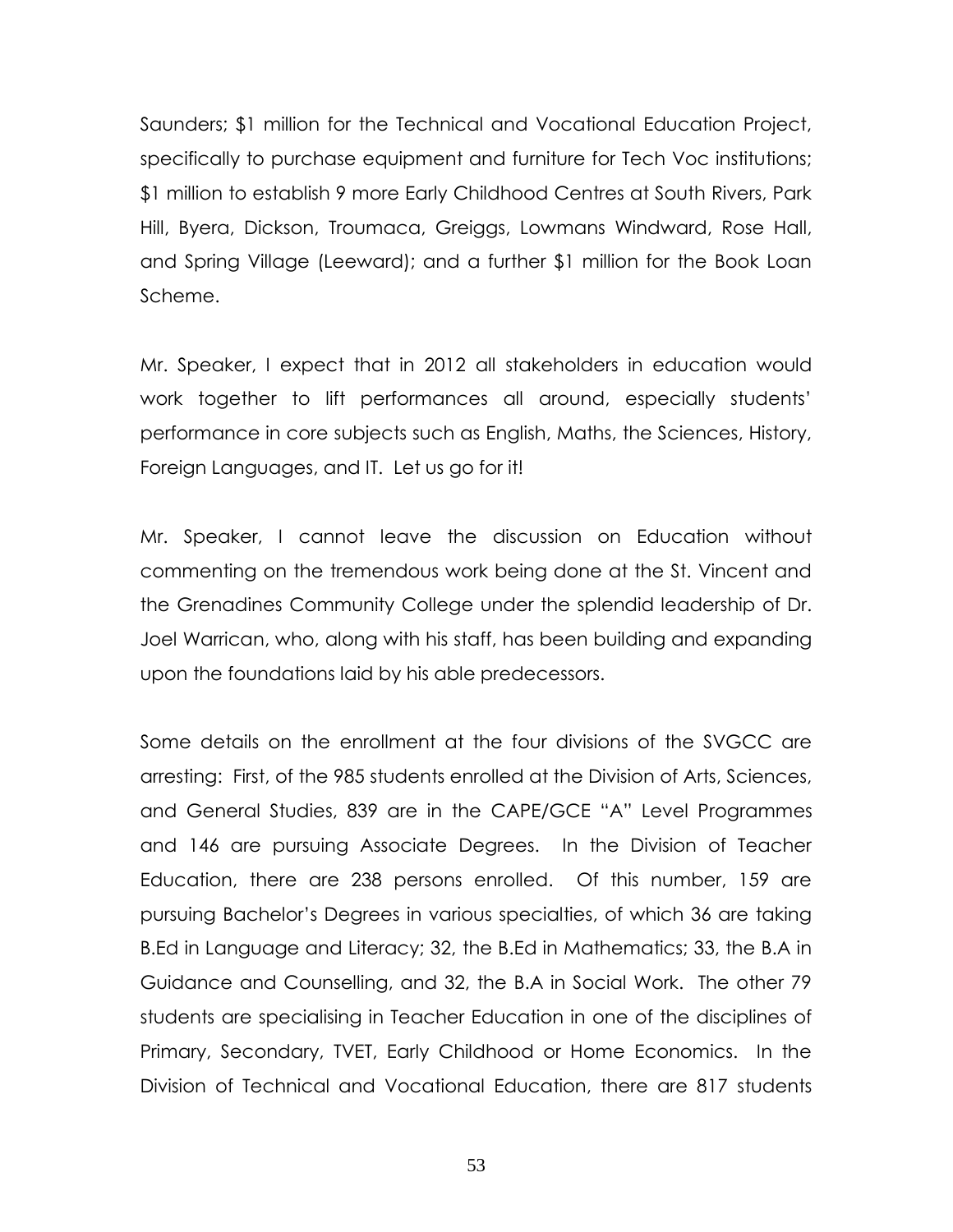pursing the two-year TVET Associate Degree Programmes in one or the other of the following specialties: Business, Hospitality/Tourism; ICT/Electronics; Architecture and Building Construction; Mechanical Technology/HVAC; Electrical Engineering Technology; Automotive Repair; Agricultural Science; and Refrigeration. In the Division of Nursing Education, there are 189 students of which 160 are in the Registered Nurses' Programme; 12 are in the Midwifery Course; and 17 are being trained as Nursing Assistants.

Mr. Speaker, in 2008 there were 1,484 students at the SVGCC; today, there are 2,179, an increase of 47 percent over a 3-year period. In the TVET Division there has been an 87 percent increase over the same period, reflecting a growing market demand for TVET skills. I regret to report that other than in the TVET Division where male and female students are almost equal in their numbers, the other three Divisions are overwhelmingly female. In the Division of Arts, Sciences and General Studies, 71 percent of the students are females; in Teacher Education, 61 percent are female; and in the Nursing Division, the traditional dominance of females prevail at a whopping 96 percent. This is a worrying matter: Males are woefully under-represented at post-secondary and tertiary educational institutions.

The programme expansion at the SVGCC over the past two years has been rapid, particularly in its evening programmes. The degree programmes in the Teacher Education Division are on franchise arrangements mainly with UWI. The BA (Social Work) degree is on franchise with the Jamaica Theological Seminary.

At the Division of Arts, Sciences and General Studies, there are four parttime Associate Degree Programmes that are in their second year.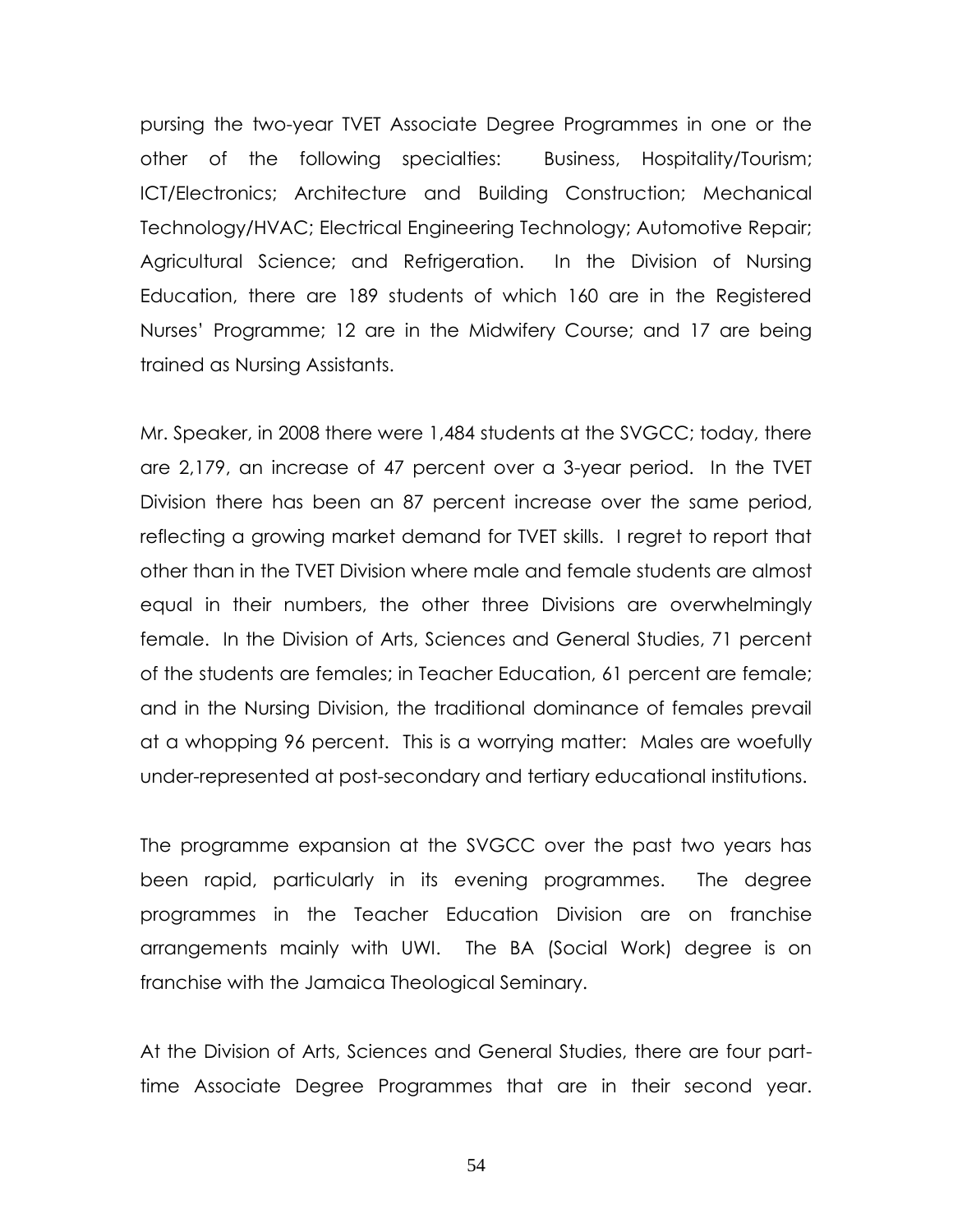Additionally, an Associate Degree Programme in Fine Arts, Design and Cultural Communications has been developed as a full-time programme. Ms. Vonnie Roudette has been doing pioneering work in this creative field. This Division, too, continues to offer on franchise arrangement with UWI, the Social Science Level One Programme. For a small fraction of the cost of going overseas to a UWI campus, students can complete the first year of their Bachelor's Degree in Social Sciences with the SVGCC.

At the TVET Division of SVGCC, a curriculum review is ongoing. The programmes have been converted to Associate Degree Programmes to offer students more options on graduation. Consideration is being given for the SVGCC to annex the four Technical Institutes.

Mr. Speaker, in a bold new initiative, the SVGCC is embracing the Integration of Technology into education by establishing an E-College Division in January 2012. This Division is to be staffed by a Head of E-College (who also has responsibility for pedagogical support), an Information Management Specialist (who has responsibility for technical support), the IT Administrator, and the IT Laboratory Technicians. This exciting new initiative will enable the College to develop its capacity to integrate many new technologies into the teaching and learning process. This initiative will initially provide online support for face-to-face students but will, in the next expansionary step, enable the College to offer its programmes to students by distance, reaching out to citizens in North Leeward and North Windward and in the Grenadines who may not be physically able to attend any of the four campuses of the College. Support for this Division will be provided by the Division of Teacher Education and the College's Quality Assurance Office.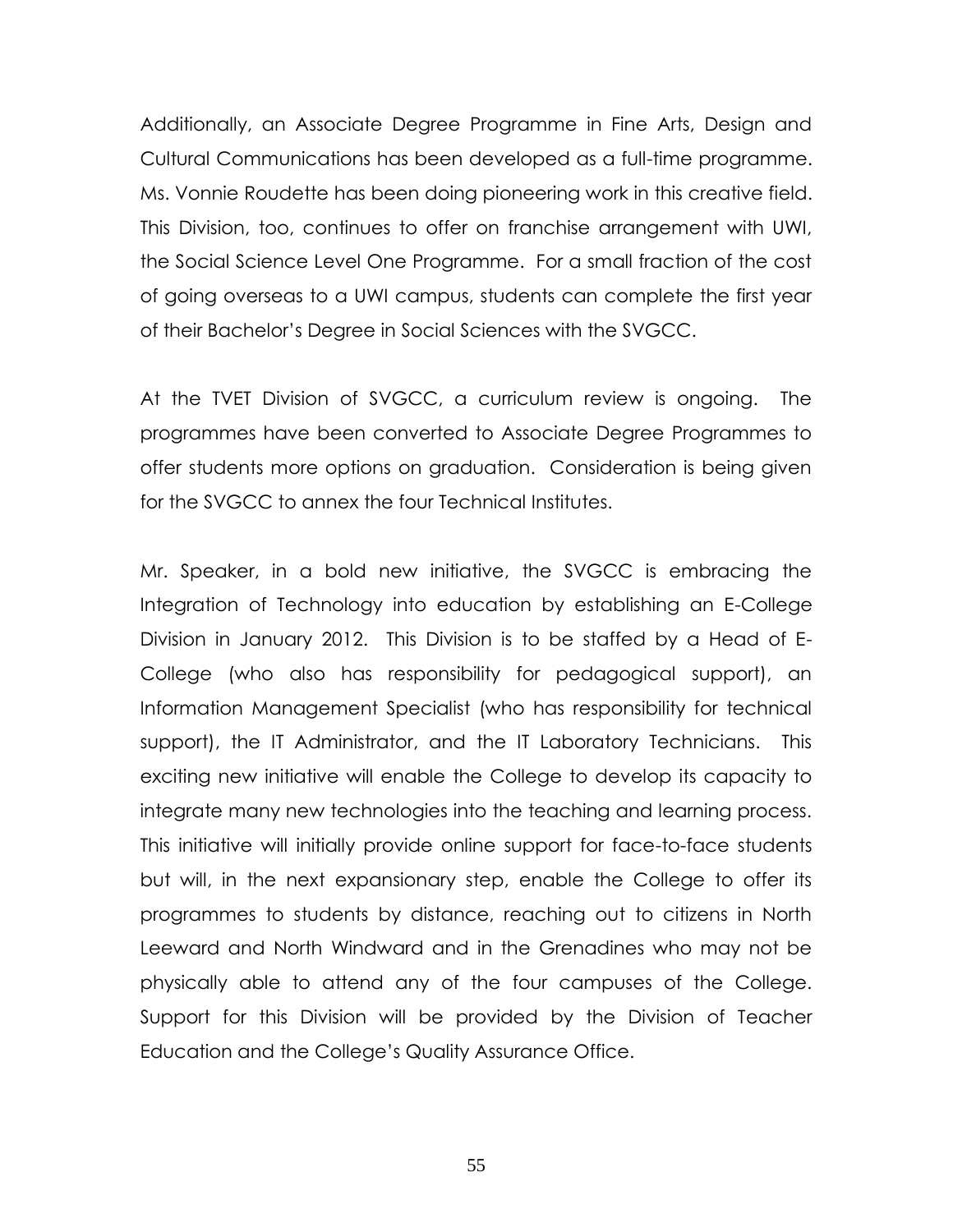Mr. Speaker, the SVGCC has applied to EDEXCEL, Europe's leading TVET Certification Body, to become a BTEC Centre. This will enable the students in TVET to achieve a certification that will be equivalent to Advanced Levels and highly-recognised internationally. This certification will be done alongside the Caribbean Vocational Qualifications (CVQs) and National Vocational Qualifications (NVQs), thus enabling the students to have national, regional, and international certification in TVET when they graduate from the TVET Division of the SVGCC.

As an expanding institution with post-secondary and tertiary/professional emphasis, SVGCC is enhancing its activities in outreach in the community, sports development, staff development, student services and support, and quality assurance and improvement. The transformation taking place at SVGCC has sprung, in part, from the modern and relatively autonomous framework which my government has fashioned for it through legislation passed in this Parliament. SVGCC's motto "Nothing Limits Excellence" is on practical parade. Let us together lift its quality even further.

Mr. Speaker, under the 9<sup>th</sup> European Development Fund/ICT Project, which has an overall project cost of \$44.5 million of which the current SVGCC component is approximately \$30 million, the College Campus at Villa is undergoing a transformation that will significantly enhance the delivery of its programmes through improved Natural Sciences and Modern Language Laboratories, Visual Arts Studio, e-learning, and Video Conferencing facilities, Students' Union Building with Cafeteria, a new teacher's block and sports facilities. The new buildings are scheduled for completion in 2012 followed by renovations to the existing buildings to be completed by June 2013.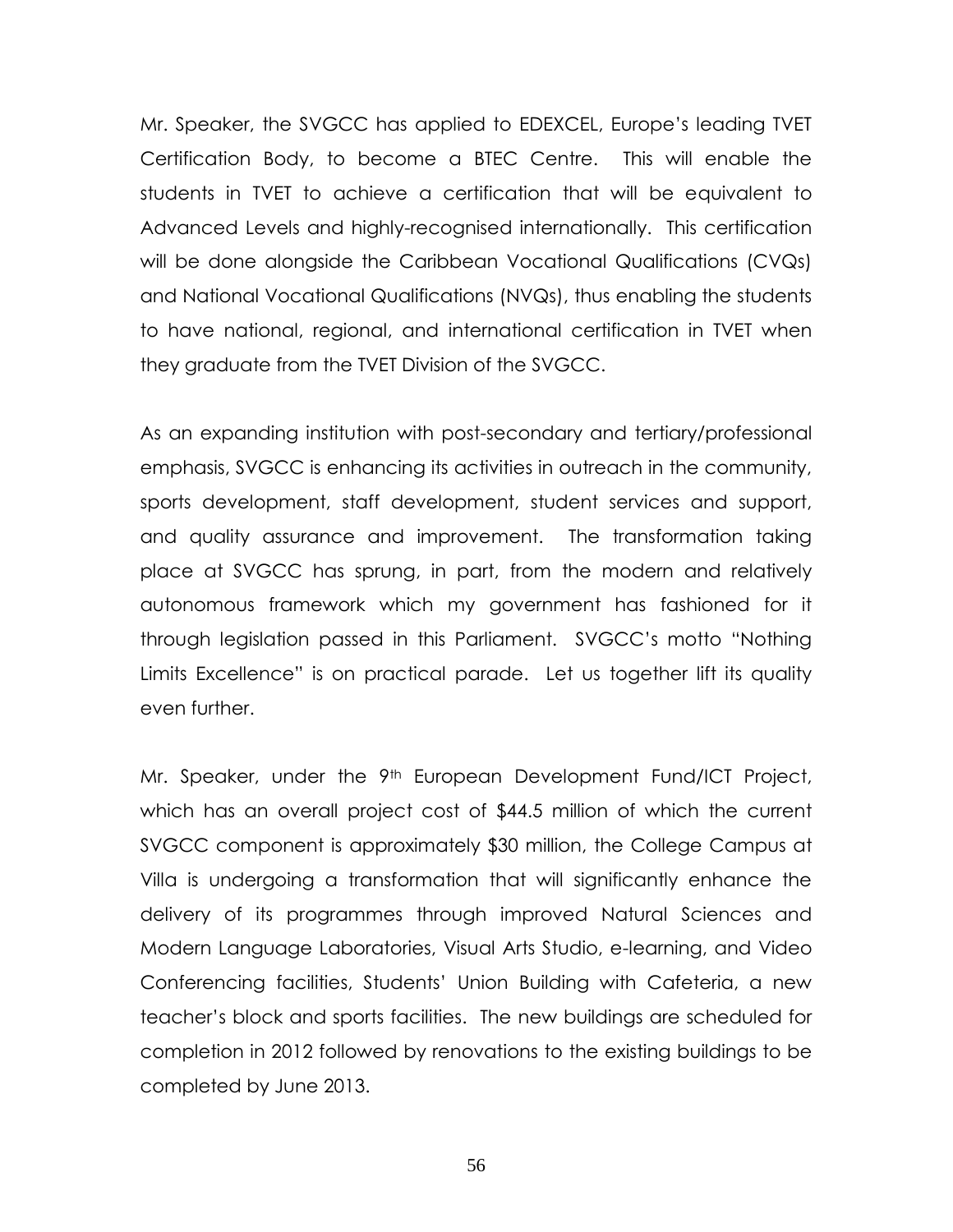My government is also proposing a project for CDB financing for a facility upgrade at the TVET Division. This is intended to enable the Division to deliver programmes for the Caribbean Vocational Qualification at level 1 – 3.

Mr. Speaker, it is my government's intention, early this year, to fashion a protocol between the St. Vincent an the Grenadines Community College and the Police Training School, so as to enable new recruits and existing police officers to pursue a range of Associate Degrees, and more. Much better times are ahead for advanced education and training for police officers. A similar protocol is in the offing between the St. Vincent and the Grenadines Community College, and the soon-to-be-opened Agricultural Training Institute.

# **HEALTH, WELLNESS AND THE ENVIRONMENT**

Mr. Speaker, Honourable Members, in the fiscal year, 2012, significant additional resources have been allocated to health, wellness and the environment, both on the recurrent and capital sides of the Budget.

In the recurrent budget the allocation to the Ministry of Health, Wellness and the Environment amounts to \$64.9 million or \$2.4 million more than the approved Estimates of 2011. The bulk of this increase, approximately \$2 million, has gone to the Milton Cato Memorial Hospital mainly to fund six additional positions of which three are for medical doctors at the Registrar level. This brings the number of Registrars at the Milton Cato Memorial Hospital to a commendable 14.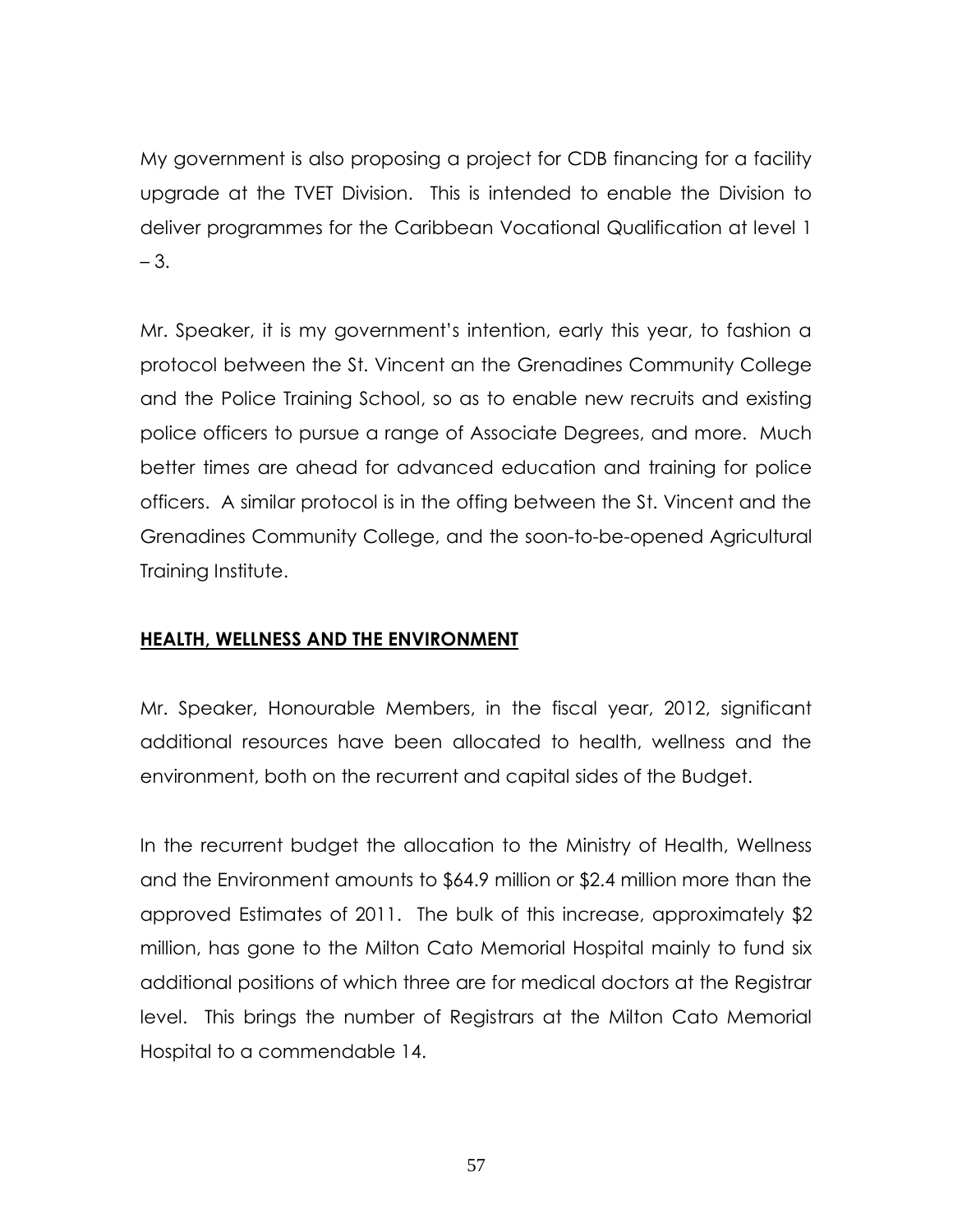Mr. Speaker, when complaints are made by some of the lack of a sufficient availability of doctors and nurses at the Milton Cato Memorial Hospital, I pause only to state that in the 2012 Budget there are 78 members of the medical staff, 312 members of the nursing staff, 28 technical members of the laboratory staff, 11 technical staff members of the X-Ray Department, and 8 staff members for the specialist services in the areas of physiotherapy and optometry. These professional members of staff are highly skilled; most are very experienced; and there is a distinguished category who are well-recognised locally and regionally by their peers. These medical, nursing, laboratory, radiography professionals, and others in specialist services are supported in their work by managerial, administrative, maintenance, domestic, catering, portering, laundry, sewing and transport personnel. All told there are 597 staff positions at the Milton Cato Memorial Hospital. This central hospital in St. Vincent and the Grenadines will cost \$26.2 million to run in 2012. The Milton Cato Memorial Hospital is a major facility providing to its clients, an array of quality medical services, most of which are provided free of charge or at highly subsidised rates. This is an achievement of which this small, resourcechallenged, developing country ought to be proud.

I remind Honourable Members that these huge resource numbers for the Milton Cato Memorial Hospital do not include the allocations for other vital supportive services such as Medical Stores (\$6.9 million) upon which the Milton Cato Memorial Hospital depends for its proper functioning.

Mr. Speaker, besides the Milton Cato Memorial Hospital, there are 16 other budgeted programmes in Health and one in the Environmental Management Department. Together these 17 programmes in the Ministry of Health and the Environment other than Milton Cato Memorial Hospital,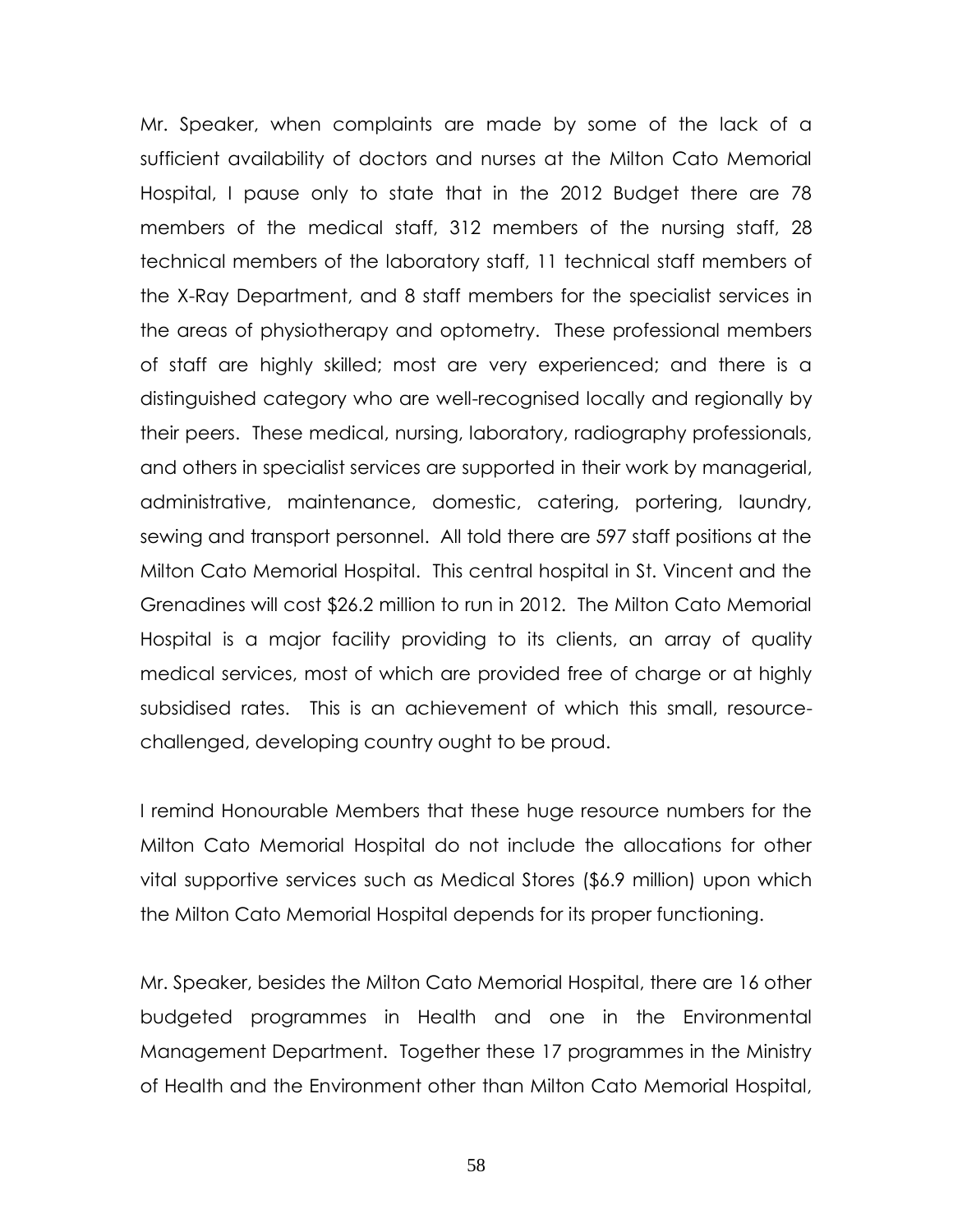employ a further 537 persons, mainly health professionals. These recurrent programmes cover General Administration, Oxygen Production Plant, Medical Administration, Medical Stores, Pharmaceutical Services, Lewis Punnett Home, Mental Health Rehabilitation Centre, Community Health Services (including the 39 Clinics and Polyclinics), Dental Services, Health Promotion Unit, 5 Rural Hospitals and Health Centres (Georgetown, Chateaubelair, Mesopotamia, Bequia, and Union Island), Nutrition Support Programme, Nutrition Family Planning, Nutrition Unit, HIV/AIDS/STI Prevention and Control, Environmental Management Department, and the Integrated Medical Assistance Programme. All told, therefore, when the Milton Cato Memorial Hospital personnel are added to these, the Ministry of Health, Wellness and the Environment employs 1,134 persons, mainly health professionals.

Next year, these numbers will rise when the Modern Medical Complex becomes operational fully with 32 staff members and others from Cuba. An increase in health professionals will occur, too, in another 18 months or so when two more polyclinics are constructed, one at Buccament and the other in Mesopotamia. Still more health professionals and other staff will be required when the immediate 3-year programme for the modernisation of the health sector is completed.

Mr. Speaker, Honourable Members, please be advised that additional recurrent expenditure related to Health, but not accounted for in the Ministry of Health, occurs in the training of nurses locally, (approximately \$4 million annually), the training of nurses overseas (including stipends for the trainees in Cuba and educational assistance for post-graduate training for nurses), and the training of medical and other health professionals locally and overseas. Then, of course, there is the quality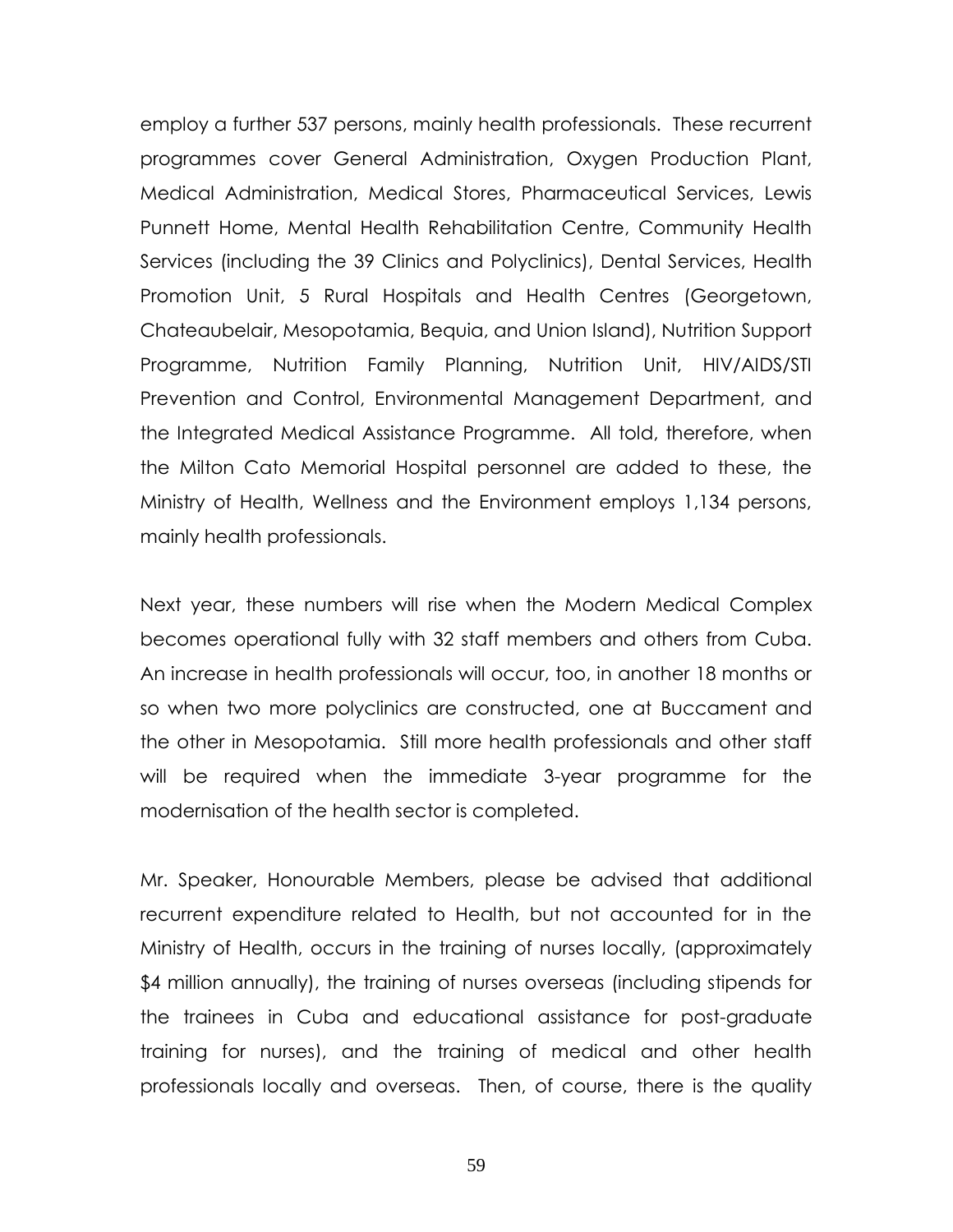delivery of water and solid waste services through the Central Water and Sewerage Authority (CWSA).

Further, overall care for the elderly and the indigent is covered, too, through the Ministry of Social Development by way of the Home Help for the Elderly and other supportive welfare and social services initiatives.

On the capital side of the Budget, there is a whopping allocation of \$17.5 million to Health in 2012, some 29.6 percent more than the budgeted amount for 2011. The major items of capital expenditure for the year 2012 in Health include: \$5 million for the Modern Medical Complex at Georgetown, which is expected to be completed this year; \$2.6 million for an Oxygen Plant and Bulk Storage; \$0.6 million for the purchase of vital pieces of equipment for the Milton Cato Memorial Hospital; and \$8.6 million for the modernisation of the health sector under the 10<sup>th</sup> European Development Fund (EDF) which includes resources for some rehabilitation at the Milton Cato Memorial Hospital. The Minister of Health will provide more details on the health components to be funded through the 10<sup>th</sup> EDF over a 3-year period amounting to some EC \$34 million.

Mr. Speaker, these capital sums included in the 2012 Budget under the Ministry of Health, Wellness and the Environment do not include projects specifically designed for environmental protection, more widely. Among these in the 2012 Budget are: \$9.8 million for National Disaster Management Rehabilitation; \$6.6 million for the Emergency Recovery Project (Post-Tomas and April 2011 flash floods); and \$5.5 million for the Regional Disaster Vulnerability Reduction Project (RDVRP). This RDVRP in St. Vincent and the Grenadines is a 5-year project funded largely by the World Bank at a cost of EC \$56 million. St. Vincent and the Grenadines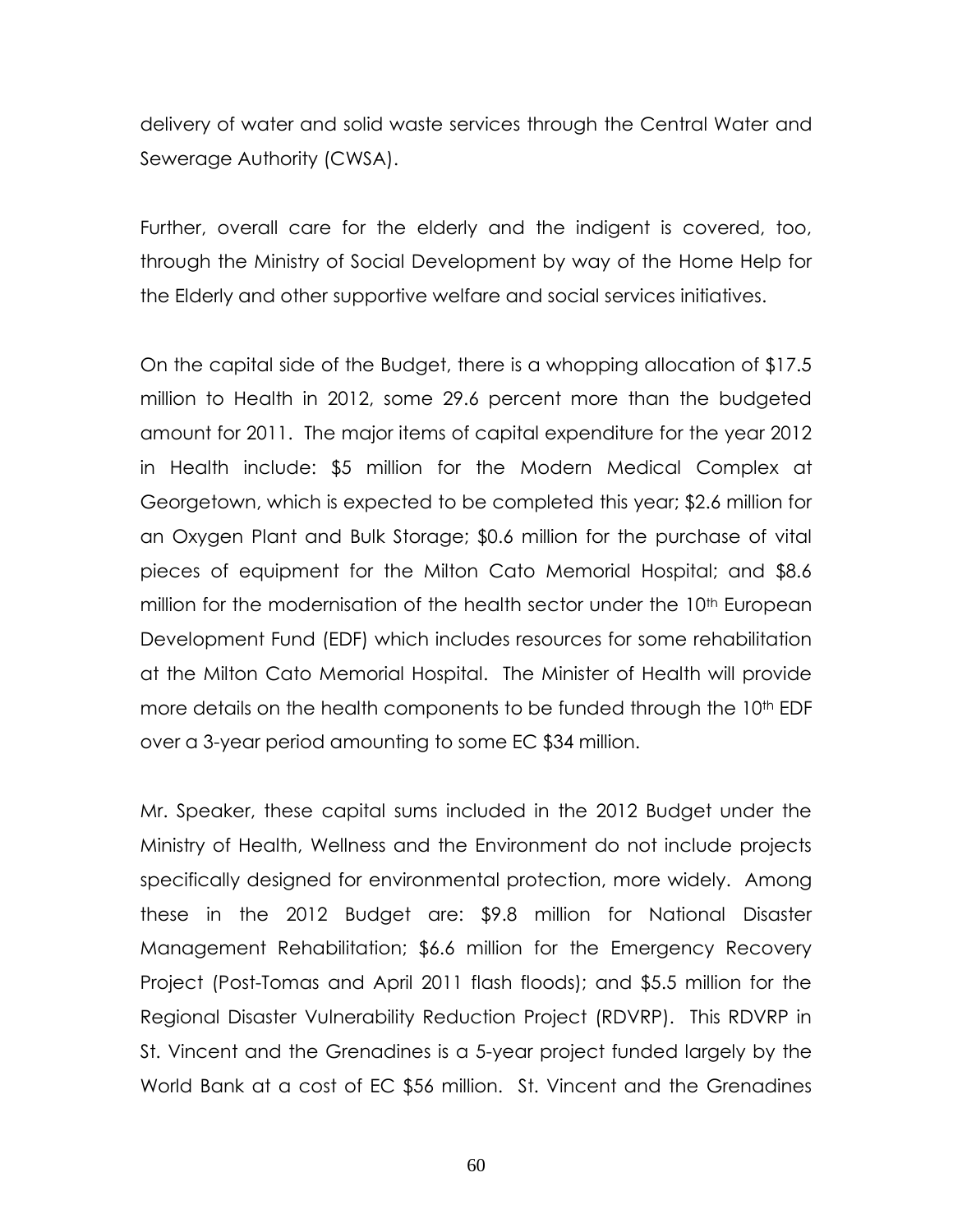has been selected, in part, for participation in this project not only because of our country's fragile ecosystem and high vulnerability to natural disasters, but because of my government's sound handling of several World Bank projects over the past ten years, including the \$16 million project in respect of the establishment of NEMO and its headquarters, and certain sea and river defence facilities.

The issue of our environment is a top priority for my government. Indeed, it is an existential matter of the highest order. In a period of heightened climate change and ecological disasters, it is of the greatest importance that we execute programmes locally in tandem with our regional and global responsibilities to push for policies to arrest deleterious climate change and to effect efficacious adaptation.

Mr. Speaker, the additional resources to the Health and Wellness sector is reflective of the government's strategic objective of ensuring the healthiest population possible. The Honourable Minister of Foreign Affairs, when he was Minister of Health from 2001 to 2010, used to make the simple but profound point that the hospital is a place for persons with illhealth and that we must try our best to stay out of the hospital with good health. Our major health problems in St. Vincent and the Grenadines are basically behavioural; that is to say, they are life-style diseases, essentially the chronic non-communicable diseases of diabetes, hypertension, cardiac and respiratory ailments, and injuries from road traffic accidents, work-place accidents, and criminal violence. Additionally, there are the serious sexually-transmitted diseases, which, too, are behavioural. The mantra from the health experts make tremendous sense for us to eat, drink and exercise properly and, generally-speaking, to be responsible in how we treat our bodies and respect our duty of care to others.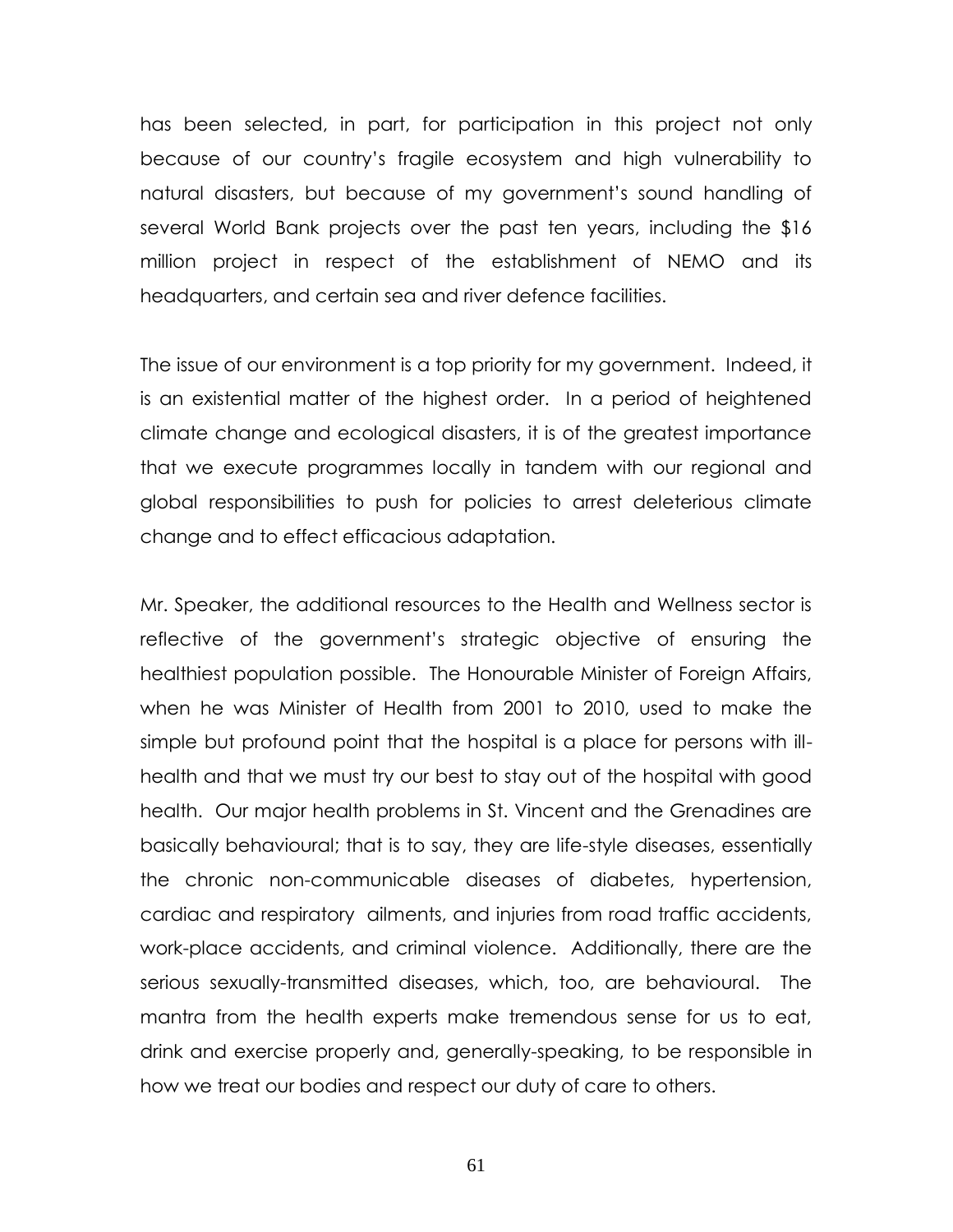Successive administrations over the past forty-odd years have contributed to the lifting of our nation's health indicators and put them on the trend of "developed country" status. Indeed, part of my government's solemn responsibility has been to build further, stronger and swiftly upon relatively sound public health foundations laid by previous Labour and NDP administrations, to ensure the best possible delivery of primary and secondary health services locally, and to effect practical arrangements for specialist tertiary health care in collaboration with regional and international partners, including friendly governments.

The commendable health indicators currently for our nation include: Quality and low-cost delivery of water in the homes of 95 percent of the population: garbage collection nation-wide, once weekly on St Vincent and more frequently in other places, for example, Bequia, and effective garbage disposal; a life expectancy at birth of 74 years; infant mortality for children stands at just under 15 per thousand; maternal deaths are statistically zero; immunisation of children under the age of five years is statistically 100 percent; the ratio of doctors and nurses available per 10,000 persons has climbed to the higher ranks of developing countries and is trending to that of the average of developed countries. Over the past ten years, we have witnessed dramatic improvements in these indicators.

Still, we cannot and must not be complacent. Gains made through hard work by all stakeholders and the allocation of substantial material resources can be reversed if we falter in our focus. The veritable epidemic of chronic, non-communicable diseases (NCDs) and serious injuries occasioned through negligence or crime has to be addressed by one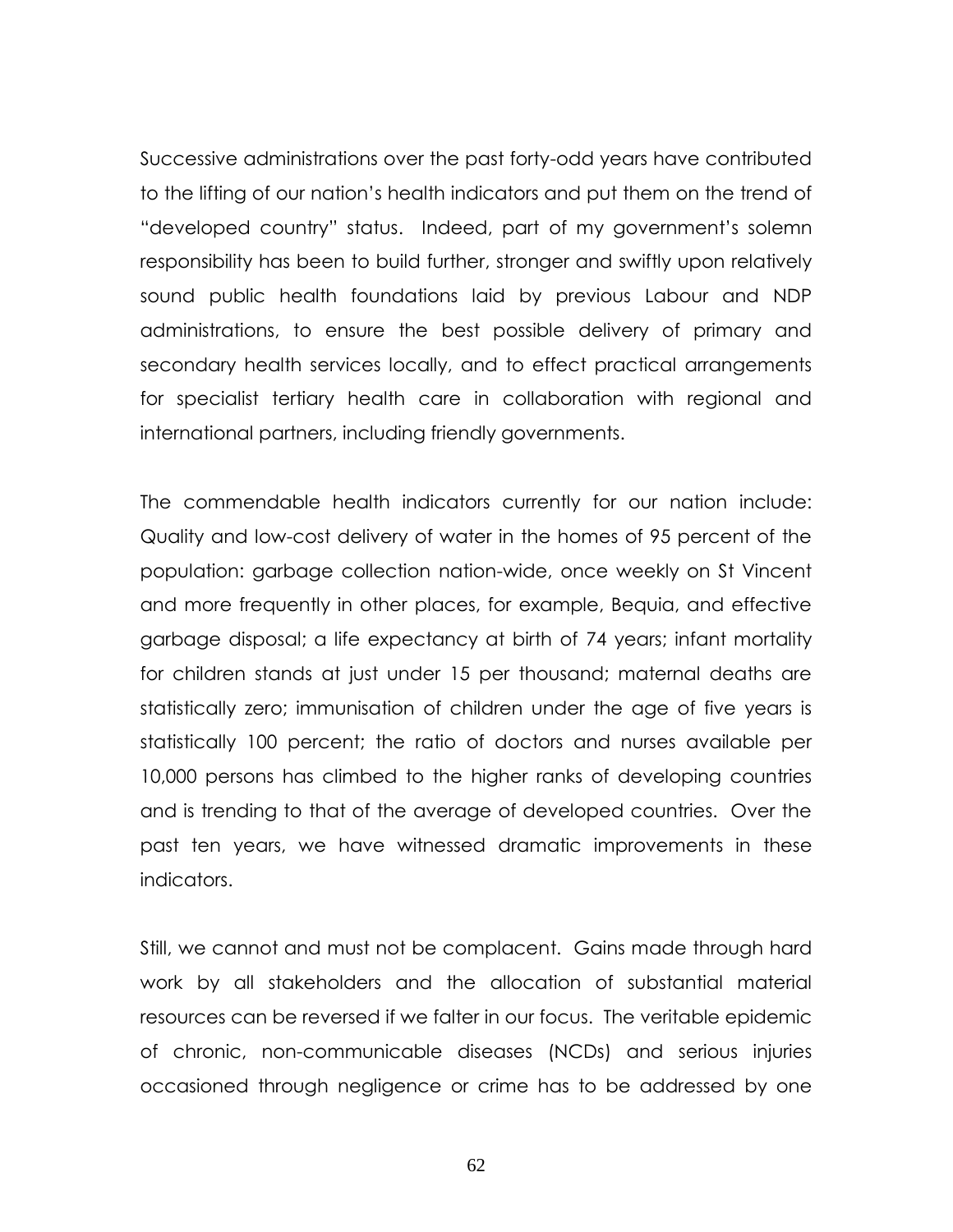and all. Our lifestyle diseases and negligent or violent criminal actions are in danger of undermining our nation's health gains and overwhelming our health system. The Ministry of Health, the health professionals, and our partners regionally and internationally are resolved to arrest the incidence of NCDs and related behavioural challenges to the health system, but everyone has a duty to himself or herself, to one's family, and the nation to lead the healthiest life-style possible. We have made progress in the fight against HIV/AIDS, though this battle is still on-going, and we must not let up. Certainly, it is within us to win the health war against NCDs and other behavioural diseases or ailments.

Mr. Speaker, in 2001, we declared the commencement of the Education Revolution. Immense progress has been made in this regard. We are now consolidating, streamlining, and strengthening the Education Revolution. In September 2007, we declared the Health and Wellness Revolution. We have laid the basis, marshalled the troops and the resources, erected the requisite fortifications, and acquired central pieces of equipment, including the CT Scan machine, for the tasks ahead. Now is the time to accelerate the accomplishments for the Health and Wellness Revolution. To benefit optimally, individually and nationally, from our education and training we must be healthy. That is an inescapable truism. In the 2012 Budget, it is evident that a focal sector is Health, Wellness and the Environment.

The Honourable Minister of Health will highlight several other challenges in the health sector and the government's plan for addressing them, as shown, in part, in the Result Indicators in the Estimates. For example, the vexing problem of the unavailability, occasionally, of one or other pharmaceutical products and medical supplies in the state sector must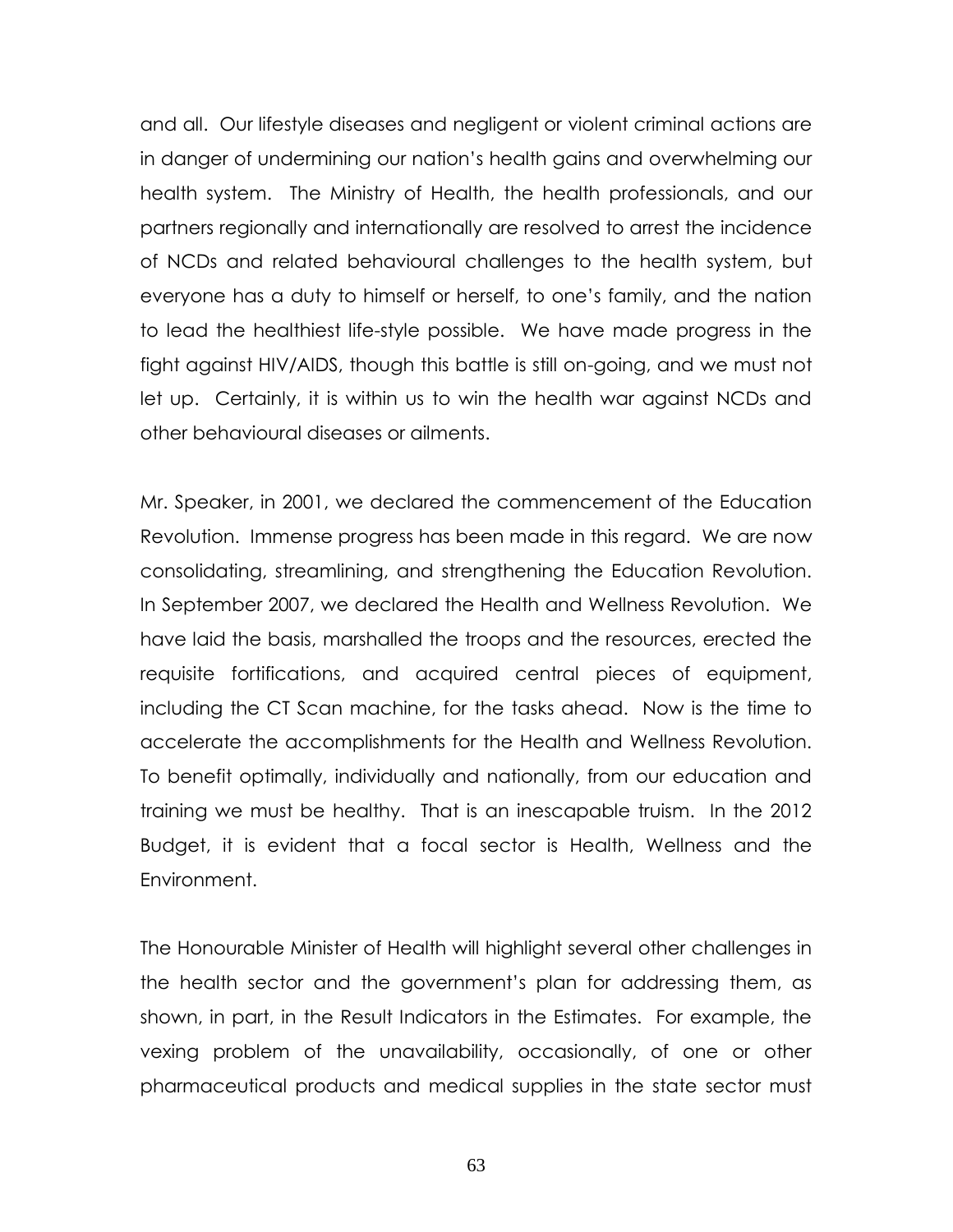be solved. Significant resources, equal to the task, have been allocated to pharmaceuticals, medical materials and supplies. Evidently, there is too much wastage in the system; managerial and supervisory functions clearly need to be improved; and the relevant information systems ought to be better developed and applied.

The Honourable Minister, too, will speak about the two Medical Colleges in St. Vincent and the Grenadines and a third which is to come on stream shortly. These Medical Schools are important to our economy, medical education, and our health system.

There is one final health-delivery issue which I ought to sketch briefly. It relates to tertiary health care. It is accepted by the health professionals and policy-makers that the small size of our country's population is unable to sustain certain kinds of advanced tertiary health-delivery systems, for example, cardiac surgery, neurological operations, kidney transplants, and the like. The unavailability in our main hospital of these services does not mean that my government has no mechanisms or resources to facilitate and assist Vincentians who require such forms of advanced tertiary health care. Through the Ministry of Health and the Office of the Prime Minister funds are allocated to assist in this regard. More importantly, my government has arrangements in place with the Governments of Cuba and Trinidad and Tobago, and other medical partners, including in the USA, to facilitate these advanced surgical procedures or medical enquiry. Further, medical missions of one kind or another visit St. Vincent and the Grenadines annually, mainly from the USA, but also from the Christian Hospital in Taiwan, to effect such important specialist surgical and medical work. Exceptional in this regard has been the International Hospital for Children, and its successor entity,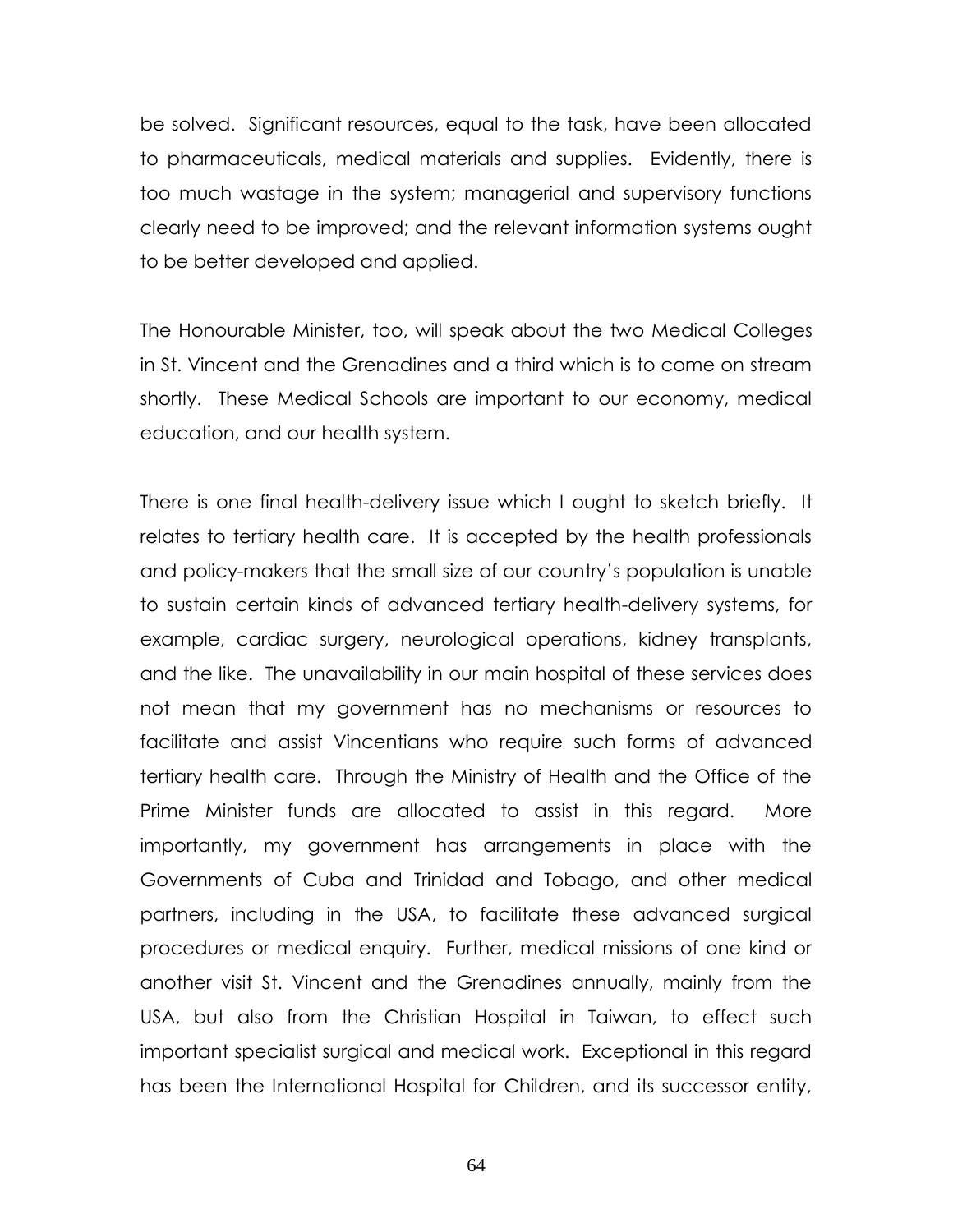particularly in respect of advanced tertiary health care delivery for children, including in the field of orthopaedics. In 2011, I am advised that 17 medical missions came to St. Vincent and the Grenadines performing millions of dollars worth of surgical and medicinal care to hundreds of patients from St. Vincent and the Grenadines and the sub-region.

In addition to all this tremendous delivery of a wide-range of medical services by the visiting health missions, is the extraordinary work done by the resident mission of Cuban doctors and other health-care professionals and the on-going collaboration with the Cuban authorities for tertiary medical care in Cuba for Vincentian patients. Remarkable, too, has been specific, targeted programmes in health delivery provided free by Cuba, for example, the historic "Vision Now" programme which has successfully treated in excess of 2,500 Vincentians in Cuba and St. Vincent and the Grenadines with eye problems. Cuba, too, is partnering with St. Vincent and the Grenadines, through ALBA, on a planned programme "Lives to Live‖, specifically designed for persons with physical and mental challenges. This programme is in the preparatory stage. Of course, Cuba is our sole partner in the construction and equipping of the Modern Medical Complex at Georgetown.

Mr. Speaker, it is my honest duty to inform the nation that before the end of this month, the Central Water and Sewerage Authority (CWSA) will announce a modest increase in the cost to the consumer of the delivery of water and solid waste services. It is vital that we maintain and extend these services at the highest quality level. Currently, the cost of these services can hardly be covered by the price paid by consumers, much less to pay for the recent capital developments such as at the Windward Water Supply System, and further planned expansions nationally to meet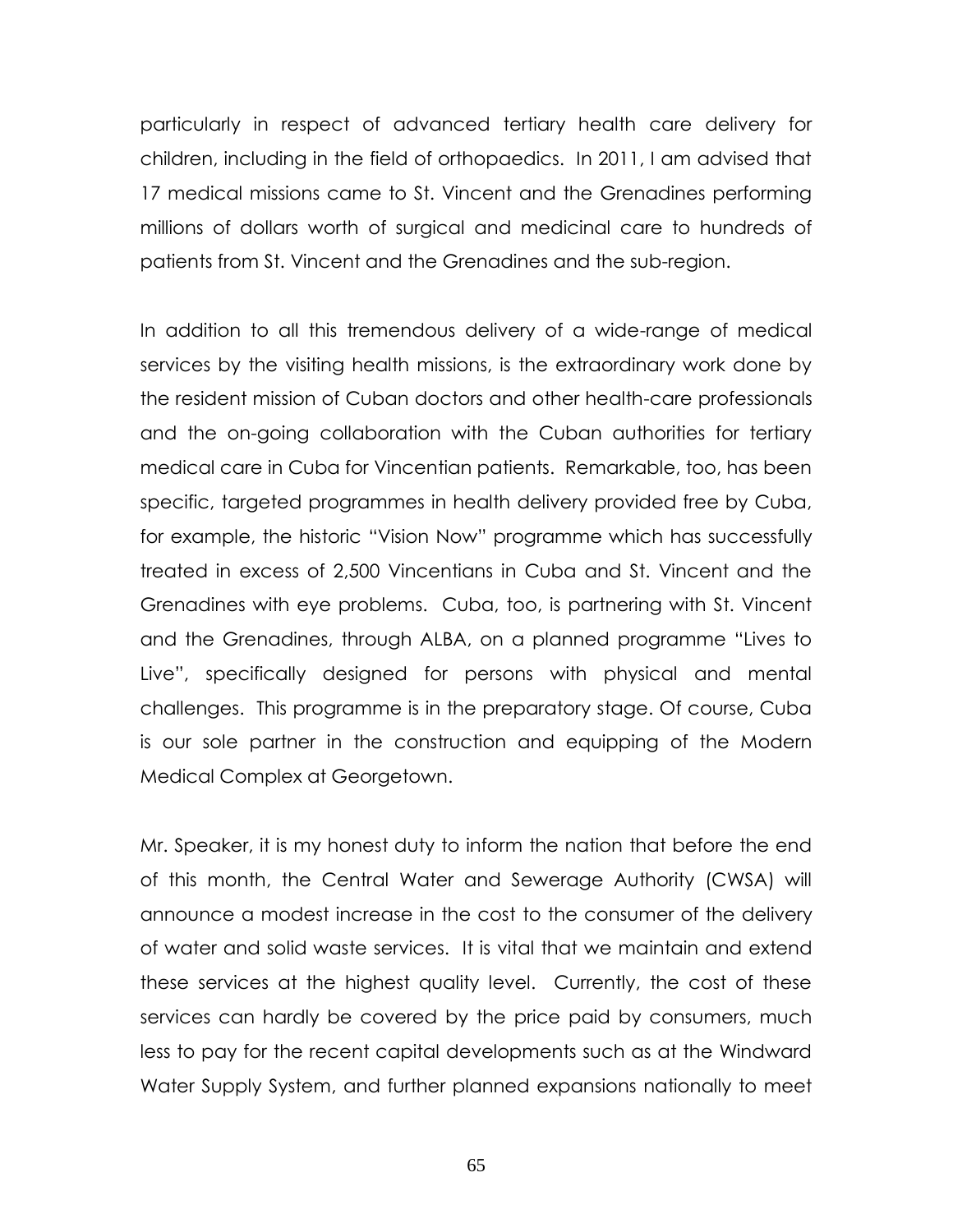growing demands from both business and domestic consumers. The data show that the cost of the delivery of water and solid waste services to the consumer is significantly lower than elsewhere in the Caribbean.

I remind Honourable Members and the general public that the CWSA is known throughout St. Vincent and the Grenadines, the region and in informed international circles, for superb delivery of its services. We must keep it so and build upon it in every respect. Short memories may not recall that in the first half of 2010 when a severe drought struck the Caribbean, the consumers in St. Vincent and the Grenadines barely felt it in their water taps. While neighbouring countries such as Trinidad, Grenada, St. Lucia, and Barbados had abundant water woes, we had none. So let us not forget all this. And please, let us not be demagogic or unreasonable about the modest increase which CWSA is shortly to announce.

## **AIRPORT DEVELOPMENT AND AIR TRANSPORT**

## (i) Airport Development: The Policy Framework

As part of the government's policy of creating a modern, competitive, post-colonial economy, my government recognises that one of its roles has been to put in place the required infrastructure and create an environment that promote economic growth. Government has also implemented unilateral, bilateral and multilateral measures to create the kind of environment to allow our local firms to compete on a level playing field with regional and international firms, so that they can reap the benefits of the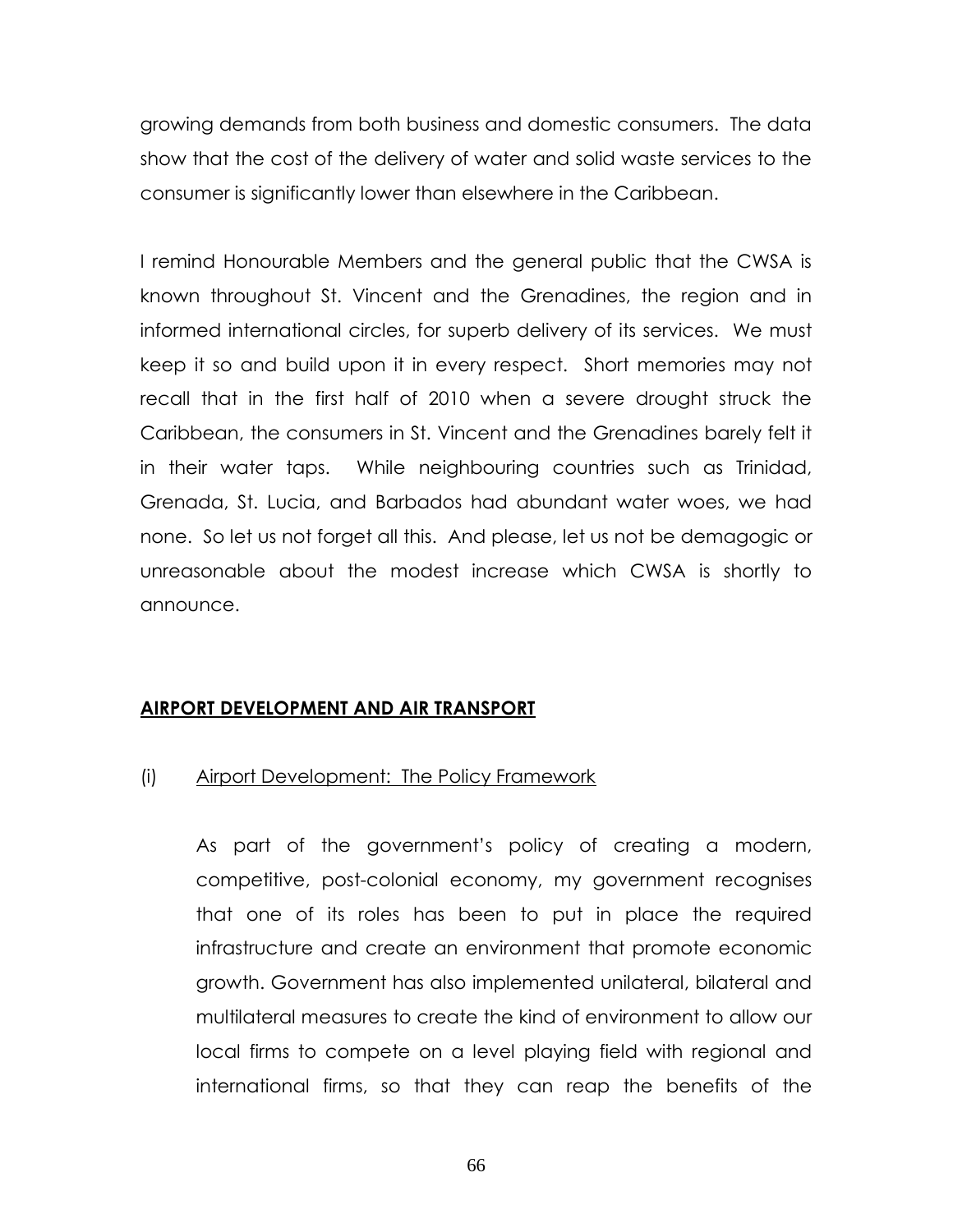expanded markets created by the OECS and CARICOM and globalisation.

One of the many unilateral policy measures the government has implemented is to address the air access difficulties, which research shows has been one of the main factors detracting from our firms' product quality and competitiveness. As the banana industry declined with the changes introduced into the European market in the early 1990s, and as the tourism industry emerged as the major foreign exchange earner, it became clear that there needed to be a permanent and effective solution to the air access problems.

In consideration of its responsibility of enhancing our air access, government decided to improve the Canouan Airport, to allow for jet operation. The jet airport on Canouan—one of the most central islands in the Grenadines and the fastest growing in terms of tourism investment and spending—was officially opened in June 2008 and provides direct access from North, Central and South America for visitors to Canouan and the other islands of the Grenadines.

Government also took the bold step of building a new international airport at Argyle, to serve our nations, and visitors to the mainland and the other islands of the Grenadines. At present, E. T. Joshua Airport at Arnos Vale functions as the airport for international flights to and from the neighbouring countries of the Caribbean. Owing to airport limitations, there are few direct flights to E. T. Joshua from countries outside of the Caribbean.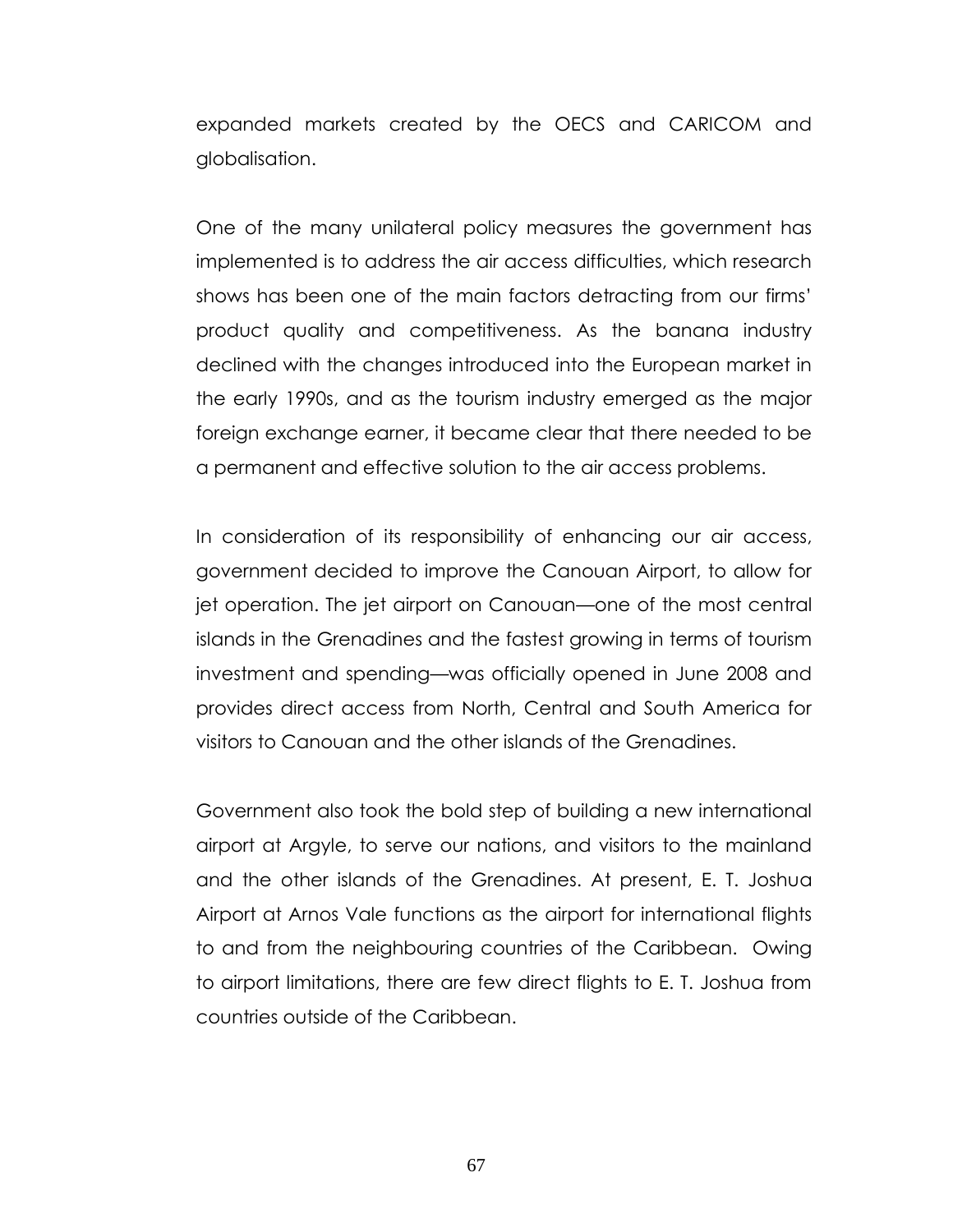As a result, visitors to our country originating from non-Caribbean destinations must make connecting flights at one of the regional airports. Many of these journeys to St. Vincent and the Grenadines are not without considerable expense, hassle and inconvenience. This discomfort that many returning nationals and our visitors face getting to and from St. Vincent and the Grenadines has put us at a competitive disadvantage in the tourism industry in the region. Even so, the decision to construct an international airport on a green field site at Argyle was not based only on the potential contribution of this new airport to the development of the tourism and agricultural sectors, but also on the physical and technical restrictions of expanding E.T. Joshua.

#### (ii) Argyle International Airport

For fifty or more years, successive policy-makers promised to build an international airport on St. Vincent, but never got beyond the stage of repeated studies. My government was resolute in its determination to build the international airport. We analysed the studies and updated the most relevant one. From these analyses, my government decided on the basis of technical, financial, environmental, and developmental factors to opt for the site at Argyle. In late 2004, my government caused the incorporation of a wholly state-owned enterprise, the International Airport Development Company (IADC), charged with two central mandates: First, to spearhead and coordinate all matters relating to the financing and construction of the airport; and secondly, to arrange, in tandem with other State entities, for the effective management of the airport upon completion. On August 08, 2005, I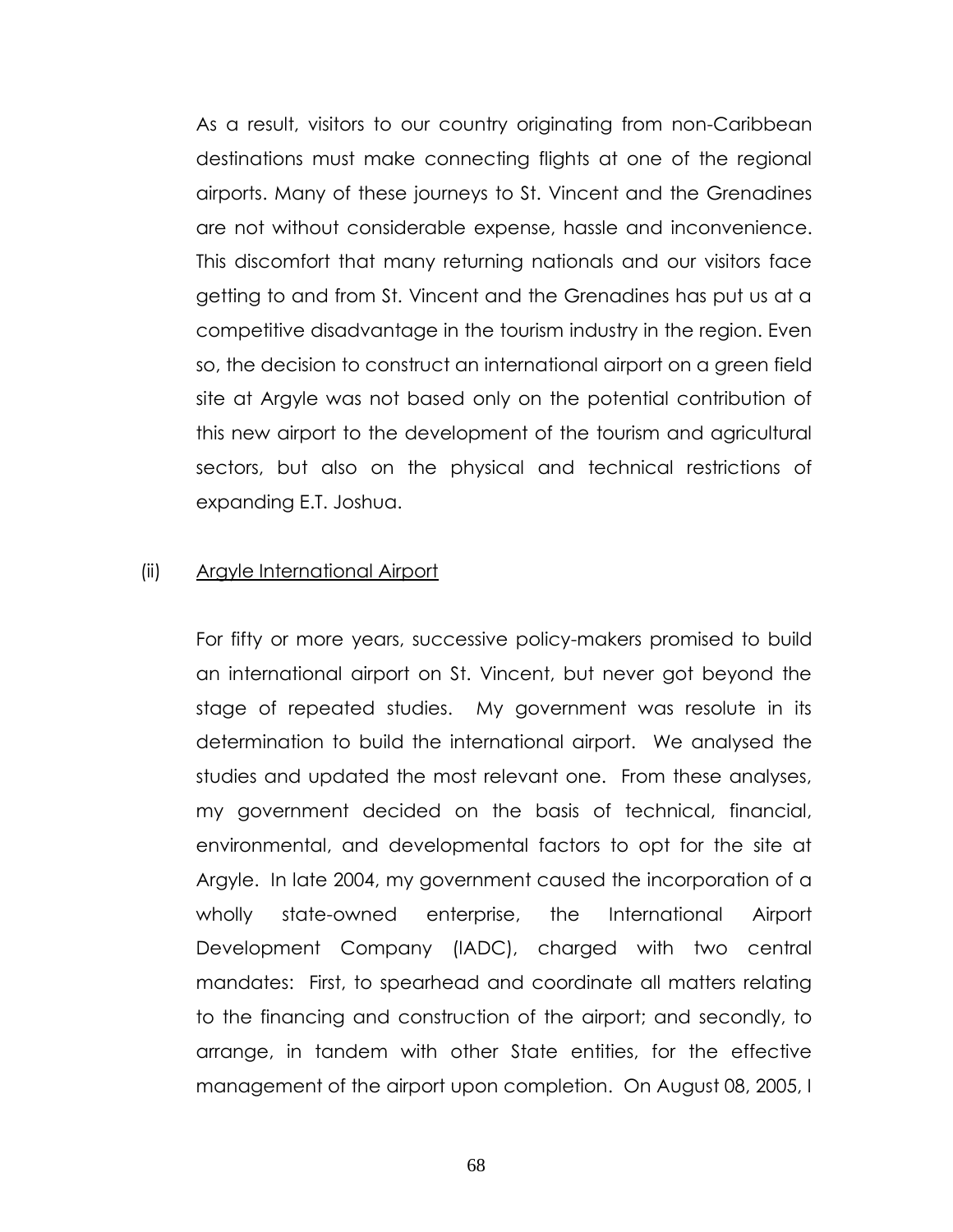formally announced my government's decision to build an international airport at Argyle. I provided a comprehensive analysis of all the relevant issues and advanced a creative, strategic framework for its financing and construction.

Central to the way forward was my government's identification of a bundle of assets possessed by St. Vincent and the Grenadines to be utilised in the financing and construction of the international airport. These assets include: The land on which to build the airport, roughly four hundred acres in private hands; lands owned by the State throughout St. Vincent and the Grenadines, which over time, would be sold to assist, primarily, in the payment of the acquisition cost of the privately-owned lands and built properties; the ownership of other assets by the State which would be sold or leveraged to contribute to the cost of constructing the international airport; technical, managerial, and other skilled manpower to be harnessed, in conjunction with supportive or additional manpower skills from other countries, to build the airport; the intangible but real assets of sovereignty and independence to be utilised so as to put in place a veritable "Coalition of the Willing" to build the airport; the political and administrative leadership which were up to the tasks at hand; and last, but by no means least, the enthusiastic support for the project by the overwhelming majority of Vincentians at home and abroad.

At first, in 2005, we were advised by the Canadian Consultants Marshall, Mackling and Monaghan (MMM) that the international airport project would cost nearly EC \$500 million to construct. Subsequently, the Mexican team of consultants headed by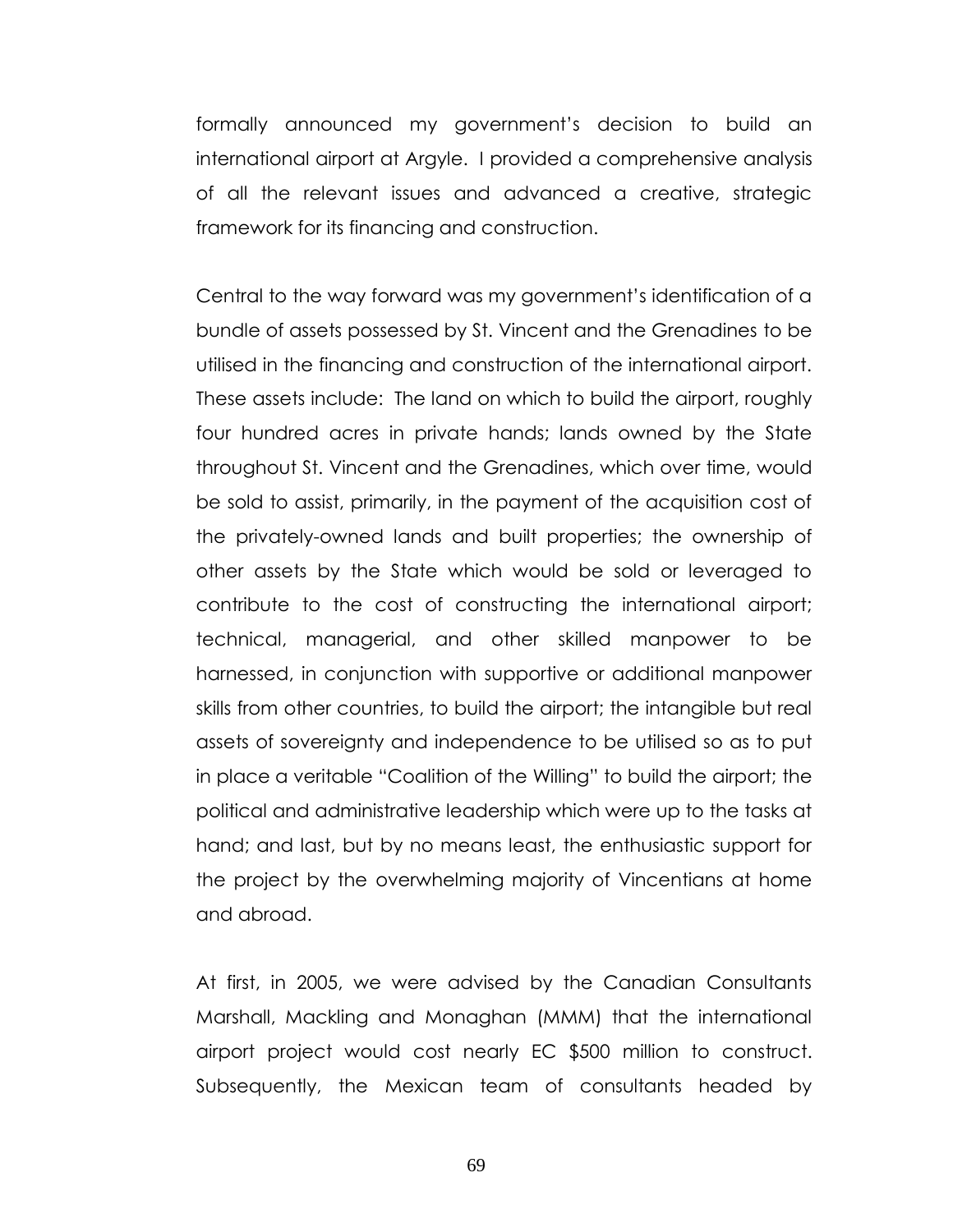Professor Frederico Dovali of the State-owned Airport and Auxiliary Services (ASA) of that country, who designed the Master Plan for the airport's construction and further development, advised that another 40 acres or so of land should be acquired in addition to the original 365 acres. This advice was accepted but naturally, added to the costs. Similarly, the contractual cost of constructing the Terminal Building by the Taiwanese firm, Overseas Engineering and Construction Company (OECC), arrived at only after protracted negotiations with the company, was higher than originally estimated. And, of course, building costs generally have escalated over the past six years since the MMM update. The upshot of all this is that the budgeted figure to build the airport was revised upwards to EC \$652 million.

Clearly, it was not possible to finance this project in the usual way of a sovereign debt from a single source or a consortium of banks and other financial institutions as was done by the former NDP administration with the Ottley Hall project. The estimated cost of building the international airport is some five times the budgeted cost of the Ottley Hall project. A huge sovereign debt of at least one-half of a billion dollars or more would have choked St. Vincent and the Grenadines, even if it were possible to effect the borrowings. Similarly, no one or two international financial institutions such as the World Bank or a grant source such as the European Union would finance anything this grand in a small country like St. Vincent and the Grenadines. Indeed, entities such as the World Bank and the European Union were simply not interested. At the same time, too, no one or two countries would assume a financing of such a magnitude, even if they were minded to help.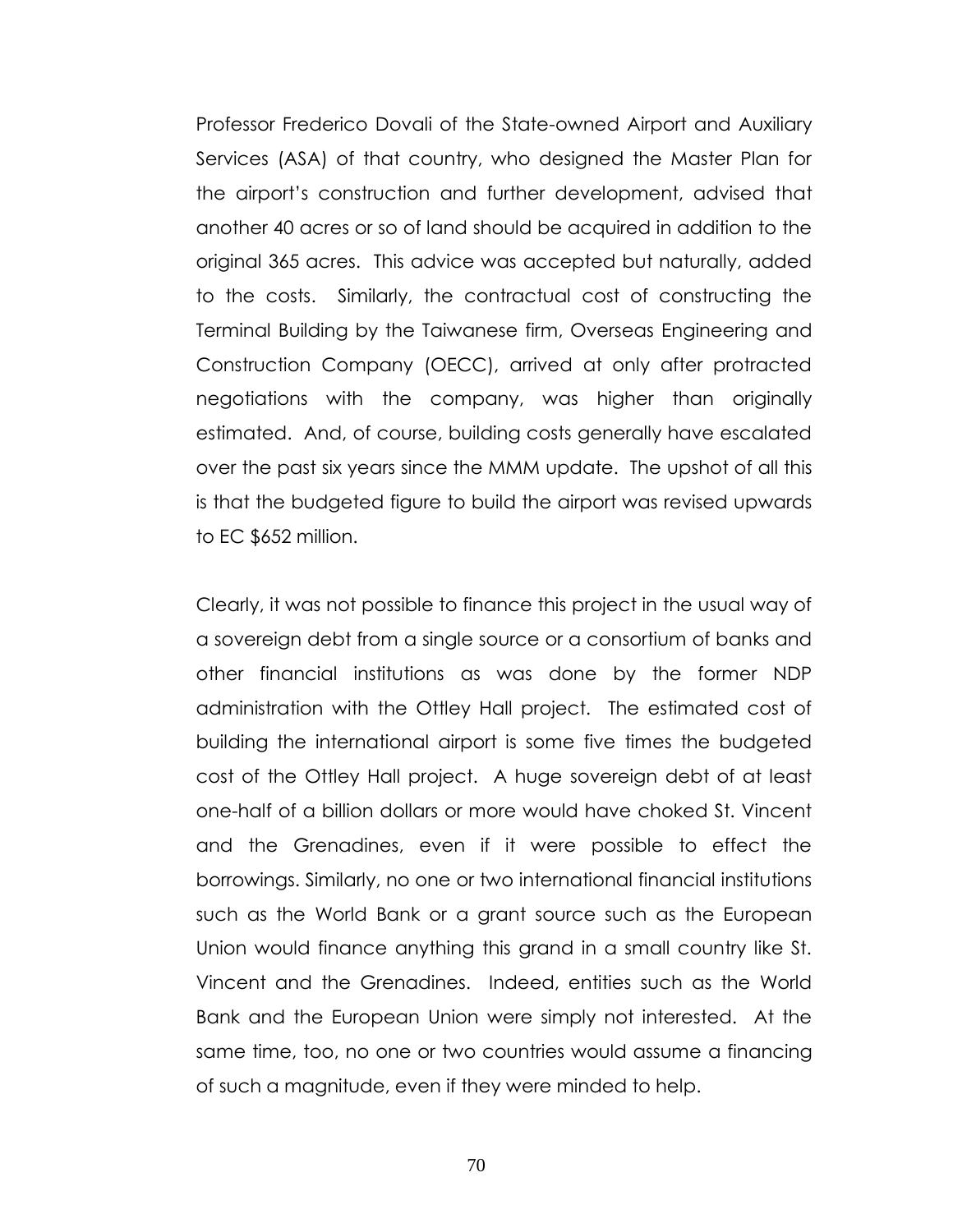In short, none of the traditional, conventional or text book modes of financing was appropriate for the Argyle International Airport. It is for that simple reason that no government before this ULP administration attempted to build the airport. Previous governments would talk the talk on international airport development; they would conduct yet more studies. But in the end, they did absolutely nothing because they were unable to conceive a creative approach to finance its construction. To venture first of all to conceive of the idea of a different, imaginative, creative and practical approach, demanded an emancipated mind, free of a sense of a colonial paralysis of thought; devoid of a distorted, classical empiricism which is one-sided in that it extols limitations and sees not possibilities; and untamed by any consideration of failure, impotence, or defeat. We applied what Chatoyer and Che Guevera taught us: Never permit the imagination of the mind to be constrained by the imposition of artificial limits. Once all this was recognised and it became a noise in our blood and an echo in our bones, we knew that a different, creative path was possible. Central to this was the solidarity of our people; and the extraordinary solidarity which we conceived was possible to be built between ourselves and other nations.

Possessed of our national assets which I have earlier enumerated, my government moved boldly to gain the solidarity of other nations. Cuba was swiftly aboard and agreed to design the runway, to provide the technical supervision of the project, and to assign skilled labour for the earthworks and other components of the project if needed. Mexico gave us Professor Dovali of ASA to design the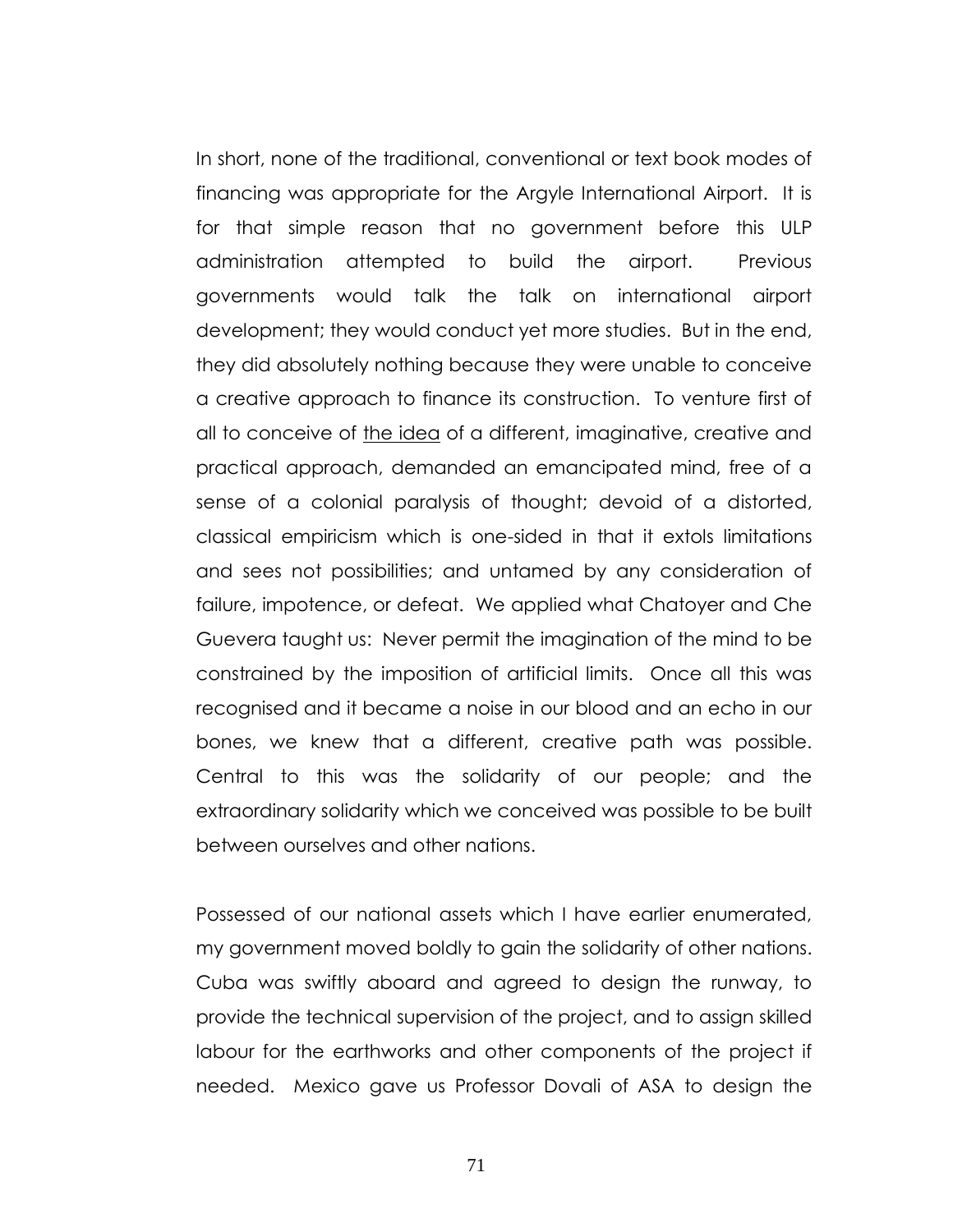Master Plan. Venezuela provided over US \$10 million worth of heavy-duty equipment, the three wind stations, and along with Cuba, established a functional, scientific laboratory on site. The Government of Trinidad and Tobago led by Patrick Manning gave us a grant of US \$10 million. Taiwan agreed to provide US \$20 million in grant funding and US \$10 million in soft loans to design and construct the Terminal Building. Then Austria, Iran, and Libya came aboard with grants in cash. A loan of US \$4.2 million was later secured from the CARICOM Development Fund (CDF) for specific activities on the pavement works. Turkey made contributions, at our request, to the CDF.

Meanwhile, the Government of Venezuela, through Petro Caribe (SVG) Limited, has loaned on soft-terms over EC \$30 million for ongoing works at the construction site. Further, my government recently obtained an additional US \$20 million (EC \$54 million) on highly concessional terms, of which EC \$15 million was transferred immediately to the IADC. Earlier, a sum of EC \$13.5 was granted by the Government to IADC from another US \$20 million ALBA Loan. Taiwan, through a Memorandum of Understanding, signed on July 21, 2008, between President Ma and myself on behalf of our respective countries, pledged to give favourable consideration to providing an additional grant or soft loan, to help St. Vincent and the Grenadines with the anticipated higher building costs.

The genius of the creative path fashioned to construct the international airport is that it identified discrete components to be financed in its own special way from the "Coalition of the Willing" which swiftly metamorphosed into a "Compact of the Committed".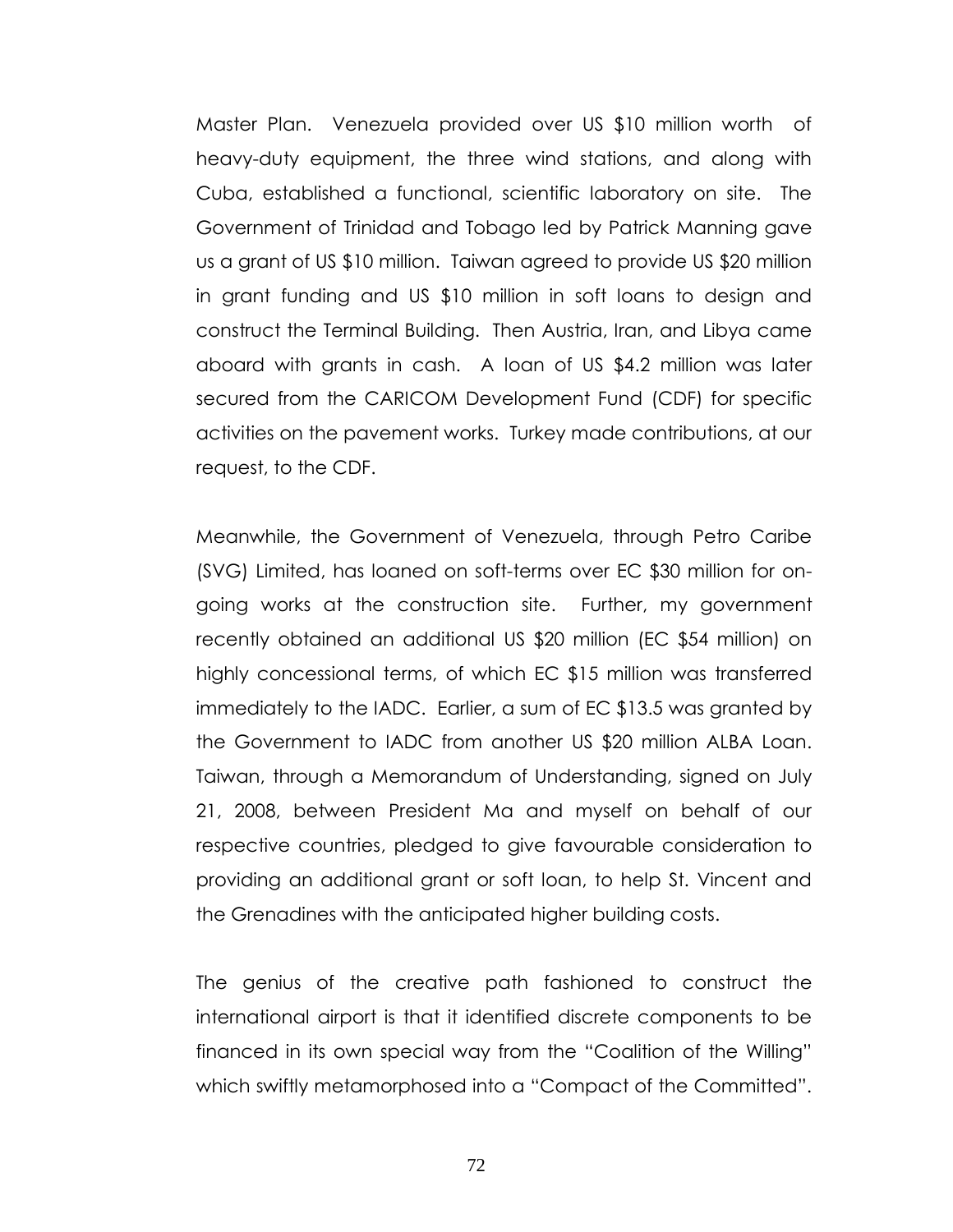The major components of the project are: (i) Site Acquisition; (2) Earth and Site Works; (3) Runway, Apron and Taxiways; (4) Terminal Building and other Landside Facilities; and (5) Project Management.

IADC will incur a total cost of EC \$112.2 million to purchase or acquire all of the built properties and vacant land parcels on the site for the airport. The plan is for the proceeds of the sale of lands owned by the Government to pay for the lands and built properties at Argyle. There is, naturally, a time-lag between the purchase/acquisition of the Argyle properties and the sale of Stateowned lands. So, bridging loans have been entered into using the State-lands as collateral, the repayment of which loans comes from the land sales.

Accordingly, in 2005, my government transferred to IADC approximately 825 acres of land with an estimated value of well over EC \$360 million. These include State lands at Bequia, Cane Grove, and the E.T. Joshua airport site. The State-owned company, National Properties Limited, is engaged with the IADC on the sale of the lands on behalf of IADC.

Mr. Speaker, as at November 15, 2011, the IADC has paid EC \$50.43 million to 125 owners of built properties at Argyle. A sum of EC \$5.7 million remains outstanding for one reason or another, for seven built properties.

In respect of the vacant land parcels, there are 370, but deeds have been presented to IADC for only 305. Thus far, the IADC has paid 131 land-owners the sum of EC \$22.8 million, leaving an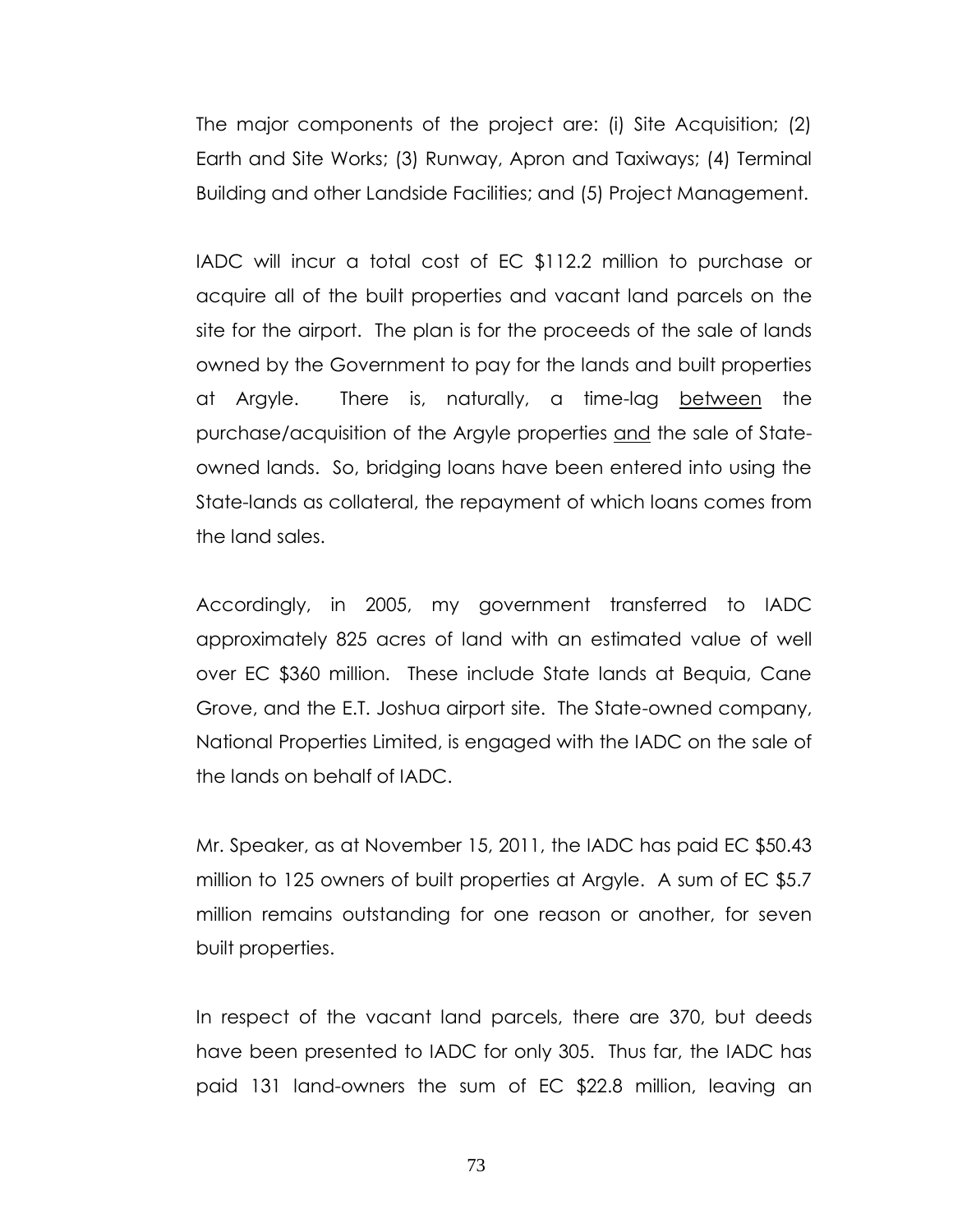estimated sum of \$25.2 million for 174 land-owners. The IADC is currently addressing the issue of these outstanding payments. In the case of one significant property-owner, the valuation issue is being put before an Arbitration Tribunal.

On the Earth and Site Works component of the Project, the grant components of Cuba and Venezuela amount thus far (November 30, 2011), to approximately US \$112 million (US \$102 million for the earth works, plus US \$10 million for designs and preliminary studies). The grants from Cuba and Venezuela have been mostly in kind, in the form of technical expertise, manpower and machinery. Venezuela, through the ALBA and Petro-Caribe arrangements, have provided substantial assistance in "soft" loans, on most generous terms.

In addition to Cuba and Venezuela, the following specific contributions have been made: US \$10 million from the Government of Trinidad and Tobago in August 2008; Austria provided part payment of EC \$502,000 for three (3) compactors; Iran donated US \$2 million; Libya gave US \$1 million; and Mexico did the Airport Master Plan free of cost.

The earthworks component of the project is valued at EC \$279 million. Two-thirds of the earthworks are now completed at a value of EC \$180 million. However, IADC has spent EC \$28 million (exclusive of interest costs), mainly in earth works. This expenditure, includes administration, labour, materials and supplies, fuel and spare parts.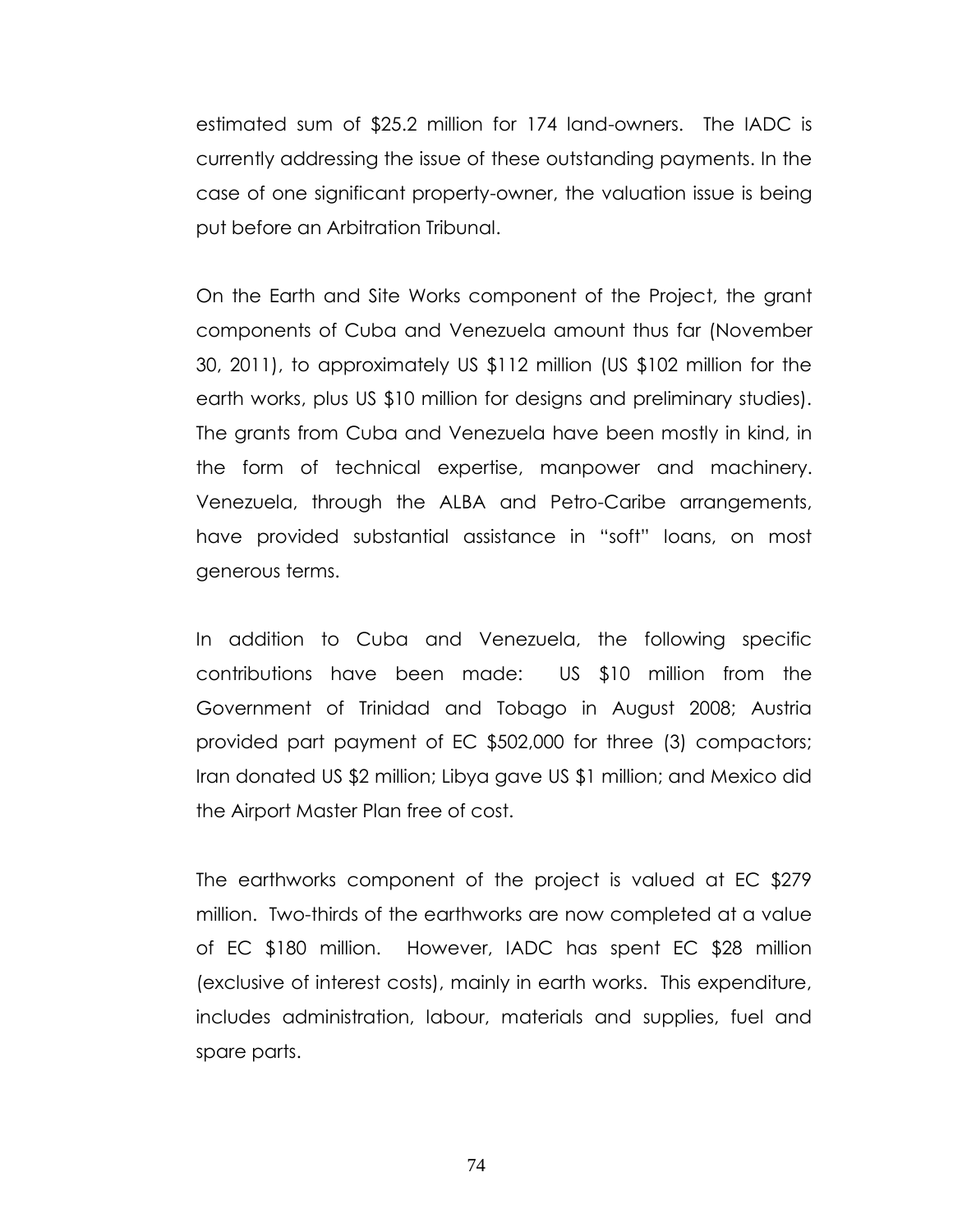The third component of the project, that is, Runway, Apron and Taxiways, has an estimated cost of US \$16.7 million or EC \$45.1 million. My government, on behalf of the IADC had made an application for precisely that sum from the CARICOM Development Fund (CDF). Unfortunately, due to the unavailability of a sufficiency of funds in the CDF, and their funding rules in respect of the maximum funding of a project in the relevant funding cycle, we secured a sum of US \$4.2 million in grant and loan funds from CDF. The CDF has indicated to IADC its commitment to finance the remainder as the funds become available in the next funding cycle.

The CDF funds have been earmarked for the stone-crushing plant and base-laying equipment, and airfield lights and generators. The process is underway for the supply of the items of equipment.

IADC intends to do the pavement works in-house and to set up its own industrial complex with stone-crusher, asphalt and concrete batching plants, with supporting equipment. A team of 70 persons (32 Cubans and 38 Vincentians) will conduct this aspect of the operation. The Cuban engineers, operators and technicians to work on the plants and to do the pavement works have already been identified and recruited; they would be in St. Vincent and the Grenadines shortly. These pavement works are scheduled to begin just after mid-2012.

The fourth component, - the Terminal Building and other Landside Facilities, consists of eight parts, four of which are being done by OECC of Taiwan and for which funding is already available,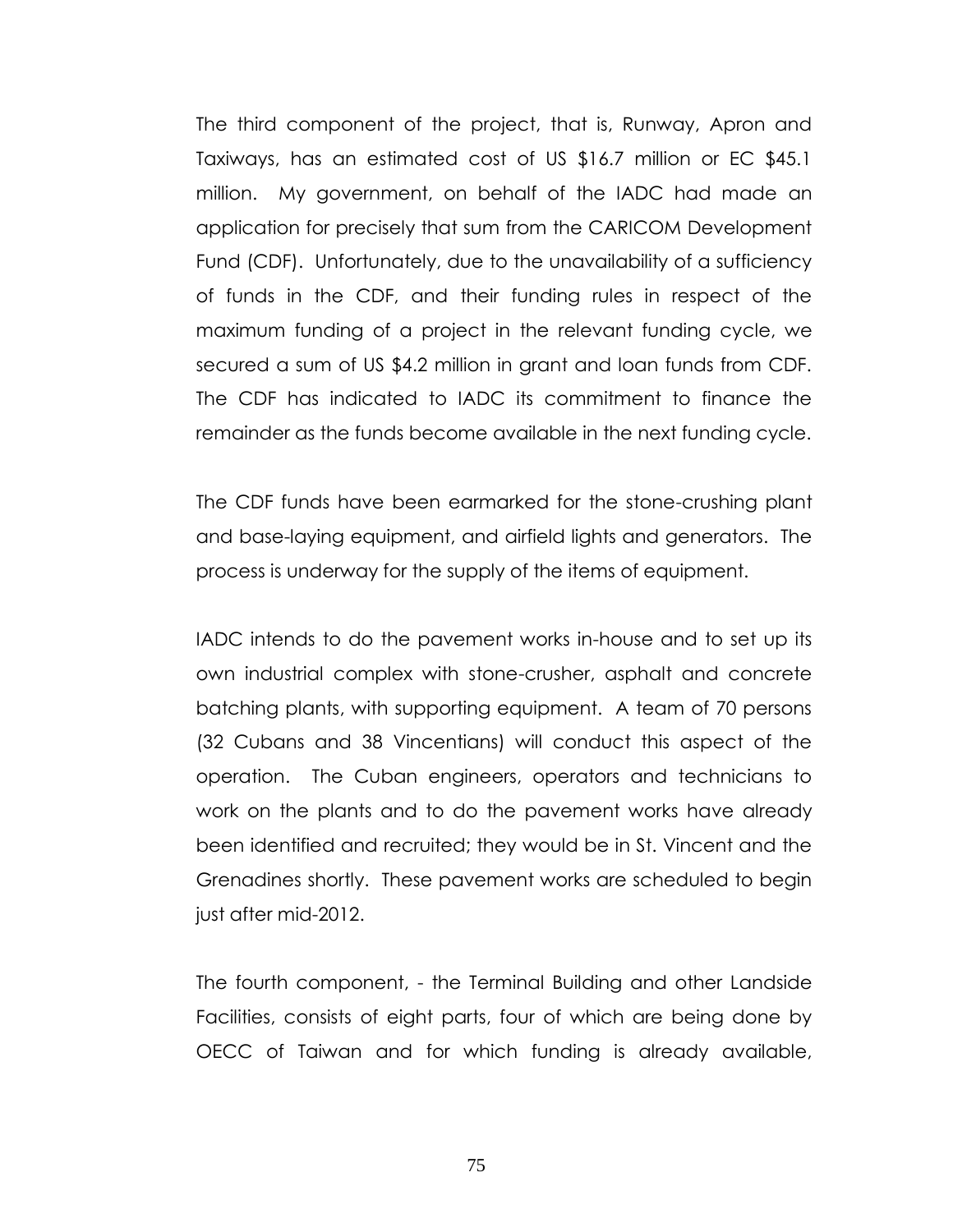namely: the passenger terminal building; the electrical sub-station; the signage (internal and external); and all relevant preliminaries.

The four other parts of this component are the Cargo Terminal Building estimated to cost US \$2.7 million; the Fire and Rescue Services budgeted to cost US \$1.03 million; the Control Tower, US \$0.96 million; and Site Works, Roads, Draining and Parkway, estimated to cost US \$9.57 million. Creative funding is being pursued for all these four parts which would be built simultaneously with the Terminal Building, and is due to be completed by October-November 2013. For example, a likely private-public partnership is being actively explored for the Cargo Terminal Building. The IADC itself will be the executing agency for the aforesaid Site Works, Roads, Draining and Parkway so as to contain costs.

The fifth component of the airport project, Project Management, has incurred expenses of EC \$40 million, thus far, between September 2005 and October 31, 2011. This expenditure includes EC \$10 million in interest expense on the bridging loans.

Thus far, the contribution of the government and public enterprises to the international airport project is as follows: Land Sales, EC \$26 million; Grants from the Government totaling EC \$48.5 million (EC \$13.5 million from first ALBA Loan; EC \$15 million from second ALBA Loan; \$20 million from the sale of the 51-percent share of NCB); NIS loan of EC \$40 million, well-secured by lands transferred from IADC to NPL, and guaranteed by the Government; EC \$30 million from First Caribbean International Bank (FCIB) to IADC, on which \$6 million remains outstanding to be paid by July 20, 2012; and EC \$31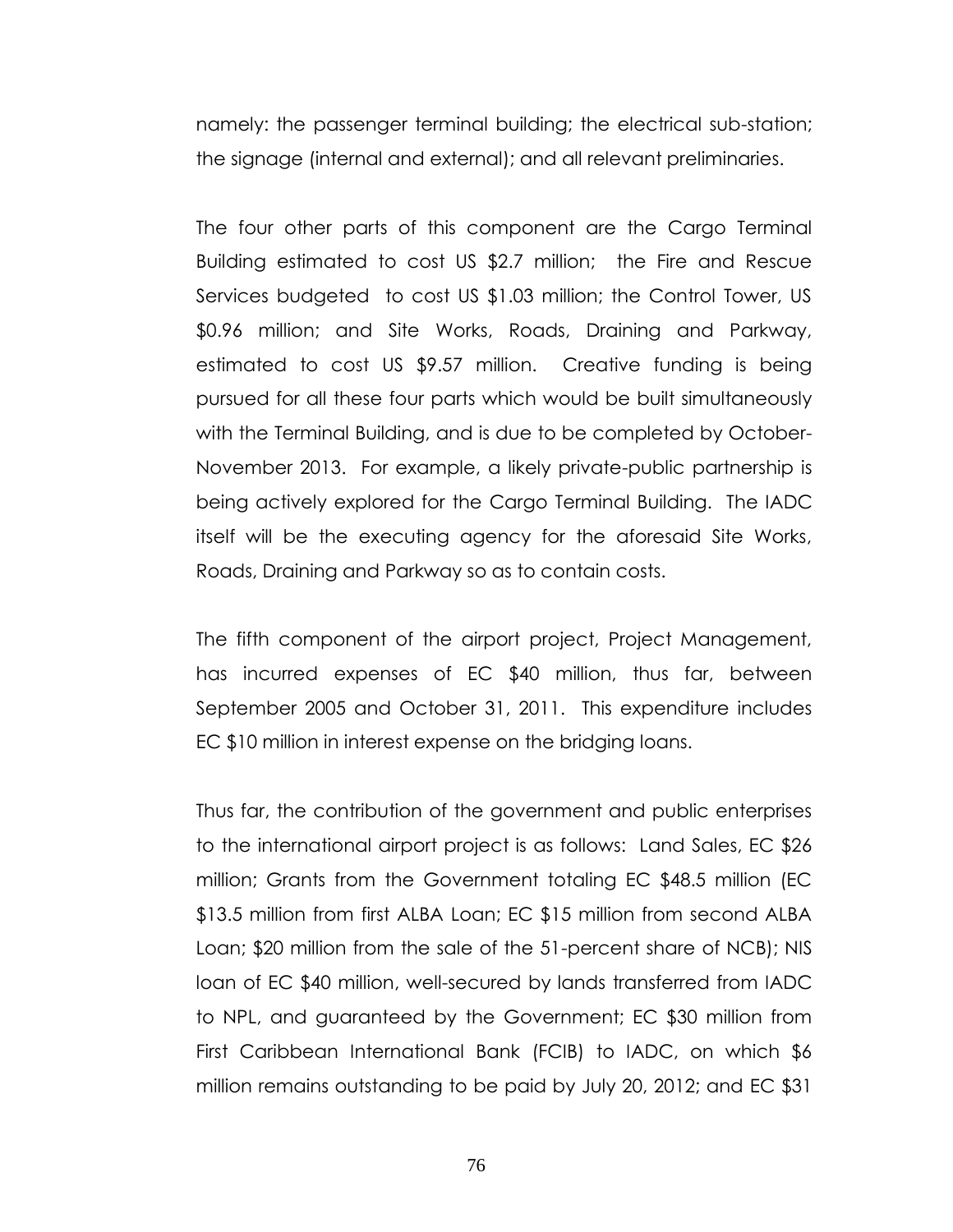million in soft loans from Petro Caribe to IADC, \$2 million of which has been repaid by IADC, thus far.

Mr. Speaker, please permit me to itemise further and for the record, the specific tasks accomplished thus far, including: Valuation of Properties, Negotiation, and Relocation of home-owners; pre-design phase of work (topographic surveys of airport zone, soil testing, wind studies, and final alignment and airfield design); close involvement of the Eastern Caribbean Civil Aviation Authority (ECCAA) on matters relating to design and construction of the airport; purchase and acquisition of vacant land parcels; the acquisition of earthworks equipment; setting up of workshop and fuel station; establishing quality controls at the work site; blasting of rocks and mountains; on-going wind studies; design work of sea defences commissioned and completed by Maritime Engineering Services (ASTIMAR) of Cuba; geology and hydrology studies in the area of Yambou, Rawacou, and Peruvian Vale; producing the Airport Master Plan; construction of a 3 kilometres bypass road and bridge (new segment of the Windward Highway) at a cost of US \$6 million; Environmental Monitoring and Protection; Environmental Impact Assessment by Kochs Consult GMBH; Dust mitigation; Rawacou Recreational Facility; Bird Studies; Protecting our national heritage – Archaeological Investigations, Sugar Mills and Petroglyphs, the Roman Catholic Church, Cemetery and Shrine); Promotion and Marketing; On-going public engagement and consultations; completion of two-thirds of earthworks; commencement of the construction of Terminal Building in mid-August 2011.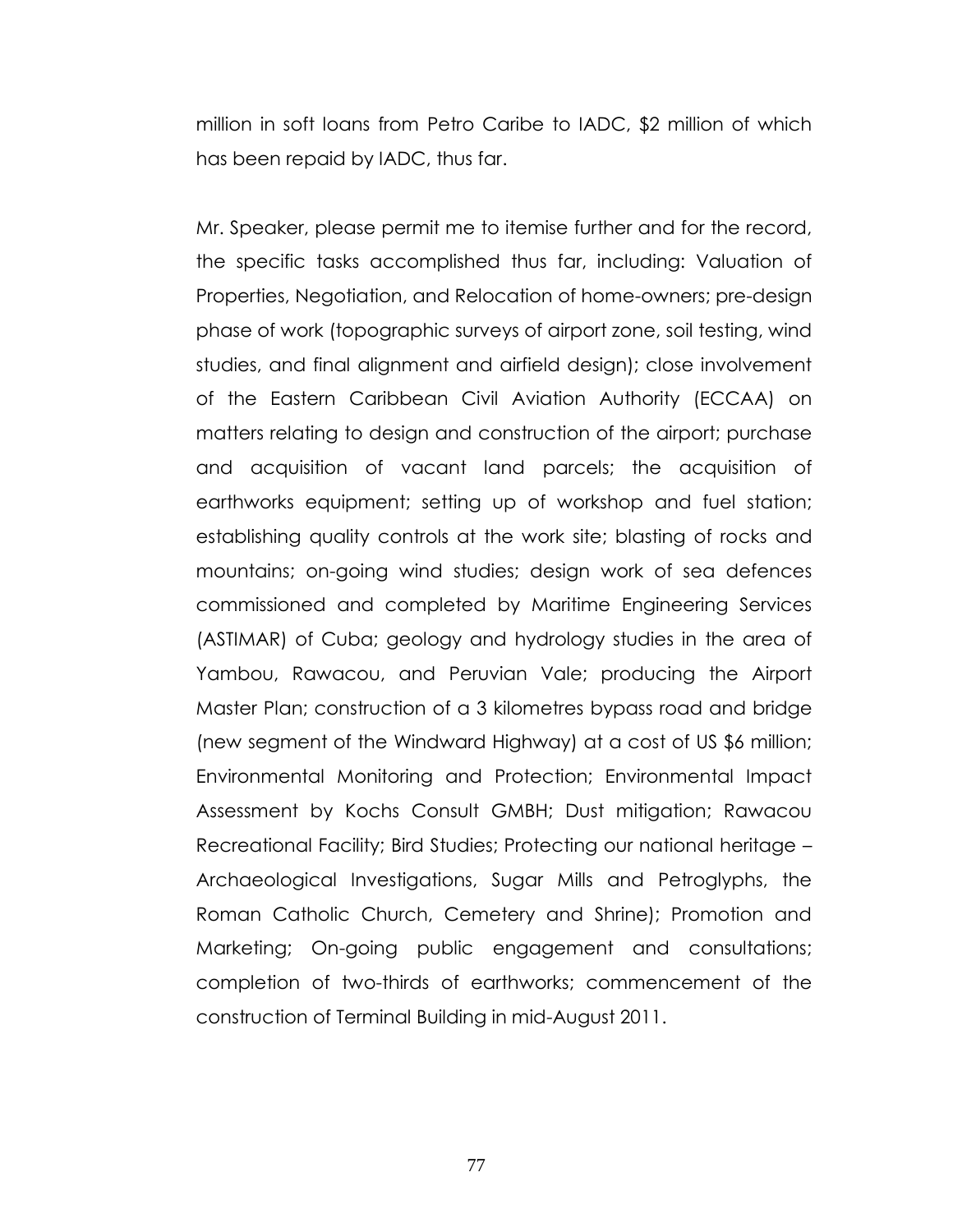Mr. Speaker, my government is on the look-out always to expand the "Coalition of the Willing" to assist in the completion of the airport's construction. Recently, the governments of Azerbaijan and Georgia have indicated their willingness to assist. So, too, have Qatar and Kuwait late last year. I am personally following up on these initiatives.

We are heartened, too, by the financial contributions of several Vincentians, at home and from the diaspora, to the Argyle International Airport Project. We thank them and urge others to follow-suit in this regard.

The IADC's Work Programme for 2012 is ambitious and achievable. It covers six areas: Technical Works – Air and Landside; Design Projects; Environmental Protection and Monitoring; Communications and Marketing; Human Resource Development; and Finance, Administration and Information Technology. I shall address some of these areas briefly.

On the Technical Works – Air and Landside, there are 14 specific items on the work plan covering continued work on the runway aprons and taxiway and the commencement of work on the sea defences at the north-eastern end of the runway; purchasing and installing all equipment related to the pavement works; purchasing the ARMCO structures for the Yambou River crossing; improving laboratory testing facilities; continuing the construction of the terminal building; negotiate and finalise contracts to build the Control Tower, Cargo Terminal Building, and Fire Fighting and Rescue Station and commence work on these, and internal roads,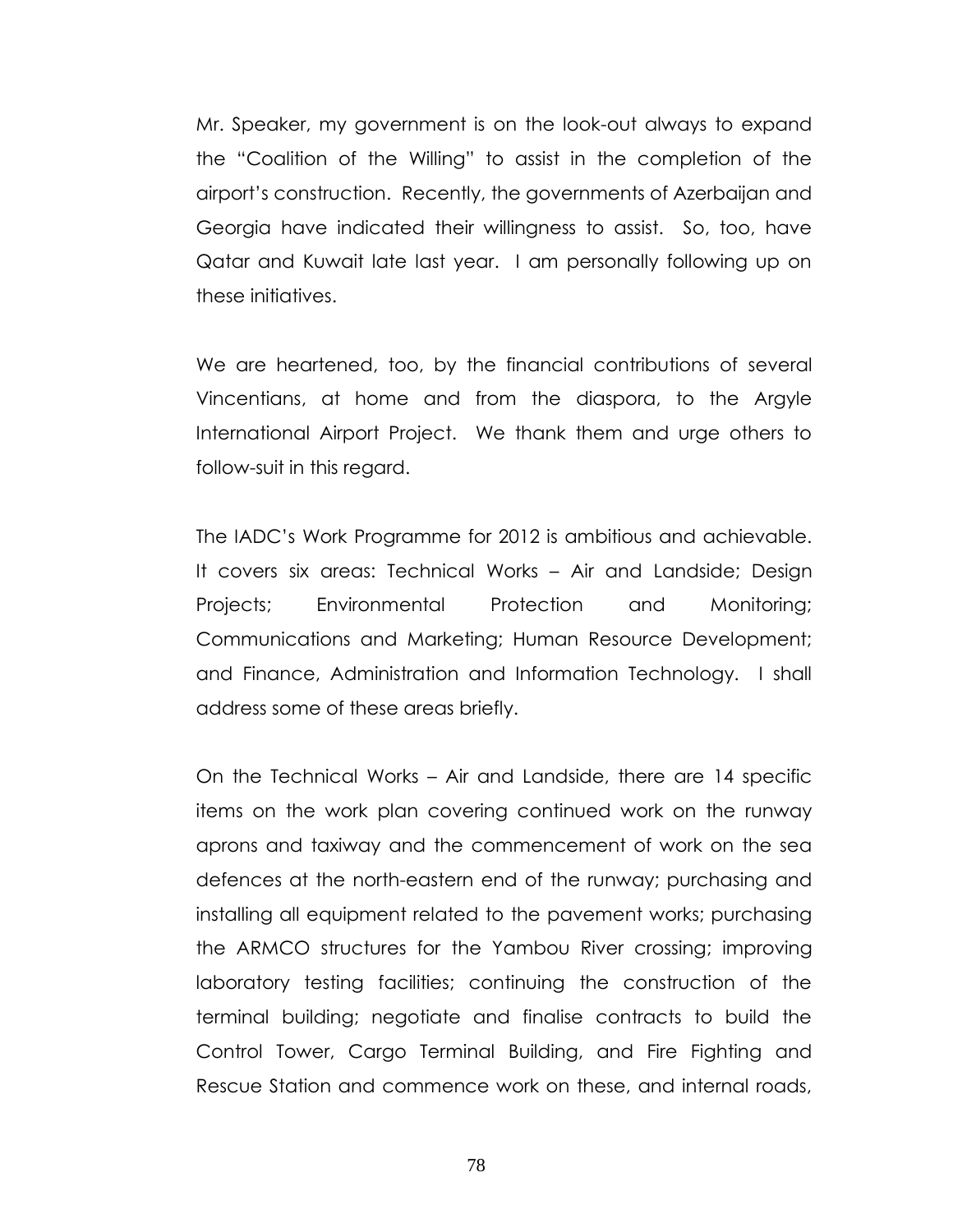drains, and vehicular parking areas; resume construction of the Stubbs-Rawacou-Argyle access road; complete construction of the access road to Argyle Gardens; upgrade the Workshop; update the wind/meteorological studies and begin radio and navigation studies; and commence construction of the Tetrapods for the sea defence work and prefabricated elements for drainage.

Mr. Speaker, the Marketing of the Argyle International Airport is critical as we enter the final two years of construction of this project. Indeed, since late 2009, my government, directly and through its agencies, IADC and the St. Vincent and the Grenadines Tourism Authority, has been promoting the international airport at international and regional travel events and with several international carriers. The marketing efforts intensified in 2010 and 2011.

As part of the marketing plan, the Tourism Authority, with the approval of IADC entered into a Professional Services Agreement with the Boyd Group International, an aviation research and advisory firm of Colorado, USA, to develop and execute Air Service Recruitment Strategies for St. Vincent and the Grenadines and the Argyle Project.

The Minister of Tourism currently heads a Committee, which includes the IADC, the Tourism Authority, and other stakeholders to market aggressively the international airport to the international and regional travel market and the airlines themselves. The Prime Minister has an oversight responsibility on this matter.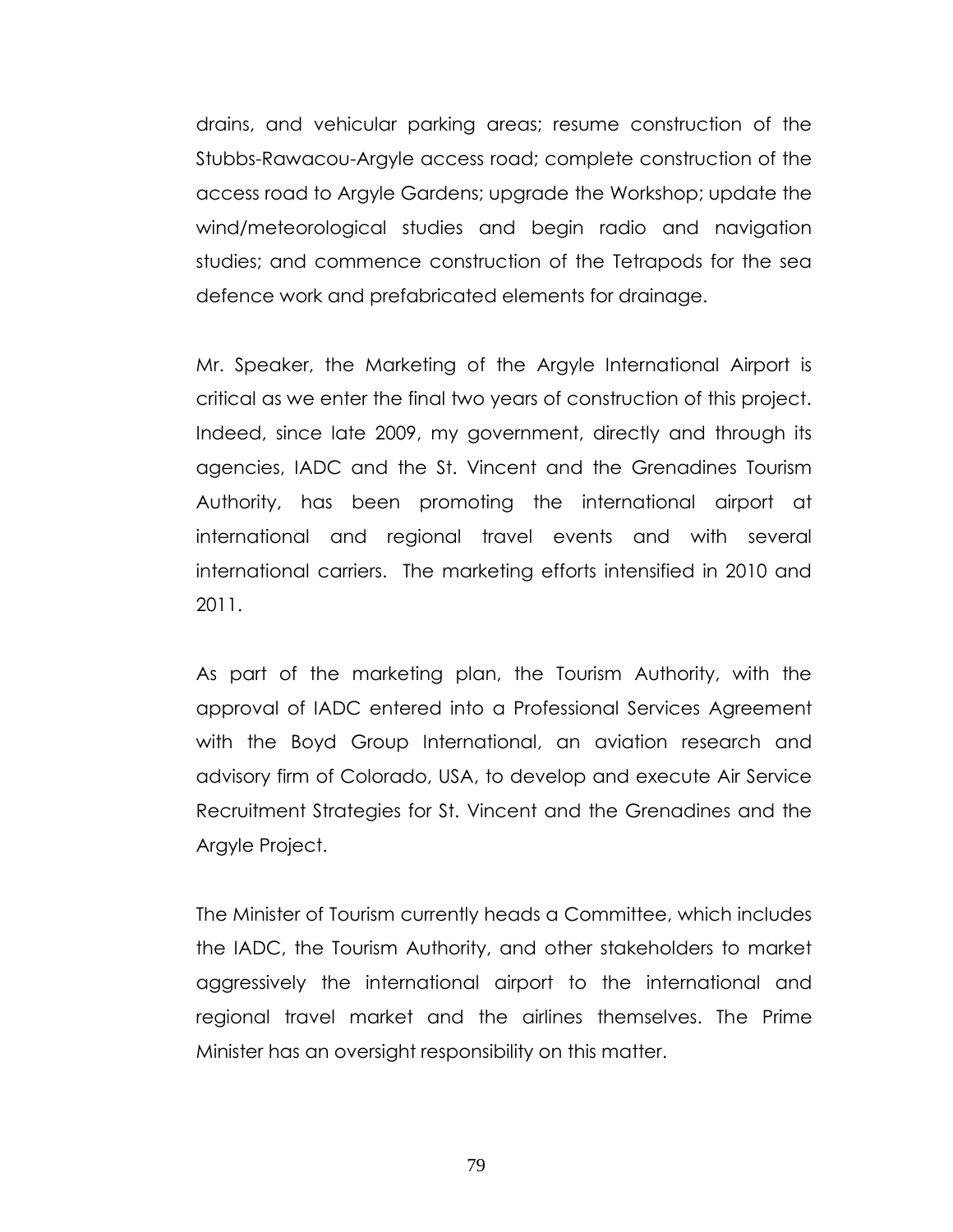My government is targeting the end of 2013 as the completion date for the international airport. We intend to deliver then, for inspection and assessment by the regulatory bodies and the airlines, an airport with the following features: a runway of 9,000 feet (2,743 meters) in length; 148 feet (45 meters), in width; landing distance available (2,623 meters) and a take-off distance available of 2,743 meters; three distinct interconnecting aprons – Commercial, General Aviation, and Cargo aprons; and a passenger Terminal Building with a ground floor of 84,703 square feet (7,869 square meters), a first floor of 40,006 square feet (3,717 square meters), and a mezzanine (third floor) of 5,160 square feet (479 square meters).

This airport will be able to handle 747 international jumbo jet aircraft and similar types of aircraft. It will more than adequately take care of the air transport needs of St. Vincent and the Grenadines well into the foreseeable future. The Master Plan provides scope for further expansion in the years ahead. God's willing, I hope to be alive when the first international jet aircraft lands at the Argyle International Airport in early 2014.

#### (iii) Air Transport

Meanwhile, Mr. Speaker, my government shall continue to improve the existing airports in St. Vincent and the Grenadines and keep them in a good state of repair. Sufficient monies are in the Estimates for 2012 to address this matter particularly at the E.T. Joshua and Union Island Airports.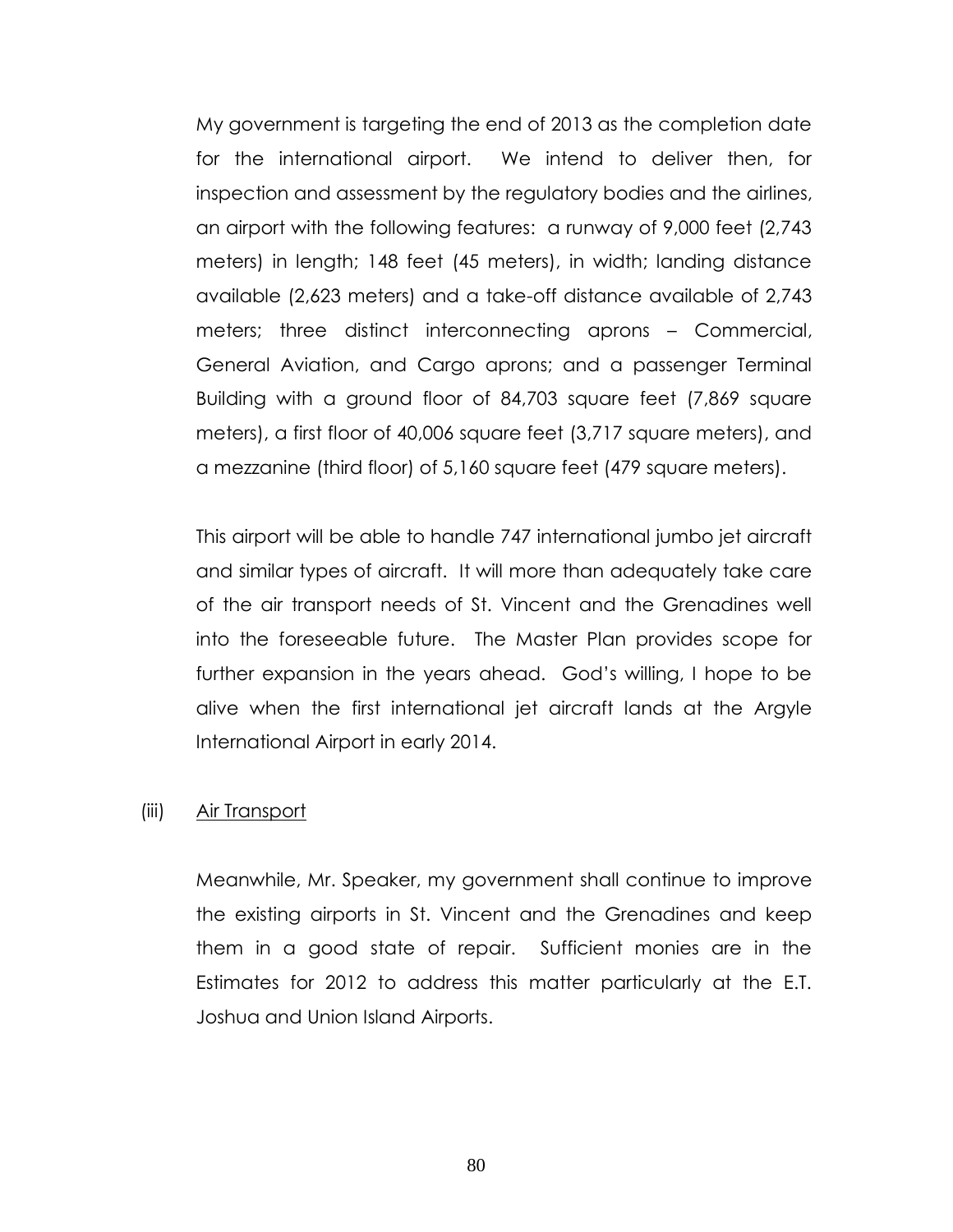On air transport itself, my government remains committed to LIAT, its reform, fleet renewal and expansion, to meet the intra-regional air transport demands for Caribbean and international travelers alike. One thing is sure, unless a further fundamental restructuring of LIAT ensues, the potential of this vital airline service would not be fully realised. That is a major challenge in 2012 for the three shareholder governments of Antigua-Barbuda, Barbados and St. Vincent and the Grenadines. It is likely that the Governments of Dominica and St. Lucia will become equity partners in LIAT in 2012.

### **TELECOMMUNICATIONS**

Mr. Speaker, in the Telecommunications Sector, it is my duty to report on the accomplishment in 2011 of four major objectives, among others. These relate to telephone rates; updated and modernised telecoms legislation; consumer issues; and a bundle of projects under the Universal Service Fund (USF). Let us take each of these four in turn.

- 1. Telephone Rates: In 2011, further reductions in telephone rates occurred in St. Vincent and the Grenadines on fixed-to-mobile calls under the current price cap plan (CPC) that was implemented in 2010. The rate per minute dropped from 54 cents to 49 cents in April 2011, and was further reduced to 40 cents, VAT exclusive, in October 2011. The rate decrease over an 18-month period was 44 percent, a significant benefit to consumers, especially in the business sector.
- 2. Updated and Modernised Telecoms Legislation: The Eastern Caribbean Telecommunications Authority (ECTEL) completed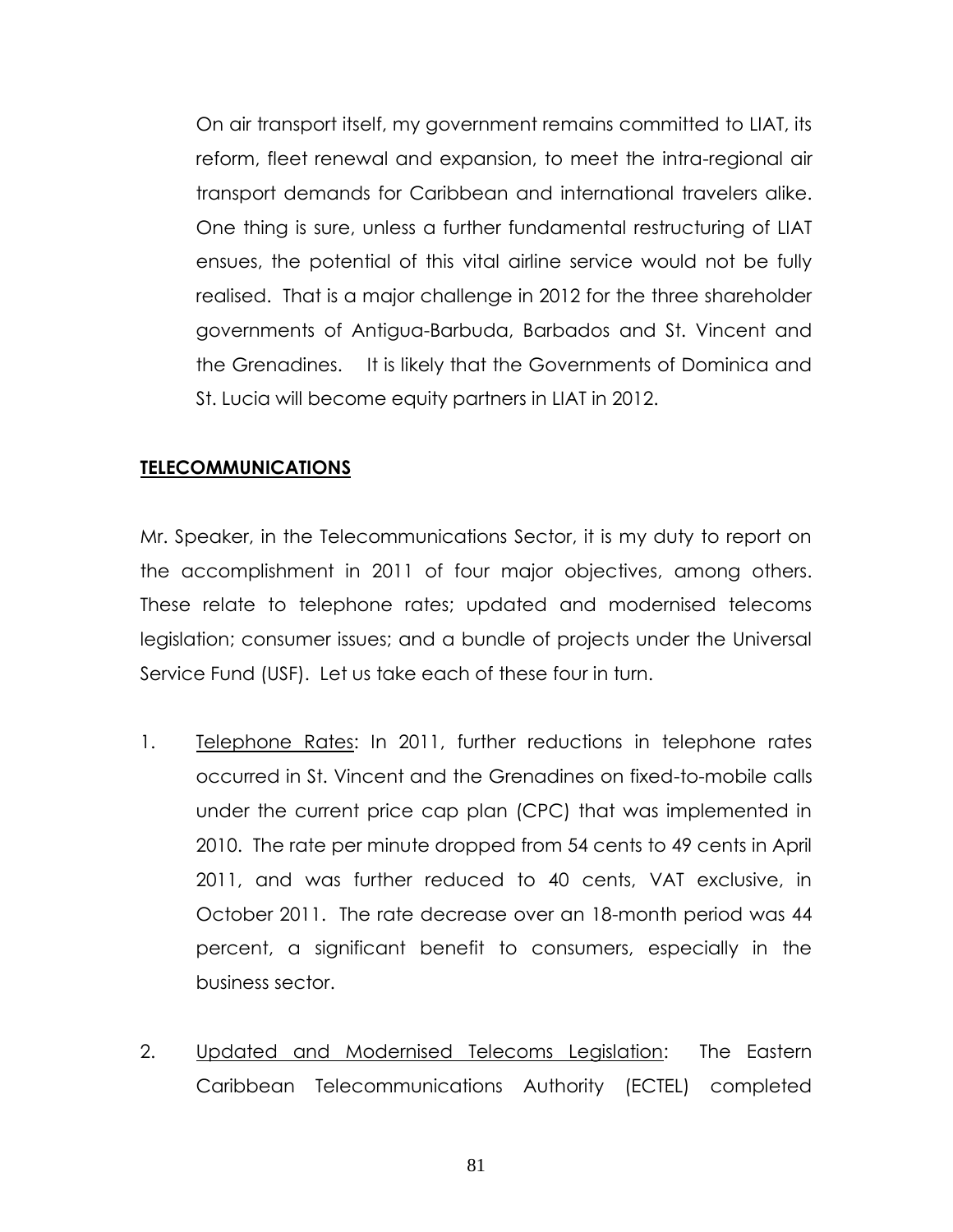national consultations on the new eCommunications Bill in each of the five ECTEL states in 2011. This Bill will replace the current Telecommunications Acts across the sub-region which have been in place since 2000-2001. The final draft of this Bill is expected to be ready in 2012. This Bill addresses the relevant issues which have arisen in the sector over the past eleven years, as a consequence of the rapid change in technology. It will also strengthen the regulatory oversight of ECTEL and the National Telecommunications Regulatory Commission (NTRC) in the sector.

- 3. Consumer Issues: In seeking to fulfill its mandate of making customers more aware of their rights in relation to disputes/complaints with telecoms service providers, the NTRC hosted eleven community events in various formats in 2011, plus numerous media events. NTRC also launched a Facebook Page so as to reach out to the younger demographics. It appears as though these initiatives would have borne fruit when the NTRC held its first Tribunal hearing in November 2011 to resolve a dispute between a consumer and one of the service providers.
- 4. A Bundle of Universal Service Fund (USF) Projects: Following the tendering process for four projects under the USF over the period 2010-2011, their status is as follows:-

Project No. 1: The supply, Installation and Maintenance of Computer Hardware, Software and Internet Connectivity at Twenty-Eight Locations throughout St. Vincent and the Grenadines: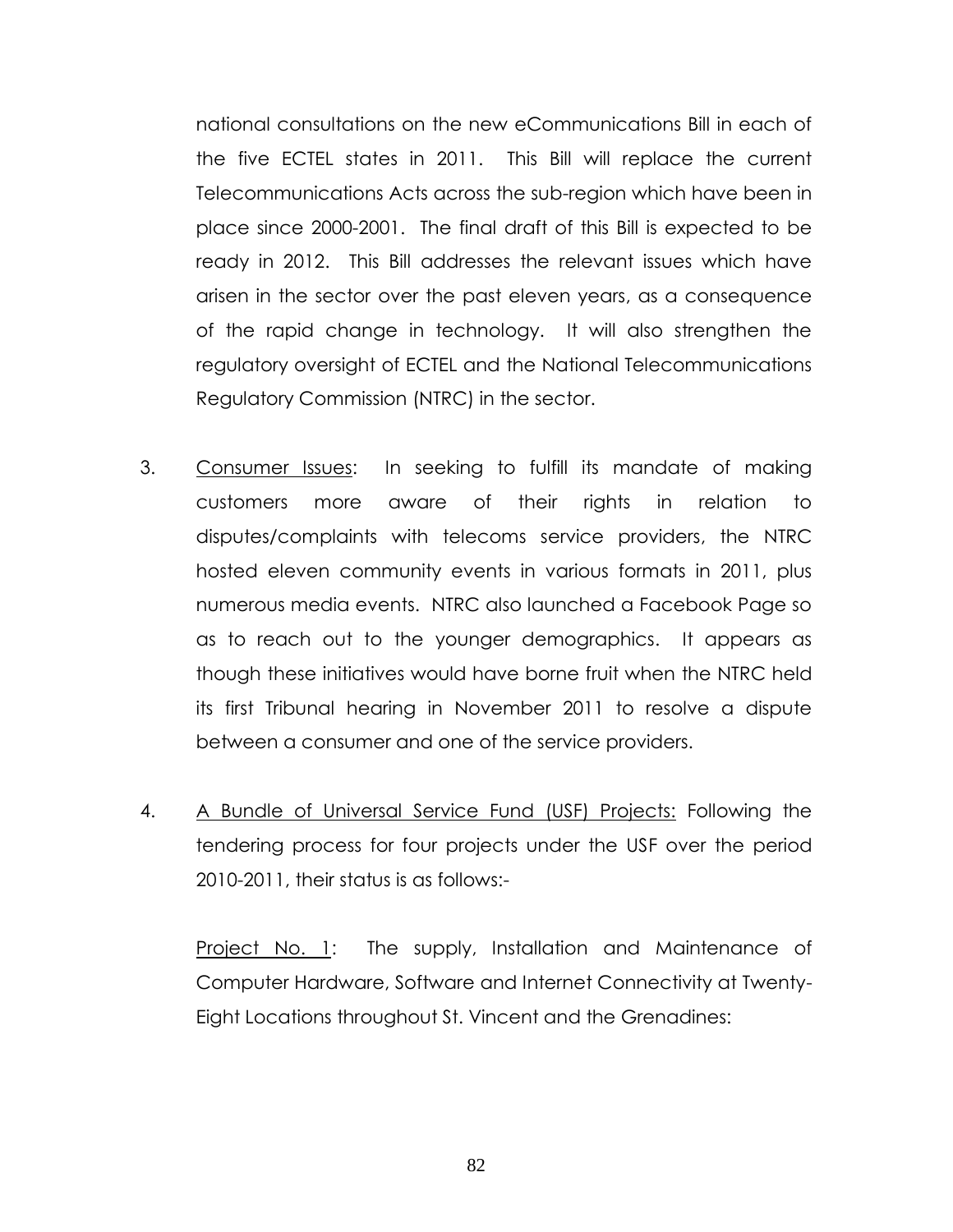The NTRC commissioned all equipment and services under this project in July 2011. Wireless internet is now available on a 24-hour basis at 28 locations, namely: 12 Learning Resource Centres; 9 Rural Schools; 2 Golden Years Centres; and 5 Community Centres. NTRC has been engaged in awareness activities in collaboration with the Adult and Continuing Studies Unit of the Ministry of Education. Five such activities have been held since September 2011, with special emphasis on the older demographics.

Project No. 2: The Supply and Installation of Payphones, Security Cameras and Wireless Internet at Twelve Strategic Locations:

The NTRC concluded negotiations on this project with LIME and accordingly signed a contract in November 2011 for \$1.337 million. This project will see payphones, security cameras, and wireless internet access being installed at 12 Tourism Sites both on St. Vincent and in the Grenadines. This project will greatly assist nationals and tourists alike.

Project No. 3: Supply and Maintain a VHF Telecommunications System to Provide Communications to and from Maritime Areas in St. Vincent and the Grenadines.

This project is being implemented in collaboration with ECTEL, with some support-funding from the World Bank. It will implement a new VHF Maritime Communication Systems under the control of the St. Vincent and the Grenadines Coast Guard. ECTEL and NTRC signed a contract with LIME for the supply and installation of the equipment under this project in December 2011. The NTRC will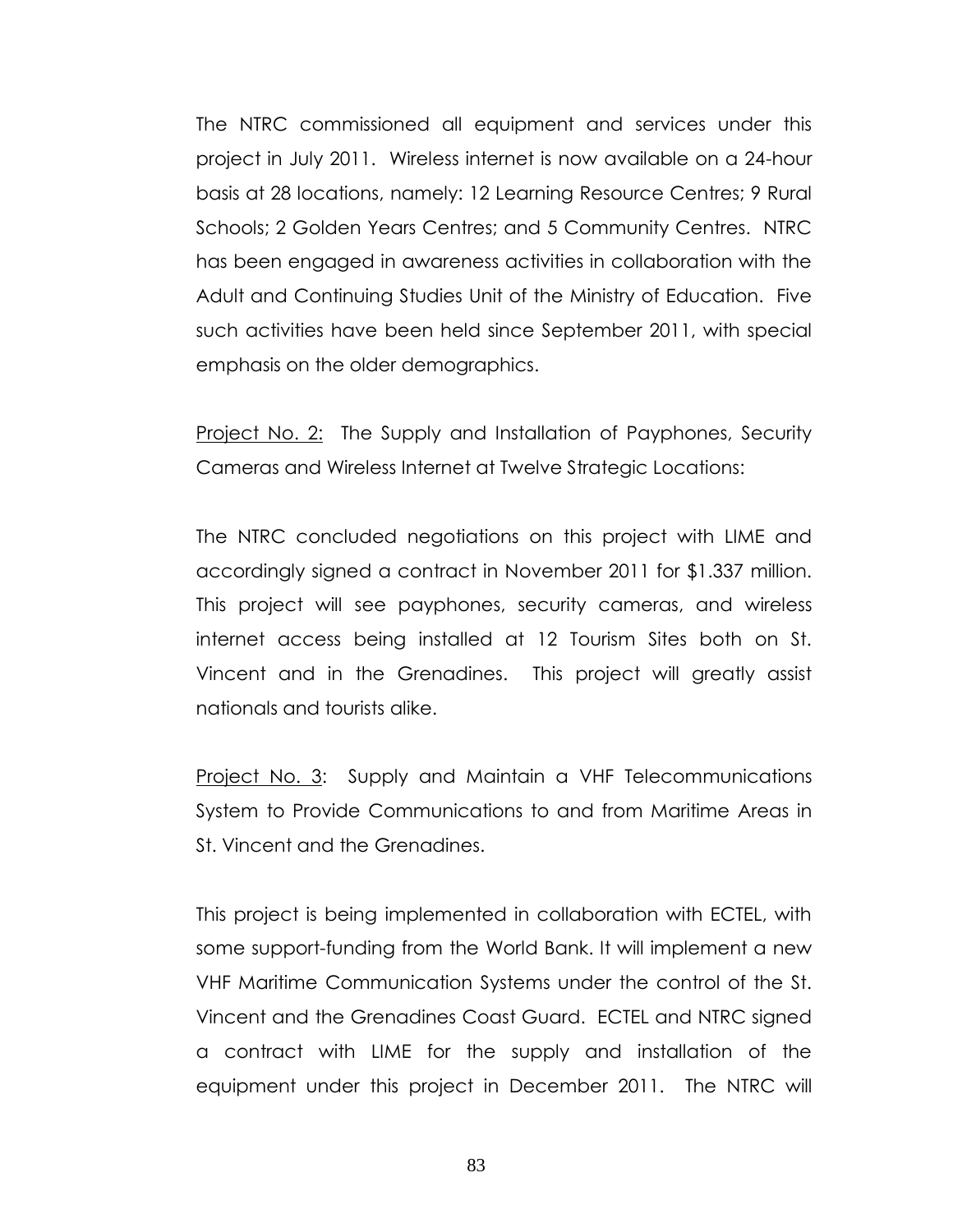enter into a maintenance contract with LIME in early 2012 on this project for a period of 5 years. The VHF system will be implemented in the first half of 2012 and will cater for the GMDSS standard that is now required at the global level by the International Maritime Organisation (IMO) and the International Telecommunications Union (ITU).

This project will enable the provision of access to both emergency and non-emergency communications from maritime areas within the Exclusive Economic Zone (EEZ) of St. Vincent and the Grenadines in an automated manner. This facility will address the requirements of fisherfolk, operators of yachts, and emergencies of a criminal national security nature. This is a most vital project.

To ensure that our fisher folk are able to access the benefits that this GMDSS system offers, the NTRC will make available 100 GMDSS compatible VHF radios at a highly subsidised rate to them.

Project No. 4: The Supply, Installation and Maintenance of Hardware, Software and Internet Connections to Facilitate Access to Wireless Internet Service to all 107 Educational Institutions in St. Vincent and the Grenadines.

This has been the largest project undertaken so far under the Universal Service Fund. This project was built upon the lessons learnt under the LRCs project, which was used as a pilot project. LIME is executing this contract which was signed in June 2011. Under this project, high speed wireless internet, indoors and outdoors, is to be installed in every single educational institution (107 of them). This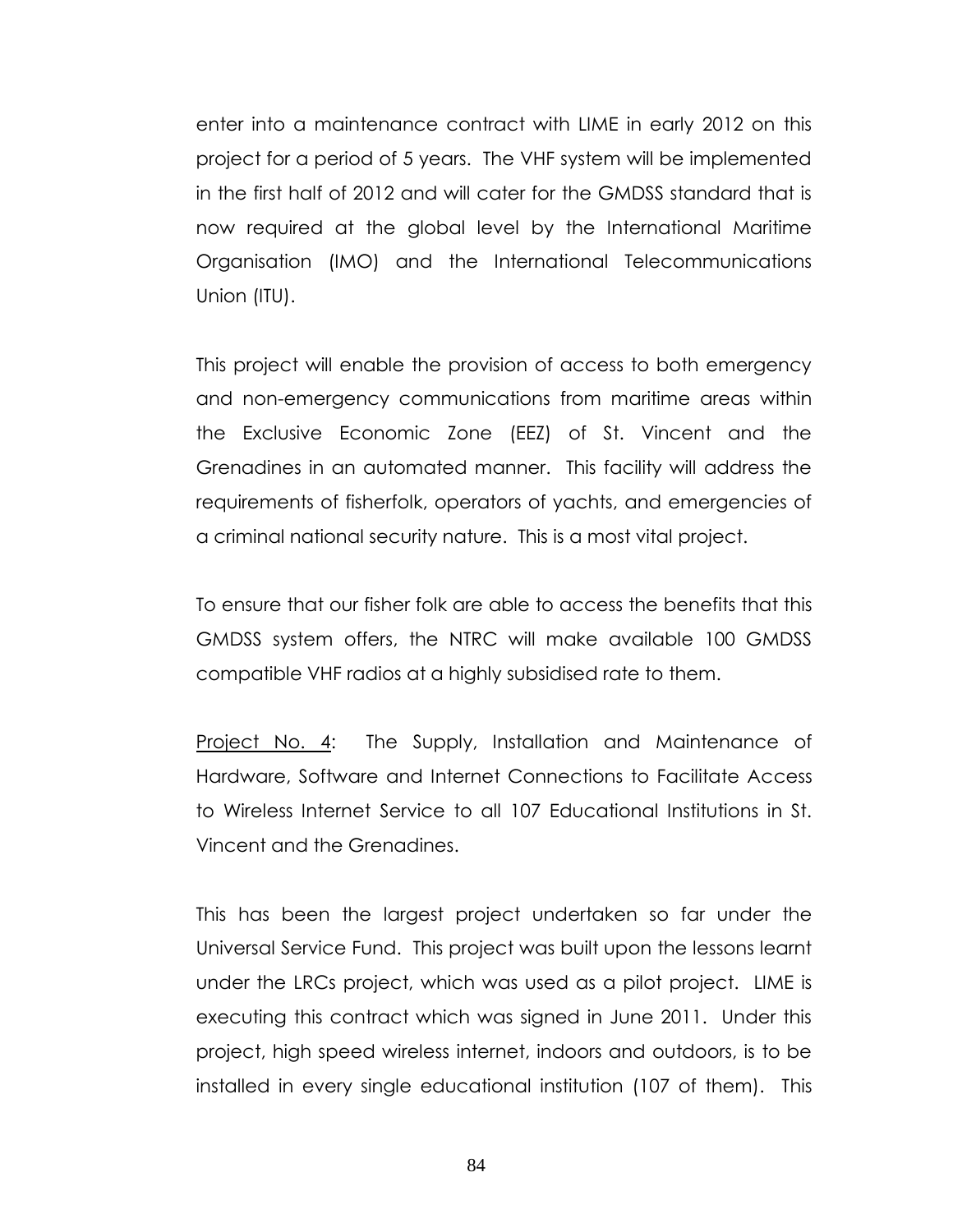project goes hand-in-hand with my Government's "one laptop per student" initiative.

Work actually stated on this project on August 30, 2011. So far work has been completed in 101 of the 107 educational institutions. Those completed are: 28 educational institutions between Edinboro and the SVGCC at Glen; 41 of the 43 educational institutions on the Windward Side of St. Vincent, from Fair Hall to Fancy, have been completed; 19 of the 22 educational institutions on the Leeward side (Lowmans' Leeward to FitzHughes) have been completed; and all 14 in the Grenadines are completed. For various technical reasons the remaining six at Dickson, Fancy, FitzHughes Government School, Chateaubelair Government, Buccament Secondary, and Leeward District Seventh Day Adventist School were delayed and are expected to be completed by the end of January 2012. This is an extraordinary project.

For the year 2012, three major telecommunications projects, through the NTRC, will receive attention, namely, the finalisation of the new Telecoms Bill; the launch of a cyber security programme; and another bundle of projects under the Universal Service Fund.

The cyber security programme will equip students with the state of the art skills required to protect our networks and information systems from the ever-growing threat of cyber crime. This is an area of great importance and abundant opportunities for young persons interested in the ICT field. We have to be pro-active in protecting our economy and businesses, including banks.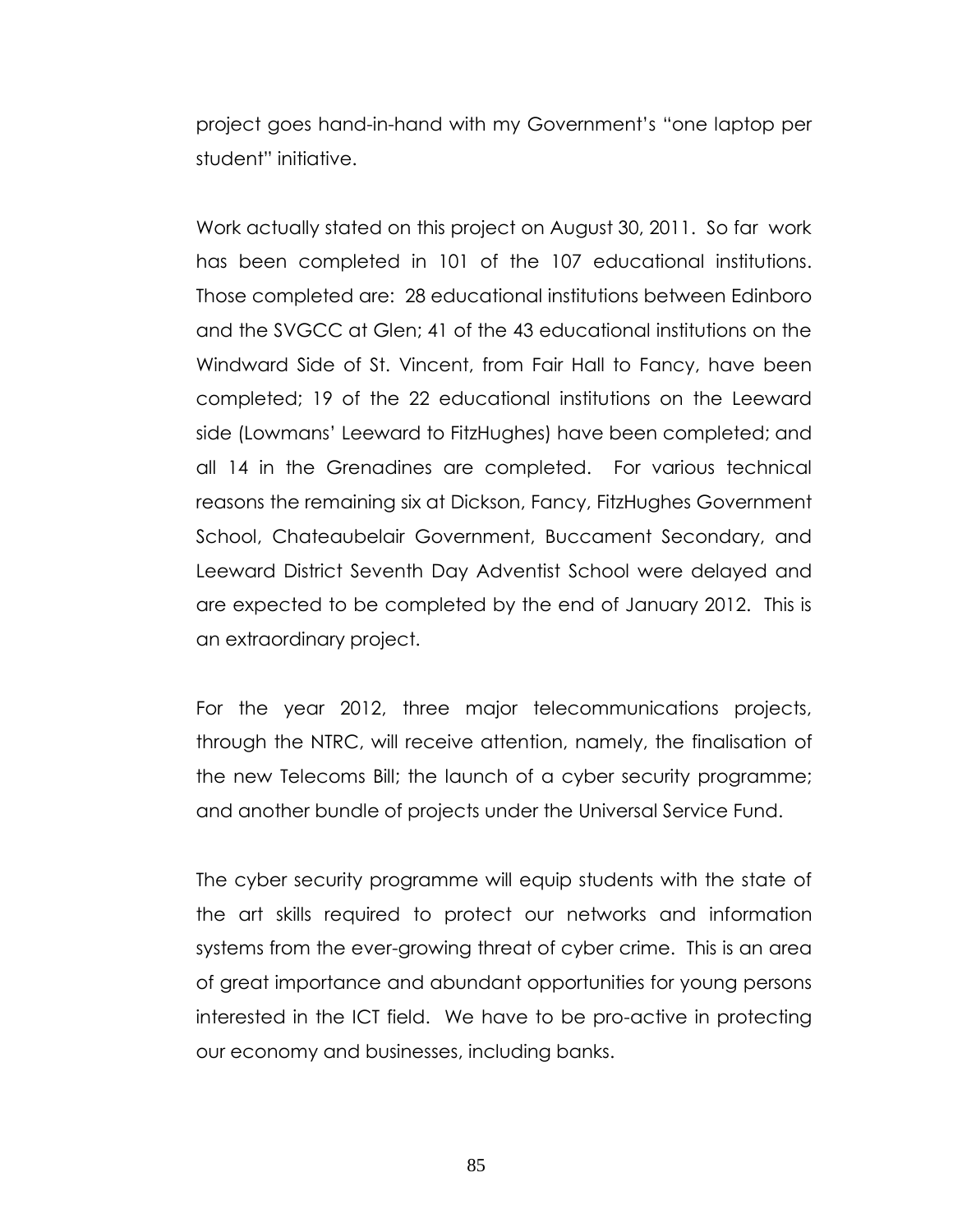Under the USF for 2012, a number of projects will be developed and implemented, including: The outfitting of each of our 23 police stations and 44 clinics with wireless internet and at least one computer; the equipping of a further 13 community centres with wireless internet access and computers, along with special computer literacy classes for the elderly at these centres; a subsidisation of the cost of access to the Internet to those homes with students who cannot afford access to the Internet – this will be a phased, project and 200 households are targeted for 2012; content creation and protection on the Internet; and at least three programmes for delivery at the SVGCC, namely, equipping the College with the capability of offering its courses online in real time; launching of a software applications development programme; and launching the cyber crime security programme.

Finally, Mr. Speaker, in the telecommunications sector, the Capital Estimates provide for a \$6.182 million project known as the OECS e-Government For Regional Integration Project (EGRIP) funded mainly by the World Bank. This project is to develop and install information technology application systems for government ministries and agencies. This is being designed to enhance efficiency in public administration. In 2012, the sum of \$2.3 million is budgeted.

#### **NATIONAL SECURITY**

Mr. Speaker, the security of our nation, inclusive of the maintenance of law and order, is indispensable to its good governance, delivery of justice, public safety, civilised living, peace, socio-economic progress, and independence and sovereignty. Indeed, the preservation of our nation's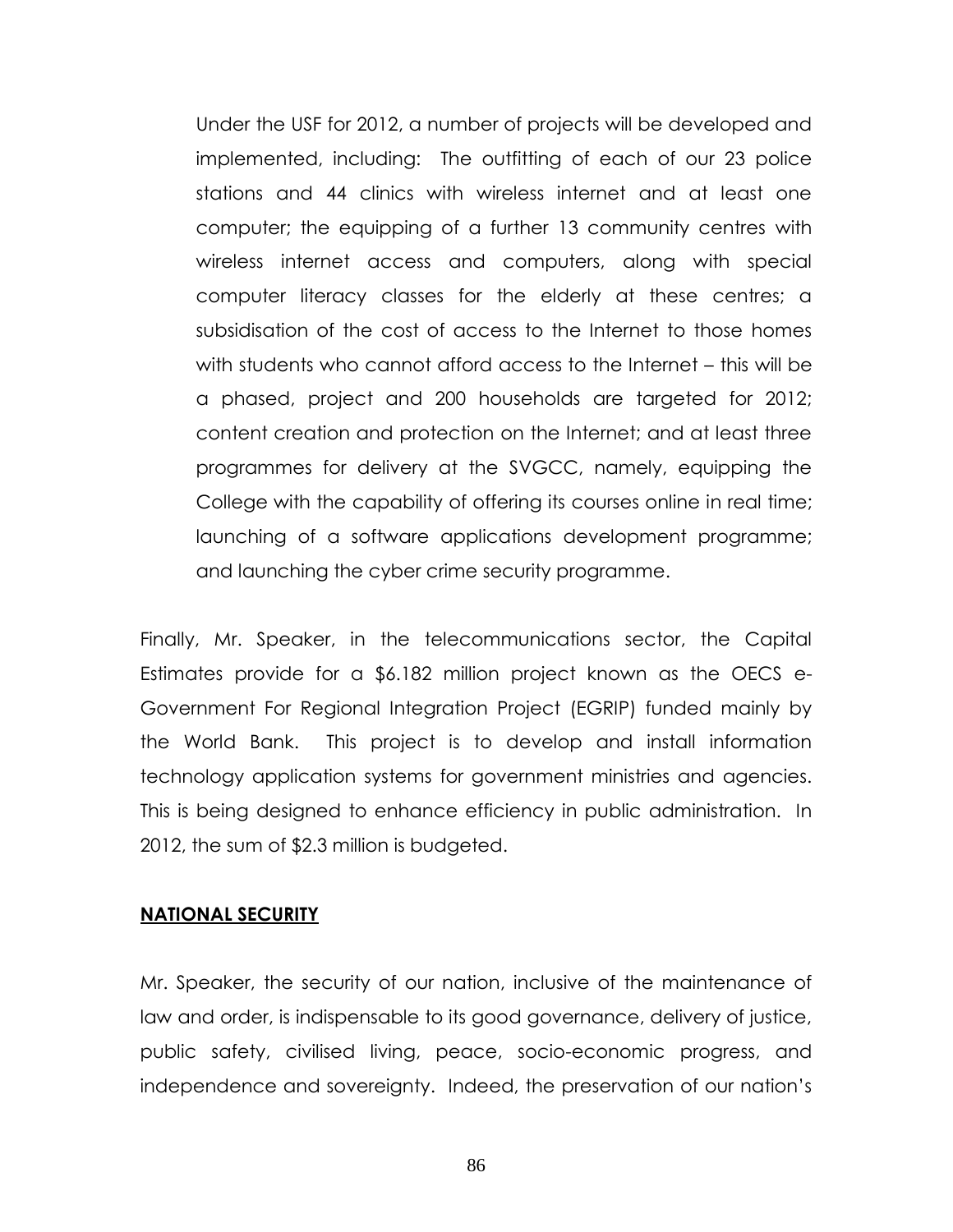security is a paramount duty of the State alongside that of securing or safeguarding our constitutionally-protected fundamental rights and freedoms. These twin-duties provide the raison d'étre for the existence of a State.

Our nation's security and individual safety are maintained through the apparatuses of the State, including the Police Force and the Judiciary, and a series of cooperative agreements and measures of a bilateral and multilateral nature, regionally and internationally. The most vital regional mechanisms in this regard arise through the Regional Security System (RSS) and the Crime and Security agreements or protocols under the umbrella of the Caribbean Community (CARICOM). Our nation's international cooperation on security matters flow from our relevant arrangements with the USA, Canada, and Europe (principally the United Kingdom), and by way of international organisations, mainly the United Nations, the Organisation of American States (OAS), and INTERPOL. My government has striven, successfully, to strengthen the national security apparatuses of the State and its relevant regional and international security arrangements. We shall continue to accord practical priority to the security and public safety issues.

Mr. Speaker, the Royal St. Vincent and the Grenadines Police Force remains central to the preservation of law and order and citizens' safety, particularly in the absence of an army or defence force. Given the requisites of fighting crime and maintaining law and order in an increasingly modern and technologically advancing society, my government has had, over the past ten years, to carry out reforms in the Police Force, increase the number and quality of its personnel, enhance the physical facilities and equipment of the Police Force, strengthen the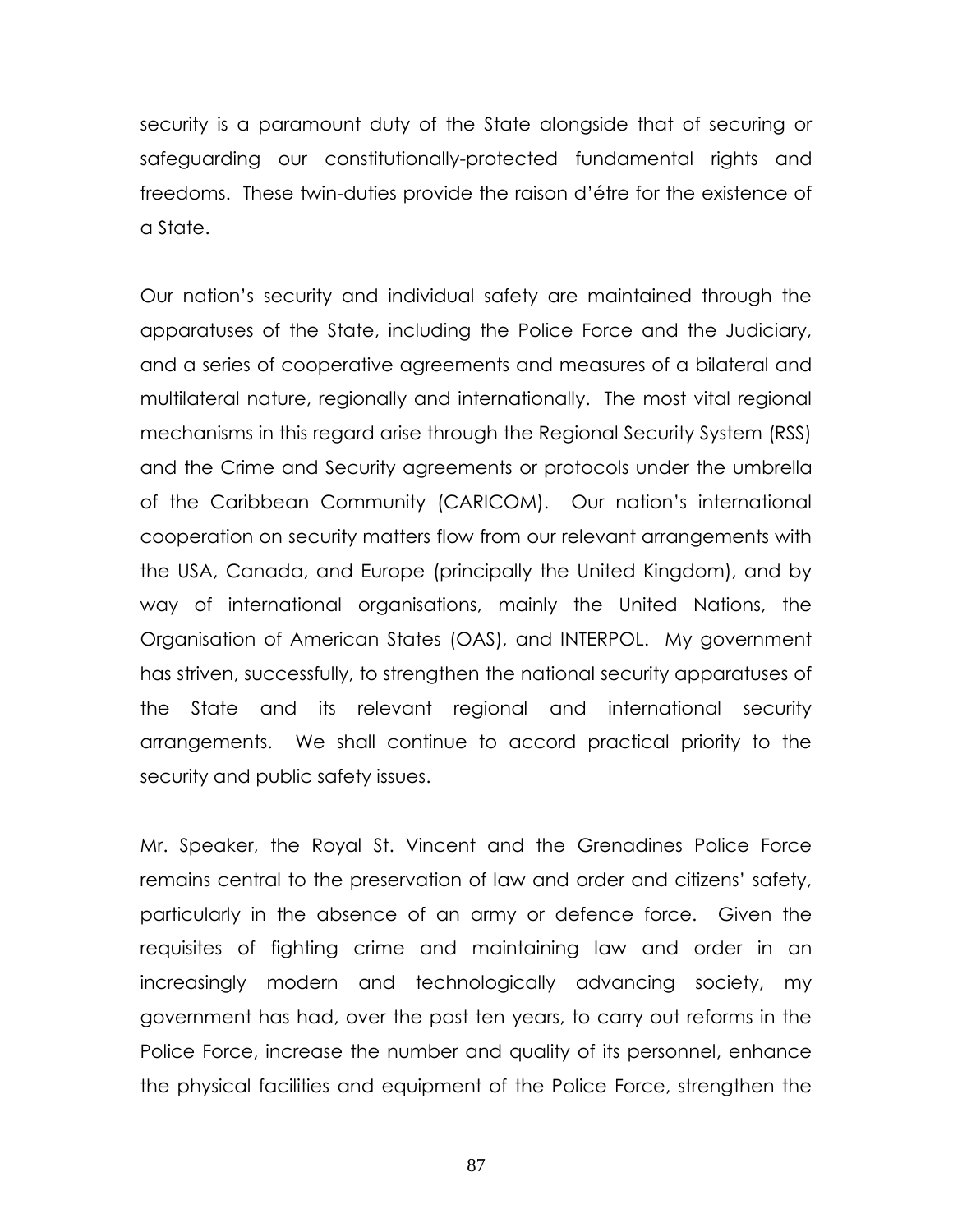legislative framework to fight crime, without subverting individual liberties, and generally improve the quality of the performance of the Police Force. In the process my government has lifted markedly the level of remuneration of police personnel, improved significantly their working conditions, provided extensive and intensive training opportunities hitherto unimaginable, and has raised immeasurably the prestige and status of police officers as a whole, from Constable to Commissioner, in the society at large, despite the unfortunate derogation from accepted standards of conduct by a minority of police personnel, from time to time.

These are all highly commendable, even outstanding, achievements over the past ten years. Still, much more uplifting work is to be done. The accomplishments, thus far, have been made possible through clearsighted and sensible public policy and the efforts of all relevant stakeholders including the Police themselves and the general public. In the area of strategic public policy, three policy documents have been critical: First, the Fourteen-Point Strategic Framework on the Reduction of Crime approved by the House of Assembly in February 2003; secondly, the Durrant Report on the Reform of the Police Force and the resultant Action Plan on the accepted recommendations; and thirdly, a paper authored by the Prime Minister and Minister of National Security and published in November 2010 on "Issues of Crime and Security in St. Vincent and the Grenadines".

Mr. Speaker, since 2001, the numbers of staff positions in the Police Force, the Fire Service, and the Coast Guard have increased significantly and have now been stabilised in 2011 and 2012. Currently, there are 823 positions in the main Police Force, inclusive of 20 Rural Constables and 15 Traffic Wardens. In the Fire Service, which is part of the Police Force, there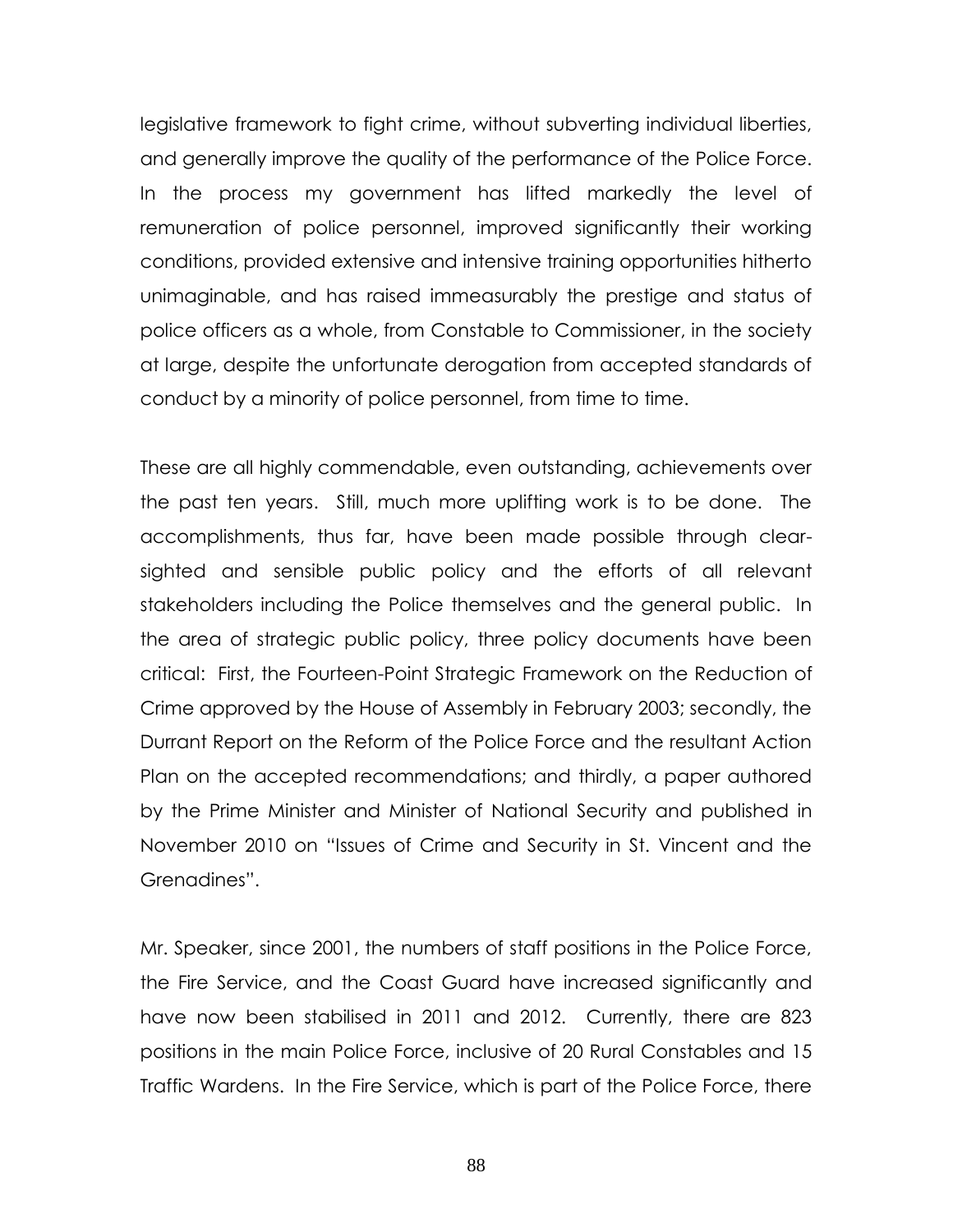are additionally 69 officers; and in the Coast Guard, also part of the Police Force, there are a further 79 officers. In total, therefore, there are 971 budgeted positions for the entire Police Force, inclusive of the Fire Service and the Coast Guard. Only a handful of these positions is unfilled at any one time. Additionally, of course, there are supportive administrative staff working directly with and for the Police Force. In 2012, the recurrent expenditure for the Police Force is budgeted at \$28.56 million; for the Fire Service, \$2.98 million; and for the Coast Guard, \$3.82 million, thus amounting to a grand total of \$35.36 million.

Other recurrent expenditure on major national security items in 2012 include: \$5.5 million for Prisons (there are 126 prison officers); \$1.4 million as St. Vincent and the Grenadines' contribution for the RSS; \$133,152 for salaries for the staff of the National Commission on Crime Prevention (NCCP); \$418,920 for the staff of the Forensic Unit; \$2.38 million for the Passport and Immigration Department, inclusive of the sum to pay 63 Immigration Officers; \$675,000 as a subvention to the Financial Intelligence Unit (FIU); \$1.75 million for the Port Police including the sum to pay salaries for 76 members of the Port Police; and a grant of \$120,000 for the St. Vincent and the Grenadines Cadet Force.

Further, through the Ministry of Transport and Works, the Government hires over 652 watchmen on a regular, part-time basis, costing approximately \$4.94 million annually, to protect schools, Learning Resource Centres and other government buildings. This "watchmen service" is riddled with inefficiencies and requires reform and improved performance.

For the purpose of this narrative I shall not include any estimated expenditure for the Law Courts to address crime at the levels of the High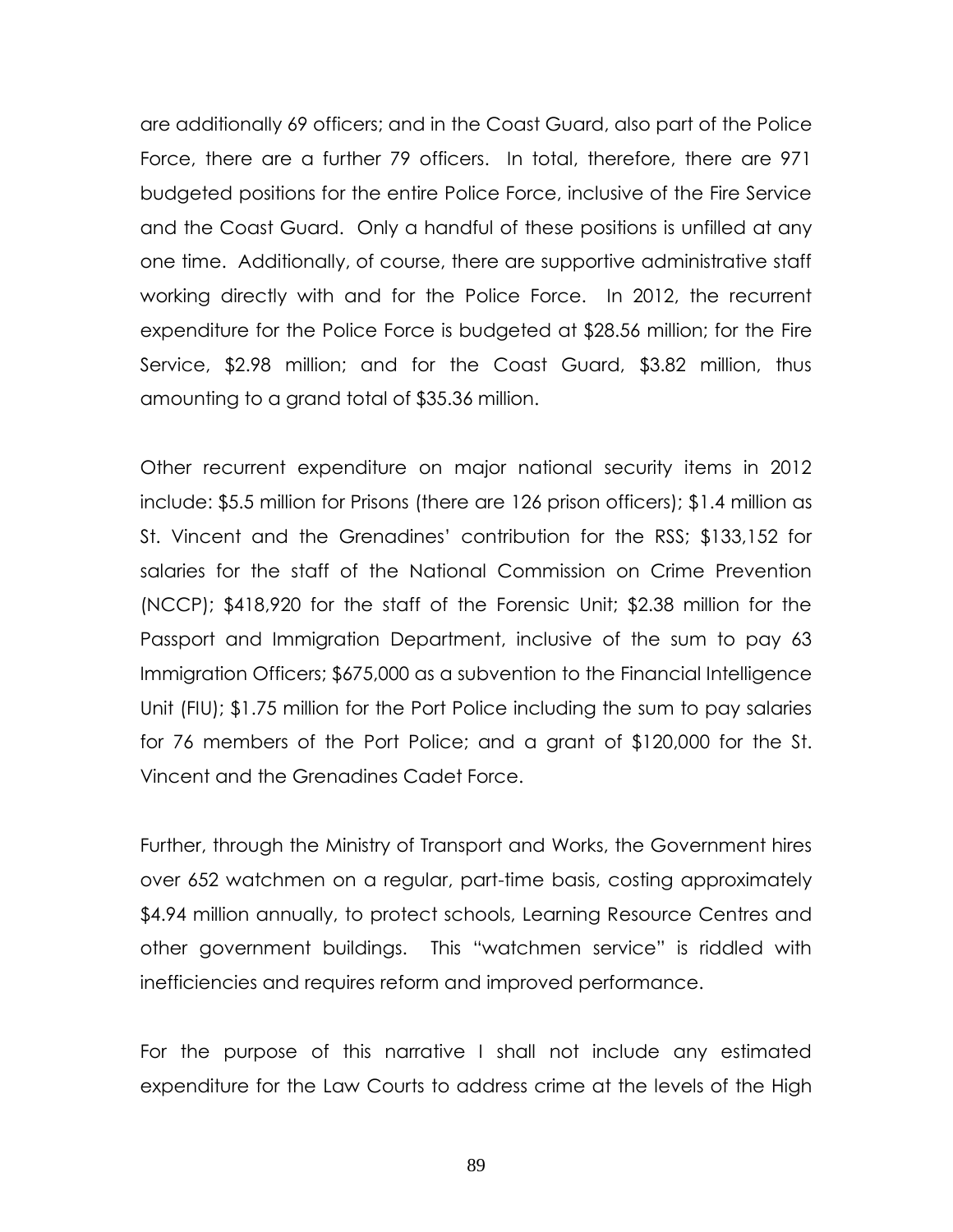Court, and the Court of Appeal. However, we mention two related budgeted items: \$617,779 for the Office of the Director of Public Prosecutions; and \$1.45 million for the Magistracy, most of which work is focussed on criminal matters.

All told, therefore, the Government spends enormous sums of money on national security, public and individual safety. When one adds to this element of central government's recurrent spending, the expenditure by public enterprises and the private sector on "security", it becomes evident that this is a huge, and growing, cost for our government, public enterprises, and private businesses. All of this cost is to safeguard largely against criminality which is an incident of personal behaviour. Together we must better address this challenge of crime without necessarily throwing more money at it.

Mr. Speaker, Honourable Members, in 2011, the incidence of crime in St. Vincent and the Grenadines stabilised somewhat, though still at an unacceptable level, in comparison to previous years and the crime rate regionally. For example, in 2011 a total of 25 homicides were recorded compared to 27 in 2010 in St. Vincent and the Grenadines. Regionally, the homicide rate is unacceptably high, not only in countries such as Jamaica and Trinidad and Tobago, but in many other CARICOM countries.

However, we cannot, and must not, be satisfied with merely asserting that things are not as bad in St. Vincent and the Grenadines, crime-wise, as compared to the rest of CARICOM. The "things-are-not-as-bad" thesis contains the danger of complacency to which we must never succumb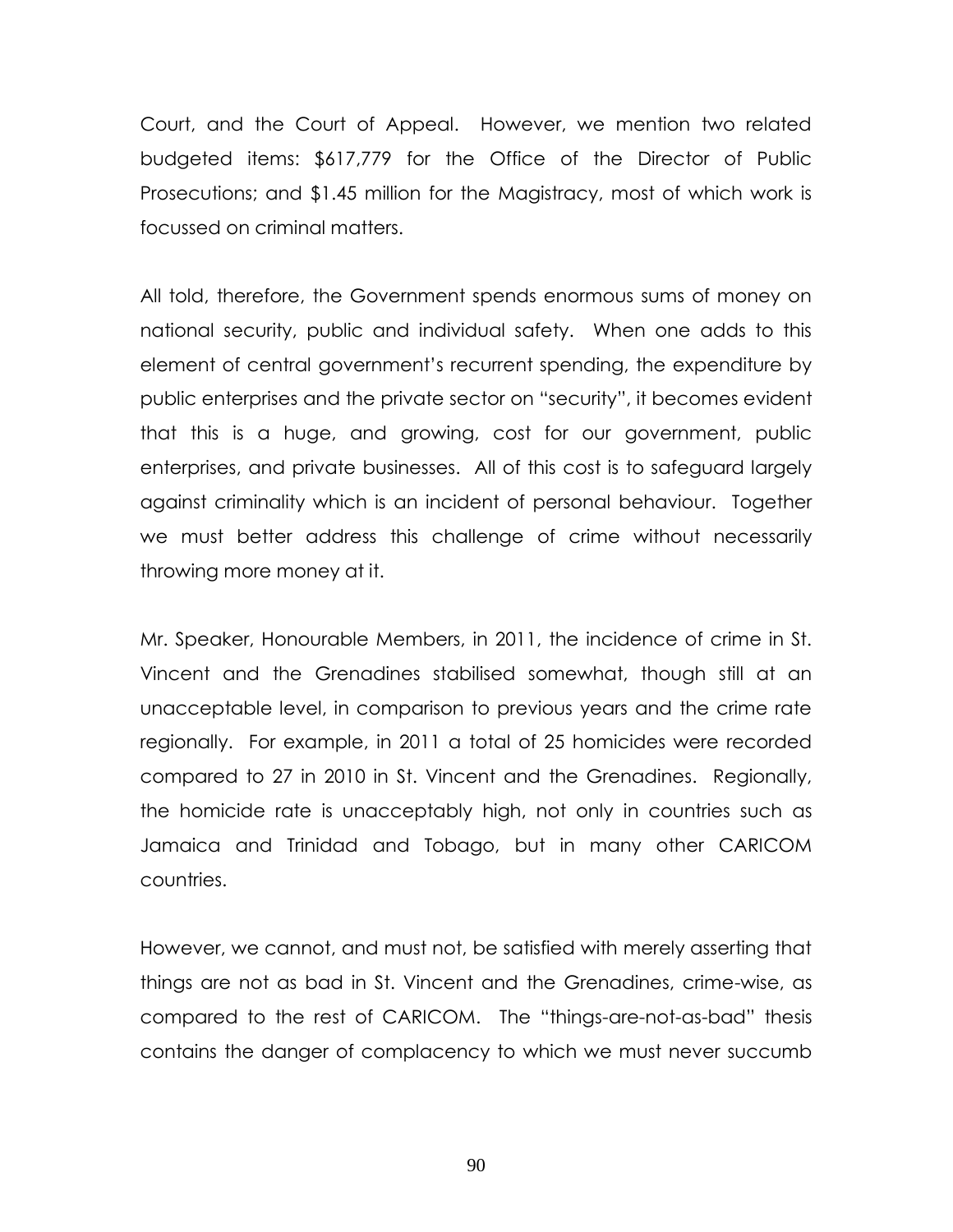on this critical issue. We must thus be evermore tough on crime and on the cause of crimes.

First, though, we must in this country take the partisan political discourse out of the war against crime. We are all in this together. There is nothing ULP or NDP about crime. When discussing this subject we must present facts; seek the truth from the facts; analyse the issues dispassionately and rationally; make practical and effective proposals to tackle crime; and then let us all work together on fighting crime.

Because man and woman are sinful and possessed of a propensity to break the law, it is not unreasonable to state that we must await our arrival on the heavenly side of eternity to experience a crime-free society. However, in this earthly city we must strive to curtail crime and reduce it to an acceptable minimum, consistent with the highest possible level of civilised living.

Mr. Speaker, in 1998, St. Vincent and the Grenadines first broke the 20 murders-per-year barrier. In the years 2000, 2002, and 2009 our nation again touched the "20 murders" barrier. In the years 2004, 2005, 2008, and 2010, St. Vincent and the Grenadines reached the 25-murders-peryear barrier and slightly beyond; in 2007, a most terrible year, 36 suspected murders were recorded. Since 1998, there have been thirteen or fewer murders per year in 1999, 2001, 2003, and 2006. These figures should remove any temptation for ridiculous, partisan political fingerpointing and ought to remove from serious consideration any simplistic, "economistic" causation for homicide particularly when read in conjunction with the data on GDP performance and poverty/indigence levels.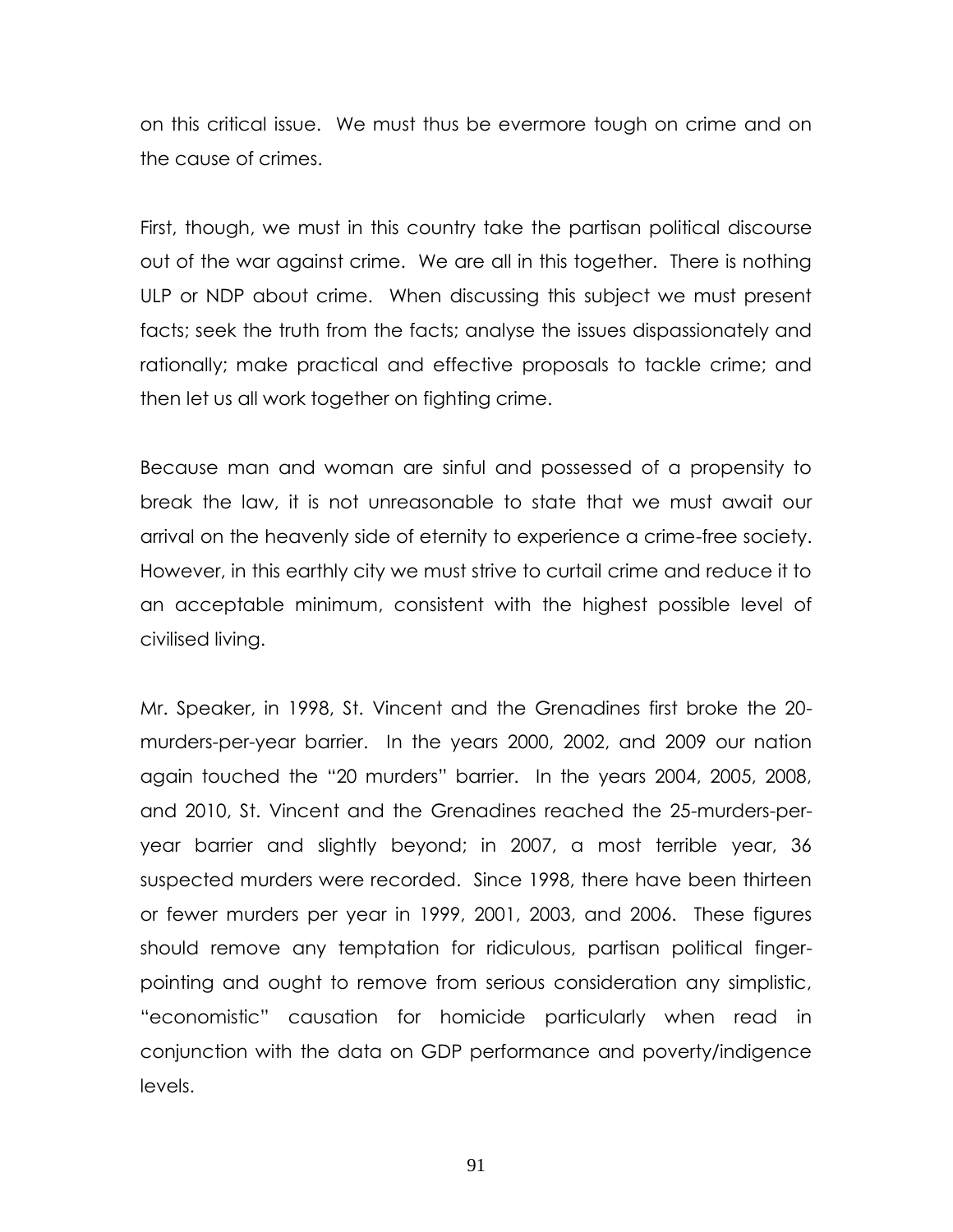Indeed, the "economistic" explanation is unavailable as the fundamental, principled, major or "root", cause of crime(s). The overwhelming body of comparative literature and research on this subject, globally, including the Caribbean, shows the causation of crime(s), to be exceedingly complex and many-sided. Among the central causal factors arise from family and kinship considerations, the socialisation process, a culture of crime in particular sections of communities, peer group pressure or influence, crime as a matter of choice, psychological predispositions or deviance, greed, evil, economic impetus of one kind or another, and low rates of detection and conviction. Clearly, the response to crime has to be many-sided, including the mechanisms of the family, the church, the school, community groups, positive peer group activities, the media, sports, music, culture, the private sector, the Police Force, the Law Courts, the Prisons (including rehabilitation), social and economic programmes, regional and international cooperation arrangements, and the ameliorative work of several other apparatuses of the State. It is from this many-sided and complex analysis flows the strategic and tactical approaches and targeted activities which my government has been employing to fight the war against crime. In battling some heinous crimes and the financing of certain criminal activities, this exercise is not for the faint-hearted. It truly calls for a focussed toughness balanced by fairness , the quest for justice, and a respect for individuals' fundamental rights and freedoms. This balancing task is not always easy to accomplish.

Mr. Speaker, Honourable Members, in 2012, my government will be further engaged in a number of specific, additional crime-fighting activities and initiatives, including: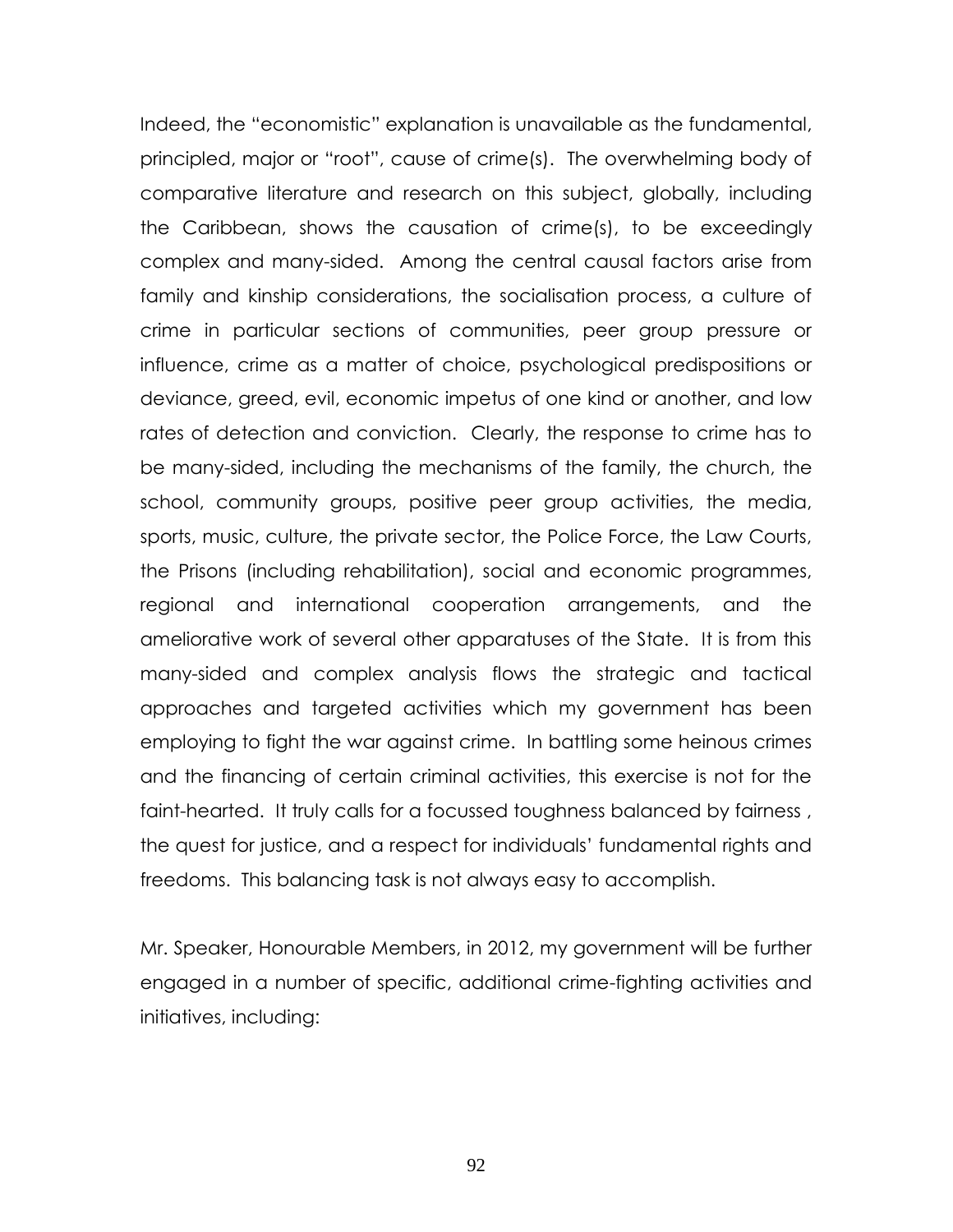- 1. Managing more efficaciously the Firearms and Licencing Board and ensuring the effective operation of the National Shooting Range at Arnos Vale.
- 2. Facilitating the implementation of the "Prevention of Trafficking in Person" legislation including the setting up of a specialised unit in the Police Force to address Domestic Violence, Child Abuse, and Trafficking in Persons.
- 3. Building further St. Vincent and the Grenadines' regional and global links in fighting crime.
- 4. Developing further the Pan Against Crime Initiative, targeting specifically our youths – the males.
- 5. Strengthening the activities of the broad-based National Commission of Crime Prevention (NCCP), including the expansion of the number of functional Police Youth Clubs and Community Neighborhood Watch Groups, within the context of the Fourteen-Point Strategy on fighting crime.
- 6. Establishing a National Prosecution Service through a combination of the manpower and other resources of the Office of the Director of Public Prosecutions (DPP) and the Police Prosecutors under the aegis of the DPP, and the application of the recently-launched Code for Prosecutors.
- 7. Continuing the exercise of criminal justice reform, the introduction of the new Criminal Procedure Rules, a timely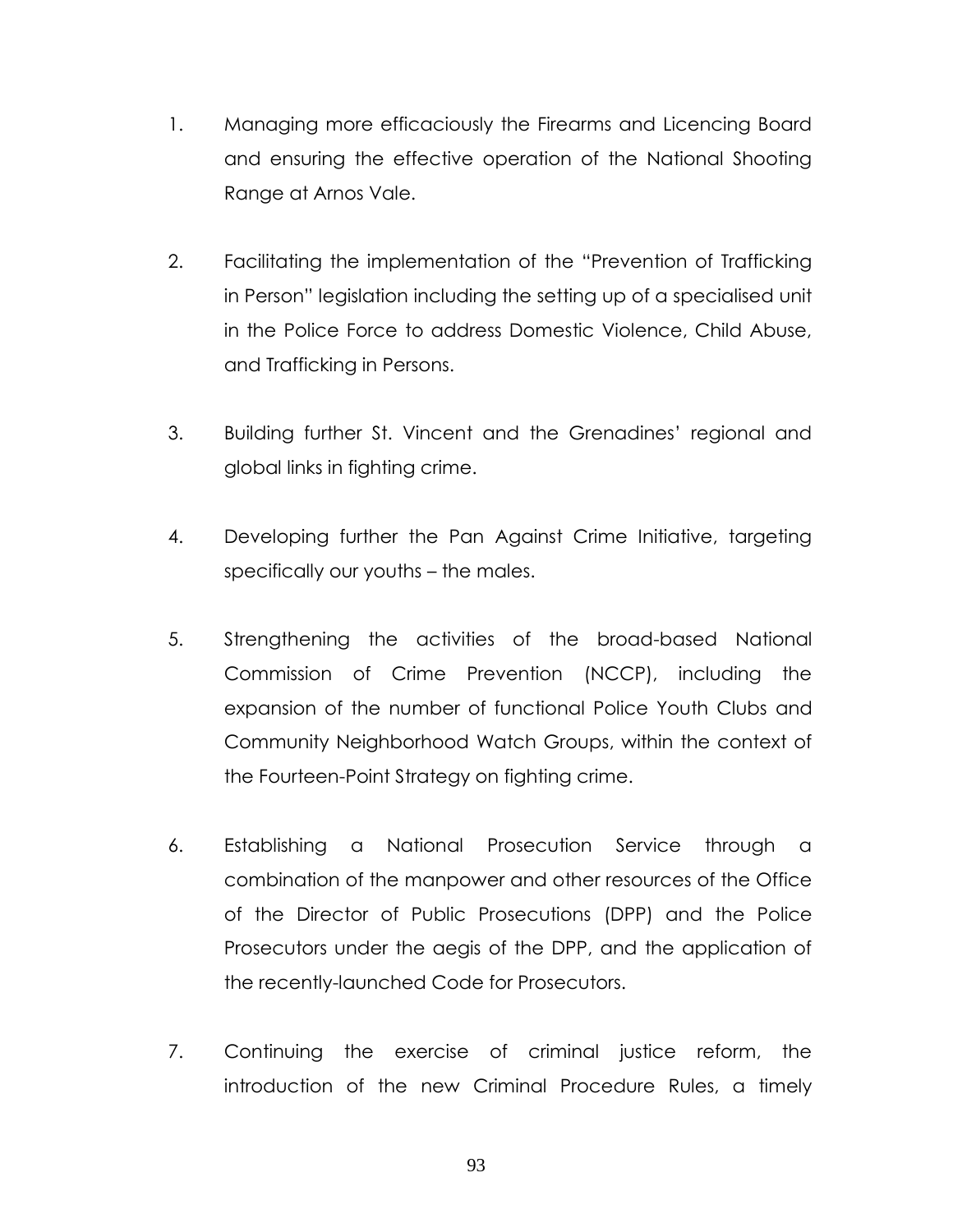conclusion of criminal matters especially indictable ones, and the proper establishment of continuous Criminal Assizes.

- 8. Continuing to upgrade the Police and Coast Guard Facilities through the construction of new facilities and enhancing existing ones. In this regard, capital expenditure in the 2012 Budget is earmarked for the following, among other facilities, including:
	- (a)The commencement of a project to establish Police Sub-Stations at Mayreau, Belair, and Fancy estimated to cost \$526,400 over a two-year period. The Mayreau Police Sub-Station will strengthen public safety on Mayreau and for the yachts. Belair is the location for the recently-opened All Saints Medical School. And Fancy is an important locale from which to fight criminals who traffic their activities between St. Vincent and the Grenadines and St. Lucia.
	- (b)The start-up of a two-year project to repair the Coast Guard jetty at Calliaqua estimated to cost \$1 million.
	- (c) The commencement of a project to purchase two Aerodrome Rescue and Fire Fighting Vehicles for E.T. Joshua and J.F. Mitchell Airports and to purchase enhanced firefighting equipment. This project is estimated to cost \$4.95 million, of which \$3.9 million is earmarked for spending in 2012.
	- (d)The start-up of a two-year renovation programme of the Old Montrose Police Station estimated to cost \$1.3 million, of which \$816,000 is to be spent in 2012.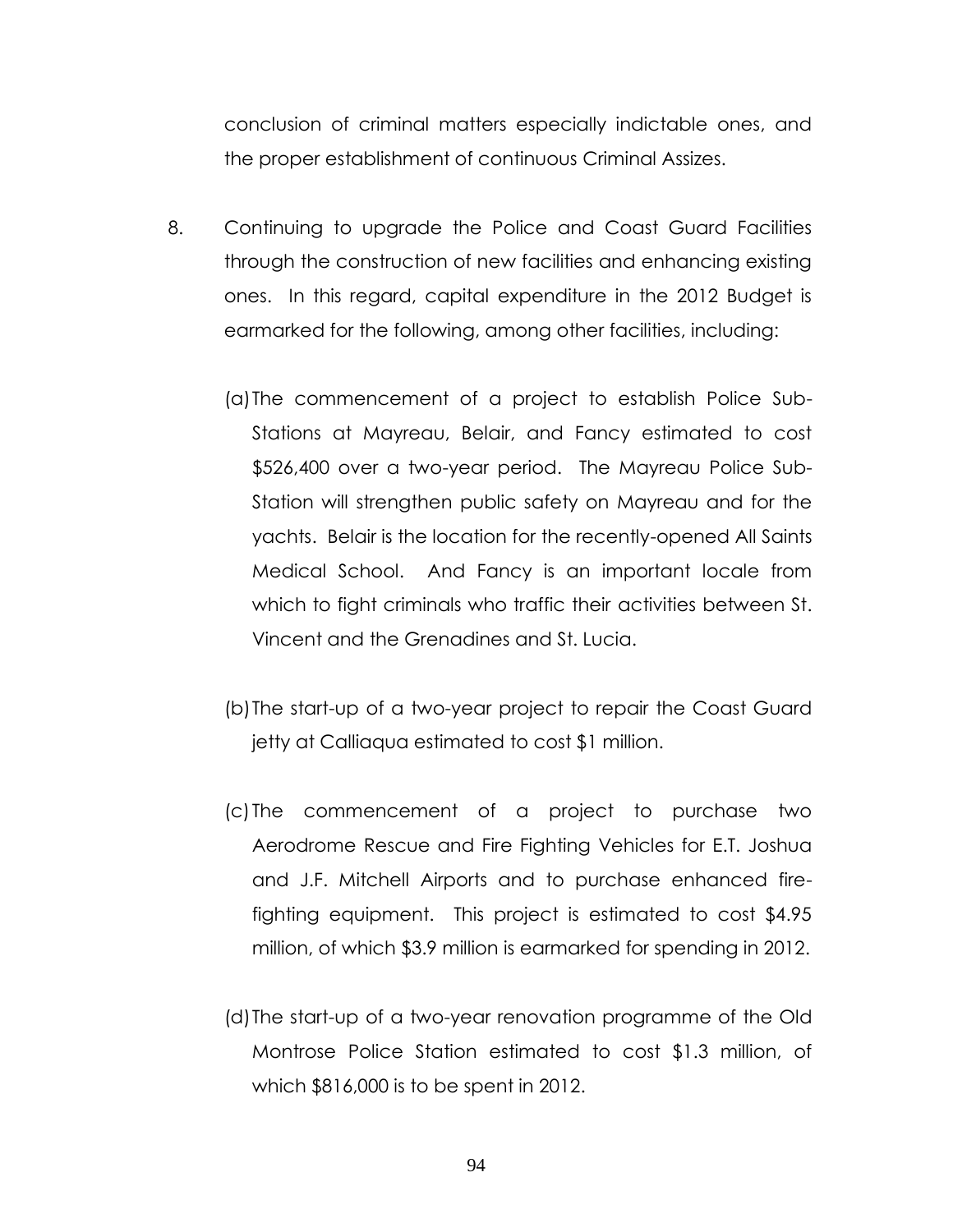- (e) The further build-out of the National Security Enhancement Programme to advance the process to construct the Union Island and Spring Village Police Stations; \$1 million is estimated to be spent on this Programme in 2012.
- (f) The purchasing of outboard motors for the Coast Guard at a cost of \$220,000.
- (g)The purchasing of two Coast Guard vessels in the sum of \$2.5 million, a grant from the Government of the USA.
- (h) The construction of Coast Guard Base in Canouan at a cost of \$950,000, a grant of the Government of the United States of America. The contract was awarded to Palgag Building Technologies, a company out of Israel. The project is projected to commence mid January 2012. These Coast Guard vessels and the Base at Canouan will further strengthen the safety and security of yachts and other vessels which ply our waters.
- (i) The building of additional works for the Advance Coastal Surveillance Systems and for the expansion of the Radar Command Centre. This will cost \$225,000 from the 2012 Capital Budget.
- (j) The commencement of a 3-year project to construct a Female Correctional Facility at the Belle Isle Correctional Facility. Work on the installation of the external perimeter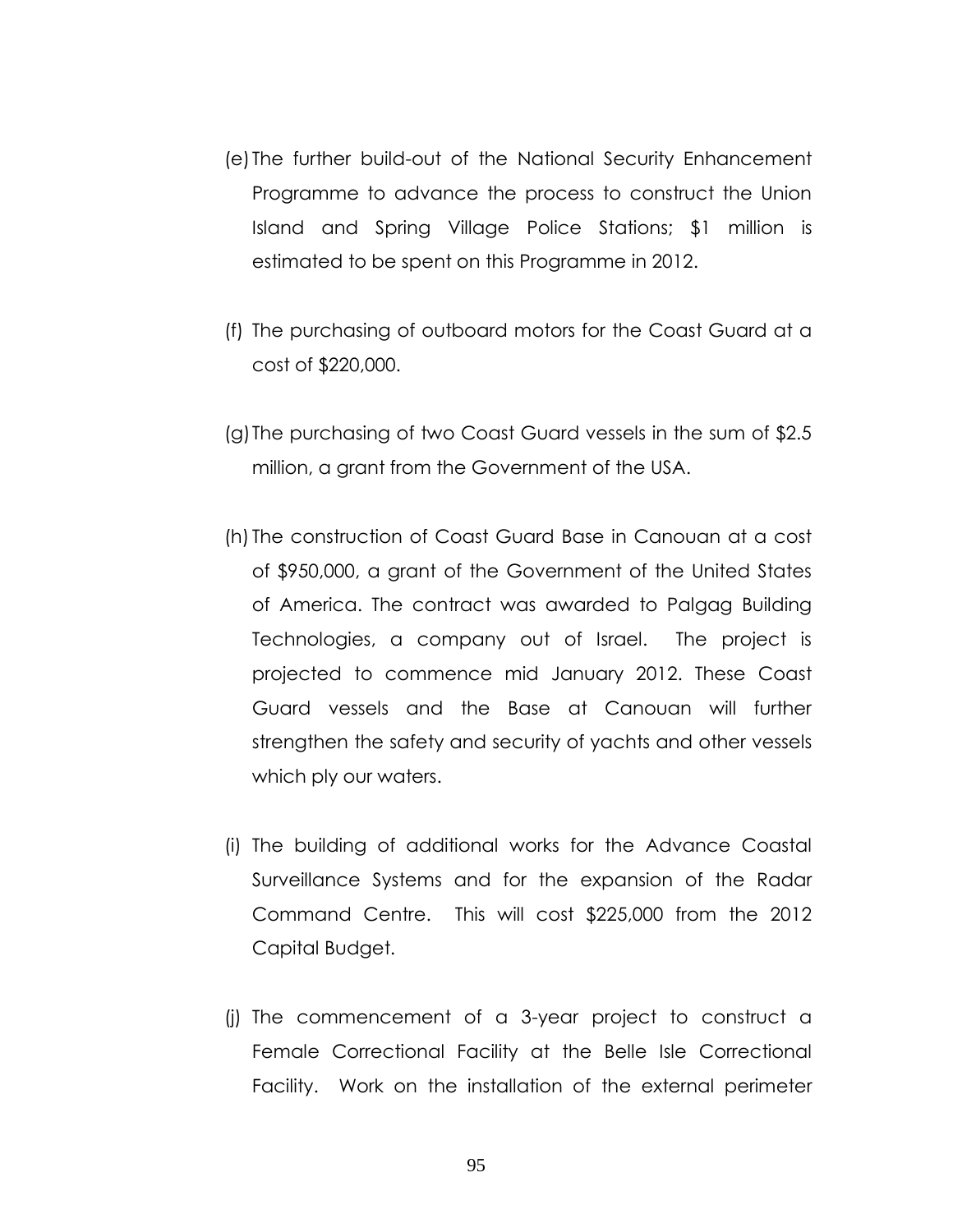lights has commenced to complete activities under Phase I of this project. This particular segment of the Correctional Facility works is estimated to cost \$2.7 million, of which \$550,000 will be spent in 2012.

- 9. Enhancing further the Expansion Programme of the Cadet Force and strengthening its institutional and physical capacity to carry out its vital work. In ten years, the Cadet Force has expanded from 100 or so Cadets to some 900 currently, including a Marine Wing. The Cadet Force will continue its essential collaboration with the Police Force and the NCCP.
- 10. Continuing to reform and develop the Prisons Department, including working towards effecting a smooth transition to the Modern Correctional Facility at Belle Isle.
- 11. The department, during the first quarter, will collaborate with the Inter-American Drug Abuse Control Commission (CICAD) to explore the relationship between drugs and crime.
- 12. Enhancing further the strength and integrity of our nation's Border Control Systems, including specific measures as detailed in the Result Indicators for the Passport and Immigration Department for 2012.
- 13. Developing further our close security arrangements with our regional and international security partners, including intelligence gathering and analysis, training, the battle against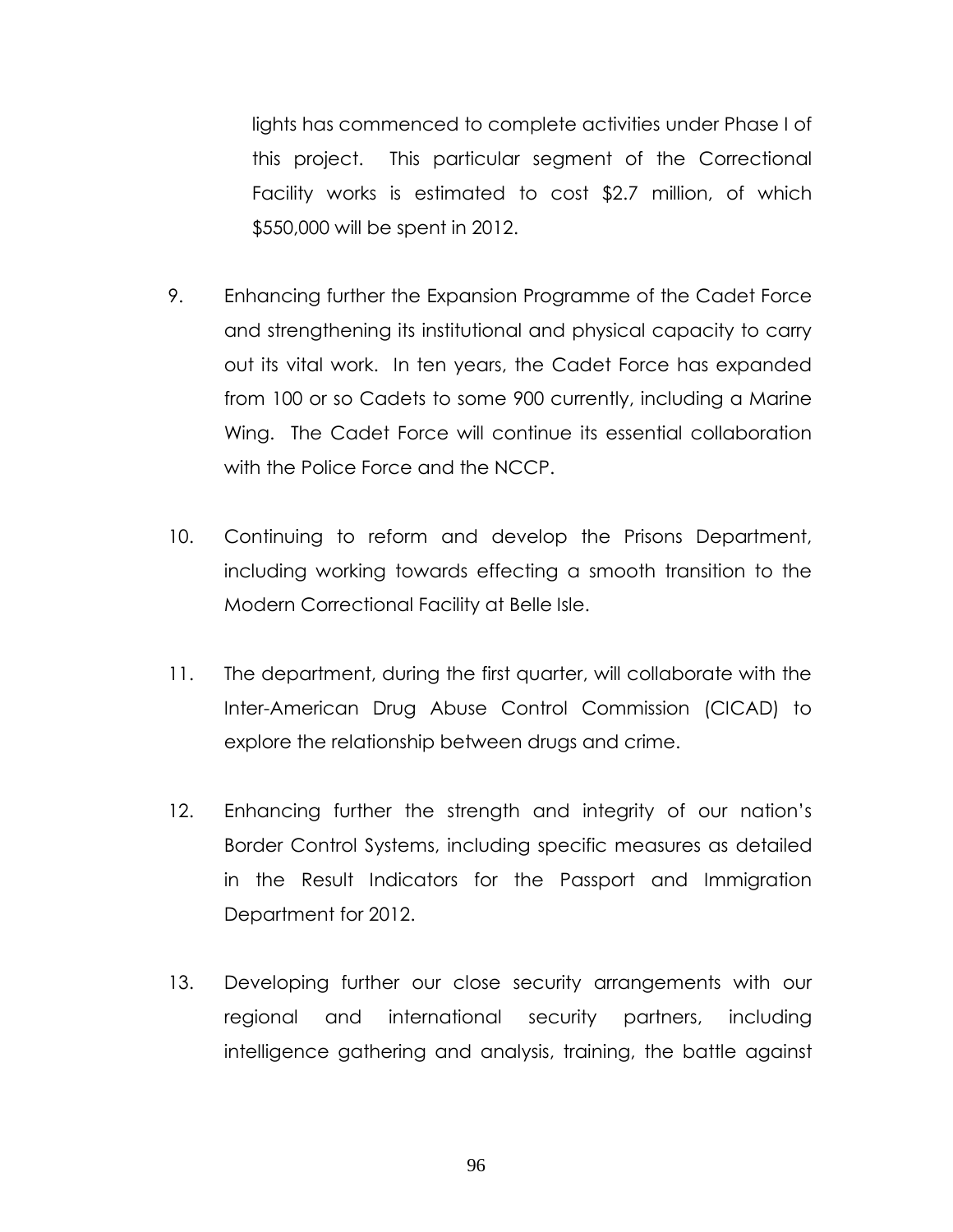drug trafficking and money-laundering and combating the illicit trafficking in small arms.

- 14. Engaging more assuredly the general public in the war against crime.
- 15. Putting the economic and social instruments to better use in fighting crime and in the building of a more just, peaceful, safe, secure, and civilised society.

I again appeal to every law-abiding citizen and resident to work assiduously together to curb criminal activities and to influence the tiny minority of criminal elements in our midst to turn away from crime, especially serious crimes of violence, including those against women and children. We cannot afford to lose this war!

# **NEMO AND NATURAL DISASTERS**

Mr. Speaker, the National Emergency Management Organisation (NEMO) has made commendable strides during the past year despite its financial and staffing constraints.

In 2011, NEMO continued to assist persons who were impacted by Hurricane Tomas, the severe landslides, and the April 2011 floods.

One of NEMO's challenges remains the provision of accurate and timely information for hydro-meteorological systems outside the traditional hurricane season; thus the difficulty in forecasting an event such as the heavy rainfall in April 2011 and subsequent flooding.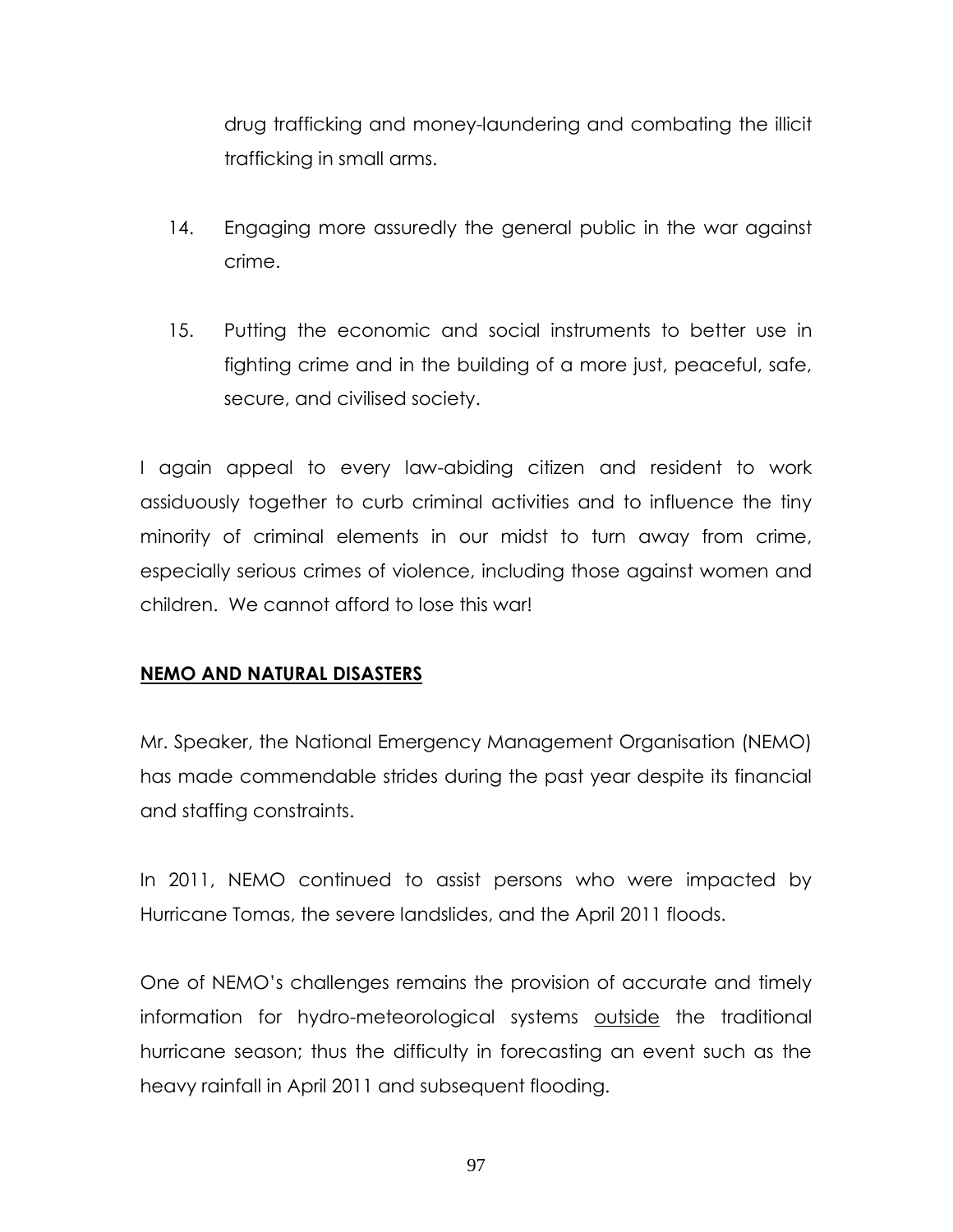NEMO continues to follow its comprehensive Disaster Management (CDM) approach to reduce risk, and in 2012 will focus on several areas, including the following 5 major ones:

- 1. Comprehensive Disaster Management in the Public Service: Disaster Risk Management Plans for government departments and ministries. This programme will cost \$100,000.
- 2. School Safety Programme and Disaster Planning, especially the "Kingstown Get Ready" Programme.
- 3. Geological Hazard Awareness.
- 4. Revision of the National Disaster Plan to embrace Gender Vulnerable Populations, and the effects of Climate Change.
- 5. Retrofitting of Emergency Shelters including those at Rose Hall, Rose Bank, and Rillan Hill Community Centres; the Georgetown Primary and Secondary Schools; and the Campden Park and Marriaqua Community Centres. Funding for these is from the World Bank and the CDB.

The year 2012 will mark ten years since the establishment of NEMO. A commemorative programme of NEMO's ten years will be undertaken. NEMO continues to work closely with CDEMA and other external agencies in tackling the issues of disaster preparation and management.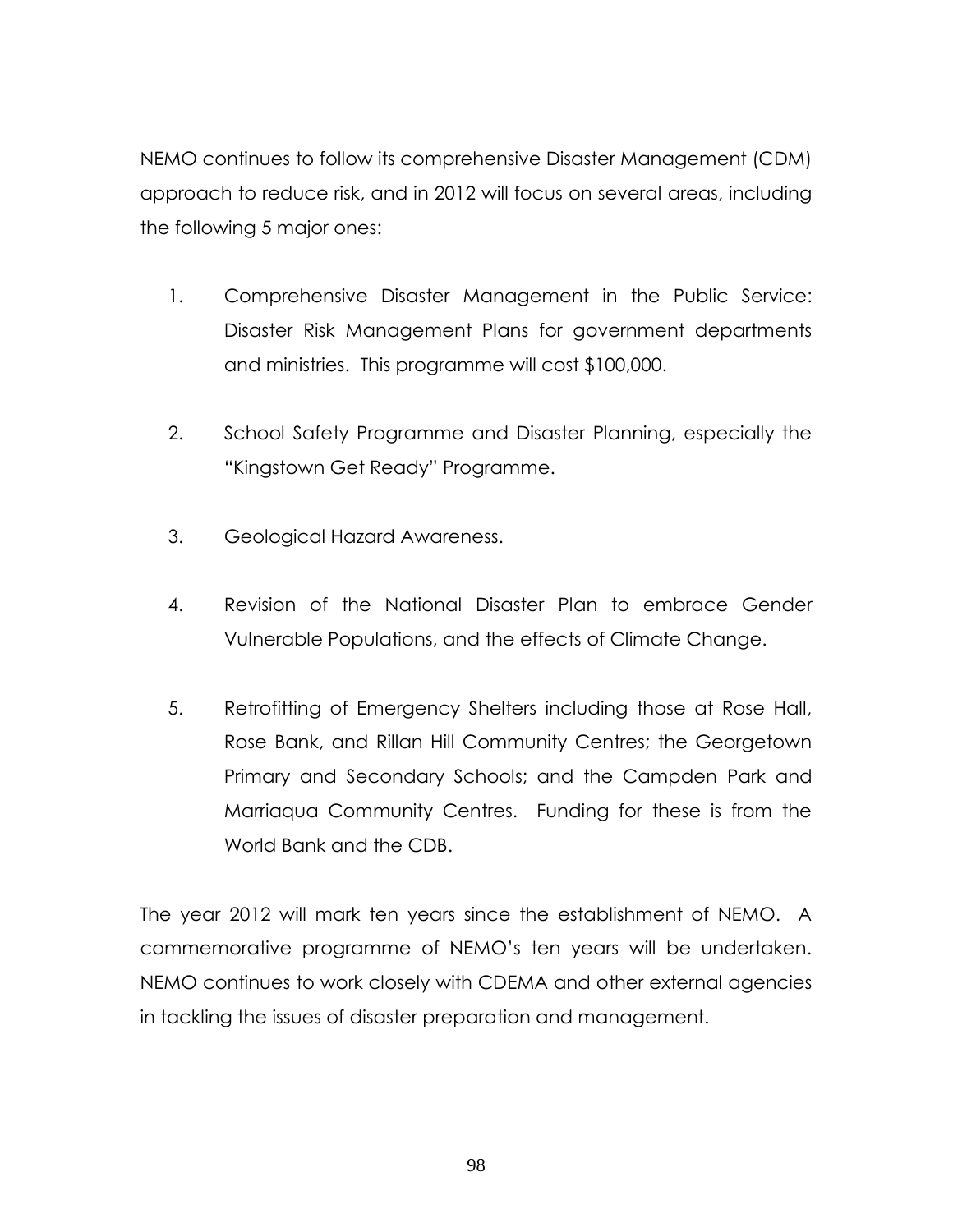### **FINANCIAL SECTOR DEVELOPMENT**

Notwithstanding the ongoing global economic recovery, economic and financial developments in St. Vincent and the Grenadines continue to be negatively impacted by the global economic and financial crisis. One of the symptoms of the international recession is an increase in the number of failures of financial institutions. Financial institutions will fail for various reasons, poor management, under-capitalization, fraud etc. When a large number of financial institutions are failing at the same time then we have a financial crisis, such as we have now in the global economic system, starting in 2008.

There is a number of lessons to be learnt from this financial crisis. The first is that financial institutions must be closely regulated and that this regulation must evolve with the changing times. This is why the Government has moved to establish the Financial Services Authority and to modernise the legislation concerning banking, insurance, building societies, credit unions and other financial institutions. The FSA is one component of the comprehensive regulatory and supervisory system that covers all nonbank financial institutions, markets and instruments in the Eastern Caribbean Currency Union (ECCU).

The second is the need for a safety net to protect the life savings of small savers. Accordingly we are now exploring, in conjunction with ECCB and other ECCU Governments the feasibility of introducing some form of a deposit insurance to protect the savings of small savers.

The third lesson to be learnt from this financial crisis is the remarkable interconnectivity of the financial institutions in the region, such that a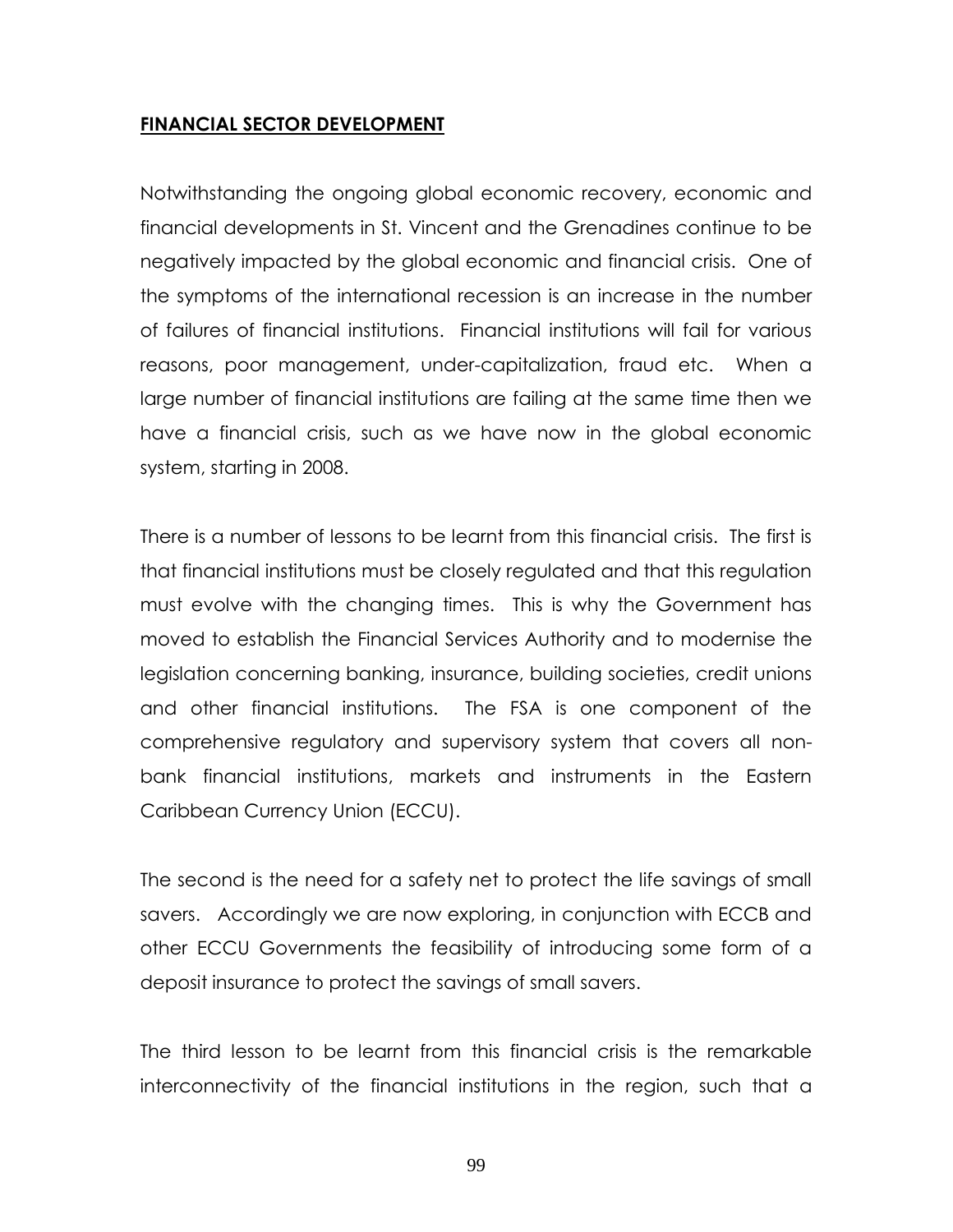problem in one institution can quickly spread to other financial institutions and in some cases pose a risk to the entire financial system. In the ECCU, we are therefore working on the establishment of institutions to restructure and recapitalise financial institutions and manage troubled assets. One of the options being pursued for rationalisation of the financial sector in the ECCU is the amalgamation of indigenous commercial banks and other financial institutions.

### Financial Services Authority (FSA)

The Financial Services Authority (FSA) will have responsibility for the regulation of the international and domestic financial services sector, except for domestic banks which are regulated by the Eastern Caribbean Central Bank. The domestic entities that will be regulated at the FSA include, money remitters, building societies, insurers and insurance intermediaries, and credit unions. The international financial entities currently regulated by IFSA will also fall under the FSA.

To ensure that all the laws and regulations meet the required standard for the promotion of a safe and sound financial environment, the FSA will review all existing legislation under its jurisdiction, and make proposal for relevant amendments. In this regard we propose to strengthen the following legislation during 2012, the Building Societies Act, the Insurance Act and the Mutual Fund Act.

The FSA will also focus on improving the image and awareness of the jurisdiction on the international market. The aim is to ensure that St. Vincent and the Grenadines is viewed as an attractive alternative jurisdiction where sound and positive financial service products and top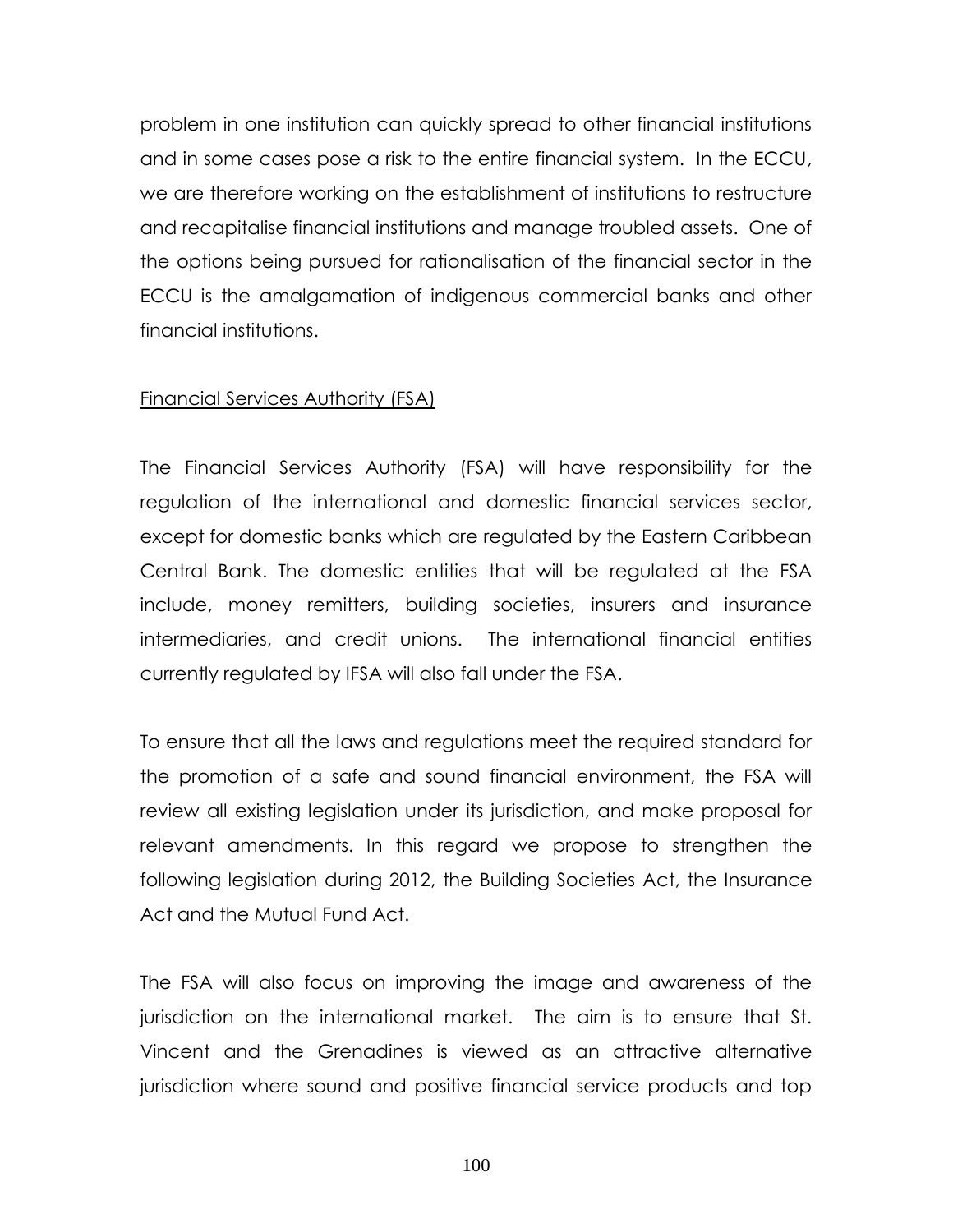quality services are offered. To achieve this objective the FSA will forge strategic partnerships with stakeholders including ISVG and the FIU. This will help to create an effective network to better enhance the technological, business and economic capacity of the International Finance Services Sector. The FSA will work closely with the international agencies to ensure the soundness and integrity of the sector and ultimately the reputation of St. Vincent and the Grenadines as a secure financial centre.

### Insurance Issues

The problems encountered by BAICO and CLICO have highlighted the deficiencies in the ECCU's financial system. This is why we have insisted on a regional solution. The revised plan for resolving the BAICO issue, as agreed by the Judicial Managers, in conjunction with Eastern Caribbean Government, involves a three – stage approach as follows:-

- Stage 1. The creation of a Trust Fund to settle eligible claims of BAICO's health insurance policy holders in the ECCU.
- Stage 2. The recapitalisation of BAICO traditional life portfolio and sale of this business to a third party; and
- Stage 3. The creation of a Compensation Scheme for BAICO's nontraditional policy holders.

The first stage is now completed and the Health Insurance Support Fund commenced operations in May 2011 with funding provided from a \$5 million from ECCU Governments. Eligible policy holders who submitted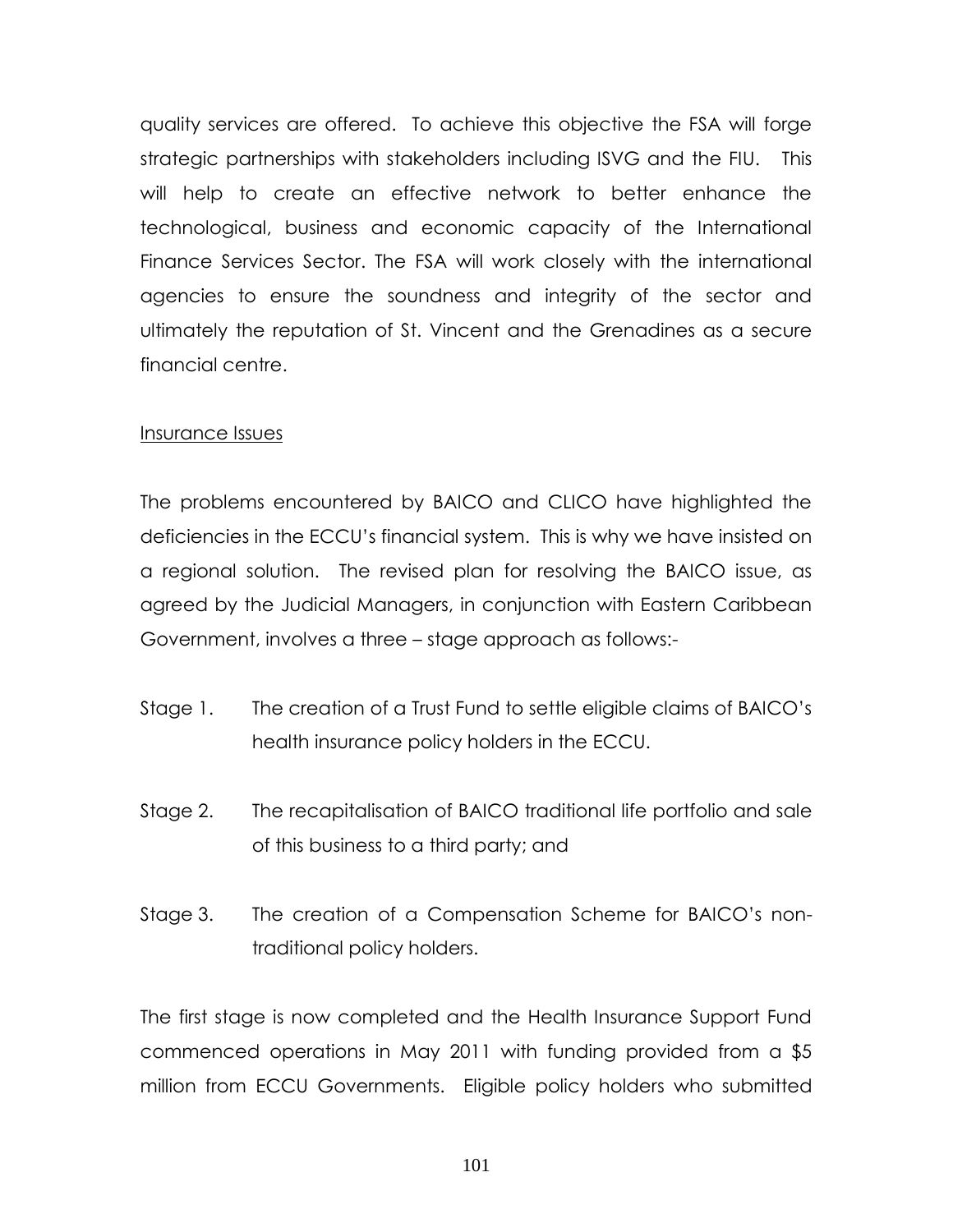their claim before the December 31, 2011 deadline will have their agreed claims paid in full. Although the final numbers are not yet in, the fund provided financial assistance to hundreds of individuals throughout the ECCU.

The second stage of the strategy is nearing completion and some seven companies have submitted tenders for purchase of the recapitalised life portfolio. Funding amounting to \$US38 million for this recapitalization is also being provided by ECCU Governments, utilising monies from the CARICOM Petroleum Fund. When this process is completed, over 20,000 policyholders in the ECCU, including 7,000 in St. Vincent and the Grenadines, will have their policies transferred to a new entity at no loss to themselves.

It is expected that final negotiations with the preferred bidder will commence during the current quarter and the transfer completed by the third quarter of 2012.

Following the transfer of the life portfolio the remaining business in BAICO would comprise annuity and investment contracts. Annuitants constitute approximately 11,000 BAICO policyholders and represent approximately US\$250 million of BAICO liabilities. ECCU Governments and the Judicial Managers continue to work in conjunction with the Government of Trinidad and Tobago and the Caribbean Development Bank to explore a funding mechanism for these policyholders.

It should also be noted that, the Judicial Managers have launched, or are in the process of launching, a number of legal actions against partners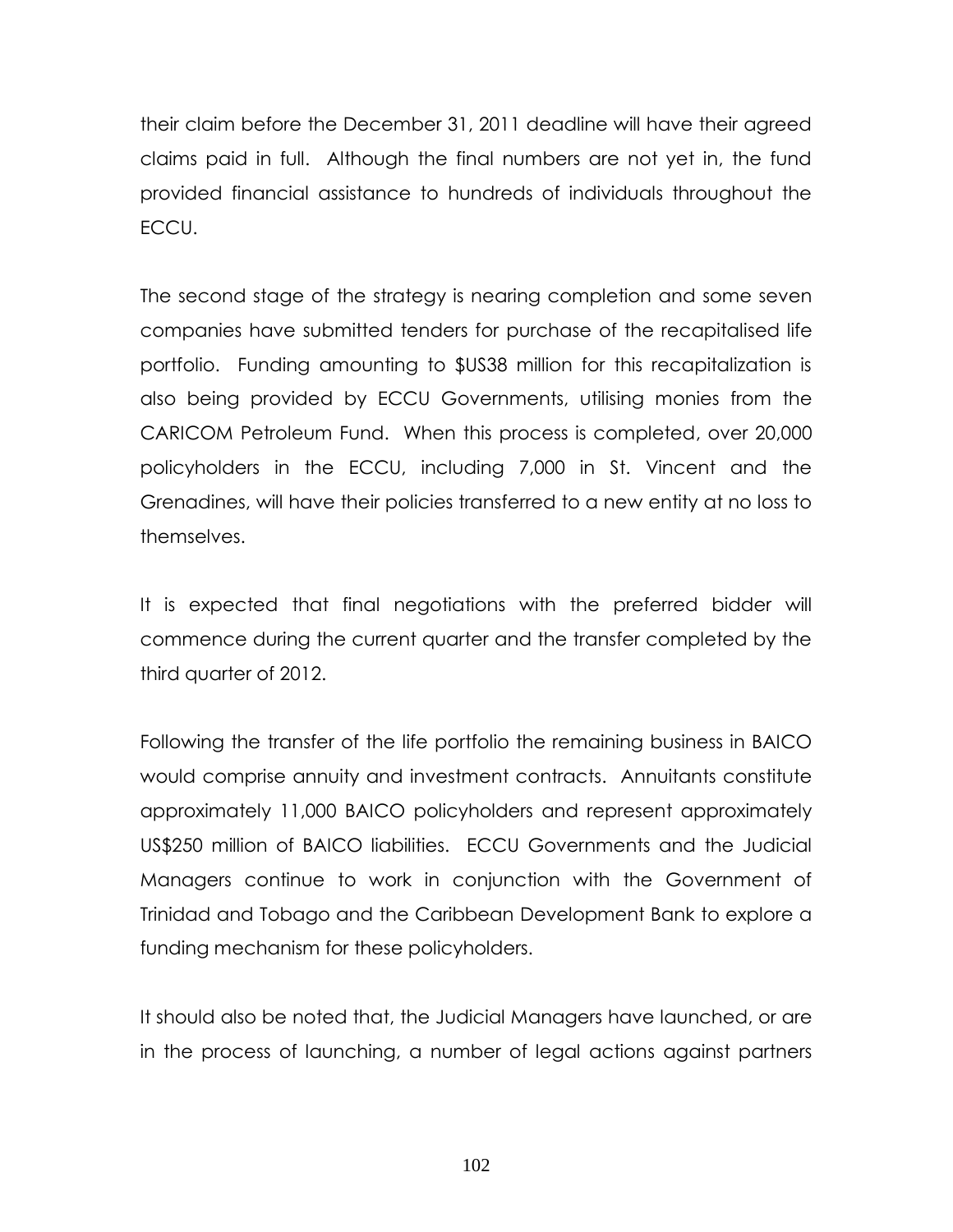that were directly or indirectly involved in BAICO's management or business dealings in the years leading-up to its collapse.

Progress is also being made in respect of CLICO International Life Insurance Ltd (CIL) which was placed under Financial Management in the various ECCU countries, during 2011. In December 2011 the Judicial Manager for CIL sought and receive sanction from the High Court of Barbados, (where the company is incorporated) to take steps to identify a suitable investor with which to associate in the establishment of a new company, to take over CIL's operation in Barbados and the Eastern Caribbean.

This recommendation to the Barbados High Court came after extensive consultations with policyholders and insurance regulators in Barbados and in a number of ECCU jurisdictions. The next step for the Governments of the ECCU is to consider the options identified by the Judicial Manager in light of the funding required and determine what is possible to assist the policyholders. The process of selecting an appropriate investor for CIL's businesses is expected to be completed by June 2012.

#### NIS and Pension Reform

Currently the NIS has a fairly low contribution rate of only 8 percent of wages, but offers a generous pension of up to 60 percent of average wages during a worker's three best years out of the last fifteen years. The full impact of the system's generosity has not yet been felt, because the NIS is fairly young and current beneficiaries retired well below the sixty percent maximum. Over the next twenty years, however, replacement rates will approach their maximum levels and cash flow will turn negative this year. The latest actuarial report suggests that under plausible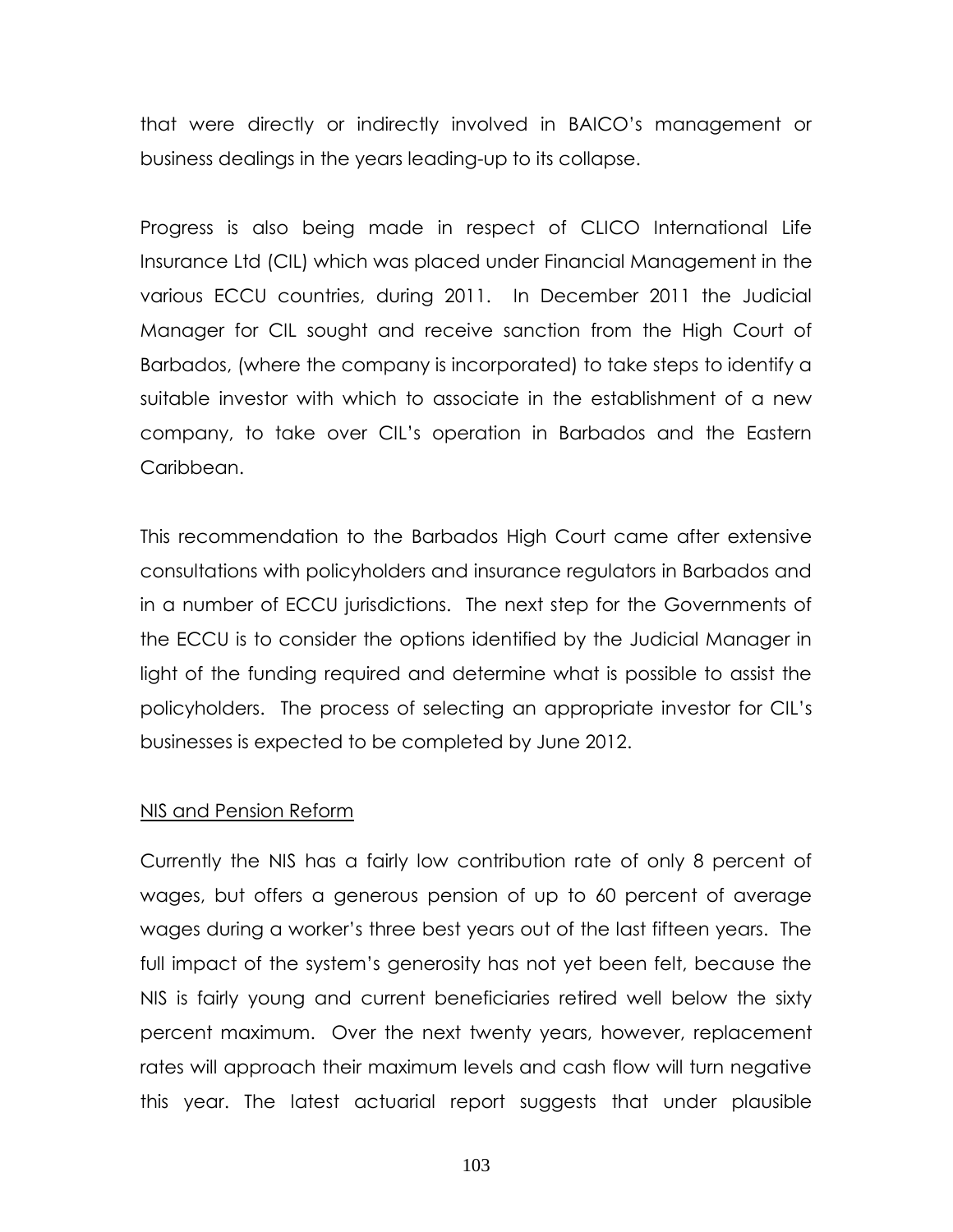assumptions, the NIS Reserves could be depleted by 2039 and benefits and administrative expenses will exceed income as early as 2025. Thus to avoid the need for abrupt and disruptive adjustments in the future, it is of critical importance that we introduce the much needed parametric reforms and contribution rate increase as soon as possible.

Similarly the Public Service pension bill has doubled over the last seven years, growing at almost twice the rate of the salary bill. This is a noncontributory system and no provision has been set aside for paying future pensioners, nor have the future demands been comprehensively analysed. Public Service Pensions are even more generous than those provided by the NIS, allowing for a maximum replacement rate of 66 2/3 percent of the average three best years. Further, since civil servants participate in the NIS Scheme, and the pension is in addition to the NIS pension, this allows for combined replacement rates to approach 127 percent, as the NIS matures. This is clearly not a sustainable proposition and it is paramount that we attempt to integrate the two pension schemes before these theoretical replacement rates are reached. A lasting and sustainable solution requires immediate, bold and decisive action. Procrastination will only compound the problem.

In 2012 we will complete work on designing solutions to both the NIS and the Public Service Pension System. In respect to the NIS, the Eight Actuarial Review is scheduled for the first half of 2012 and will identify the reform options which we will be implementing in the coming years. This Eight Actuarial Review was scheduled for completion in 2011 but has been delayed due to deferment of the Population and Housing Census, since the report cannot be satisfactorily completed without up to date information on the labour market and the general population.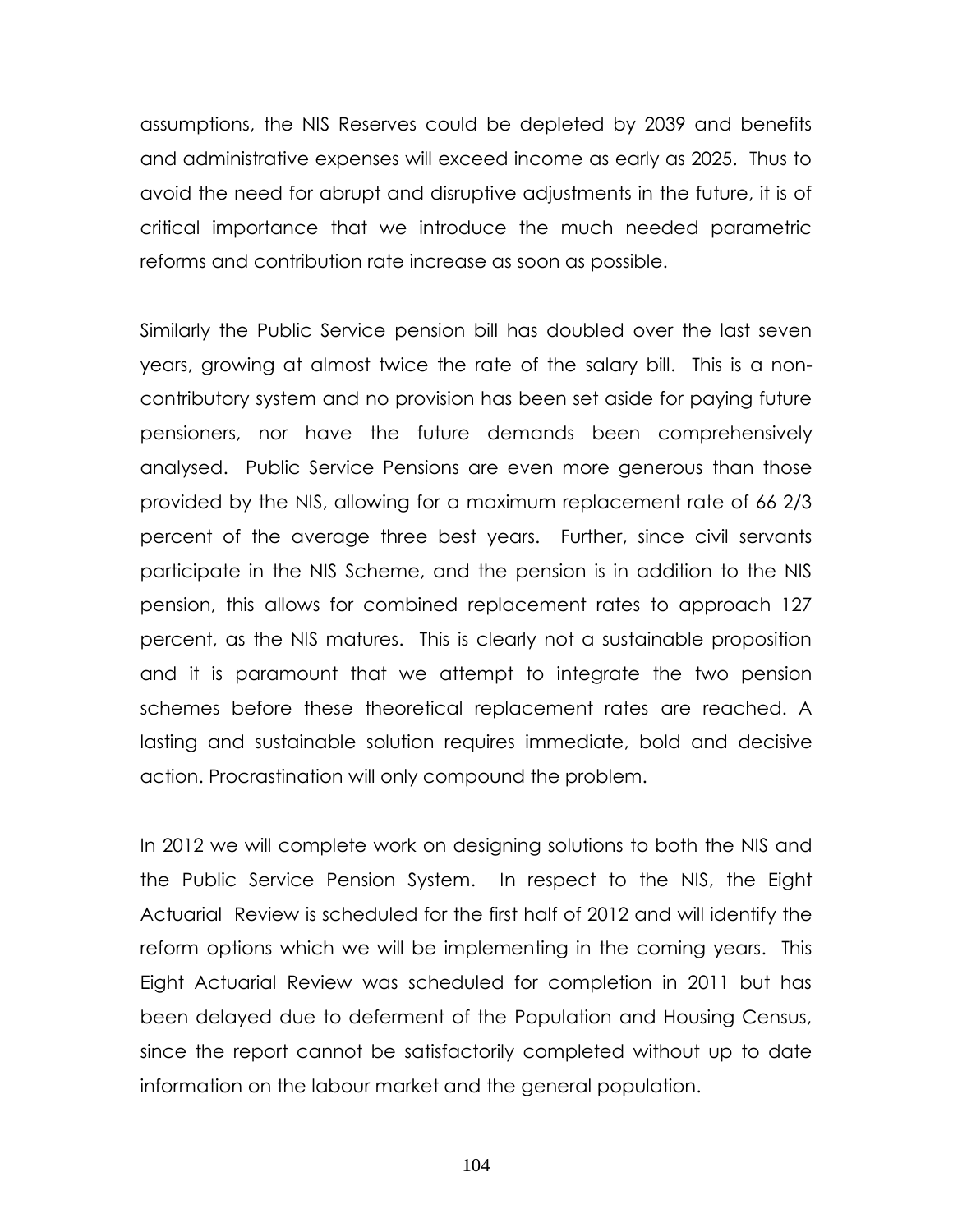Additionally, we have already started work in reviewing the reform options for the Public Service Pension System and the feasibility of a merger with the NIS. By the time of the next Budget presentation, I expect to present to this Honourable House a series of measures for a reform of the NIS and Public Service Pension System.

#### Energy

Over the last decade we have witnessed a steep increase in the cost of energy with crude oil prices moving from \$US 30 per barrel in 2000 to over US\$ 145 per barrel in 2008, and to the current price of \$105 per barrel. Such rapid increase coupled with the worst financial and economic crisis since the Great Depression have adversely impacted social and economic development not only in St. Vincent and the Grenadines, but throughout the world.

In response to this challenge, we have fashioned a comprehensive and modern National Energy Policy which has as it central features, the sourcing of significant quantity of energy products under the PETRO CARIBE Agreement, further development of renewable energy sources, energy conservation, fairer and lower pricing mechanisms for energy products, a targeted transport subsidy, and the further modernisation of Vinlec.

In keeping with this strategy in the last five years or so Vinlec has carried out a major expansion of its generation and transmission system, at a cost exceeding \$100 million dollars. This programme has significantly improved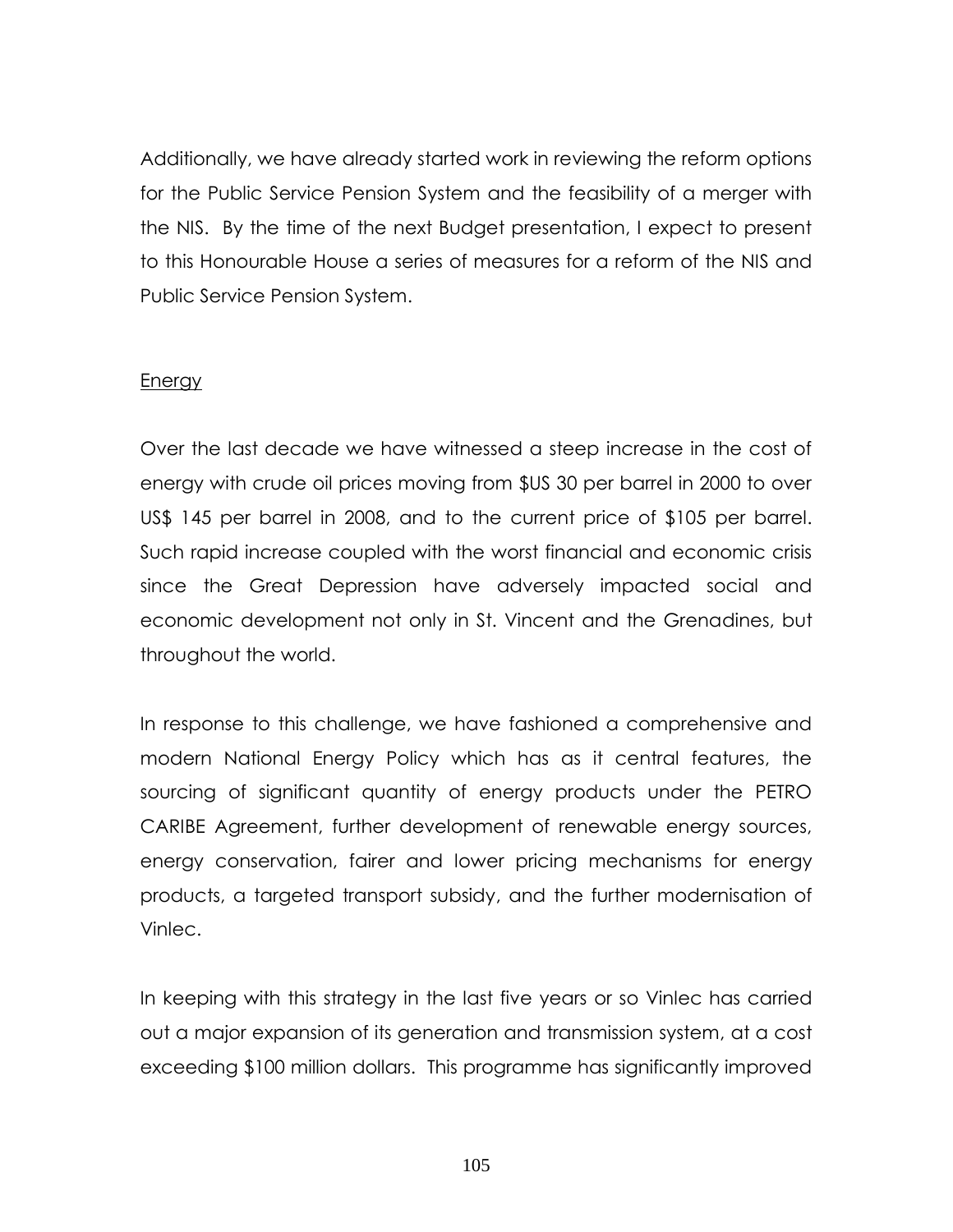the reliability of the service and carters for the continuing social and economic development of St. Vincent and the Grenadines.

The investment programme has also resulted in improvement to Vinlec's financial operations. Net earnings for 2010 were \$6.54 million on sales of 125 million units. Despite the reduction in the tariff for industrial and commercial consumers in 2011, net earnings have increased.

Recognising the importance of continuous improvement in the electricity infrastructure, Vinlec has developed plans for several projects to be implemented in the next three years. The emphasis in this phase is on renewable energy. The major projects include: Ribishi Wind Farm (\$12 million), Hydro Rehabilitation (\$15 million), Heat Recovery Generation (\$6 million), and the Kingstown Building Extension (\$3 million).

Progress on the renewable energy projects has been much slower than anticipated, but we expect steadier progress now that the other major projects are practically completed. The implementation of these projects will result in considerable savings for consumers in the form of lower fuel surcharge. For example a 3 MW wind plant at Ribishi is projected to produce some 7,884,000 units per year. The fuel savings for this level of production is estimated at 38,000 gallons which at current prices will result in savings of \$4.5 million per annum. These savings will accrue to the consumer and not Vinlec.

Accordingly, in order to have a successful expansion of renewable energy in St. Vincent and the Grenadines, there is need for a restructuring of rates, such that some of the savings in the fuel surcharge will accrue to Vinlec, which has to make the substantial capital investments.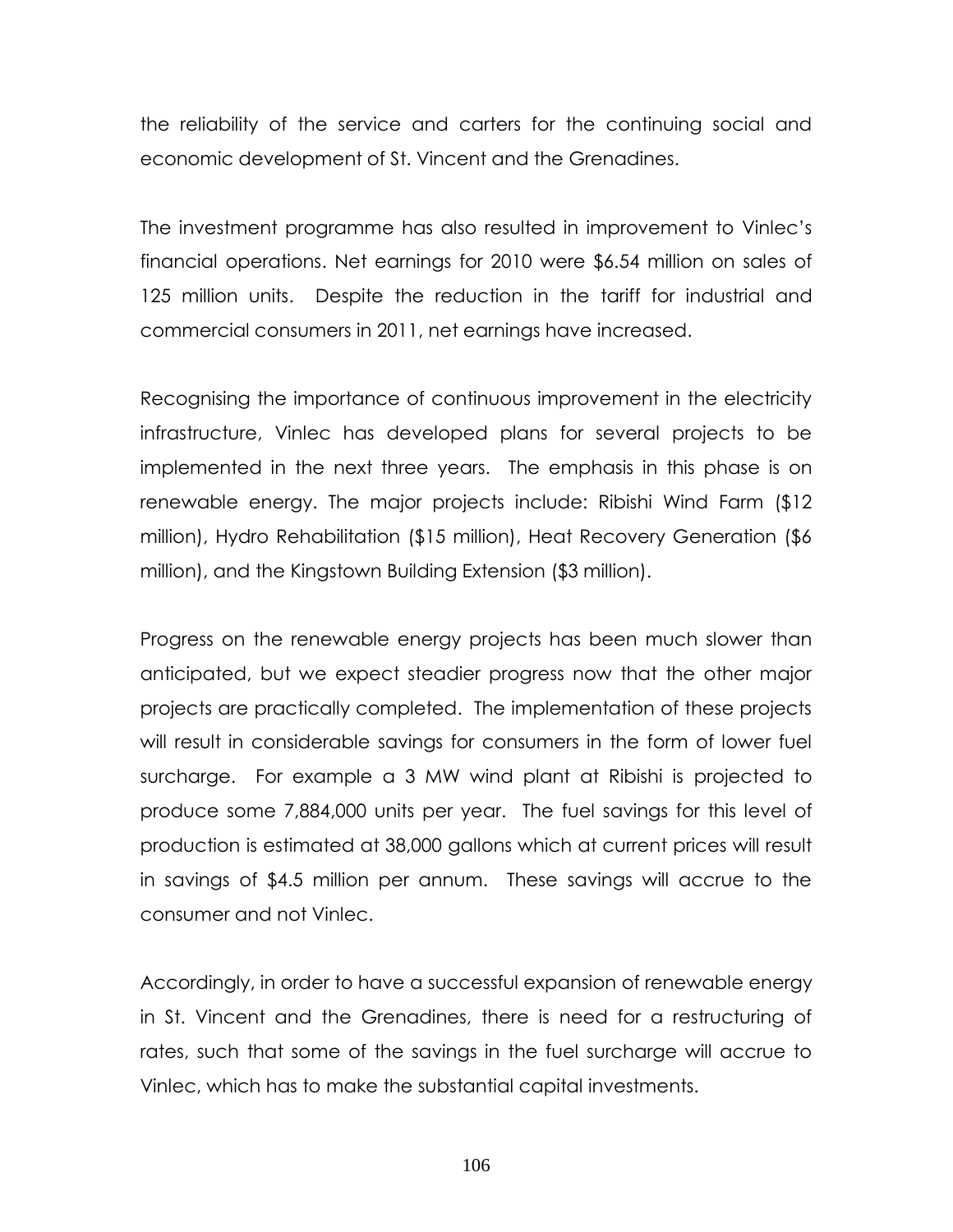## **Public Debt**

As at September 30<sup>th</sup> 2011, the total public debt of St. Vincent and the Grenadines amounted one billion, two hundred and twenty-one million, six hundred and ninety-seven thousand five hundred and fifty dollars (\$1,221,697,550). This figure is 0.7 percent lower than the total disbursed outstanding debt for the comparative period in 2010. The Domestic Debt which amounted to \$491.35 million as at September 30<sup>th</sup> this year fell by 14.9 percent or \$86.29 million when compared with the domestic debt for the same period in 2010. On the other hand, the external debt for the period under review stood at \$730.35 million, an increase of \$77.15 million or 11.8 percent when compared with the external debt as at September 30th 2010.

The reduction in the domestic debt was due mainly to the following:

- 1. A sum of \$13.4 million was paid on amortized bonds;
- 2. Public sector overdraft balances were reduced by \$38.9 million; and
- 3. A total of \$20.2 million was repaid on loans;

There were however an increase in Treasury Bills of \$15.0 million and Payables increased by \$8.6 million.

The main factors behind the movement of the external debt are as follows: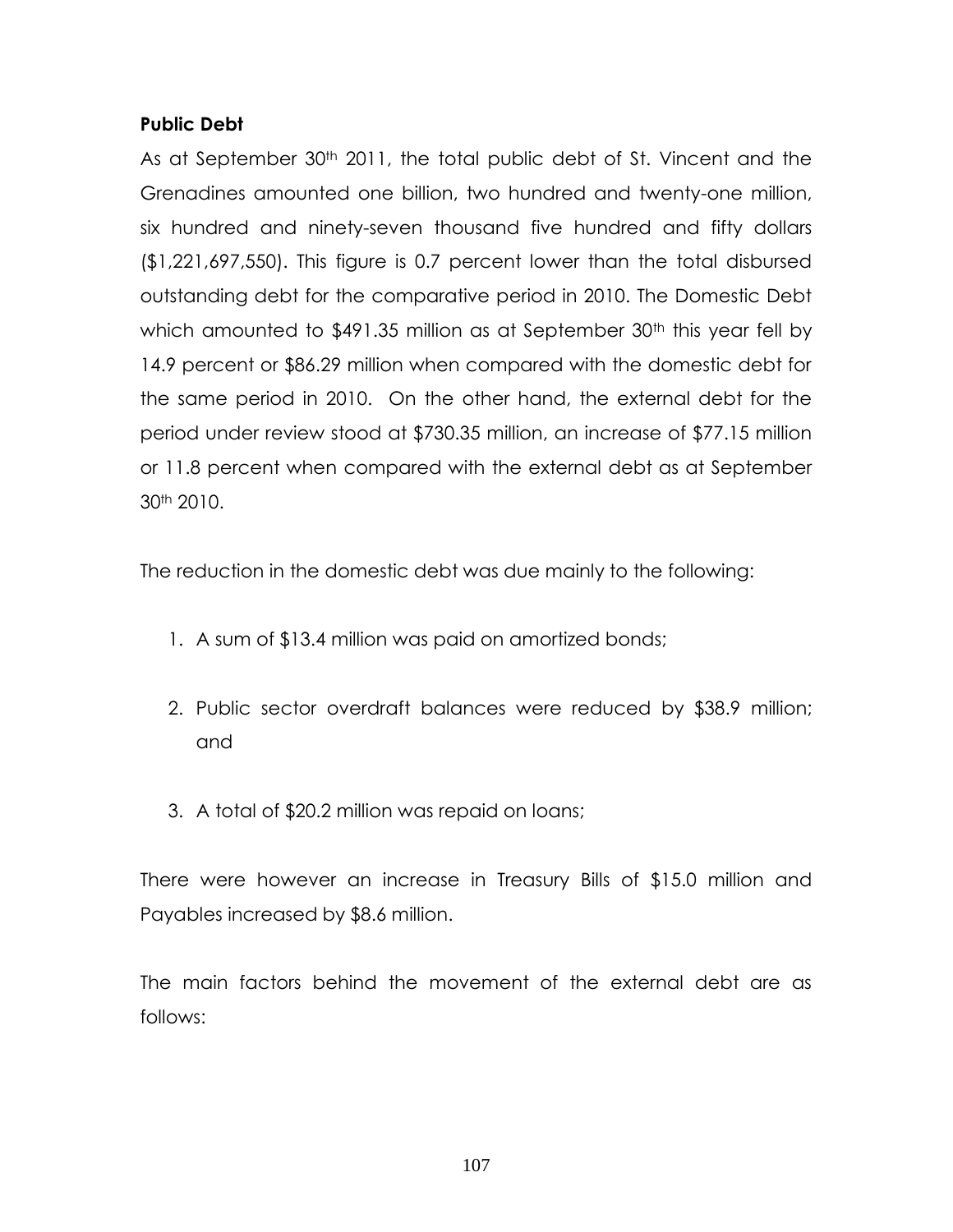- 1. CDB Loans increased by \$103.8 million as a result of the Financial Stabilisation Loan and further draw-downs on the Policy-Based Loan;
- 2. Indebtedness to the IMF also increased by \$14.1 million due to draw-downs on the Rapid Credit Facility to aid in the Tomas and Flood damage rehabilitation;
- 3. These increases were moderated by the reduction in other loans as a result of the repayment of principal. Some of the more important ones are:
	- a. State-Owned Enterprise loans not serviced by the Central Government fell by \$19.9 million; and
	- b. A total of \$ 27.4 million was repaid on Bonds;

The Public Debt as at September 30<sup>th</sup> 2011 is comprised as follows:

| <b>Type of Debt</b> | Amount       | % of total |
|---------------------|--------------|------------|
| <b>Domestic</b>     | \$491.35 m   | 40.2       |
| <b>External</b>     | \$730.35 m   | 59.8       |
| <b>TOTAL</b>        | \$1,221.70 m | 100.0      |

Total debt service for 2012 is estimated to be \$131.8 million or 26 percent of the Current Revenue. The Debt Service requirements for 2012 are made up as follows: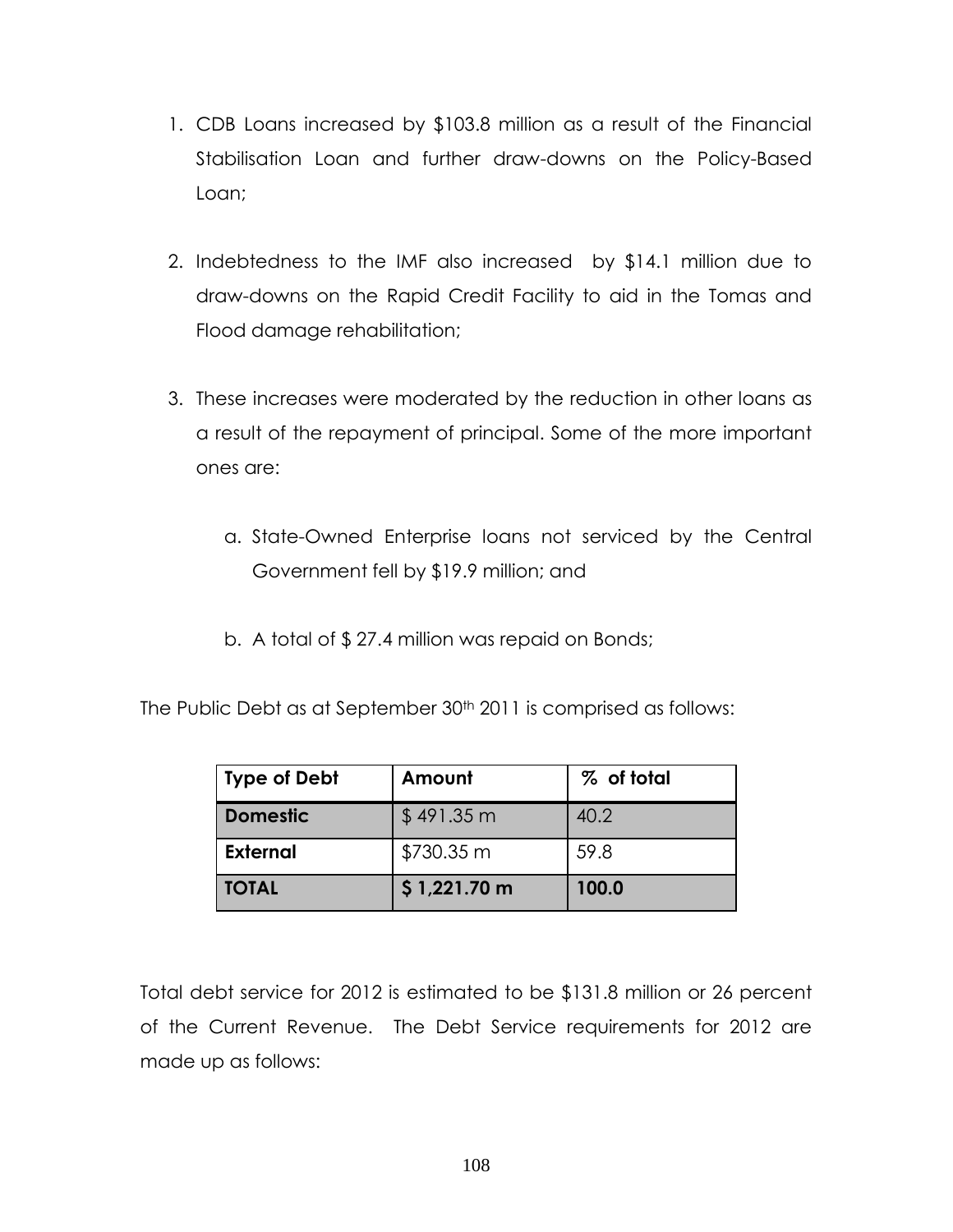| \$6.00 m  |
|-----------|
| \$74.33 m |
| \$51.45 m |
|           |

It is useful to note that Interest Payments are 3.4 percent lower than last year's approved budget. This is as a direct result of the loan swap that was undertaken via the CDB Financial Stabilisation Loan, where higher interest domestic loans were exchanged for a lower interest external loan. Our participation in the RGSM has helped us to contain interest costs as our Treasury Bills have attracted rates around 4.5 percent, much lower than some industrialised economies have been able to obtain, and this further demonstrates confidence in the economic management of our economy.

Principal repayments are expected to be 3.6 percent above the amount budgeted in 2011. More details on the public debt can be found on pages 653 to 659 of the Estimates.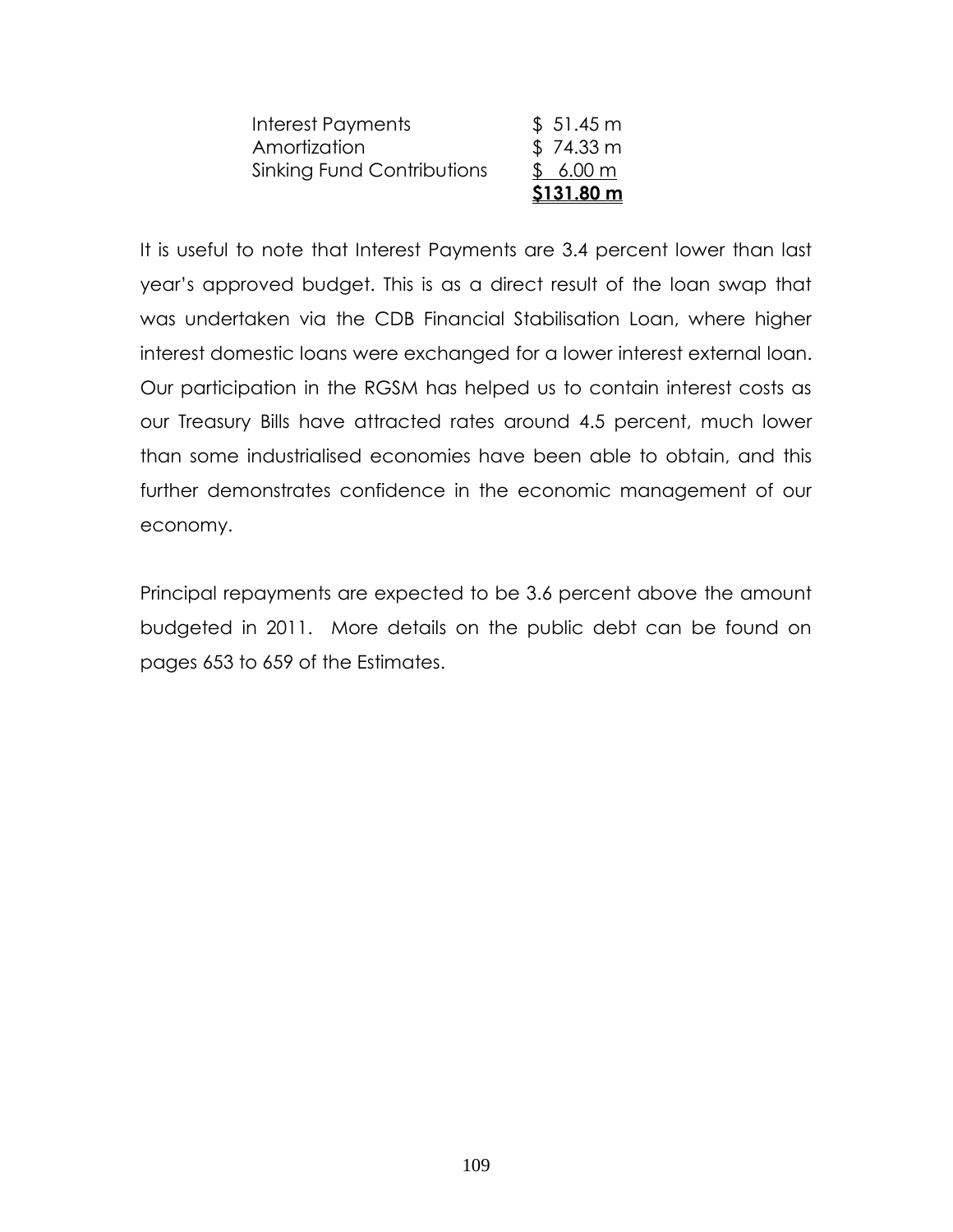## **Resource Requirements 2012**

The total resource-envelop required to meet the capital and recurrent expenditure programmes of the Government for the 2012 fiscal year is \$793.9 million. This is made up as follows:

- Recurrent Expenditure (inclusive of Amortization and Sinking Fund Contributions) of \$528.7 million; and
- Capital Expenditure of \$184,9 million;

In the 2012 budget, careful attention has been paid to restrain the growth in recurrent expenditure whilst maintaining a reasonable level of investment spending. In this regard, the recurrent budget remains relatively stable registering a marginal decline of 0.1 percent or \$0.82 million when compared with the 2011 recurrent estimates even as expenditure on the public sector investment programme is budgeted to increase by 4.7 percent. This is an important budget policy, since it signals the intention of the Government to maintain fiscal discipline while simultaneously increasing public sector investment, a significant driver of economic growth.

Although the growth in recurrent budget was restrained, several new initiatives have been included in the 2012 budget; principal among these are the strengthening of the regulatory framework for domestic non-bank financial institutions; the enhancement of the Nutrition Unit, within the Ministry of Health and the Environment to combat the rising trend in chronic non-communicable diseases through better nutritional management; and the establishment of a teacher monitoring and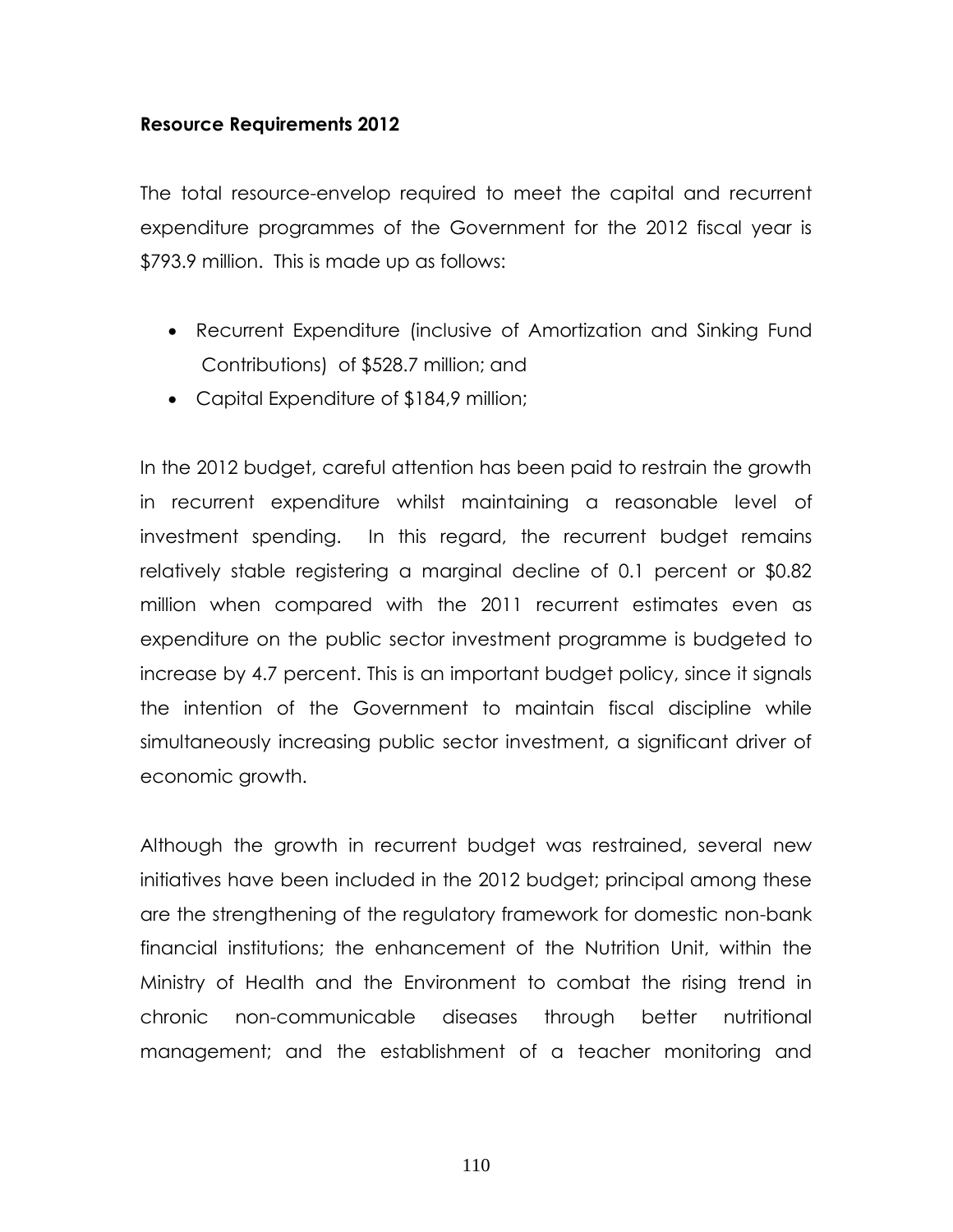development framework to improve the qualitative outputs from the education system.

The 2012 Public Sector Investment Programme focuses on the following:

- 1. The stimulation of growth in the main sectors of the economy;
- 2. The development of the supporting physical infrastructure such as roads, bridges, ports and airports;
- 3. The further consolidation of the Education Revolution by improving the school plant, developing further technical and vocational education, and integrating ICT within the teaching learning process;
- 4. The reduction of our vulnerability to natural disasters, improve our resilience and disaster response capabilities; and
- 5. The further development and modernization of the Health Sector by improving and expanding the physical plant, equipment and other infrastructure;

As a consequence of the protracted global economic crisis and its impact on the revenue performance in 2011 and the projections for 2012, there is a \$21.3 million deficit on the current account. Financing for the current account deficit and the capital programme will be raised from grants, concessionary loans. The total financing requirements for the 20112 budget amounts to \$286.6 million, made up as follows: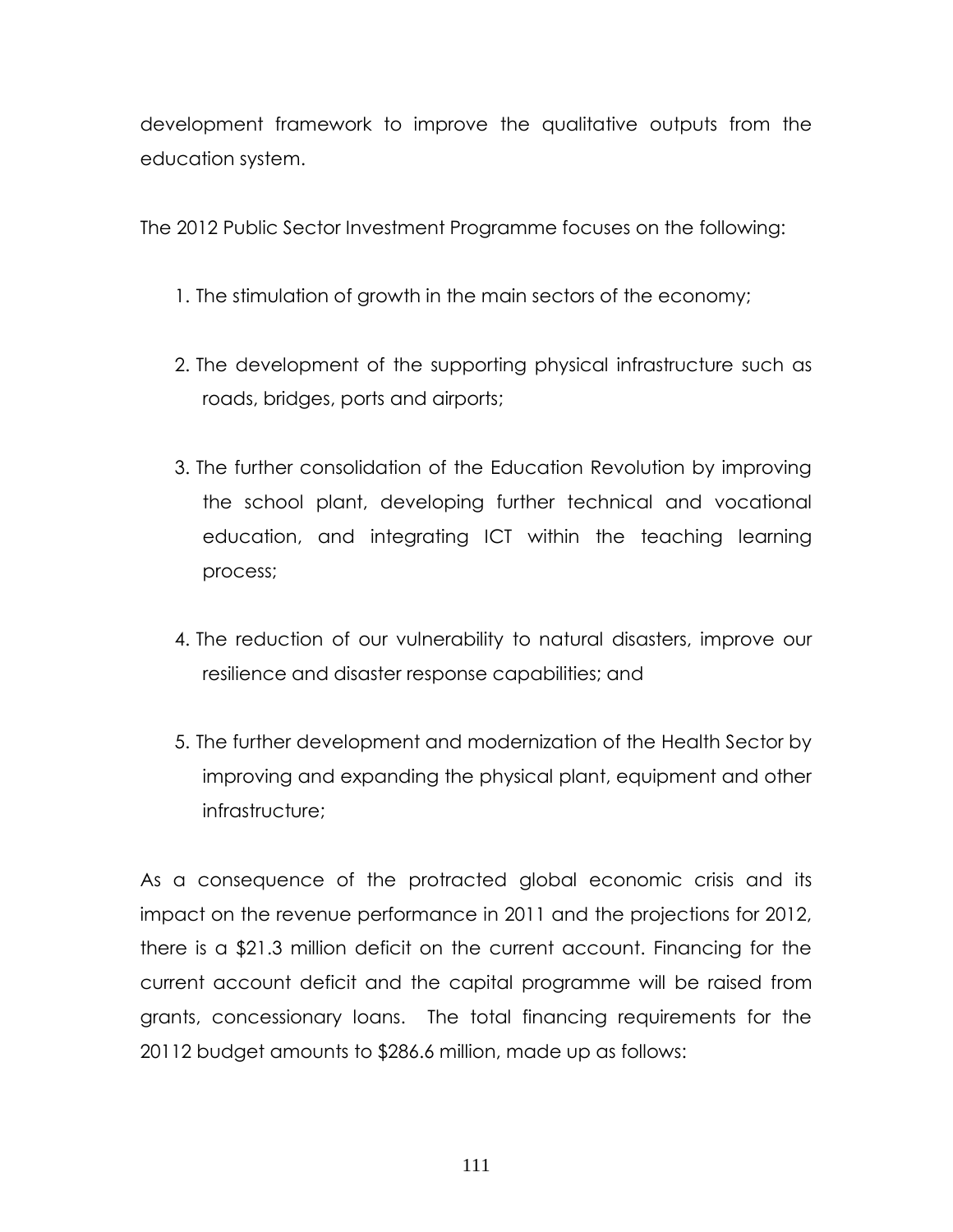| <b>Item</b>             | Amount    |
|-------------------------|-----------|
| Current Account Deficit | \$21.4 m  |
| Amortization            | \$80.3 m  |
| Capital Expenditure     | \$184.9 m |
| Total                   | \$286.6 m |

The funds required to finance these requirements will be raised from the sale of assets, and from a number of bilateral and multilateral sources. Approximately 72 percent of these resources will flow from external sources. The full details of the sources and types of financing are as follows:

| <b>Source of Funds</b>   | Amount    | % share |
|--------------------------|-----------|---------|
| <b>Domestic Receipts</b> | \$80.0 m  | 28.0    |
| <b>Capital Revenue</b>   | \$20.2 m  | 7.0     |
| Loans                    | \$59.8 m  | 20.9    |
| <b>External Receipts</b> | \$206.6 m | 72.0    |
| <b>Grants</b>            | \$61.3 m  | 21.4    |
| Loans                    | \$44.6 m  | 15.6    |
| <b>Other Receipts</b>    | \$100.7 m | 35.1    |
| <b>TOTAL</b>             | \$286.6 m | 100.0   |

# **Domestic Receipts**

A total of \$20.2 million will be taken in from the sale of Government owned assets to assist in the financing of a portion of the resource requirements for 2012. These funds will come from the sale of crown lands of \$1.0m and the sale of another portion of Bank of SVG shares which are expected to yield \$19.2 million.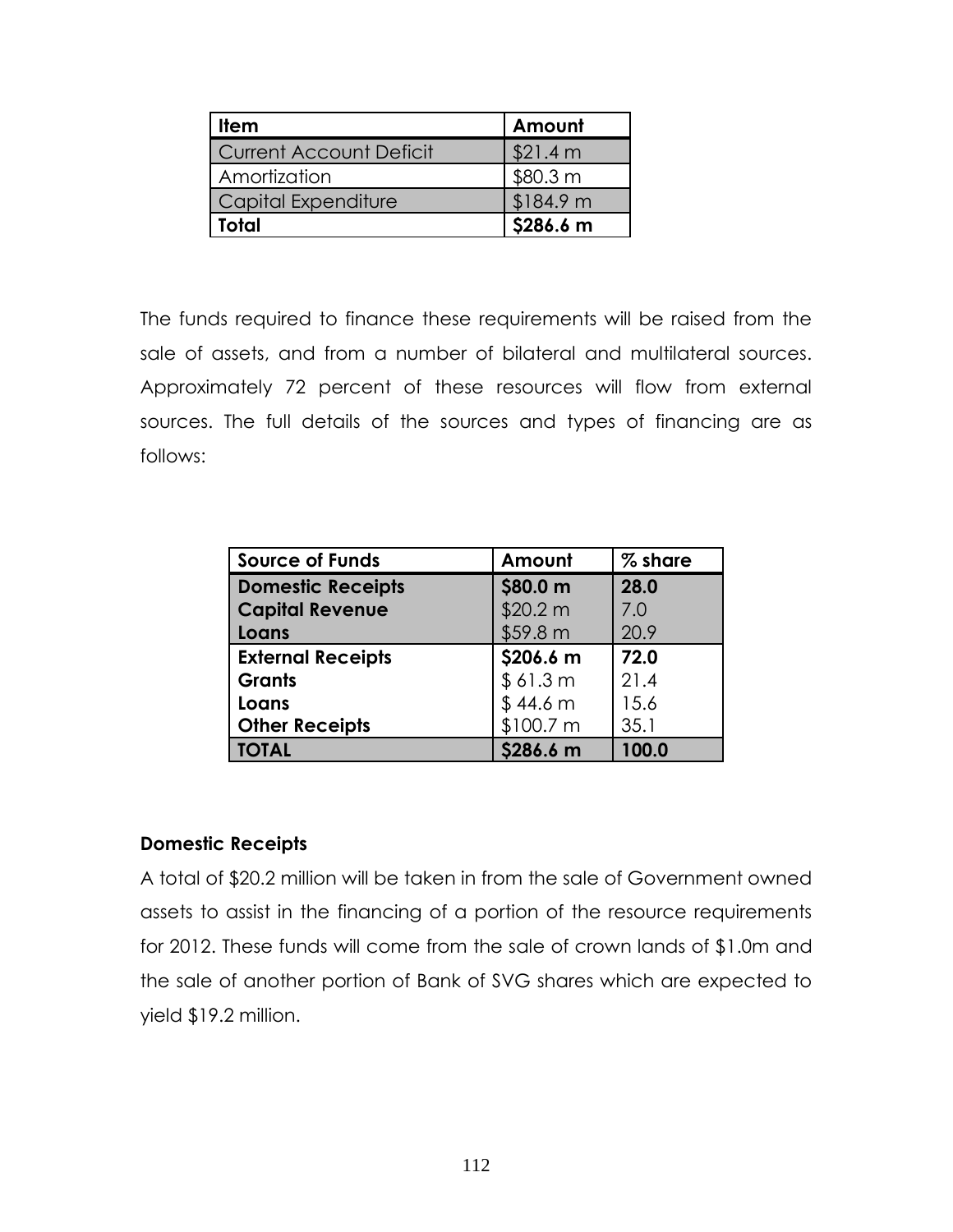Domestic Loans of \$59.8 million will also be raised, and a \$40.0 million dollar bond issue will fund a number of the projects included in the 2012 Estimates.

# **External Receipts**

Grants are expected to make a significant contribution to the financing plan. The EU will provide \$32.7 million in official development assistance and the Caribbean Development Bank will also contribute \$4.6 million in grants. The Government of St. Vincent and the Grenadines will receive grants totally \$20.2 million from three (3) friendly countries, namely the Republic of China on Taiwan \$15.5 million, United States of America \$3.5 million and the Bolivarian Republic of Venezuela \$1.3 million.

Important external loan flows are anticipated from two multilateral sources, the Caribbean Development Bank \$12.4 million and the World Bank \$11.7 million. Two (2) loans will also be drawn down from the Governments of the Republic of China on Taiwan \$ 11.4 million and the Bolivarian Republic of Venezuela \$8.4 million.

# **FISCAL MEASURES**

Our fiscal strategy for 2012 is a continuation of the one outlined in my 2011 Budget presentation, focusing on stimulating growth in the productive sectors whilst strengthening fiscal and financial stability. We aim to restore economic growth, ensure medium-team fiscal sustainability and protect the social achievements realized in the past decades. The main challenges we face are to:-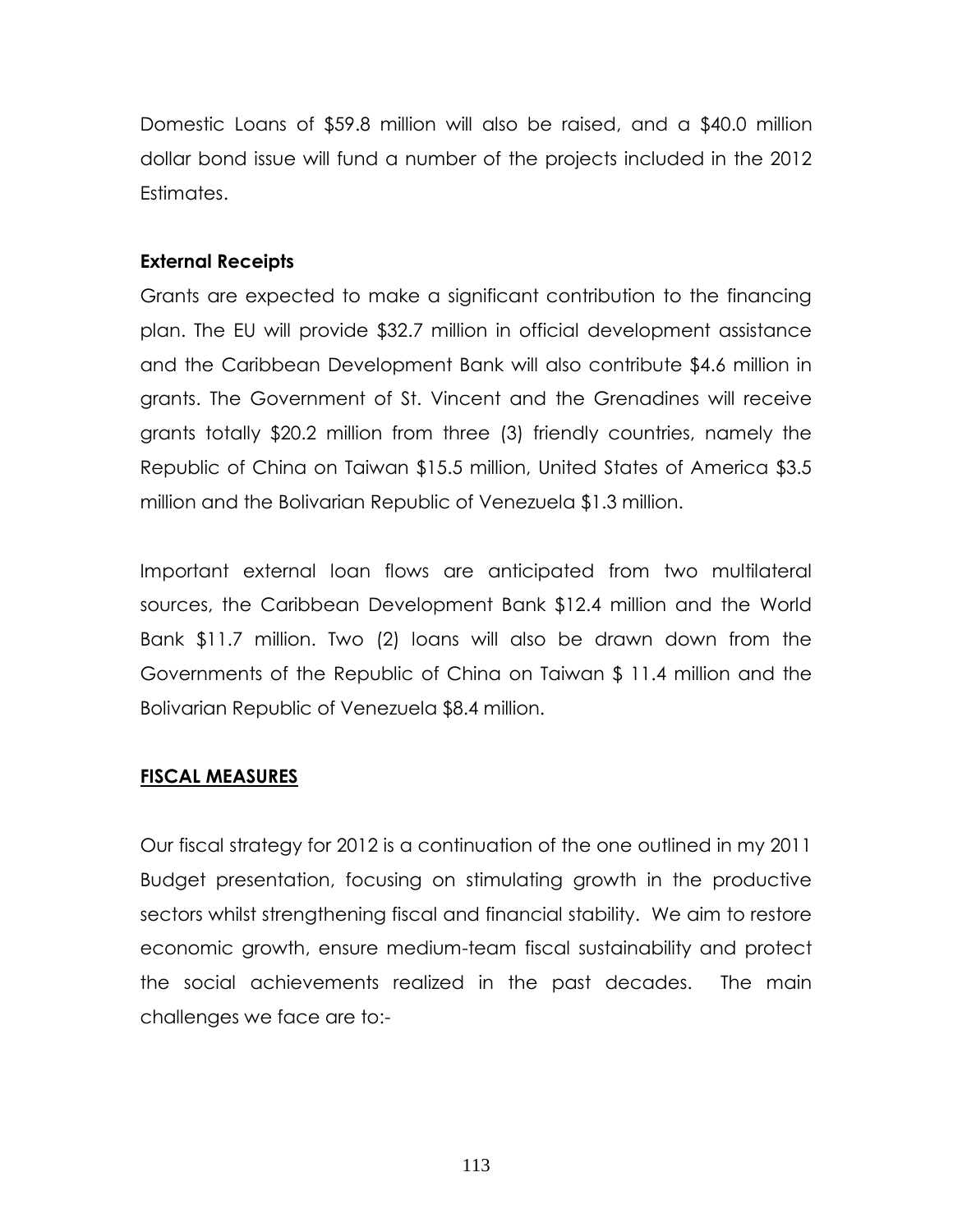- (a) Promote fiscal consolidation through expenditure rationalization and revenue growth.
- (b) Increase the efficiency of public sector investments and public service delivery.
- (c) Strengthen financial sector regulation.
- (d) Promote the development and improve the efficiency of public utilities and sea/air transport.
- (e) Further promote education and skills development to prepare the population to take advantage of new opportunities in the global environment.

Accelerated economic growth is also a prerequisite for achieving debt and fiscal sustainability and for employment creation and poverty reduction. During 2011 there were encouraging signs that the economy has "bottomed-out" and has began to record positive growth in some areas. In particular, tourism which has shown positive performance in stay-over category is estimated to have grown by 18.7%, and the Manufacturing Sector has also performed creditably, with growth of 6.5% estimated for this sector. In our effort to build on this positive achievement in 2012 and beyond, we would implement the following measures:-

## (a) Duty - Free Concession on raw materials for manufacturing

I propose to grant to all manufacturers including agro-processors, duty free concession on all raw materials, plant and equipment imported for use in their operations. The import duty on raw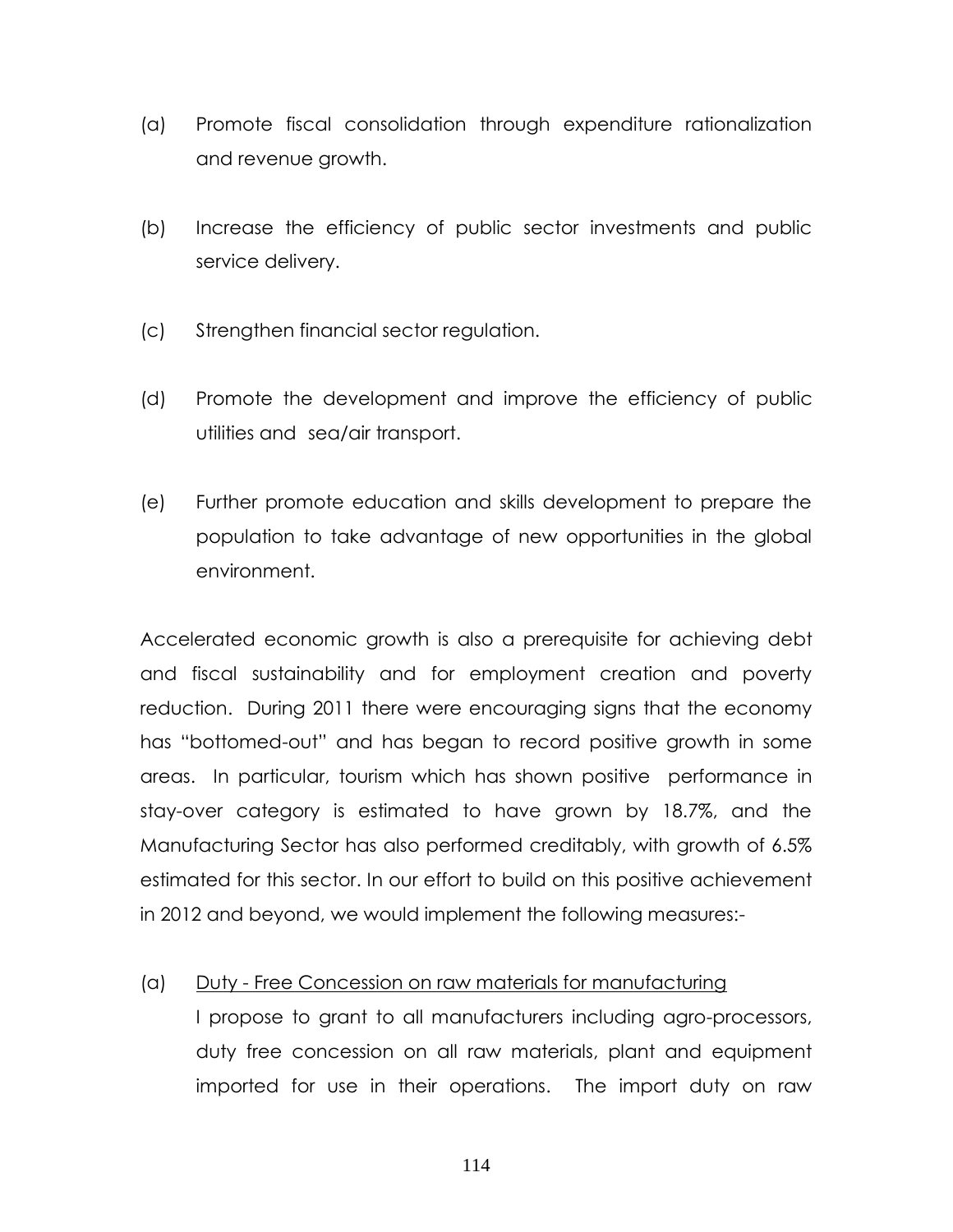materials for those operations imposes an extra cost and causes our businesses to be less competitive on both the local and external markets. Further, the tax on raw materials leads to cascading, which arises when the system of taxes applies at different stages in the chain of importation, manufacturing, distribution and final supply, and the tax at one stage falls upon tax paid at an earlier stage.

To access this facility, manufacturers will be required to make a formal application through the Ministry of Industry and all conditions in the Fiscal Incentives Act will apply to this program.

## (b) Electricity Cost

The high cost of electricity has been identified as one of the major impediments to business development in St. Vincent and the Grenadines. Indeed, electricity cost in St. Vincent and the Grenadines is higher than for most of our trading partners, and thus puts producers at a competitive disadvantage with the rest of the region.

In 2011, I announced the removal of the dreaded demand charge and a lowering of electricity cost for industrial and commercial consumers. I now propose a further reduction in electricity tariff for industrial users. With effect from March 2012, the basic charge for industrial consumers will be reduced from the current 45 cent per kwh to 42 cents per kwh.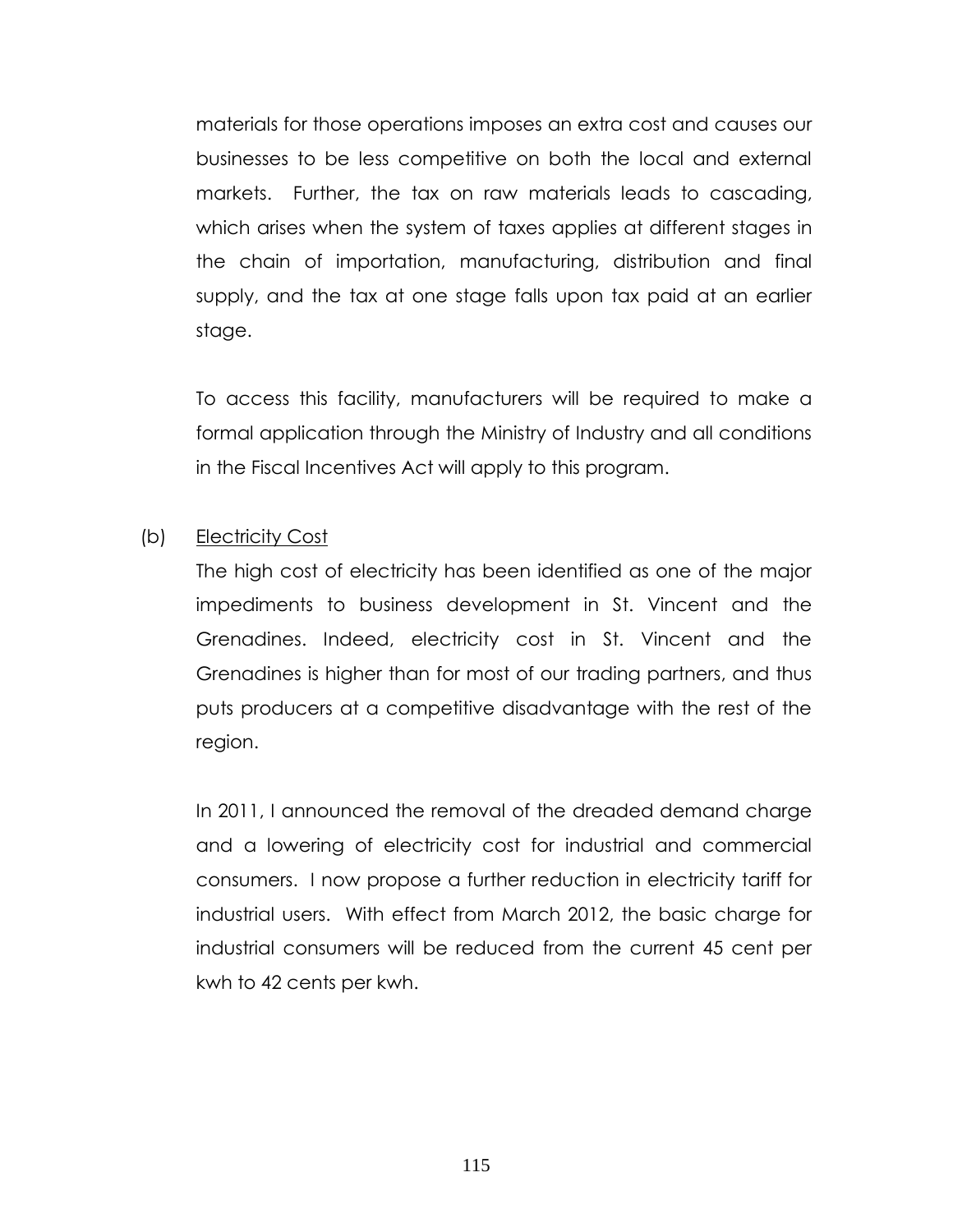This measure is estimated to cost \$250,000 per annum, most of which will be borne by Vinlec. The direct cost to the Consolidated Fund in the form of a reduction in VAT revenue will be minimal.

I also propose to institute a system of volume discount for commercial and industrial consumers. Industrial consumers using more than 150,000 units per month will be entitled to a five percent discount and those consuming over 200,000 a ten percent discount. A five percent discount will also apply to commercial consumers utilising more than 150,000 units monthly.

## (c) ICT – tax credit

In order to promote the use of ICT technologies to enhance efficiency and competitiveness, I propose to provide a tax credit for any service provider or business which invests more than five million dollars on any project for ICT development in St. Vincent and the Grenadines. Eligible expenditure for this program will include development and installation of IT Systems and infrastructure, and related education and training to improve the quality of human resource and to increase the pool of skilled labour.

The tax credit will amount to twenty five percent of eligible expenditure in any given tax year and any unused portion may be carried forward indefinitely. Further, I also propose that in the application of this measure, the Inland Revenue Department will permit the carry back of any unused credit against previous year taxes.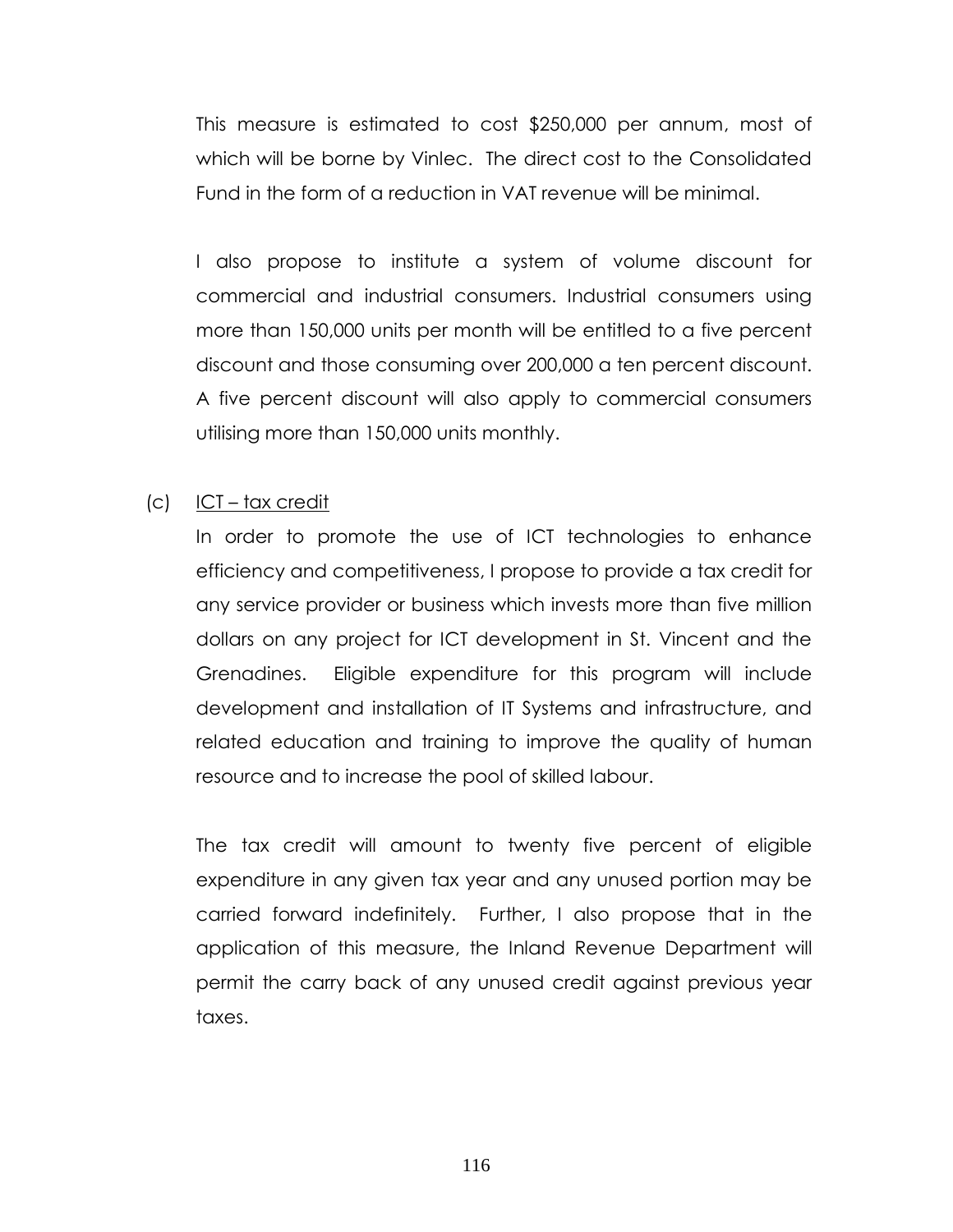The main advantage of this investment tax credit is that its focus is specific. A firm receives the benefit of the allowance against its tax liability only if it invests. Effectively the investment tax credit translates into a lower tax rate.

#### Value Added Tax

The Value Added Tax which was introduced in St. Vincent and the Grenadines in May 2007, to replace the consumption tax and several other taxes, has performed reasonably well and now accounts for over forty percent of current revenue. Notwithstanding this performance, VAT revenue has continuously fallen since 2008, moving from \$153.54 million in 2008 to \$132.30 million in 2011.

The decline in the VAT collections is partly attributed to the global economic recession with its consequential impact on the domestic economy, but this fact can explain no more than a small fraction of the revenue decline. Other factors that have contributed to the downward movement are increases in the exempt and zero-rated items, reduced level of compliance by VAT Registrants, and increased levels of fiscal concessions granted.

The reduction in the level of tax compliance is particularly troubling as persons are collecting taxes on behalf of the Government and failing to pay over these funds to the Treasury. As at December 2011 arrears of VAT were estimated at \$25 million, including interest and penalties due on overdue amounts. The Government can no longer tolerate such behavior by a few delinquents and will be implementing the following measures aimed at reversing the downward trend in revenue from the VAT, and correcting the weakness in the administration of the tax: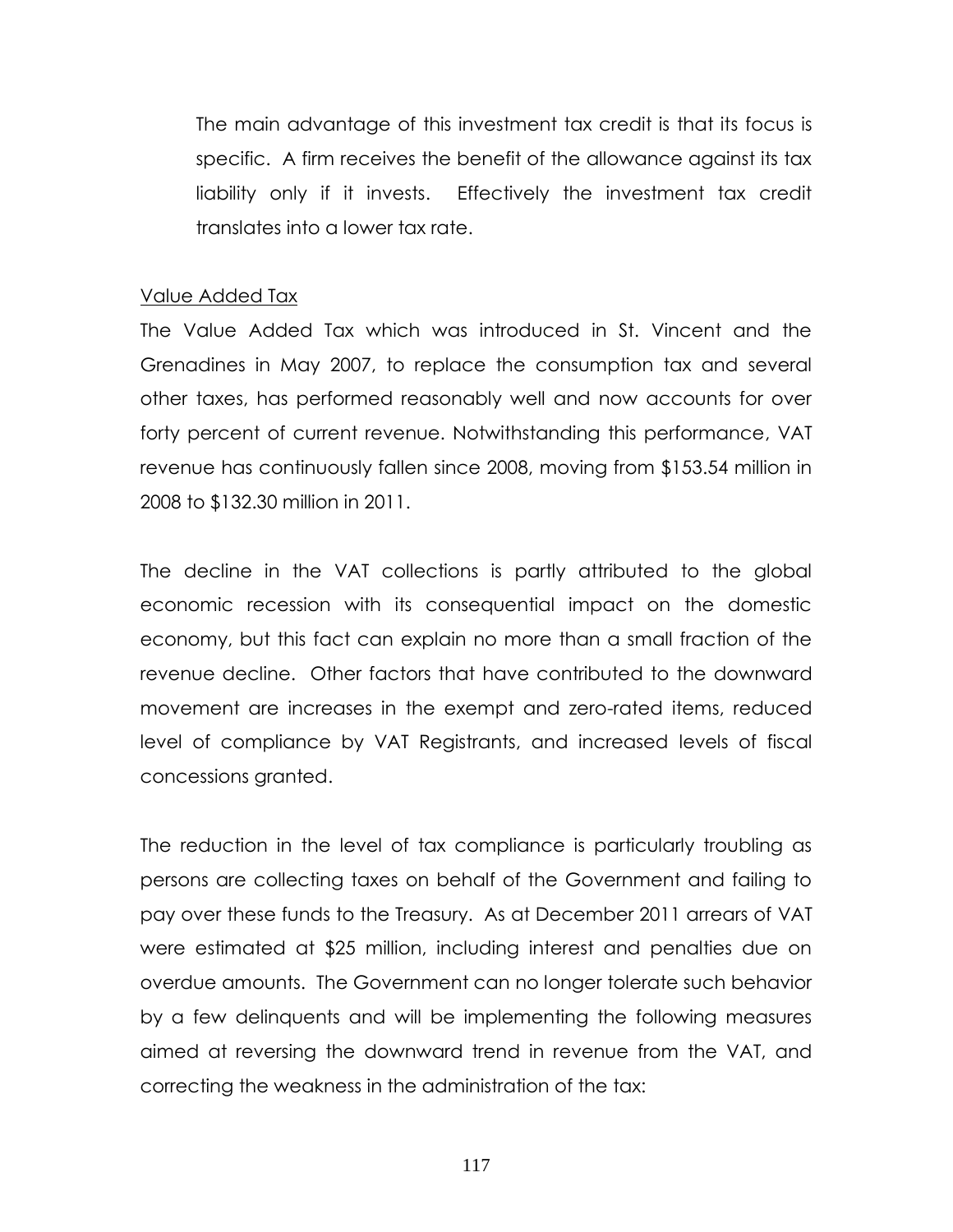- (a) Stricter enforcement of the VAT Act and the Income Tax Act regarding collection of unpaid amounts.
- (b) The removal of some items from the zero-rated list by transferring them to the exempt list, including cooking oils, salt, yeast, baking powder, shortening, sanitary napkins, baby diapers and napkins, toilet tissue and men, women and children undergarments.

One other matter we propose is to deal with is the anomalous situation whereby exports are zero-rate except for unprocessed agricultural products which are instead treated as exempt. Accordingly, I propose to zero-rate exports of unprocessed agricultural products, which will be more advantageous for our exporters of these goods.

I should point out that it is normal in a VAT system, particularly, in its early years of operation to make adjustments and correct anomalies.

# Property Tax

The present property tax applies to the value of real property, assessed on the basis of Annual Rental Value (ARV). The rental value is determined administratively using a number of parameters, including, the size, the location, and the use of the property. The tax is levied at a flat rate of 5% on all real property except rural land, which is taxed at a specific rate per acre. A reduced rate of 2.5% applies to hotels and agricultural property, and a rate of 1.5% applies to tourism related development.

Rental values are administratively difficult to determine especially in areas where almost all the properties are owner-occupied. This create two major problems: (1) it makes tax payments unrelated to the market values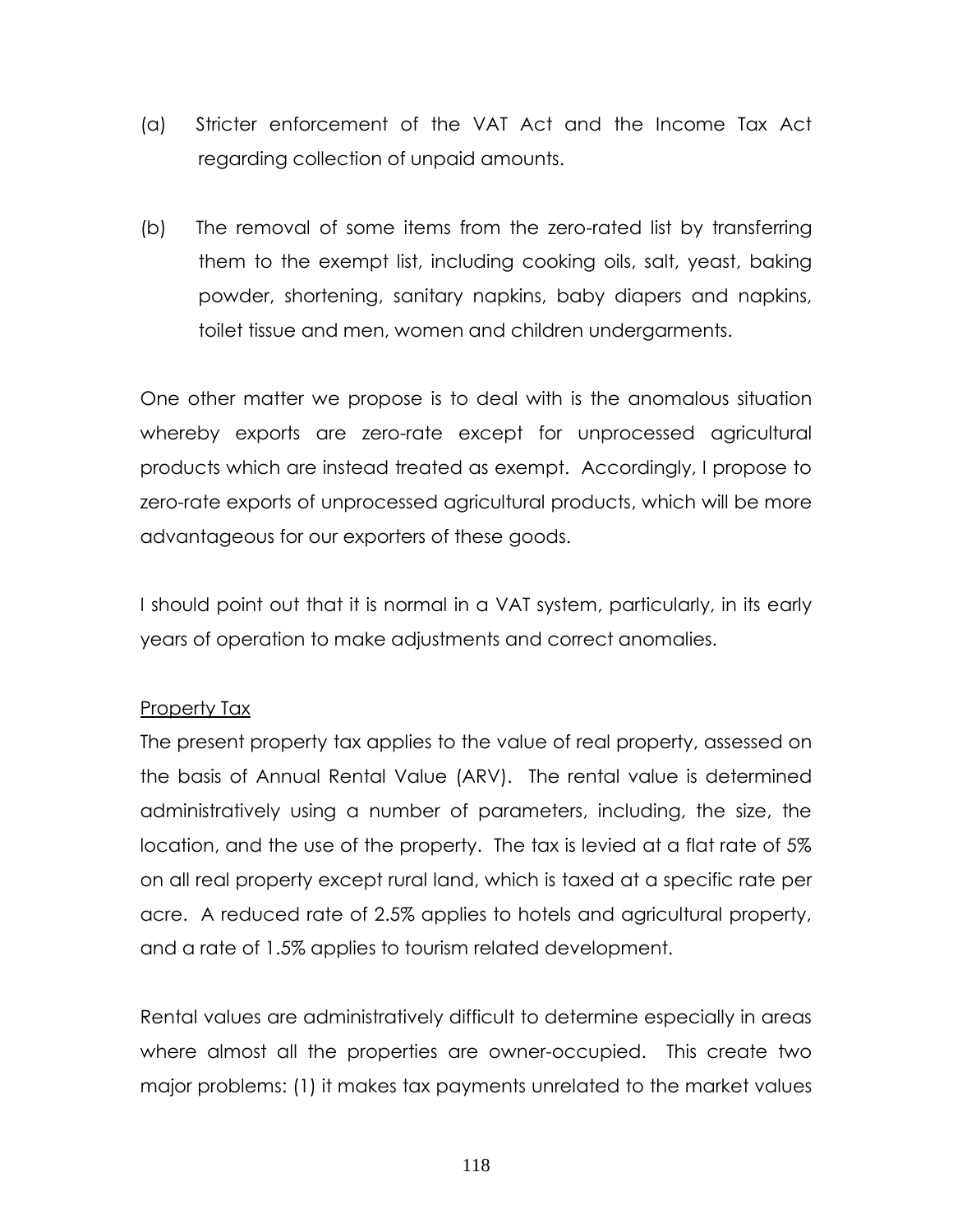of property with undesired effects on the distribution of the tax burden, and (2) it generates the perception that the tax is unfair. In modern property tax administration, generally, market value is used to assess the tax payable on properties. Accordingly, the Government has decided to convert the rental value assessment system into a market value assessment system, with effect from this current tax year.

The new MV property list includes some 40,851 properties, together with an additional 15,796 built structures (abandoned buildings, agricultural buildings, additional structures and buildings under construction). The combined open market valuation of all these properties is \$9.046 billion. This is subject to variation as the valuations are "endorsed", and exempt properties identified (e.g. Mustique).

This compares with the existing ARV list of some 25,940 properties, with a total annual rental value of \$71 million and an ARV tax assessment of \$3.6 million. The existing ARV data has been analysed with the new MV data in order to establish a correlation to guide tax rates. This has been effected by use of a formula, MV = 73 x ARV. Based on this correlation, a neutral tax rate on property owners would be 0.07 percent of market value. This rate would on average be equal to the existing 5% of the Annual Rental Value.

It is important to note that the valuation method to produce this list does not determine the tax assessed. It is the rate applied to the list that will do so. We therefore propose to levy the new property tax at a rate of 0.08 percent of the market value which will cause a modest 15 percent increase in the tax paid by the average tax-payers. This level of increase we consider to be reasonable, considering the fact that the present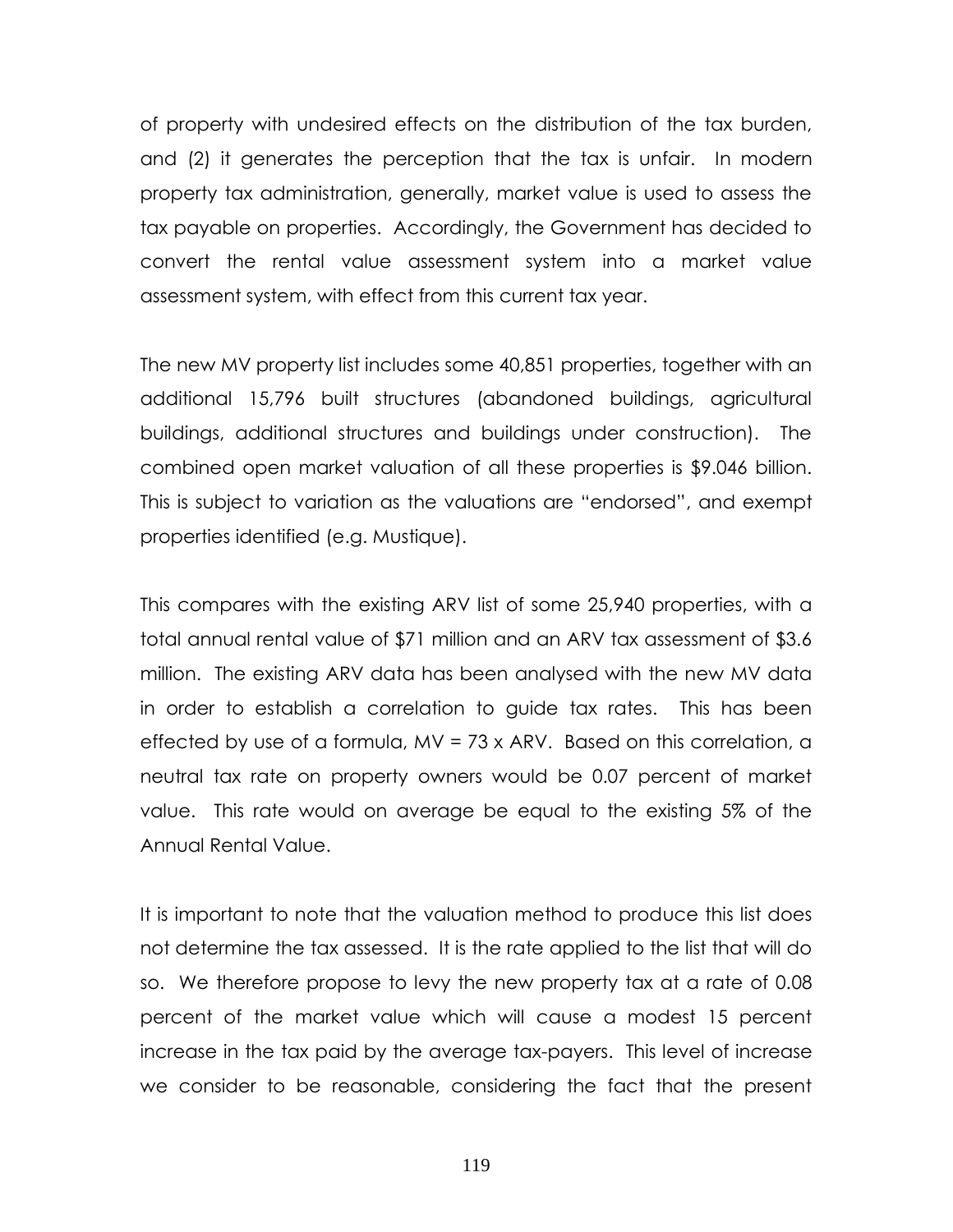valuation list has been in existence since the early 1990s. The overall revenue impact will however be much greater, and fairer, since we will be now capturing an additional 10,000 taxpayers and since we are putting systems in place to enforce compliance and reduce delinquency. The additional revenue from this measure is accordingly estimated at \$3.2 million per annum.

Even though all property-owners would be registered, it is my government's intention to exempt property-owners who own properties with an assessed value less than \$25,000 from the payment of the tax. This will exempt close to 10,000 property-owners.

It is obvious that with a significant increase in the number of properties and with an existing Tax Roll which relates to an ARV of some 20 years ago, that there will possibly be large increases for some newly rebuilt properties and others that have been substantially improved over the 20 year period. This is the case for much of Kingstown. So, possible relief will be available by placing a cap on the applied rate.

Accordingly, transitional relief will be offered for individual's property tax which increases by more than twenty-five percent (25%). The assessment will be reduced where there are particular grounds to suggest that the MV is incorrect and has not been calculated on a proper basis.

Concessionary rates will also be offered on certain categories of property such as new commercial properties, hotels and other tourism related properties.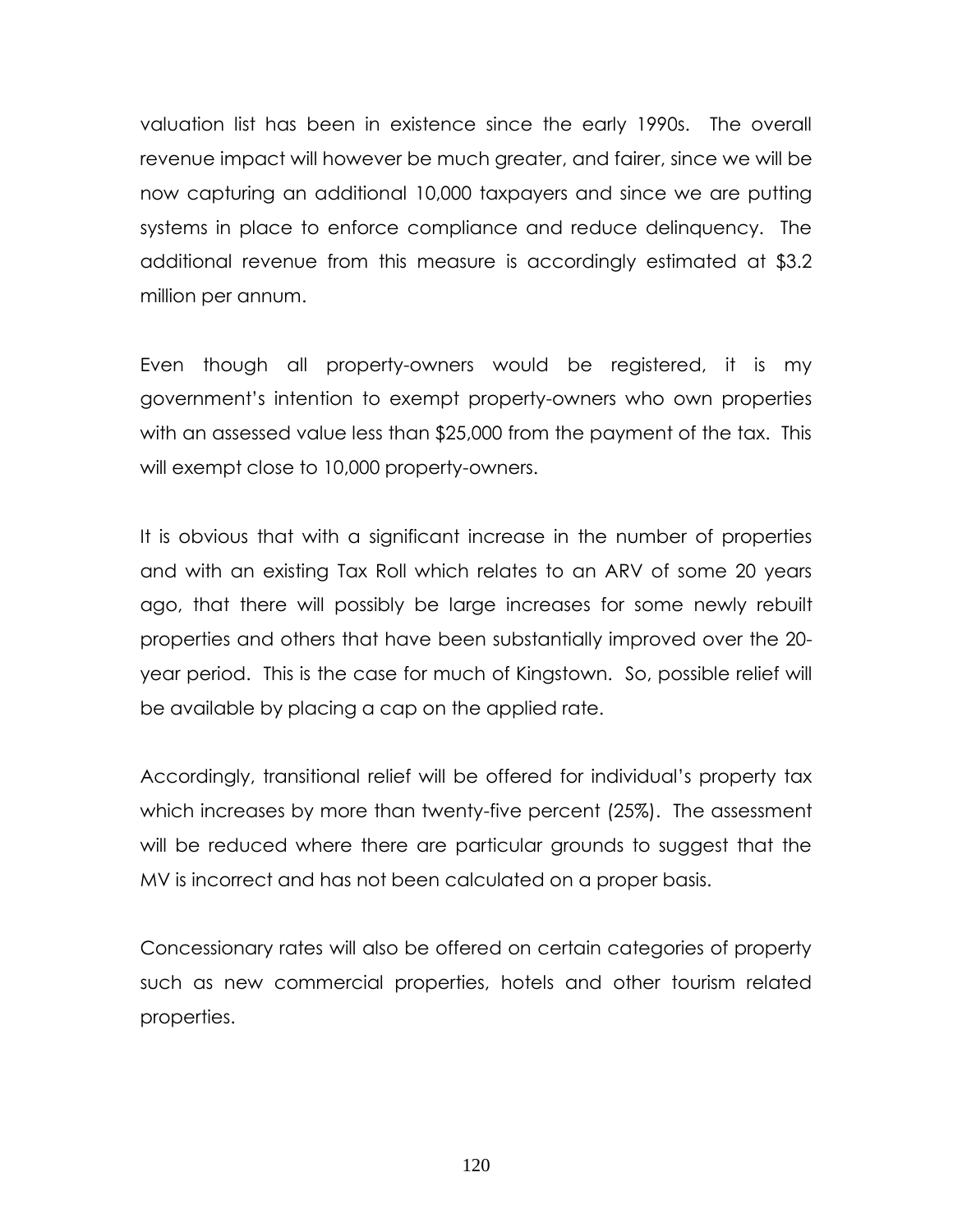Another feature of the proposed new system is the banding of properties within various bands, for the purpose of establishing the property tax. The agreed rates will apply to the mid-point of each band to provide the same tax for all property owners within the band.

Finally, I would like to inform property owners that the valuation list for the various districts will be published and made available to the general public for inspection. Property owners who are aggrieved with the valuation placed on their property will have the right of appeal to a valuation tribunal established by the Government. The list and the procedures for appeal will be made available to the public, no later than February 28 this year.

#### Excise

The modern excise tax was introduced in 2008 to supplement the VAT, by applying to certain goods that were highly taxed, including petroleum products, alcoholic beverages, tobacco, motor vehicles and some other goods. Rates of "excise" are somewhat lower than our regional and international comparators. The Excise tax rates are expressed in a combination of specific and ad valorem terms. Accordingly, regular adjustments are required to the rates, in order to maintain the real value of the revenues, particularly for those items with specified rates.

Accordingly, I now propose a modest increase in the rate of excise payable on alcoholic and non-alcoholic beverages, tobacco, and motor vehicles as detailed in Appendix 1. Honourable Members would note that items selected for an increase in the excise tax are connected to the quest to improve health and wellness; others, namely motor vehicles, relate to the need for a greater contribution towards road repairs.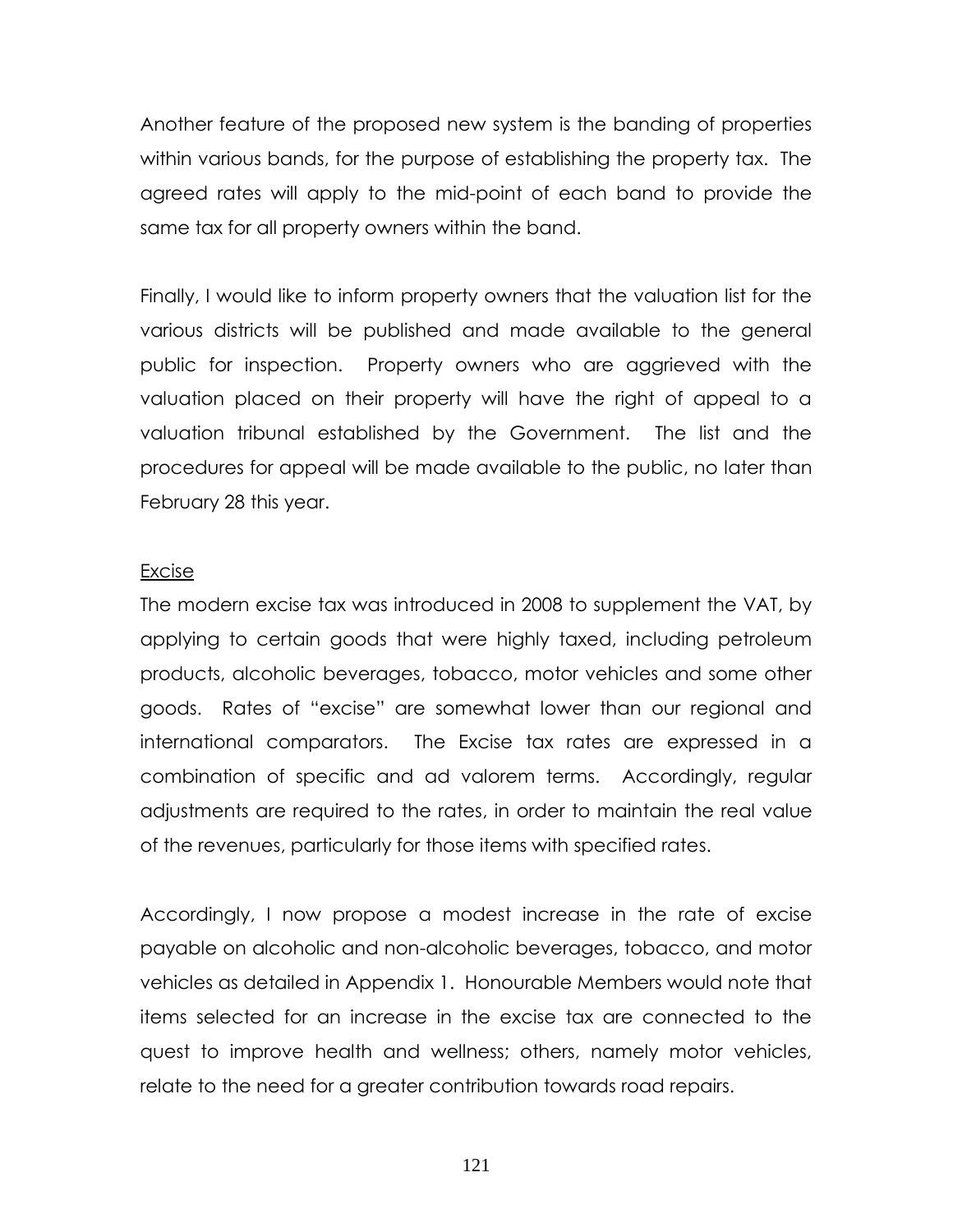In order to avoid many frequent adjustments in rates we will be changing the specific rates for ad valorem later in the year. The increase in excise duties in this year's budget will be effective February 1st, 2012. However the increase in excise on vehicles is to be implemented from May 1st, 2012 to allow for persons who have already ordered vehicles to get them at the old rates.

## Tax Concessions

Mr. Speaker, it has been estimated that tax concessions annually amount to approximately \$45 million or roughly 2 percent of GDP. These concessions include tax incentives in tourism, manufacturing, locallyregistered vessels, and other production enterprises; relief on import duties for construction equipment, farmers' vehicles, and mini-buses which transport school children; and duty-free concessions, and other forms of tax relief, to charitable and religious organisations. Many of these concessions constitute sensible public policy, but some of them are being abused.

One area of abuse relates to mini-buses which have received tax concessions, but which do not comply with the terms of the concessions. Policing this matter has proven to be difficult. Accordingly, the government is embarking on a thorough analysis of this concession and the full extent of the abuse so as to make a determination as to its continuance. The Ministry of Finance will also be examining more carefully the efficacy of some of the other concessions. In any event, applications for "ad hoc", concessions, that is to say, concessions not strictly legislated for, will not be entertained, save and except those for transparently charitable or religious purposes.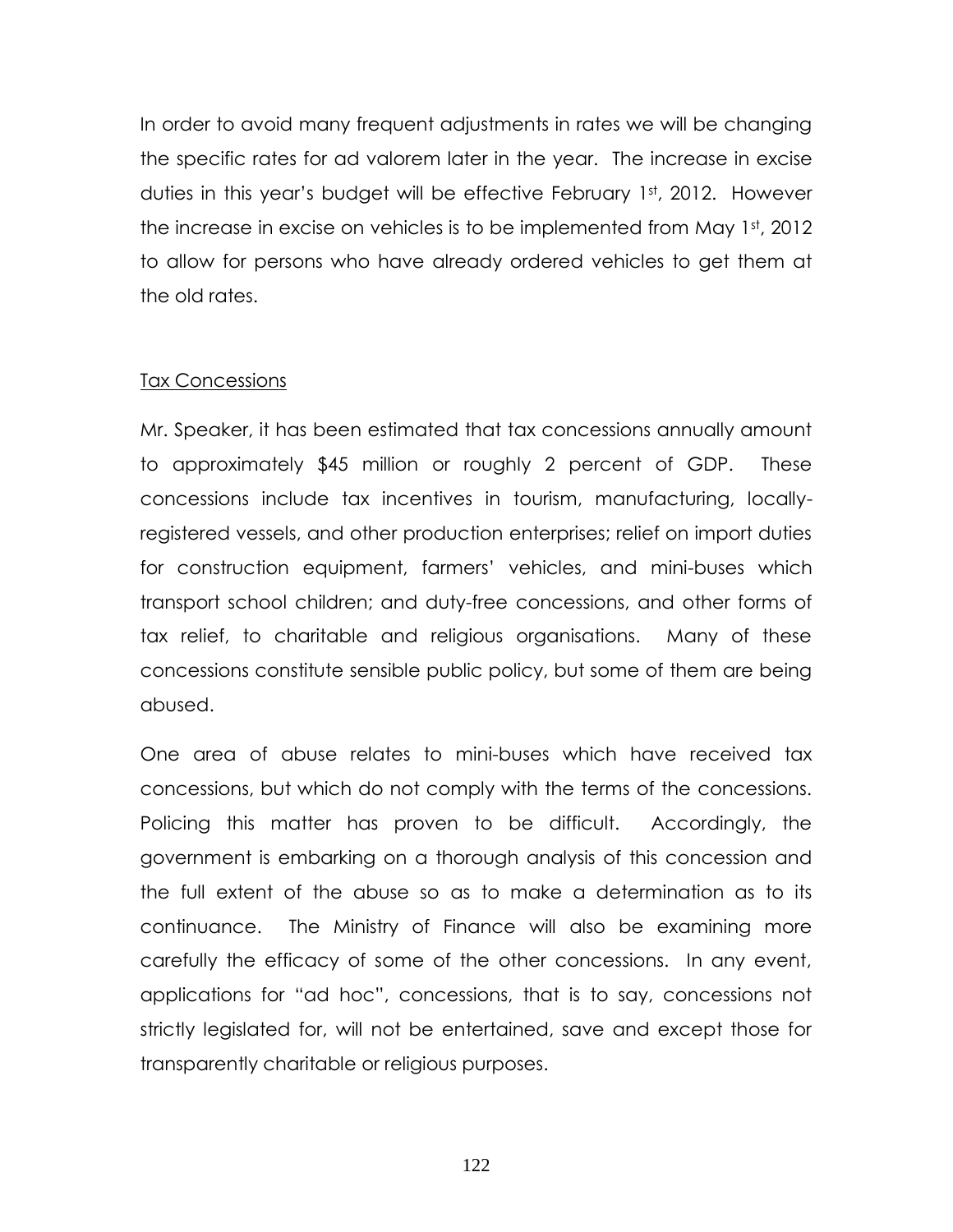## **CONCLUSION**

Mr. Speaker, Honourable Members, a conclusion to this Budget address necessarily possesses two dimensions: It is at once a summation and an affirmation of themes, policies, programmes, projects of the continuing process of our country's development.

The year 2011 was a challenging year with just a sliver of economic growth, but which portends better times for 2012, always with the caveat that continued turmoil or uncertainty in the global economy and natural disasters can make the projections for modest economic growth in 2012 go awry. Regionally, the terrible body blows to policy-holders of CLICO and British American Insurance Company are still to be softened or satisfactorily calmed, but the prospects for an amelioration or solution are much better given the painstaking work which has already been done to fashion a comprehensive resolution of the issue. Dangers still loom in our sub-region financial system, particularly in some indigenous banks which have the potential to affect adversely all the ECCU member-countries even though a few countries like St. Vincent and the Grenadines have put, or ensured order and safety in their financial houses. Similarly, the fiscal situation in one or more ECCU-member states, particularly regarding the relative size and unsustainable nature of the public debt, can bring pressure in several ways upon St. Vincent and the Grenadines, even though our country's debt-to-GDP ratio is the joint lowest with St. Lucia in the ECCU, and the trajectory forces over the medium-term is not unfavourable.

Mr. Speaker, in 2011, despite the challenging economic and fiscal circumstances, my government has not cut jobs in the public service; has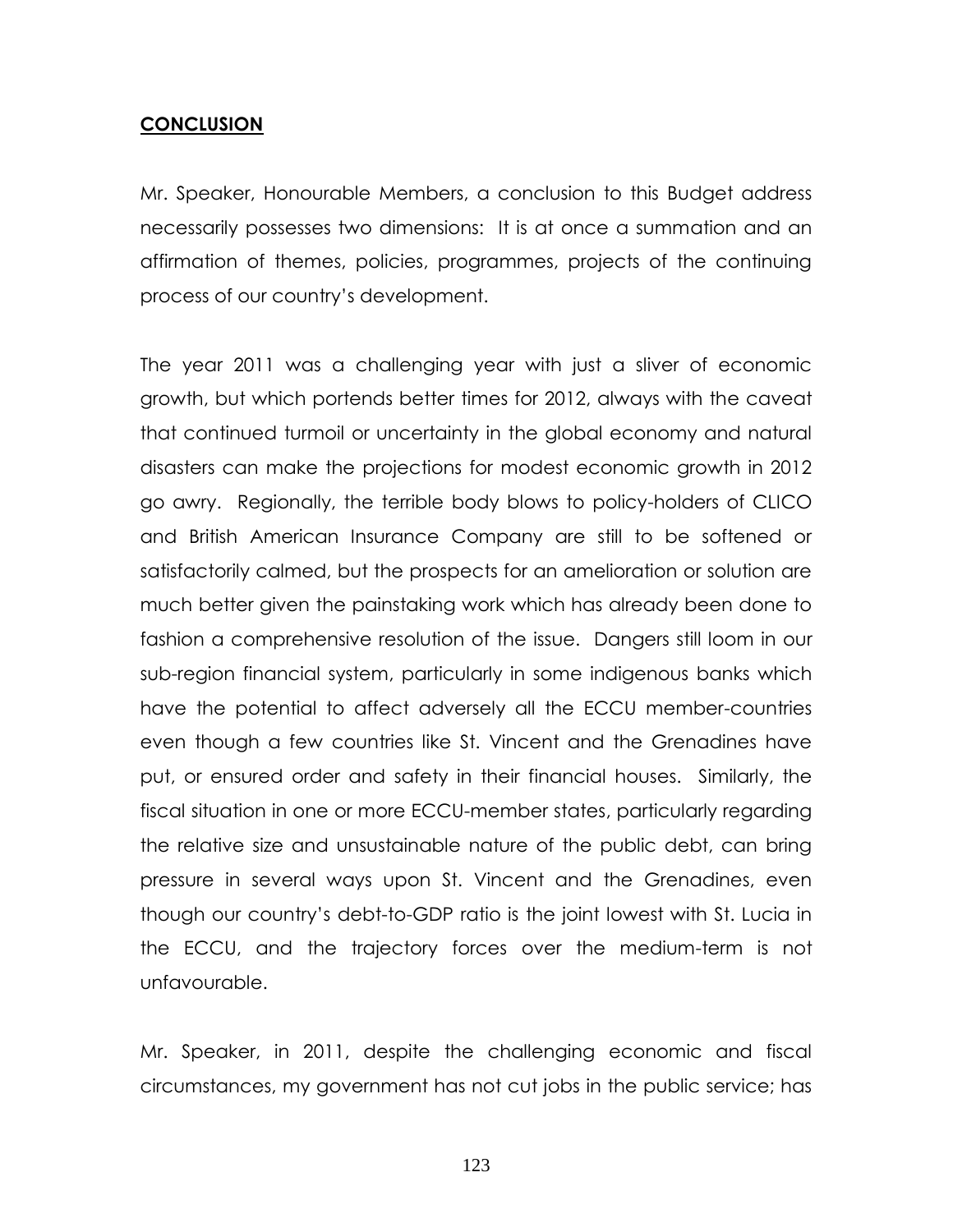not reduced its expenditure and delivery of services in education, health, law and order; and has not whittled down one iota its social safety net or public assistance to the indigent poor and the economically disadvantaged, including students attending primary, secondary and post-secondary educational institutions. Indeed, in January 2011, my government increased by at least 25 percent the value of the monthly public assistance payments and widened the net of recipients of noncontributory payments through the NIS.

Further, Mr. Speaker, my government ensured in 2011, by its activist public policy, that workers who rely on seasonal public works to augment their income were accorded their usual commendable support. For example, in the last four months of 2011, between September and December, my government allocated and spent \$10 million for routine road works: \$2 million in road-cleaning to coincide with "back-to-school" in September; \$5 million in a special road repairs programme between October and early December; and a \$3 million road-cleaning programme for Christmas. These road programmes carried out by BRAGSA were additional to the major capital projects of the central government and public enterprises executed during the year. In 2011, too, there were extra special public works done in the aftermath of Hurricane Tomas in late 2010 and the April flash-floods in April 2011. Much more work in these respects are to be done in 2012.

Mr. Speaker, 2011 was also a year of especial expenditure for farmers, especially banana and plantain farmers who suffered greatly from natural disasters: Over \$4 million were expended on this cause in 2011.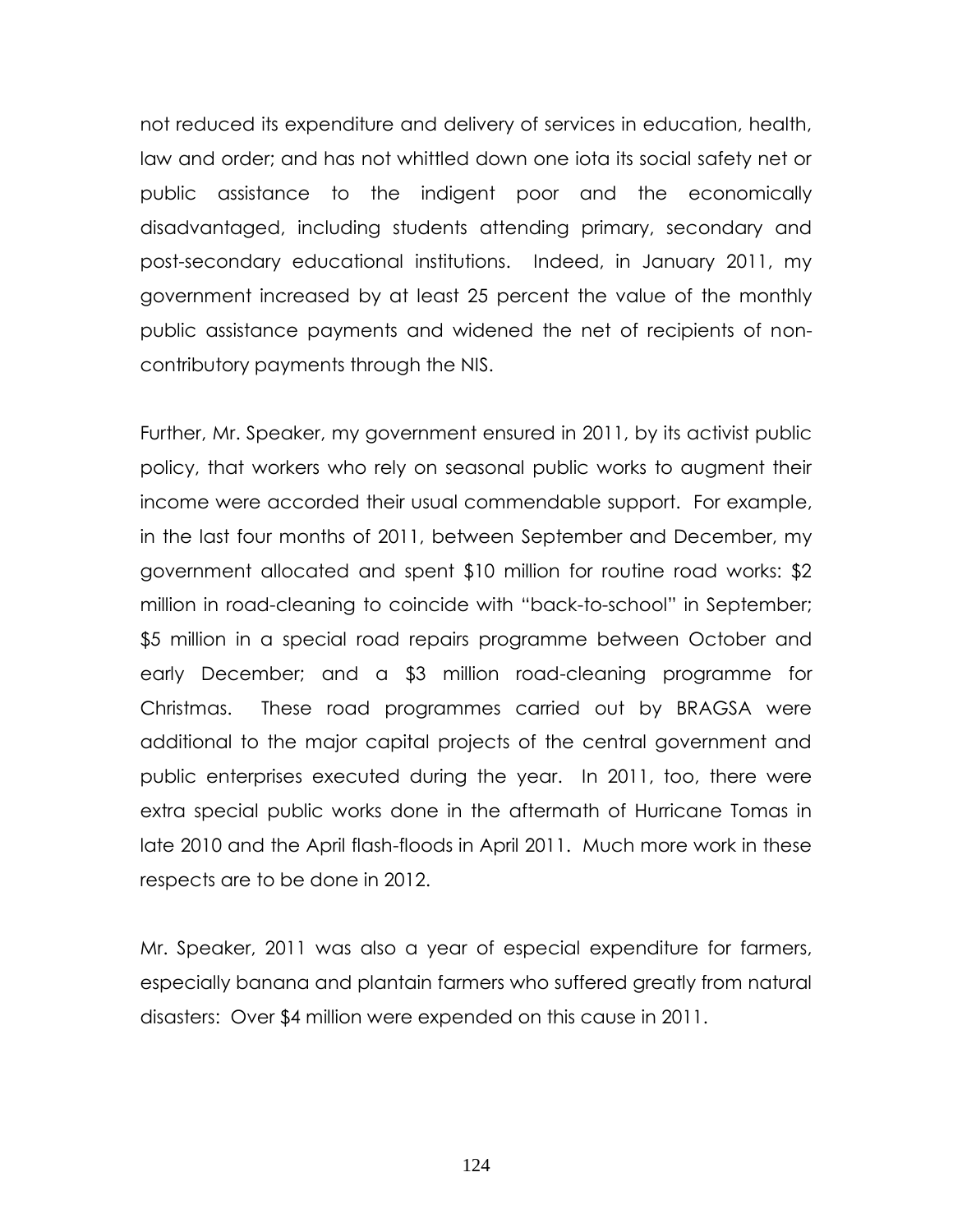It must not be forgotten, too, that thousands of Vincentians took the opportunity to benefit from the "duty-free" Christmas barrels. Some 18,000 such barrels were cleared by Customs between mid-November and Christmas 2011.

Mr. Speaker, in a small, resource-challenged country like St. Vincent and the Grenadines at a stage of developmental transition, it is necessary and desirable to mount specially-targeted interventions for the poor, the under-employed, the unemployed, and producers of goods and services, generally. These interventions must always be credible and focussed; and they must be integrated within the overall strategic, developmental thrust in the country. Social engineering and sustainable, developmental economic policy, conjoined with effective multi-sectoral implementation, ought always to go hand in hand. This approach is at the core of the quest to build a modern, competitive post-colonial economy in which considerations of equity are part of the matrix.

A central element in this regard for my government has been a fiscal policy which eschews profligacy, on the one hand, and austerity, on the other. In short, the pursuit of fiscal arrangements which sensibly balance prudence and enterprise, a proportionate admixture of fiscal stimulus and budgetary restraint, as the totality of the economic circumstances, including the fiscal space, permits. Clearly, a comprehensive analysis of the macro-economy, and the wider political economy, is demanded. To that analysis is applied an acute judgment in order to fashion practical developmental policies for efficacious implementation. That is a complex problematic, in its many-sidedness, inter-connectedness, and dialectical flux, with which my government has had to address over the past almost eleven years, especially so since the global meltdown in 2008 and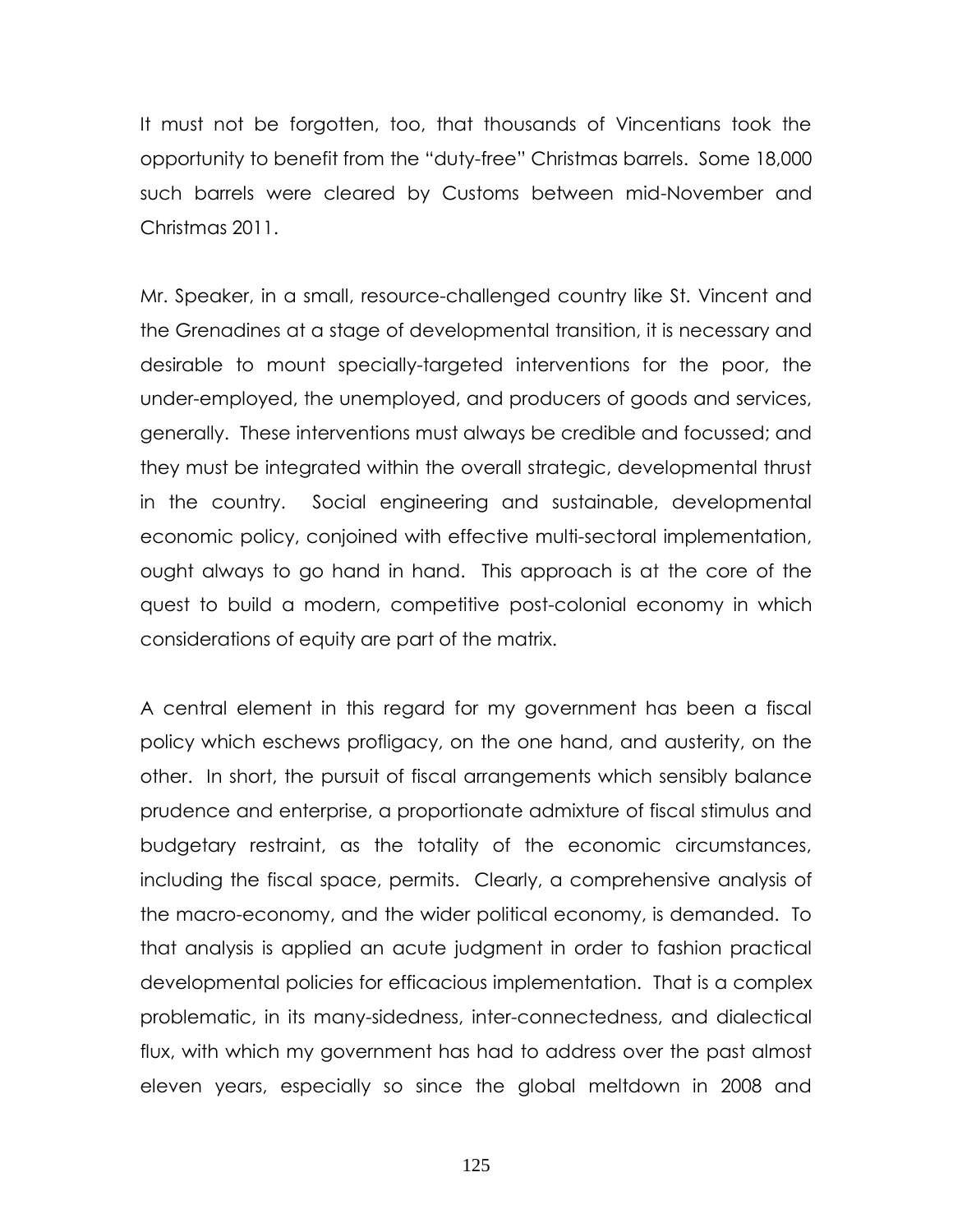continuing. The record shows that as a people and government we have managed the complex condition and resultant challenges commendably well.

Mr. Speaker, Honourable Members, the fiscal package for 2012, as contained in the Estimates and Appropriation Bill, reflects a practical commitment to certain central fiscal principles: A taxation system which is reasonable, competitive, efficient and equitable, and which facilitates growth and the building of a more productive economy and fairer society; prioritising public expenditure; making public expenditure more efficient, transparent, accountable; consolidating and re-balancing the fiscal condition to suit the extant and prospective socio-economic circumstances; managing the public debt within a rational framework and in accord with prudent guidelines fashioned by the government in concert with the Monetary Council of the ECCU; ensuring that the current account deficit and the overall fiscal balance stay within prudential guidelines over the medium term; shaping fiscal policy to spur economic growth, create jobs, reduce poverty, and build the social and physical infrastructure; and, generally, setting targets which are reasonable and do not undermine the economic fundamentals.

Then, having so crafted a fiscal package in accordance with these core principles, we set about to implement the Budget with focus, efficiency, timeliness and adjustments, if required. In this implementation process the public servants in the central government, both technical and administrative, and the public enterprises are of utmost importance.

To be sure, they must be properly led politically, but professional or bureaucratic inertia in the public service and public enterprises can make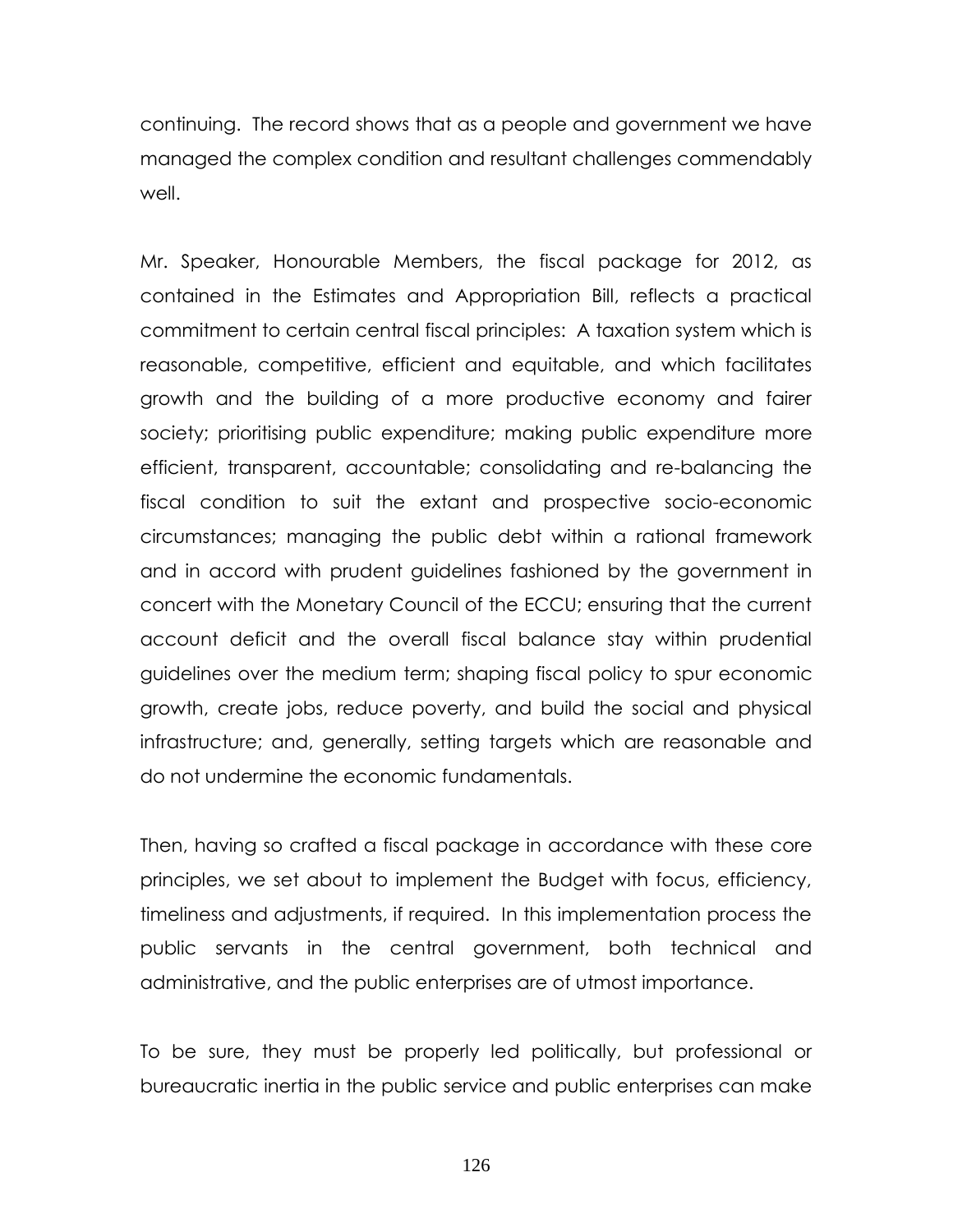the best plans go awry. The implementation of a Budget represents a challenge not only for the political leadership of the government, but also for the public service and the public enterprises. In another very challenging year ahead of us, we must all lift our game. We must do more with less; and be ready, as the circumstances demand, to embrace practically the idea, "better fewer but better."

Mr. Speaker, it is well-established that the progress of St. Vincent and the Grenadines, in part, is linked to our participation in regional and subregional integration efforts. Two long-standing regional integration ventures in which we have full membership are the Caribbean Community (CARICOM) and the Organisation of Eastern Caribbean States (OECS). CARICOM focuses on four pillars of integration, namely, functional cooperation, economic integration, the coordination of foreign policy, and crime and security. Our country benefits from its CARICOM engagement in each of these four poles of integration. Unfortunately, the economic integration mechanisms have not moved much beyond issues regarding trade and the single market. Effectively a pause has been put on the single economy project, for the time being. St. Vincent and the Grenadines will continue to provide leadership for the most integrated framework in CARICOM that the political market can reasonably bear. This leadership role is not confined to the government but ought properly to embrace the labour movement, the private sector, the cooperative sector, the NGO community, and the general public. My government is less than satisfied with the practical build-out in CARICOM of certain features of the Revised Treaty of Chaguaramas including the CARICOM Development Fund (CDF), provisions regarding special and differential treatment for less developed countries such as St. Vincent and the Grenadines, the freedom-of-movement arrangements, and the unfair,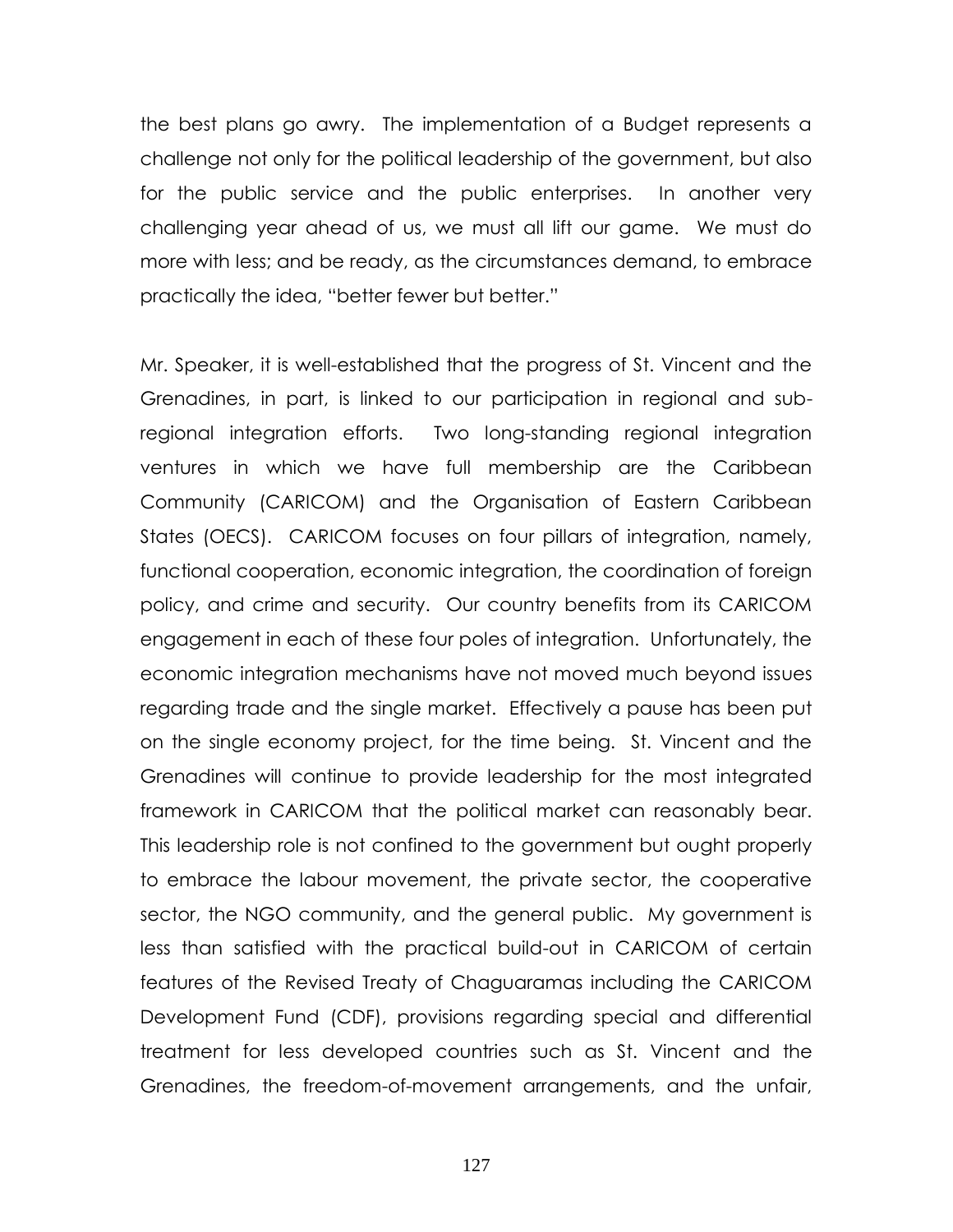competitive trading advantage assumed by at least one moredeveloped country through its oil subsidies in manufacturing and air transport. Still, for all its weaknesses and limitations CARICOM represents a worthwhile integration vehicle, the potential of which is yet to be fully realised. We must all work to make CARICOM better for all memberstates.

The OECS, which is a more profoundly integrated mechanism than CARICOM, has since its inauguration in 1981 through the Treaty of Basseterre, provided substantial benefits to its member-countries, including St. Vincent and the Grenadines. Through the OECS, our country participates in a variety of quality functional mechanisms, including: the Eastern Caribbean Supreme Court; the Eastern Caribbean Civil Aviation Authority (ECCAA); the OECS Pharmaceutical Procurement Service through which St. Vincent and the Grenadines purchases most of the products for its State-pharmaceutical services, and the Eastern Caribbean Telecommunications Authority (ECTEL). Last year, the six independent member-countries of the OECS, including St. Vincent and the Grenadines, signed on to a Revised Treaty of Basseterre establishing an Economic Union. That Revised Treaty has been incorporated into our domestic law. The details on the Economic Union Protocols are currently being fleshed out. Again, St. Vincent and the Grenadines is in the forefront of providing leadership for an even more profound union in the OECS. Allied to the OECS is the pivotal Eastern Caribbean Currency Union (ECCU). There is a Joint Task Force between the OECS and ECCU which the Prime Minister of St. Vincent and the Grenadines chairs.

Mr. Speaker, our membership in CARICOM and the OECS has a cost in addition to the benefits. In the 2012 Estimates, our contribution to the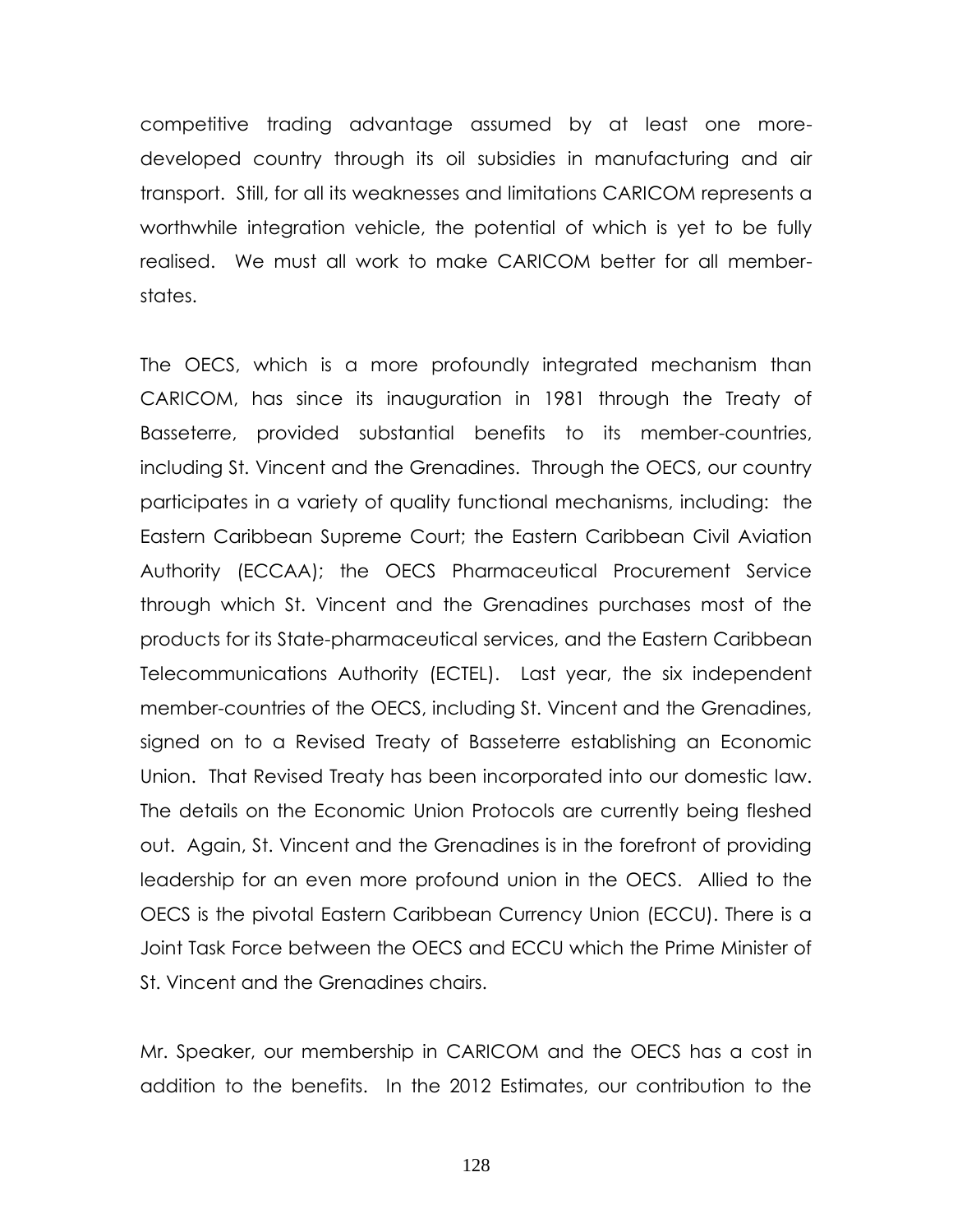OECS stands at \$2.4 million; and at \$0.654 million for the CARICOM Secretariat. Additionally, St. Vincent and the Grenadines' annual contributions to several regional organisations are substantial. These include St. Vincent and the Grenadines' annual contribution to the Eastern Caribbean Supreme Court of \$1.2 million; to the Eastern Caribbean Civil Aviation Authority, \$0.483; to CARDI, \$0.175 million; to the Regional Security System, \$1.4 million; and to the University of the West Indies, \$7.5 million. In all, St. Vincent and the Grenadines' annual contribution to regional organisations/institutions for 2012 is budgeted at \$14.9 million.

Mr. Speaker, three other regional or hemispheric organisations of immense benefit to St. Vincent and the Grenadines and in which we hold membership are ALBA (the Bolivarian Alternative for Latin America and the Caribbean), the Organisation of American States (OAS), and the recently-formed Community of States of Latin America and the Caribbean (CELAC). The ALBA grouping provides the greatest practical benefits through participation in the Petro Caribe Agreement and membership in the ALBA Bank. The members of ALBA are Venezuela, Cuba, Nicaragua, Bolivia, Ecuador, Antigua and Barbuda, Dominica and St. Vincent and the Grenadines. Almost all countries washed by the Caribbean Sea participate in the Petro Caribe Agreement. St. Vincent and the Grenadines saves substantial resources under the financing arrangement of Petro Caribe which accords its participants a 40 percent loan on the price of the fuel purchased from Venezuela on generous terms: 2 percent interest over 25 years. Through St. Vincent and the Grenadines' membership in ALBA we have received over the past two years, loans in the aggregate of US \$40 million (EC \$100 million) at the rate of 2 percent interest over 22 years. Further, St. Vincent and the Grenadines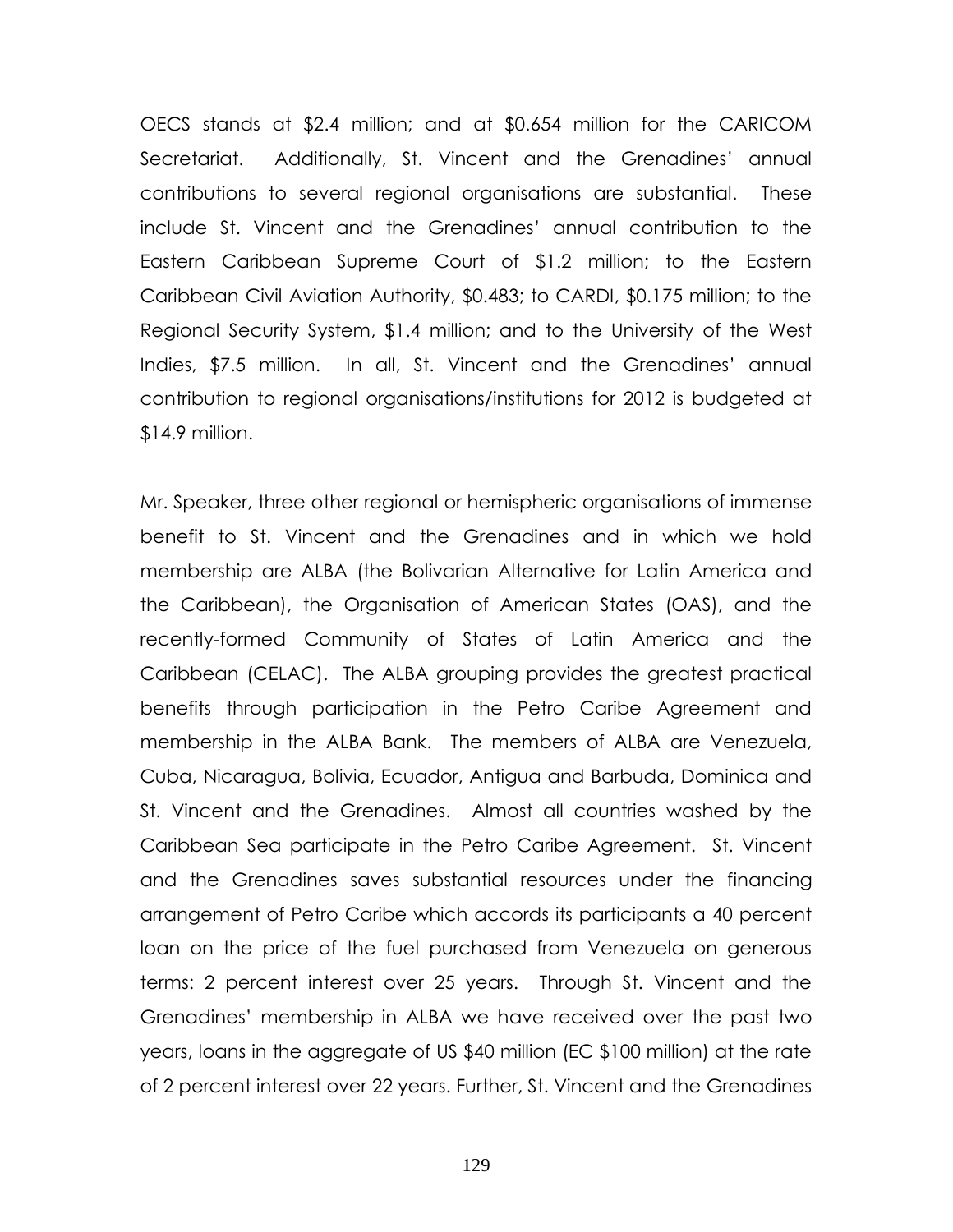has received considerable monies as grants under the allied Petro Alimentos Agreement for agriculture and from Venezuela directly for lowincome housing, poverty reduction, disaster relief, tertiary education in Venezuela, and the Argyle International Airport. Our nation's solidarity with, and through, ALBA, Petro Caribe, and allied functional entities ought to be supported by all right-thinking Vincentians.

Mr. Speaker, Honourable Members, our nation's foreign policy is a valuable instrument in the exercise of our sovereignty and independence. These are at the heart of our existential being; they are precious to our life and living as a nation. Further, our sovereignty and independence are assets to be harnessed, in a principled and practical manner, to facilitate our nation's further development. Our nation's foreign policy is designed centrally to enhance its capacity to address more efficaciously the challenges and condition of its external environment in the interest of our people, at home and abroad. Our very smallness in size demands that we utilise wisely and fully all the instruments available to us to enlarge our political and economic space in our interest, in accordance with core principles of international solidarity and friendship, peace and international security, multi-lateralism and cooperation, the defence of sovereignty and independence, and a nation's fundamental right to form alliances without regard to anachronistic notions of spheres of influence.

Our nation's foreign policy under my administration has brought abundant benefits to our people at home and abroad. It has undoubtedly made a signal contribution to our nation's many-sided development. My government has strengthened our nation's relations with our traditional allies such as the USA, Britain, Canada, the European Union, Japan, and Taiwan. We have initiated or bolstered relations with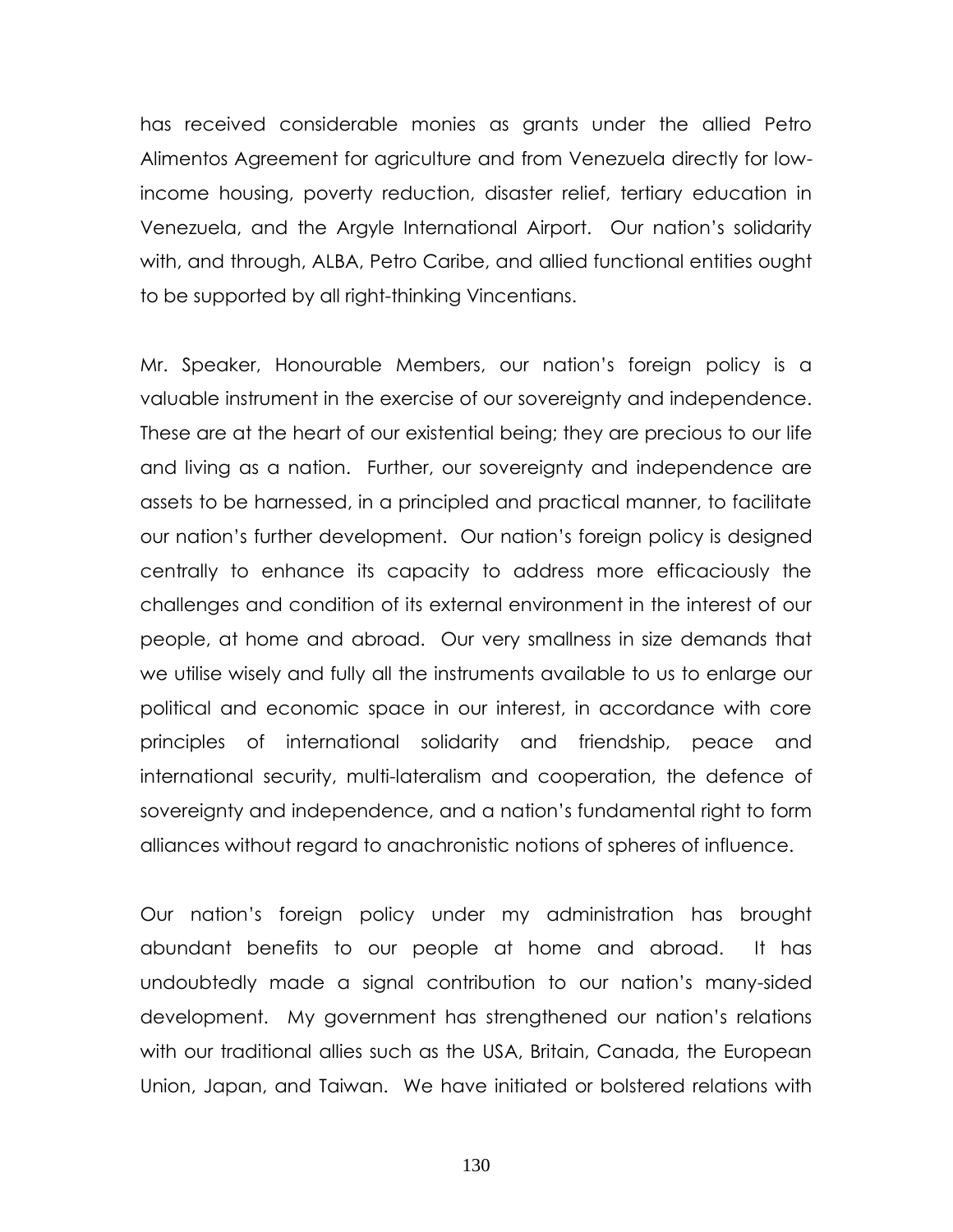several countries in Latin America, Africa, Asia, the Middle East, Australia and Eastern Europe.

Under my administration, St. Vincent and the Grenadines has opened an Embassy in Cuba; opened offices of the Consul General in New York and Toronto; and is shortly to open an Embassy in Venezuela. Brazil, the fifth largest economy in the world, has opened an Embassy in Kingstown; and my country was instrumental in ensuring that Mexico and Libya opened embassies in St. Lucia to service the OECS member-countries. Further, St. Vincent and the Grenadines has increased the number of Honorary Consuls in countries all over the world to better serve our nationals, our trade, tourism, and general economic interests.

Currently, St. Vincent and the Grenadines has diplomatic missions at the United Nations, Washington, London, and Cuba and at UNESCO in Paris. We share an OECS diplomatic mission in Brussels and a trade mission to the World Trade Organisation in Geneva. Further, we have lifted the status of our Maritime Commission in Geneva.

Mr. Speaker, St. Vincent and the Grenadines belongs to, and is active in, several international organisations, including the United Nations and its specialised agencies; the Commonwealth and its allied entities; the African, Caribbean and Pacific Group of States; the World Trade Organisation; the World Health Organisation; the International Civil Aviation Organisation; the International Whaling Commission; International Convention for the Conservation of Atlantic Tuna; the International Labour Organisation; INTERPOL; Pan American Health Organisation; and the Inter-American Institute for Cooperation in Agriculture. Each of these organisations, and others, is of huge benefit to St. Vincent and the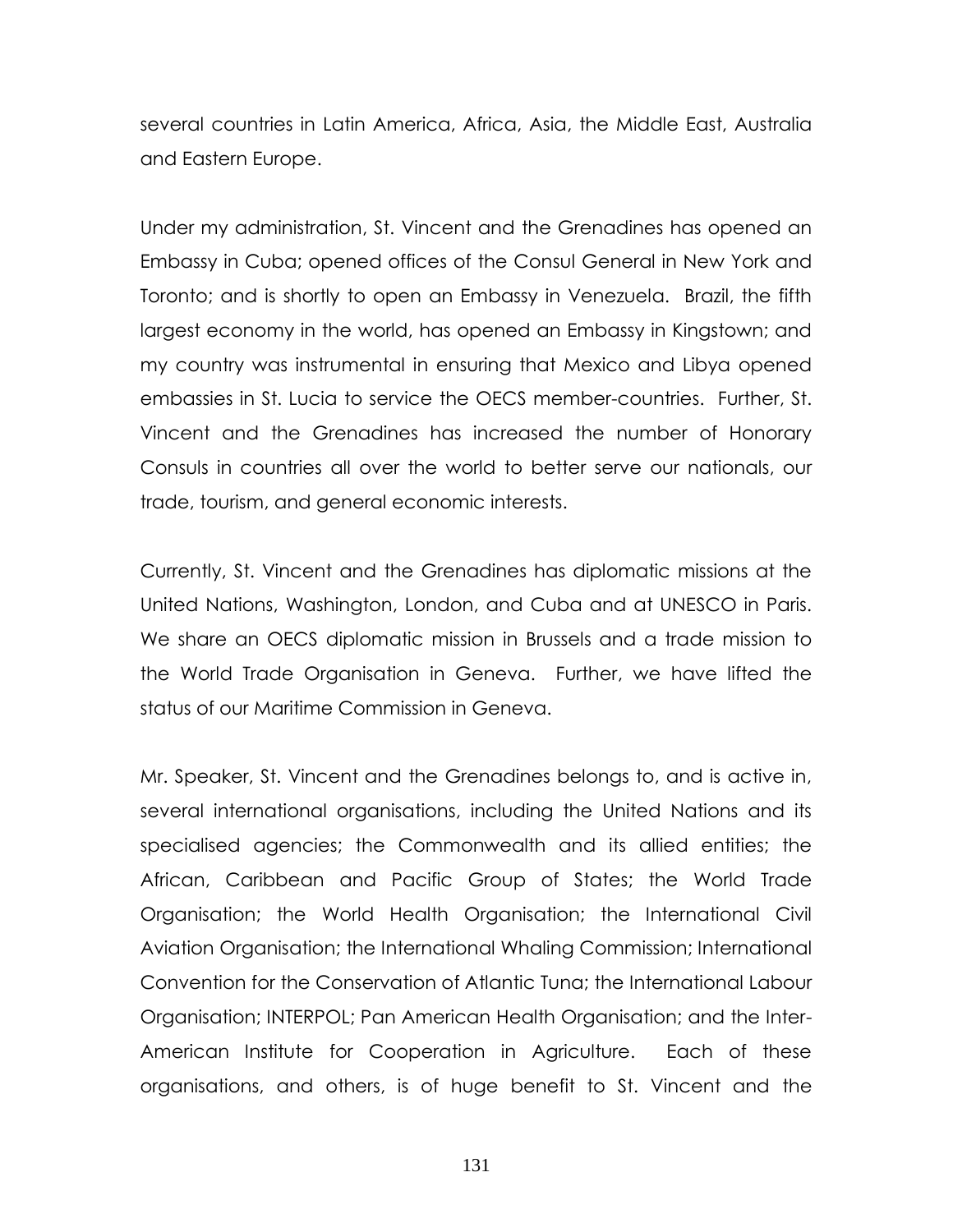Grenadines. In 2012, St. Vincent and the Grenadines will make contributions of \$1.379 million, in the aggregate, to international organisations to which it belongs.

Mr. Speaker, my government has strengthened the capacity of the Ministry of Foreign Affairs and Trade in several significant ways, including the creation of the post of Director of Foreign Policy and Research and a corresponding budgeted programme. The recurrent budget in 2012 for the Ministry of Foreign Affairs, Foreign Trade, and Consumer Affairs amounts to \$12.4 million, exclusive of contributions to regional and international organisations.

Mr. Speaker, given the very small size of our country and the relatively limited size, range, and structure of our diplomatic missions, it is inevitable that the Prime Minister and Minister of Foreign Affairs would become engaged in personal diplomacy overseas. It is an area of the Prime Minister's vision and work programme that attracts criticism from some quarters who are sadly possessed of the narrowest of mentalities and perspectives on the global political economy. I state unequivocally that any Prime Minister of St. Vincent and the Grenadines who refuses to engage actively in diplomatic forays on behalf of his or her country would severely short-change the people of this country and diminish his/her developmental effectiveness. Given the centrality of North America, Britain, the European Union, Cuba, Venezuela and Taiwan to our developmental process, it is imperative that the Prime Minister visits those countries frequently, and I have done so. Further, I have visited dozens of other countries world-wide on diplomatic and promotional work in Europe, Latin America, Africa, the Middle East, Asia, and the Caribbean, all to the continuing benefit of St. Vincent and the Grenadines. During the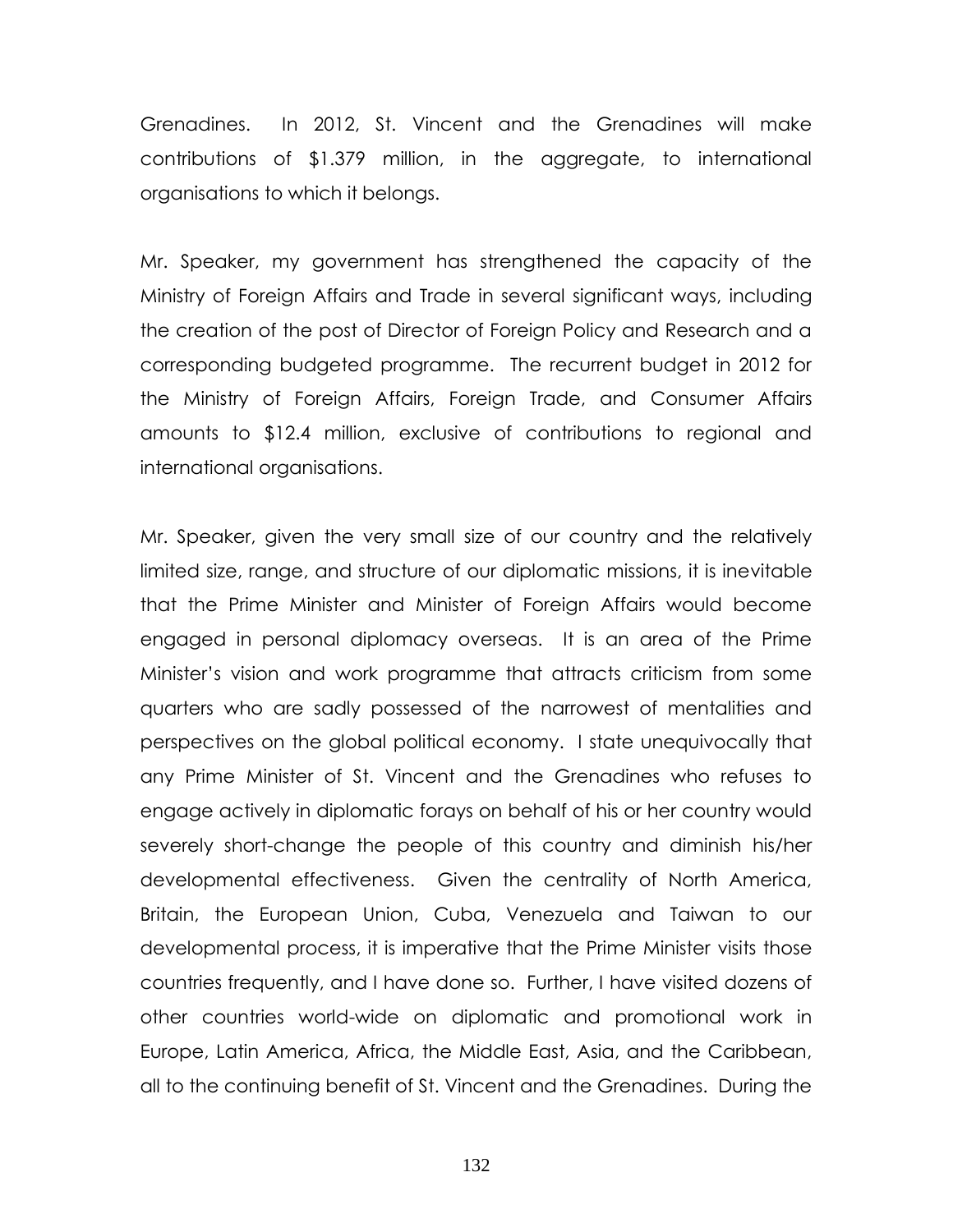last two weeks, I visited on behalf of my country, the United Kingdom, Jordan, Palestine (Bethlehem, Ramallah and Jericho), Azerbaijan, and Georgia from which practical benefits will shortly be evident for us. Over the past eleven or so years, I am satisfied that enormous material and intangible benefits have flowed from my numerous missions overseas. The developmental evidence is before us and I know that our people are very appreciative of it all. It is tiring business, but I shall continue to so function until the people through their democratic voice and choice say otherwise.

Mr. Speaker, St. Vincent and the Grenadines, under my administration, has been assessed repeatedly over the past 10 years by governments, regional and international governmental bodies, and non-governmental organisations internationally. These assessments have been overwhelmingly favourable on a wide range of issues including good governance; freedom of the press; transparency (perception of corruption); poverty reduction; anti-money laundering and anti-drug trafficking policies and actions; regulations of international financial entities; our economic record, including our fiscal performance; human development; education and public health; pro-business climate, including the ease of doing business; and approval ratings for public support of economic policy. Governments which have assessed us include the USA and Britain; international governmental institutions such as the World Bank, the International Monetary Fund, the Financial Action Task Force (FATF); regional bodies such as CARICOM, the OECS, the CDB, UWI, and the ECCU; and international NGOs such as Transparency International, Freedom House, and the Caribbean-Guyana Institute for Democracy.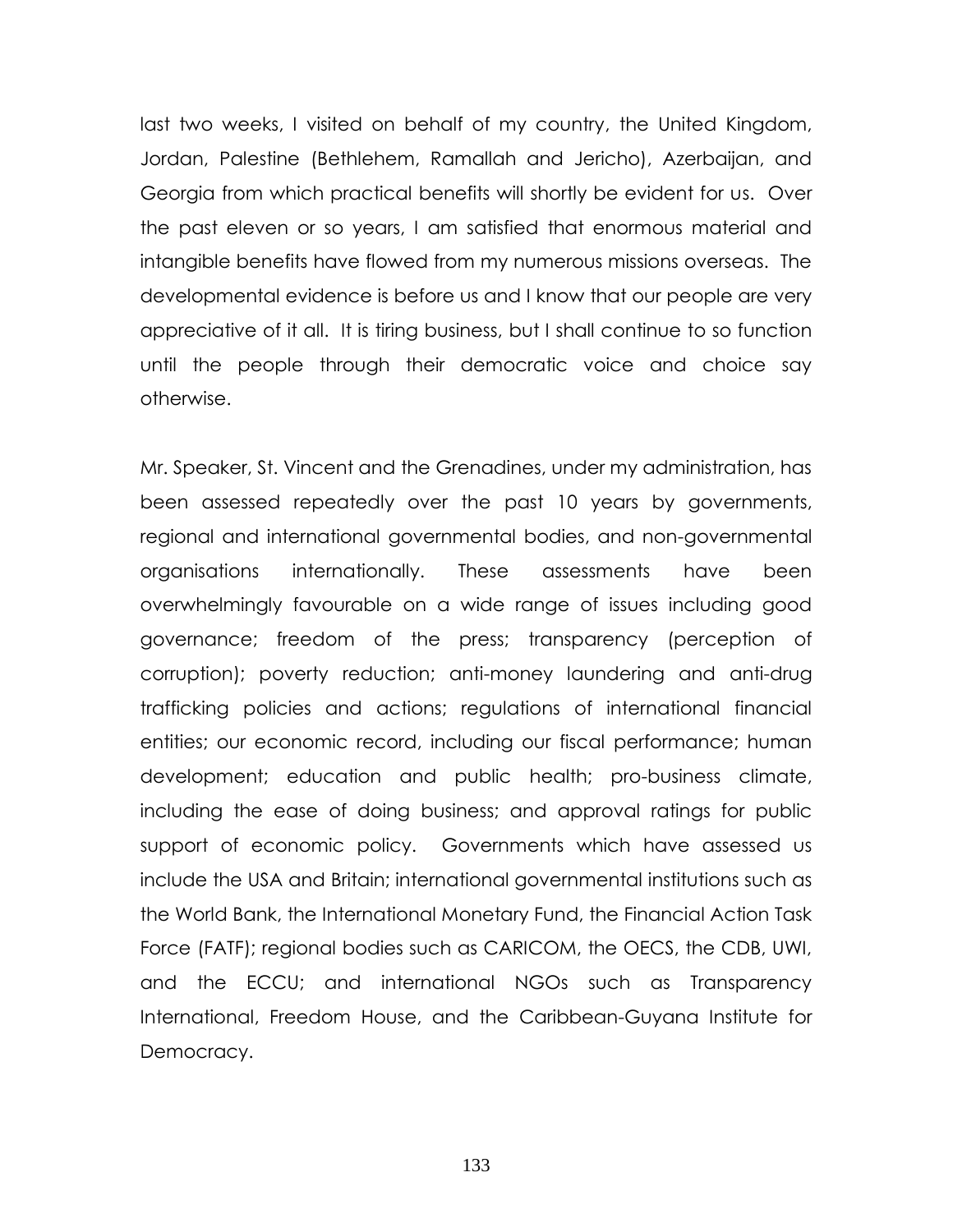The assessments have not shown our country under my administration to be without problems, challenges or limitations. But overwhelmingly, my government has been commended for its good work. Wherever deficiencies in our work or programmes have been pointed out to us, and we agree on the basis of the evidence presented as distinct from unsubstantiated assertions, we take corrective action in the swiftest way possible.

Mr. Speaker, governing a small, resource-challenged country like St. Vincent and the Grenadines in these problematic international circumstances is not easy but as confident Caribbean people we tackle our tasks professionally with a joyous, uncomplicated, optimistic spirit. It is the nature of our competitive political system that those who are opposed to the Government would exaggerate beyond reason what they perceive to be the problems or the shortcomings of my administration. The use or misuse of glib hyperbole in these circumstances is unfortunately seen by some as part of the political game. That kind of hyperbolic gamesmanship, however dressed up, is easy to parade. Finding credible solutions, pointing to better not merely different alternatives, making difficult choices, and pushing sensible ideas on the aggregation of the necessary resources to get things done, are hardly to be seen or heard from those who have not the responsibility to govern. The people understand all this very well, and, by and large, they turn askance from those who offer nothing but facile posturings and grumblings. A complaining industry does not a credible alternative make. My government has put down its marker carefully and wisely in this Budget in the people's interest. It has presented a developmental budget fit for these challenging times.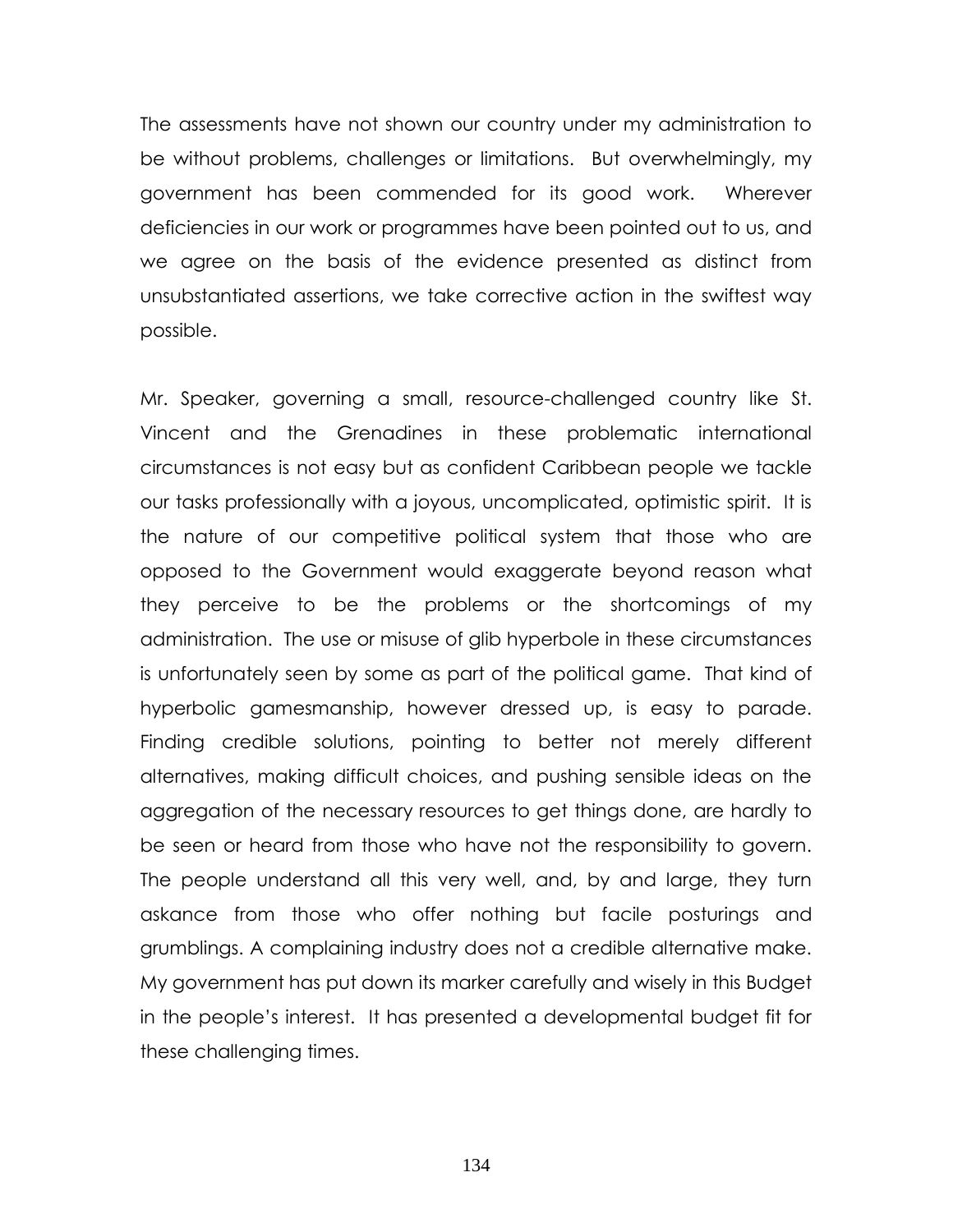As I conclude, Mr. Speaker, let me quote an instructive Editorial entitled "A Blockbuster Year" from one of my favourite international journals, the New Scientist, (Volume 212, No. 2844/2845, December 24-31, 2011):

―*This year [2011] has felt like one of [Samuel] Goldwyn"s movies, beginning with the first act, earthquake in Japan, and working up to the financial cries in Europe, via nuclear disaster, tumult in the Middle East, the assassination of the world"s most wanted man, and particles that travel faster than light. At times, the news was more gripping than anything Hollywood was producing.*

*"And more bewildering, too. To put it in cinematic terms: this year"s storyline has been pretty difficult to follow: even "the experts" have been left struggling to anticipate or explain the course of events.*

*"Why? Because they like the rest of us, have been seduced by simplistic models of complex systems that range from social policy to market economics to the environment. Ideology has come to prevail over evidence; among some factions, blind faith ----- has triumphed over reason.*

*"Social inequality has become a massive concern everywhere from the Arab street to Wall Street. Yet our understanding of whether or how it should be addressed has only recently advanced beyond trickle-down dogma. In general, trials of social innovation -----are flimsily designed, and politically inexpedient outcomes rejected. Genuinely*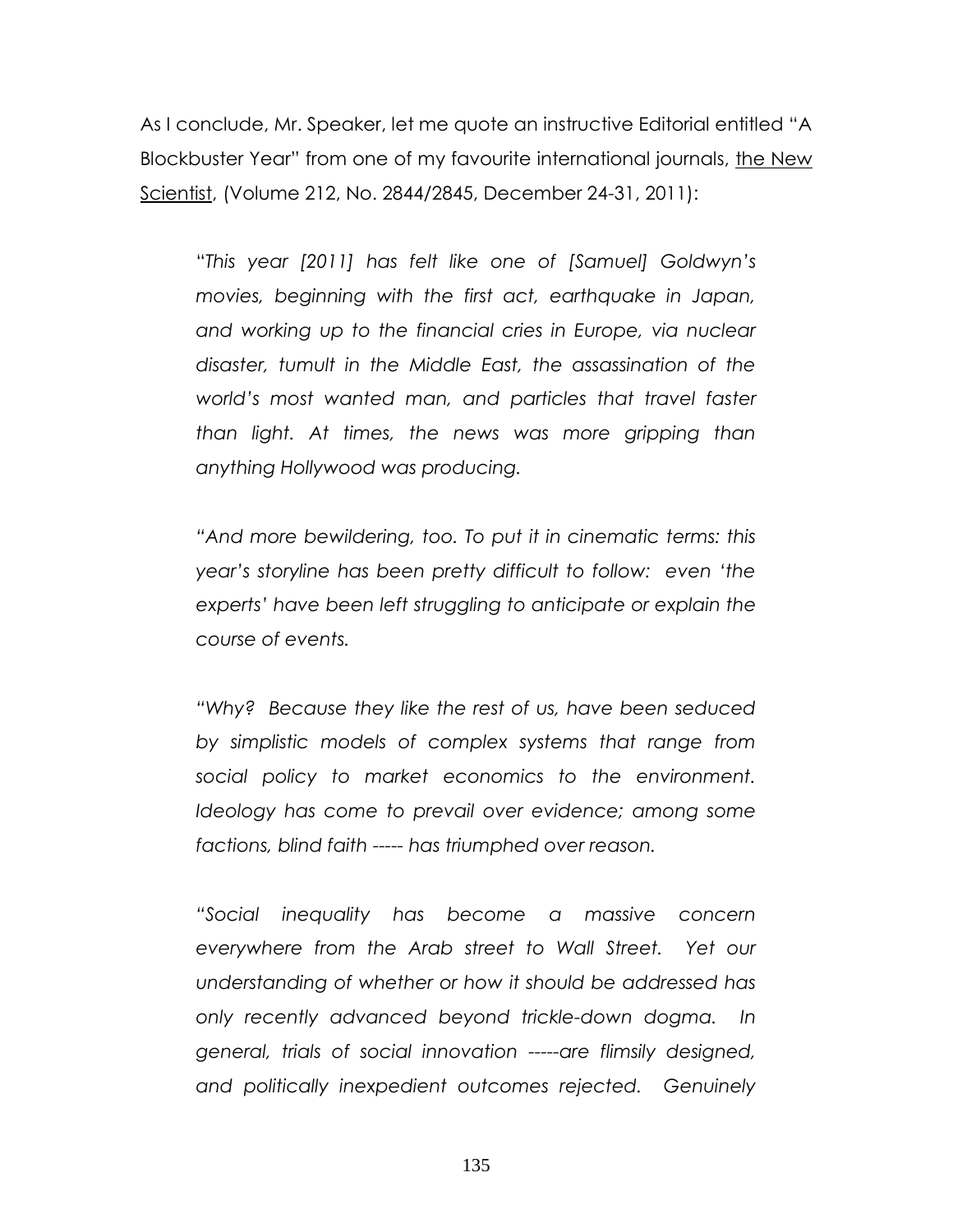*evidence-based policymaking remains the exception, rather than the rule.*

*"Behavioural psychology and agent-based modeling have long undermined economics, in which investors are deemed all-knowing and speculative bubbles no more than occasional blips. Until now. Are financial markets too free or not free enough? No one yet knows how to answer that question. Only recently have we started to look for clues in networks analyses.*

*"The problems of perpetual growth have long been discussed, too: We are clearly consuming resources at an unsustainable rate. But alternatives are dismissed as wolly crankery, and change fiercely resisted: witness this furor over climate change.*

*"In short, the world doesn"t just resemble a blockbuster movie; it"s being run like one too. And that can"t be good…….Rules of thumb, hunches and received wisdom have proved time and again to be no substitute for genuine understanding.* 

*"[T]he best way to make progress is to consider fresh new ideas, test them and accept the lessons learned, no matter how unsettling they may be."*

Mr. Speaker, Honourable Members, I urge that in this debate we seek truth from facts; understand the complexity of our nation's condition in its interconnectedness regionally and internationally; avoid facile posturings,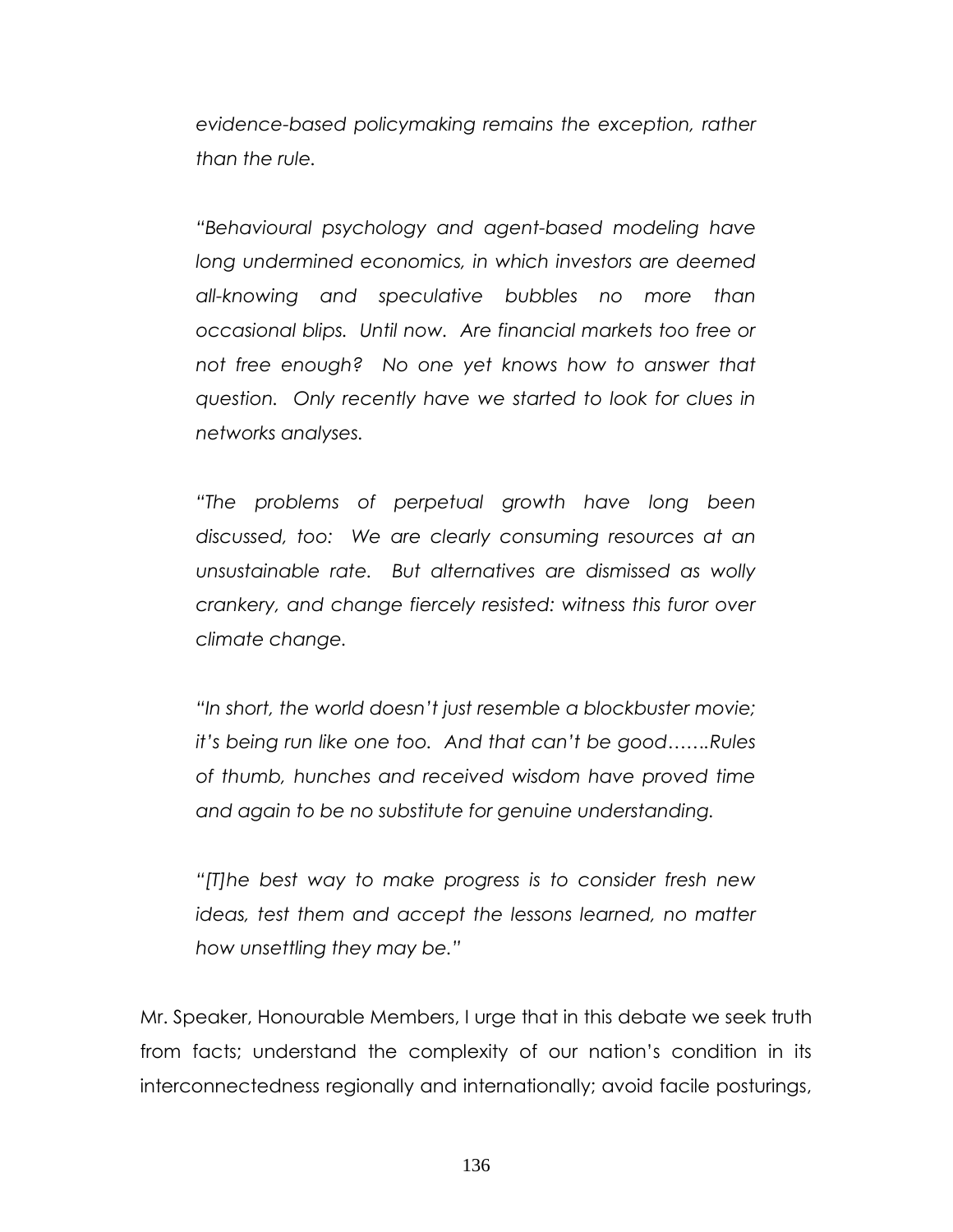discuss fresh ideas, including some which are presented here and in the Estimates. Do not simply dismiss new and better ideas out of hand; let us move this debate away from the sterility of escalator economics of what goes up and what goes down; let us grasp the essence of real phenomena and draw appropriate conclusions there from for sensible policy-making; be skeptical of the received wisdom of the Washington or Beijing Consensus; and let us dig deeper into our knowledge, into the collective wisdom of the folk, and faith in ourselves and our Creator to lift ourselves higher and better.

Thank you!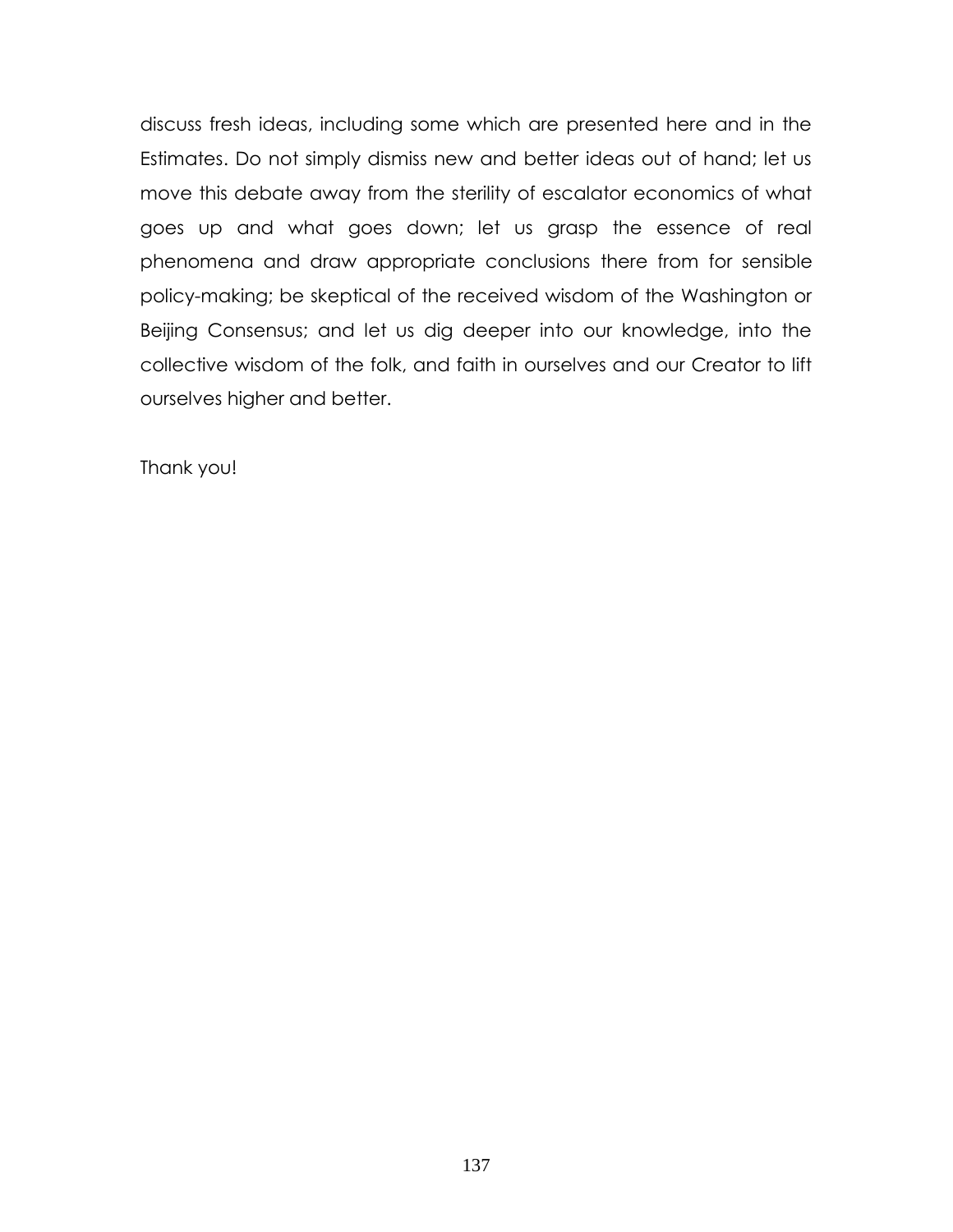# **Appendix 1**

# **Excise Duties**

| Description of Goods                                                                                                                                                                                                                                                 | Current                  | Proposed                 |
|----------------------------------------------------------------------------------------------------------------------------------------------------------------------------------------------------------------------------------------------------------------------|--------------------------|--------------------------|
| Aerated beverages                                                                                                                                                                                                                                                    | 5%                       | 10%                      |
| Beer and Stout                                                                                                                                                                                                                                                       | $$0.55$ per litre        | \$0.66 per litre         |
| Wine of fresh grapes, including fortified wines,<br>alcoholic wine of fresh grapes flavored with<br>plants, brandy, whiskies, rum and tafia (in<br>bottles of strength not exceeding 46% volume),<br>gin, vodka, cordials and liquors, other spirituous<br>beverages | \$3.30 per litre         | \$4.00 per litre         |
| Other fermented beverages (eg. cider, perry,<br>mead); mixtures eg. fermented beverages and<br>non-alcoholic beverages                                                                                                                                               | \$0.50 per litre         | \$0.60 per litre         |
| Indentured alcohol of an alcoholic strength by<br>volume of 80% or higher                                                                                                                                                                                            | \$12 per proof<br>gallon | \$14 per proof<br>gallon |
| Unmanufactured tobacco, tobacco refuse                                                                                                                                                                                                                               | 5%                       | 6%                       |
| Cigar, cheroots, cigarillos and cigarettes<br>containing tobacco                                                                                                                                                                                                     | 12%                      | 14%                      |
| Cigarettes containing tobacco                                                                                                                                                                                                                                        | \$0.45 per 100<br>piece  | \$0.55 per 100<br>piece  |
| Other                                                                                                                                                                                                                                                                | 10%                      | 12%                      |
| Manufactured tobacco and manufactured<br>tobacco substitutes, "homogenized" or<br>"reconstituted" tobacco, tobacco extracts                                                                                                                                          | 5%                       | 6%                       |
| Other vehicles with compression-ignition<br>internal combustion piston engine (diesel or<br>semi-diesel) of:<br>(i) a cylinder capacity not exceeding 1500cc                                                                                                         | 30%                      | 35%                      |
| (ii) a cylinder capacity exceeding 1500cc but not                                                                                                                                                                                                                    | 30%                      | 35%<br>35%               |
|                                                                                                                                                                                                                                                                      |                          |                          |